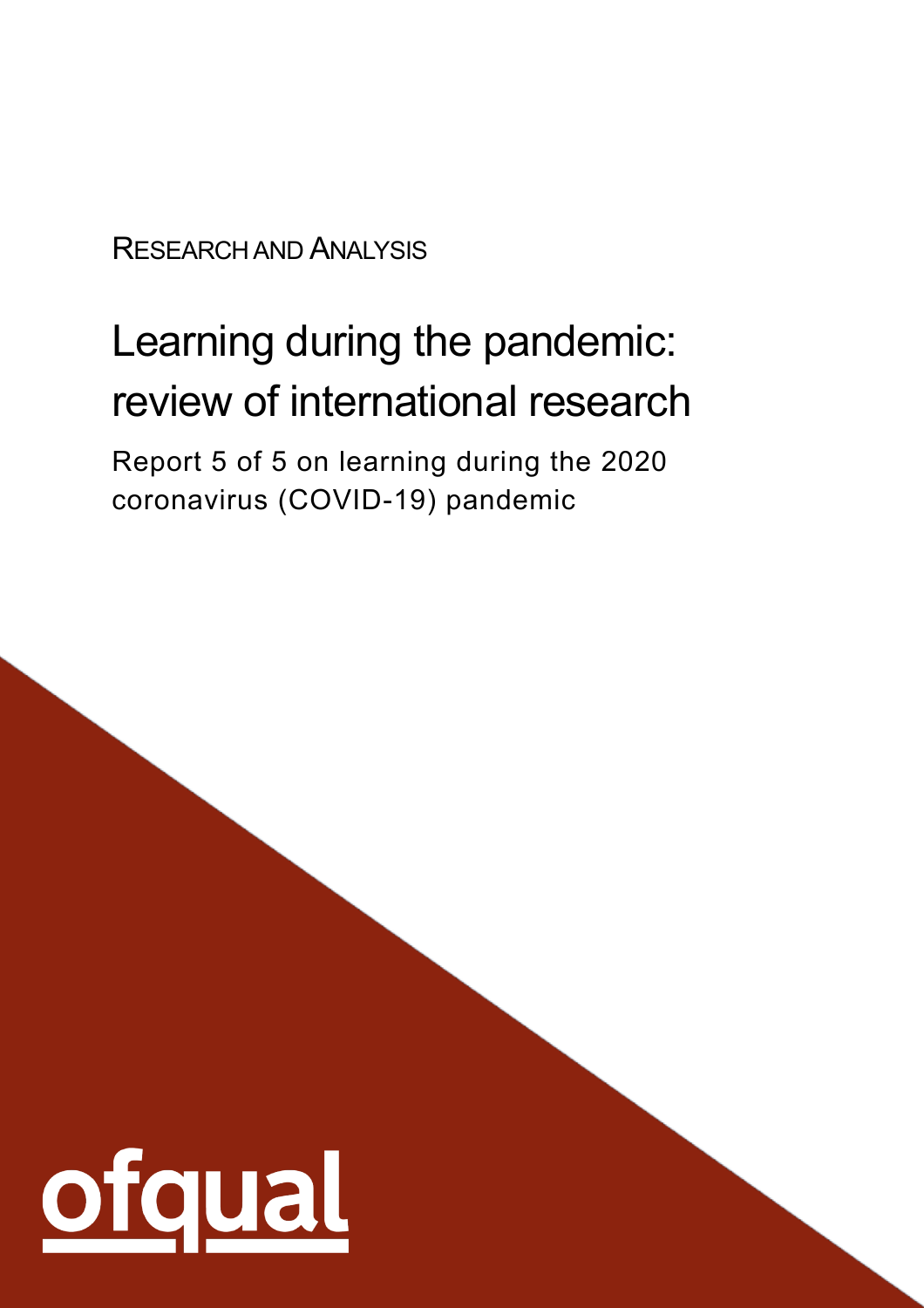## <span id="page-1-0"></span>Authors

- Neil Stringer
- Ellie Keys

## <span id="page-1-1"></span>With thanks to

- Charlotte Lockyer
- Paul Newton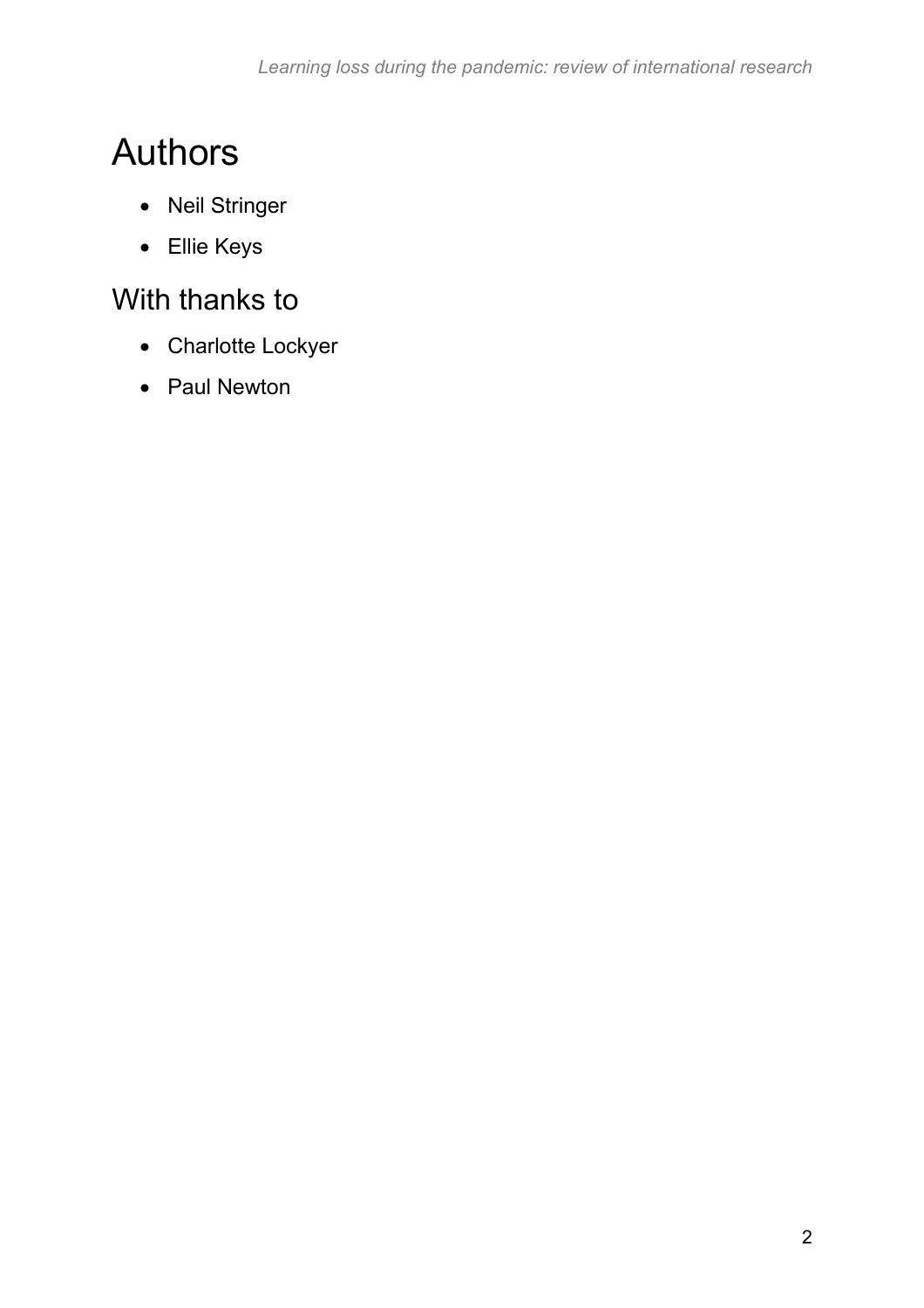## **Contents**

| Evidence from largescale testing programmes following COVID-19 school closures 13 |  |
|-----------------------------------------------------------------------------------|--|
|                                                                                   |  |
|                                                                                   |  |
|                                                                                   |  |
| Evidence from other events: the impact of variation in school time on learning 20 |  |
|                                                                                   |  |
|                                                                                   |  |
|                                                                                   |  |
|                                                                                   |  |
|                                                                                   |  |
|                                                                                   |  |
|                                                                                   |  |
|                                                                                   |  |
|                                                                                   |  |
|                                                                                   |  |
|                                                                                   |  |
|                                                                                   |  |
|                                                                                   |  |
|                                                                                   |  |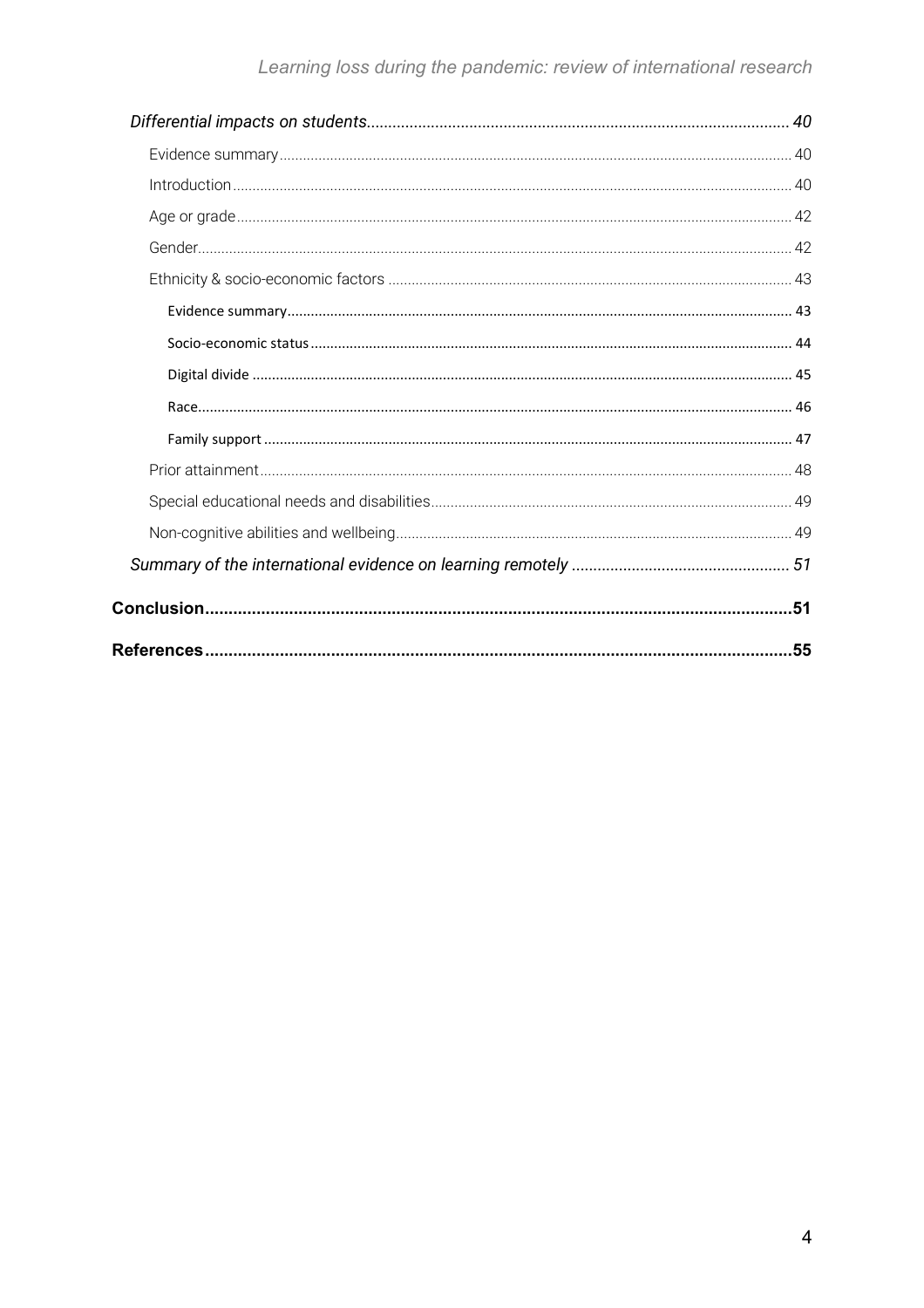## <span id="page-4-0"></span>Executive summary

In March 2020, schools around the world began to close as part of a global effort to reduce the transmission of the coronavirus (COVID-19) pandemic. In early April 2020, at the peak of the closures, 1.6 billion students – over 90% of the world's total – were thought to be affected. By the summer (northern hemisphere), when schools in many countries break for holidays, globally, the average student had missed almost 50 school days – or a quarter of a school year. To minimise the learning lost while schools remained closed, governments and schools around the world responded by putting in place remote learning. In England, this largely took the form of online learning, up to and including teacher-led lessons.

Rapid evidence assessments published at the beginning of the school closures painted a grim picture of the impact these closures could have on students' learning. Modelling based on data pertaining to 'summer learning loss' suggested that students might learn little to nothing while schools remain closed, and studies of the efficacy of remote – including online – learning suggested it may only partially offset the losses.

The purpose of this report is to review international research papers and reports that may help our understanding of the scale and nature of learning loss in England. Three scenarios for learning loss were identified from the literature.

In the first scenario, mean attainment falls; however, the overall distribution of attainment remains the same. This means that any losses would be distributed evenly across the student population, that is all students would be affected equally.

<span id="page-4-1"></span>In the second scenario, mean attainment falls, but the distribution of losses is uneven across the student population, causing the standard deviation<sup>1</sup> to increase. Some students may do better than they would otherwise have done, some may be relatively unaffected, but many will do worse: some of them quite substantially so.

The third scenario is much like the second, except that a significant proportion of students score zero – or very close to it – on their assessments, producing a second peak at the low end of the distribution curve. This represents, at best, no progress and, at worst, regression for the worst-affected students.

In the first of 2 main sections of this report, we review the early papers that modelled the impact of school closures on students' attainment and more recent reports based on students' performance in large-scale testing programmes following school closures. In addition to this, we review the diverse literature on the impact of other – non-COVID-19-related – events on students' attainment. These events include

 $1$  A quantity expressing by how much the members of a group differ from the mean value for the group.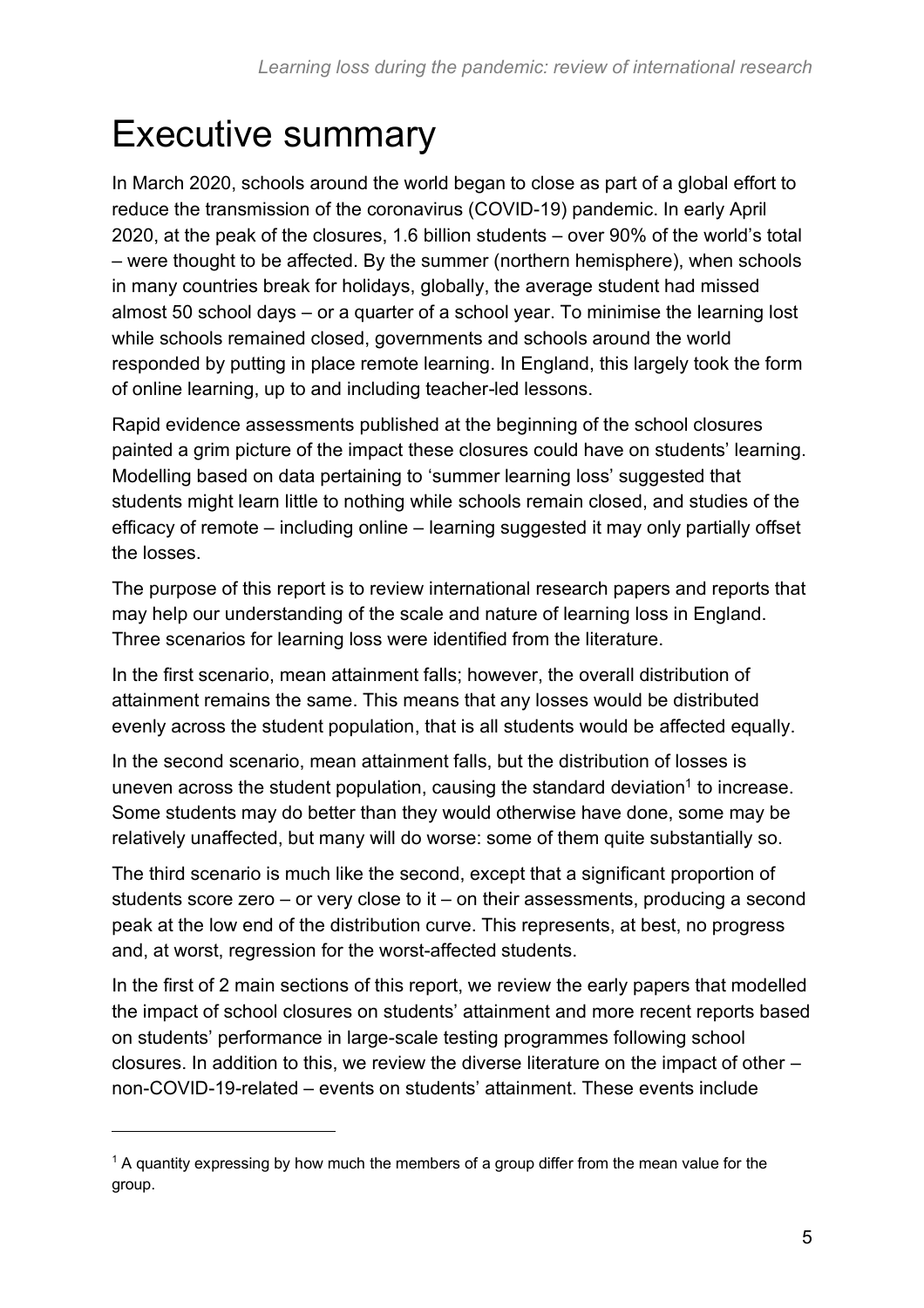normal variations in teaching time, sickness absence, weather-related school closures, teacher strikes, natural disasters, previous pandemics, and the aforementioned summer learning loss.

Early modelling of the impact on learning of school closures projected average learning losses, with greater losses in mathematics than reading, and an uneven distribution of losses according to socio-economic factors. Subsequent studies reporting pre- and post-school closure assessment data suggest losses were not as great as some of the most pessimistic projections, although the overall pattern predicted was correct.

School closures in the second quarter of 2020 put students typically 2 to 3 months behind the academic milestones their cohorts would be expected to reach. As anticipated, losses were frequently greater in mathematics (3 months) than in reading (one-and-a-half months). In most studies, disadvantaged populations experienced above-average losses. There is some evidence that younger students were more adversely affected than older students, though there is variation across research studies.

The impact of variation in teaching time on student attainment has been studied internationally in several different contexts (for example, the length of school days, student absences, and teacher strikes). In general, a reduction in the time spent in school is associated with a reduction in student test scores. Individual student absences have a greater impact on attainment than whole school closures do, probably because it is easier for teachers to facilitate whole classes than individual students in catching up. In all of the different contexts we reviewed, mathematics was more severely impacted by reductions in teaching time than literacy, conceivably because students can develop their literacy skills outside of school more easily. A common finding across countries and contexts is that students from lower socio-economic backgrounds are most impacted by changes to teaching time.

In the second main section, we review evidence of the efficacy of online remote learning – before and during the COVID-19 related disruption – and how that efficacy – and thus learning loss – may vary according to students' characteristics and circumstances.

Online learning is generally associated with poorer outcomes than traditional classroom teaching, although its effectiveness varies depending on implementation. Teaching quality is fundamental to successful learning, and therefore generally more important than the medium of delivery. Some of the shortcomings of online learning during school closures may stem from hurried implementation on an unparalleled scale; however, the medium is currently better suited to some tasks and types of content than others. The limited opportunities for interactions with peers and teachers may affect motivation and learning, particularly during the pandemic where this extends to life beyond school.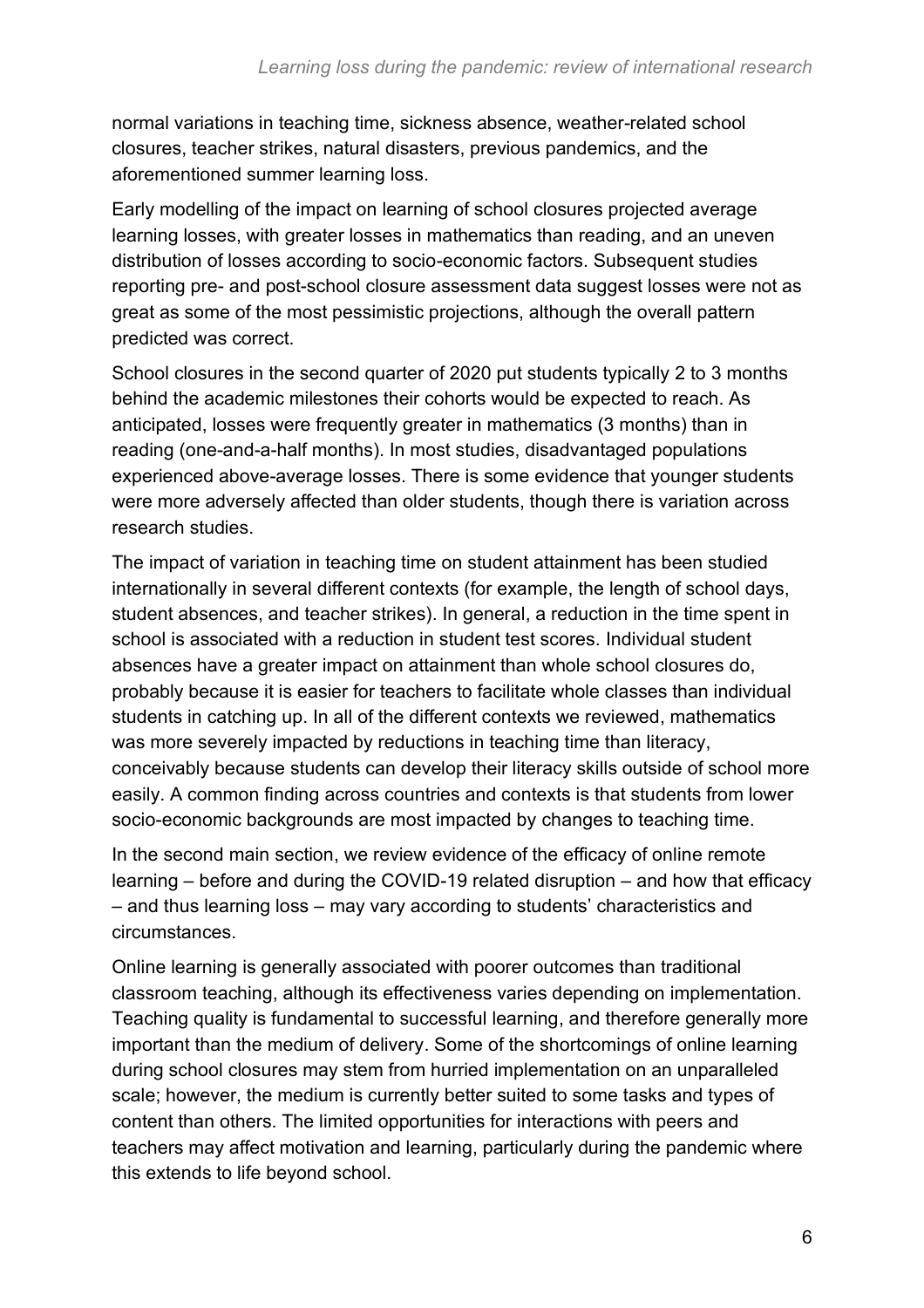Evidence suggests the effectiveness of online remote learning will vary according to students' characteristics and circumstances. It is expected that younger students may adapt less easily than older students, and that boys and girls may be affected in different ways. For example, boys appear to lose more learning time, while girls are at greater risk of developing mathematics anxiety.

Access to the necessary equipment for remote learning, a home environment conducive to learning, and parental support are all key to successful online and home-based learning. These factors are all heterogeneous across student populations, and variation in them can lead to substantial differences in learning outcomes. Students with special educational needs and disabilities may find the tailored support they require is not available when learning from home or that the online platforms and devices they use do not accommodate their needs.

The evidence regarding the impact of school closures and online tuition on students' non-cognitive abilities and wellbeing, including physical fitness, is more limited, though the evidence available points to declines. Finally, the school closures in the learning loss literature are typically not accompanied by restrictions on social interactions outside of school. Therefore, it remains an empirical question how this affects recovery from learning loss as schools reopen fully.

Of the 3 learning loss scenarios identified, the evidence we reviewed suggests that the effect of socio-economic status on assessment scores alone might be expected to produce the second scenario. In this scenario, the distribution of losses across the student population is uneven, causing a fall in mean attainment and an increase in the standard deviation. Regarding the worst-case scenario, in which a subpopulation of students has effectively ceased learning, there is evidence to suggest some students will have fallen badly behind during school closures. Nevertheless, the medium to longer-term outcomes for these students are probably not inevitable and will depend on re-engagement and support with continuing to learn.

The aim of this literature review was to understand how COVID-19 has affected student learning across the globe, to inform our understanding of the variety of ways in which it has affected students in England. Of course, countries have experienced and responded to the pandemic in very different ways, and although many insights from our literature review are likely to generalise to circumstances in England, others may not. Our review should be read with this caveat in mind.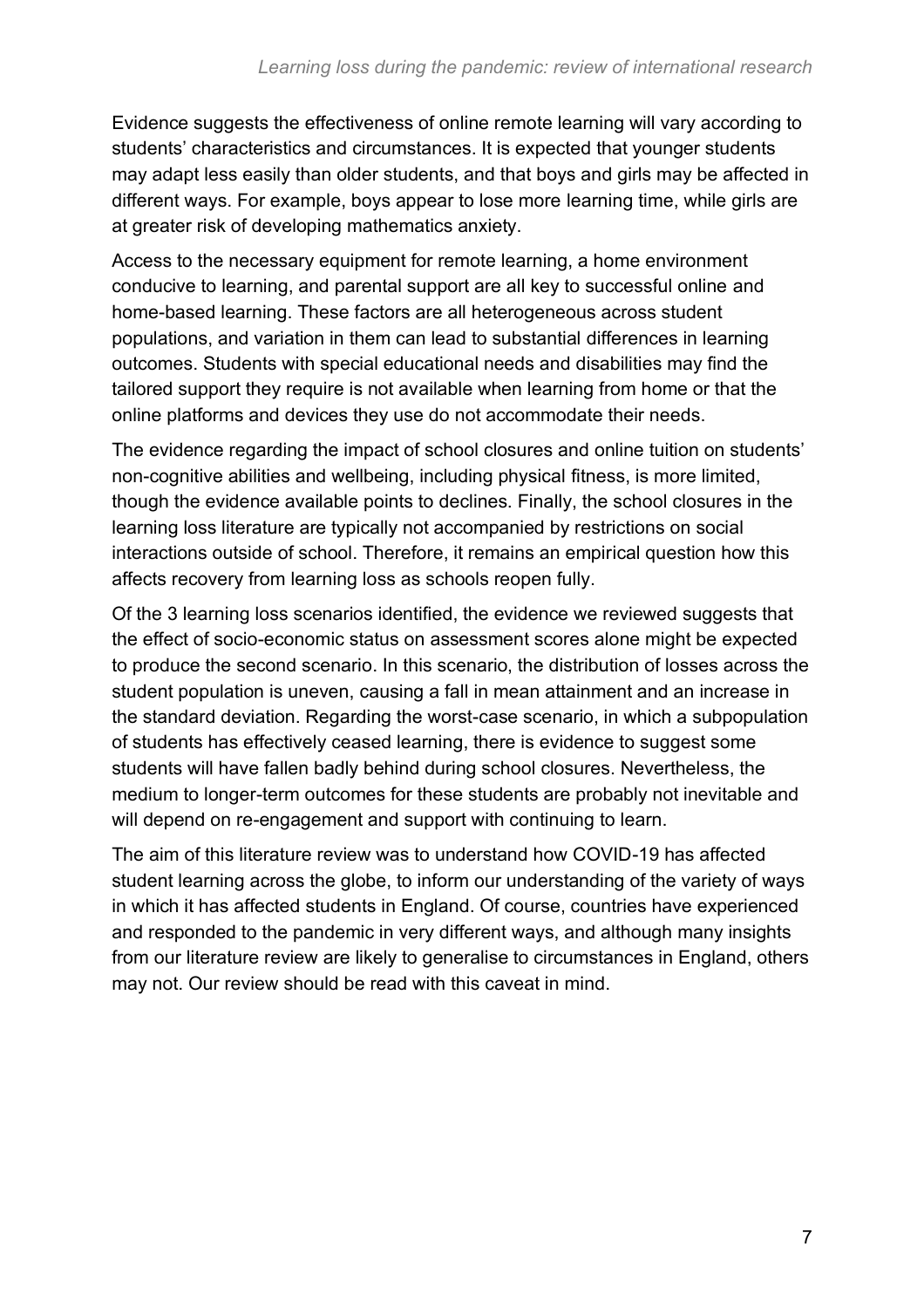## <span id="page-7-0"></span>Introduction

### <span id="page-7-1"></span>Background and scope

In March 2020, the World Health Organization declared COVID-19 a pandemic. As part of the effort to reduce transmission of the virus, many countries closed their schools.<sup>2</sup> At the peak of school closures in early April 2020, over 90% of the world's students – 1.6 billion students across 194 countries – were estimated to be affected (UNESCO, 2020b). In an international survey conducted by UNESCO, UNICEF, and The World Bank during the summer<sup>3</sup>, 108 countries reported missing an average of 47 days<sup>4</sup> of in-person teaching due to school closures. This is equivalent to approximately one-quarter of a regular school year (UNESCO et al., 2020).

UNICEF (2020) estimates that, as of November 2020, more than 570 million students – 33% of the enrolled students – globally were affected by country-wide school closures in 30 nations. School closures have continued or recurred in many countries through 2020 and early 2021 – including England from January to March 2021 – though the number of students affected globally at any one time has remained lower than the initial peak (UNESCO, 2020b). The OECD (2021) reported that, 1 year after the pandemic hit, primary and secondary schools were open for at least the vast majority of students in less than 40% of the 33 countries for which they had comparable data.

Governments and schools quickly introduced remote teaching and learning so that students could continue their education during school closures (UNESCO et al., 2020). It is important for our understanding of learning loss to gauge the effectiveness of remote schooling compared with face-to-face schooling. It is also vital to understand the differential impact of school closures on the learning of children, depending on their circumstances. Access to technology is not homogeneous and home environments are not all equally conducive to learning.

In England, the scale of the disruption and the rollout of remote tuition have no modern precedents; however, globally, events such as natural disasters and war have resulted in comparable levels of disruption. This report is a companion to our report covering research on learning loss from England.

 $2$  To be precise, in England, for example, although schools were closed to the majority of students, most schools remained open to vulnerable students and the children of key workers.

<sup>&</sup>lt;sup>3</sup> Answers were received from July 15, 2020 to October 15, 2020, with August 20, 2020 as average date.

<sup>4</sup> Countries where the academic year was still ongoing at the time of the survey reported more days of teaching lost (54 days) on average compared with those where the academic year had finished at the time of the survey (40 days).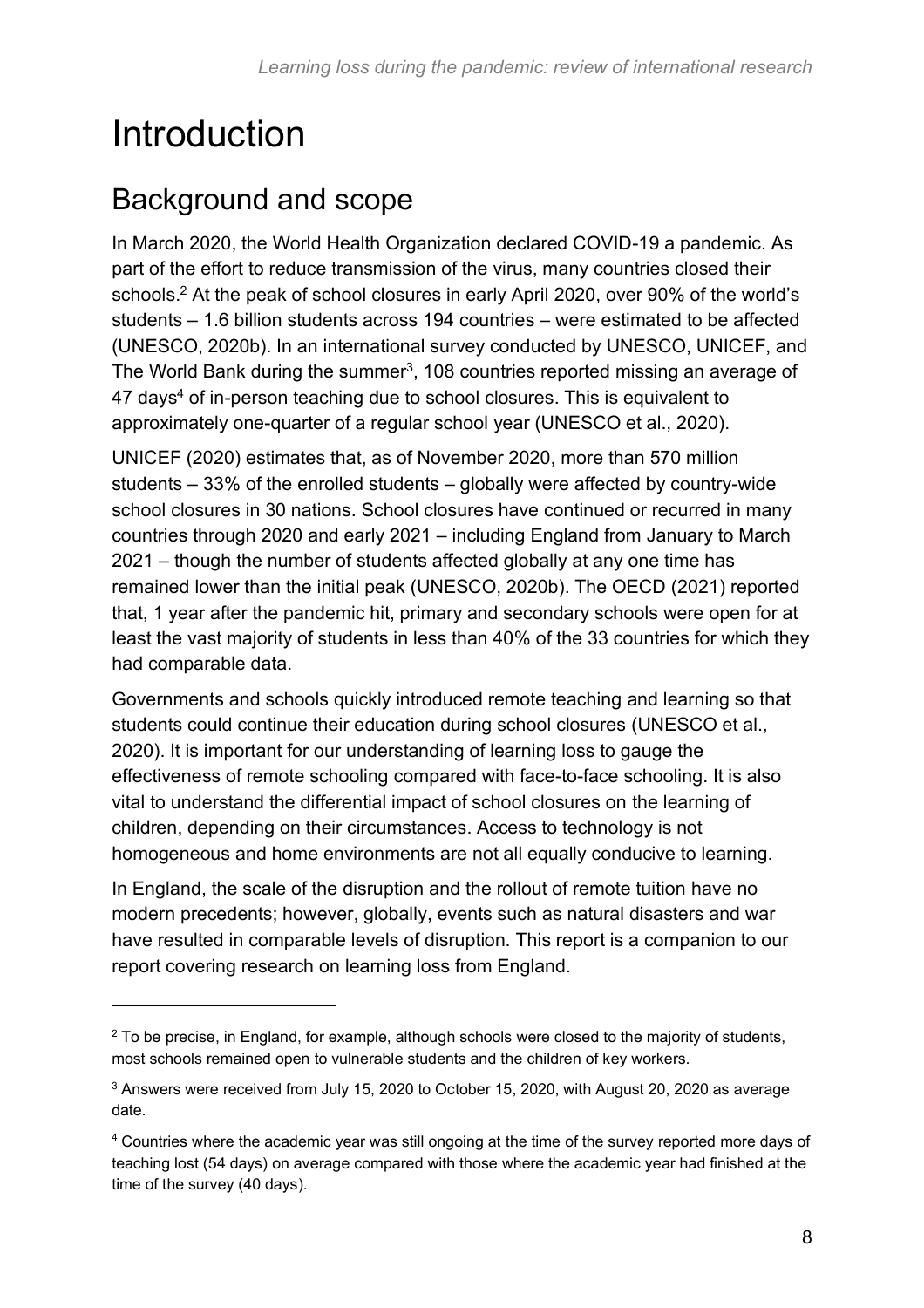The focus of this report is on understanding the possible scale of learning loss England's students may face based on a reading of international research on school closures. We review international reports and papers on the loss of learning caused by such events, including the COVID-19 pandemic, as well as teacher strikes, summer learning loss, and absenteeism. We consider how effective alternative arrangements – primarily remote learning – have been, including any disparities in effectiveness between students from different backgrounds and circumstances. We have chosen to focus on the issue of learning loss and the use of remote learning to alleviate it; longer term strategies for remedying learning loss and the longer-term economic impacts of learning loss are out of scope.

Our approach to the review is thorough, though not systematic. For the sections on the COVID-19 pandemic specifically, we attempt to be comprehensive in our coverage of reports that model or report real data regarding learning loss at scale. We elected not to focus on small-scale studies, such as reports based on data from individual institutions, because the findings are less likely to generalise well from very specific contexts to schools in England, and would likely add diminishing returns alongside large-scale studies.

For the sections on non-COVID-19 learning loss, the body of research we report on overlaps with that included in various reports by international organisations. We are therefore confident we provide a thorough overview of the relevant research, including journal articles and reports, though it is not intended to be as comprehensive as the coverage of the COVID-19-related research.

The section on non-cognitive abilities and wellbeing is briefest, as less research is available and our focus was on these factors as they related to learning loss rather than in their own right. Data on the effect of the pandemic on these factors is likely to emerge more slowly than large-scale assessment data.

Technical and vocational learning is largely conspicuous by its absence in the international literature and consequently in this report. This is perhaps unsurprising, as many studies focus on attainment in reading and mathematics and students at stages of their education prior to selecting academic or vocational tracks. Finally, our review is almost exclusively restricted to publications in the English language.

### <span id="page-8-0"></span>Better to have learned and lost than never to have learned at all

The literature on learning loss includes scenarios in which students have learned everything they are supposed to, but scheduled breaks in education – such as the summer holidays – result in performance dips in the following autumn term. There are also scenarios in which students have not learned everything they are supposed to. This is an important distinction, as it is likely to have implications for the trajectory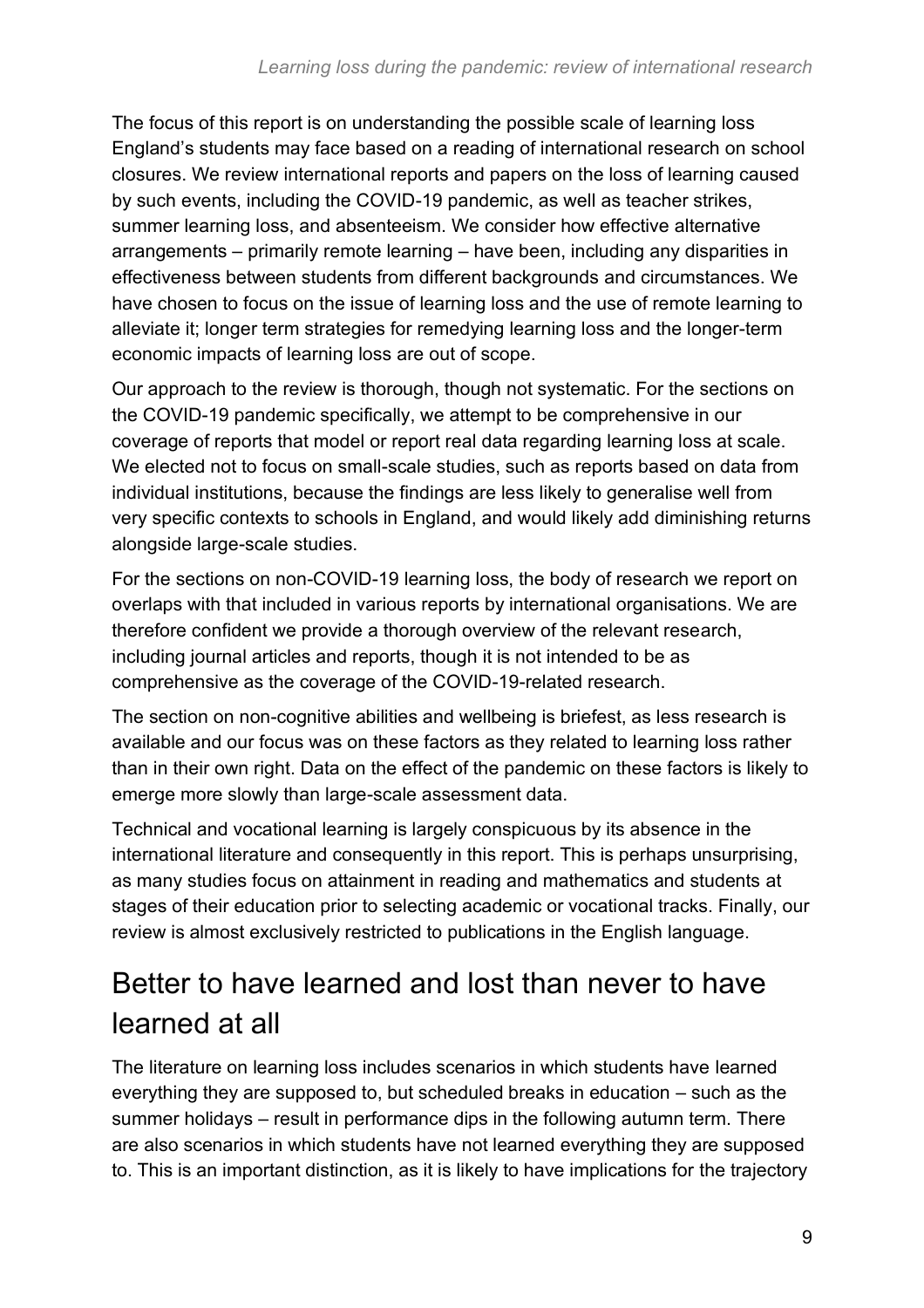of learning regain. Summer learning loss may be best thought of as rustiness or a loss of form, requiring revision or practice for swift regain; in contrast, the absence of original learning may be considerably harder to regain (Education Endowment Foundation, 2020a).

A study by Kuhfeld and Soland (2020) shows that rates of growth are higher at the beginning of the school year and slow towards the end. A plausible interpretation of this is that part of the growth at the beginning of the school year is regain that is acquired more quickly than new learning (Education Endowment Foundation, 2020a). Kuhfeld and Soland also show that this nonlinear growth may mean estimates of summer learning loss that assume linear growth are overestimated as much as twofold.

## <span id="page-9-0"></span>Quality vs. quantity

Discussion of learning loss sometimes focuses on the timetabled learning hours lost compared with the time spent studying remotely. This implicitly assumes an hour learning in school is worth an hour learning remotely at home. This may not always be the case; time in school may be more or less productive than time at home, and this will depend to an extent on how the time is used by the teacher. Moreover, it is likely that the students' home environments are a significant source of variation in productivity that is normally moderated by their presence in school. It is important to bear in mind that lost time does not necessarily equal lost learning – though it might – and that lost time almost certainly does not result in the same degree of lost learning for all students.

## <span id="page-9-1"></span>Learning loss scenarios

UNESCO et al. (2020) warn that even short interruptions to children's schooling can have long-lasting negative impacts on their learning (Alban Conto et al., 2020). The OECD (2020b) uses the language of labour economics to compare the long-term impact of school closures on students' outcomes with hysteresis<sup>5</sup>: the long-term effect of unemployment on a worker's ability to find a job. They argue the potential learning loss is determined by 2 concurring factors: (i) how much students have learnt during school closures – or the "intensive margin" – refers to the efficiency of education continuity solutions; (ii) how many students continued to learn during the school closures – or the "extensive margin" – refers to the proportion of students engaged in the education continuity solutions.

 $5$  The term used to describe any system in which the response depends not only on its current state, but also on its historic states.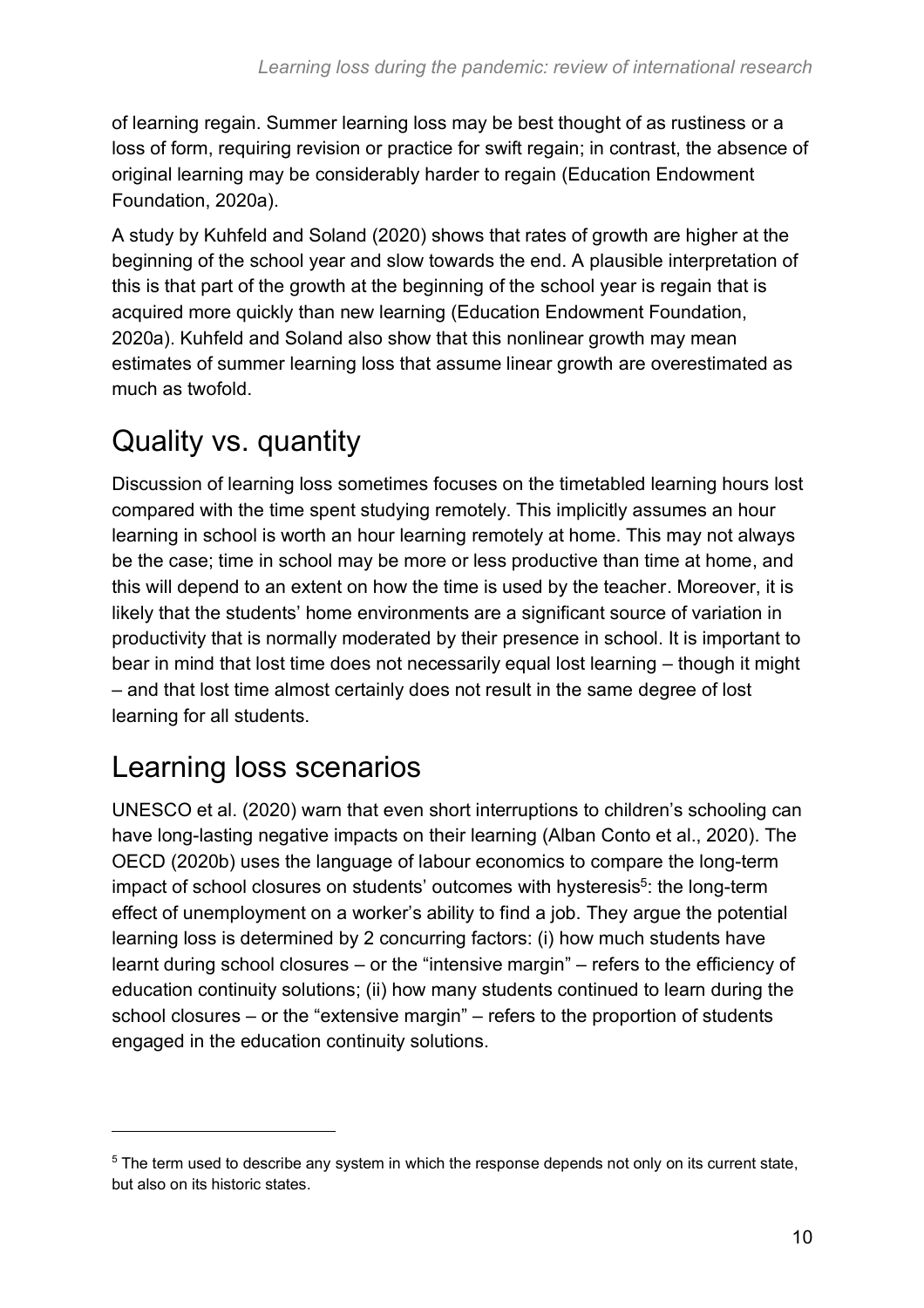Schools face challenges integrating information and communication technologies into the classroom (OECD, 2018b, 2019) and there were signs early on during school closures that some students either could not be – or had not yet been – contacted by their teachers (Goldstein et al., 2020; Les Echos, 2020). Potential for hysteresis of the COVID-19 crisis in education (Saavedra, 2020) stems from various elements, often linked to students' socio-economic status (SES), leading to a withdrawal from the school system that will produce a long-term impact on students' outcomes. Given the critical role IT resources and parental involvement have played in ensuring education continuity during the crisis (Gouëdard et al., 2020), the hysteresis caused by school closures may be more prevalent among students from less privileged backgrounds (OECD, 2020b).

The World Bank (Iqbal et al., 2020) identifies 3 distinct learning loss scenarios [\(Figure 1\)](#page-10-0).



<span id="page-10-0"></span>Figure 1. Three possible scenarios of how the learning curve may evolve in the coming months: a lower average, a higher standard deviation, or a sharp increase in low learning at the bottom.<sup>6</sup>

They describe them as:

- 1) The most straightforward transformation is a reduction in average learning levels across the distribution (the blue curve, left). This scenario is very likely, despite the best efforts of school systems to provide distance learning. Variation in teaching time is associated with learning loss (Cattaneo et al., 2016) and shocks, like floods, affect learning outcomes across grade levels (Thamtanajit, 2020).
- 2) The curve may flatten or skew due to highly unequal effects of the crisis (the purple curve, centre). In this scenario, children at the top will make gains, while students at the bottom fall further behind. This divide may run along lines of SES. Wealthier families are better placed to mitigate the effects of

<sup>&</sup>lt;sup>6</sup> "Three possible scenarios of how the learning curve may evolve in the coming months: a lower average, a higher standard deviation, or a sharp increase in low learning at the bottom" by [The World](https://blogs.worldbank.org/education/we-should-avoid-flattening-curve-education-possible-scenarios-learning-loss-during-school)  [Bank](https://blogs.worldbank.org/education/we-should-avoid-flattening-curve-education-possible-scenarios-learning-loss-during-school) is licensed under [CC BY 4.0.](https://creativecommons.org/licenses/by/4.0/)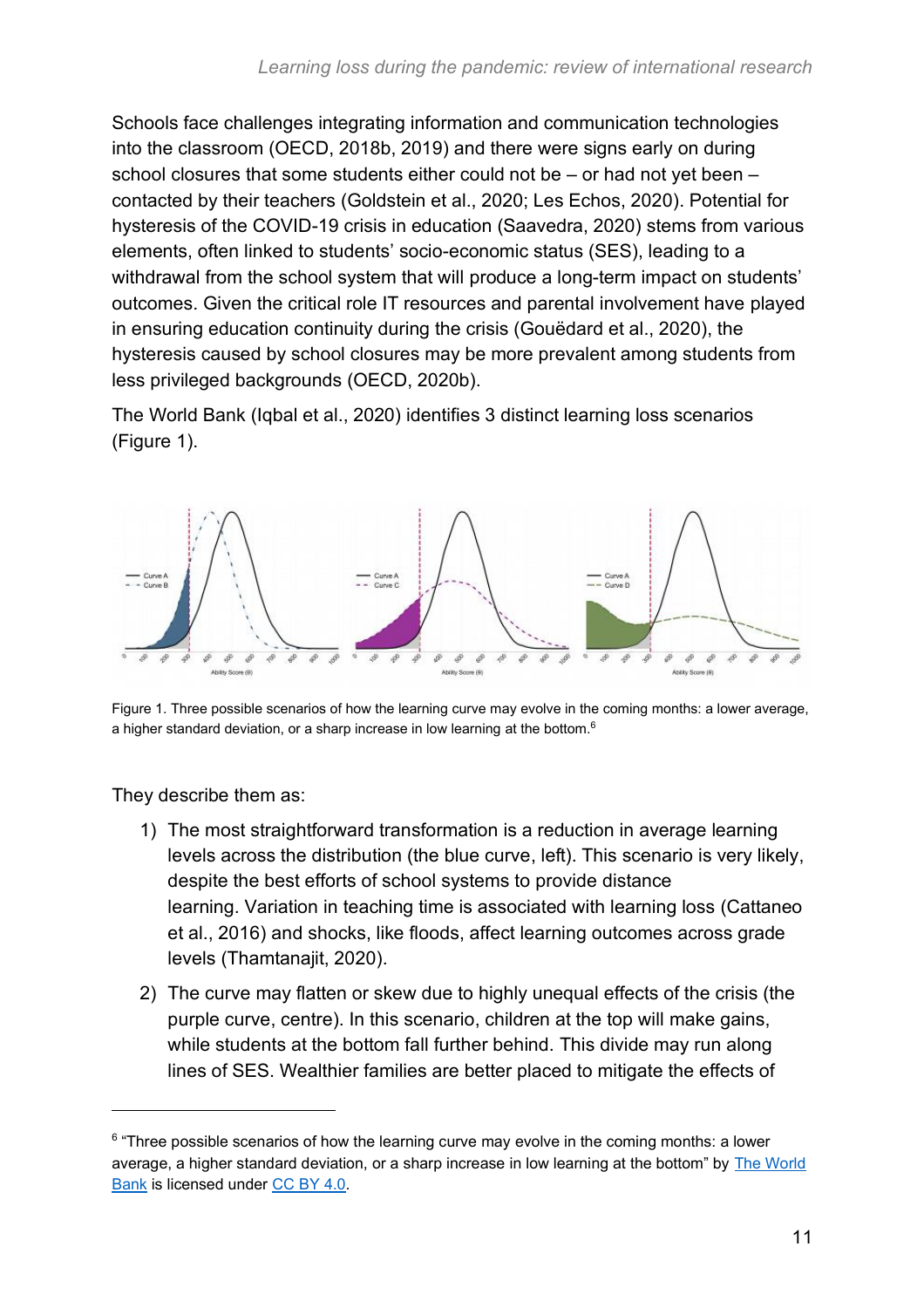school closures, being more likely to have: comfortable homes; good internet connections; the means to provide private tuition; and well-educated parents, better placed to home school their children. The bottom of the income distribution may also see a sharp increase in poverty from unemployment (Worley, 2020). For example, the 2008 to 2009 recession negatively affected learning, particularly in districts with higher proportions of disadvantaged and minority children (Shores & Steinberg, 2018).

3) The curve may change due to chronic absenteeism or dropouts (the green population, now permanently out of school, right). Iqbal et al. take a global perspective, noting that the 1997-98 Asian financial crisis (Cameron, 2009) and the 1916 polio pandemic (Meyers & Thomasson, 2017) showed that school enrolment can fall sharply due to both demand and supply side effects. On the demand side, income shock leads families to ask their children (particularly girls) to leave school to work. On the supply side, increased numbers of schools may close permanently, particularly in countries that have expanded schooling through low-fee private schools (Yousafzai, 2020). These kinds of effects will be less pronounced in developed countries like England, where education is compulsory, but they may have an impact on postcompulsory education, and on particular groups of students.

The World Bank also estimated that 5-month school closures could result in 25% more students falling below a baseline level of proficiency needed to participate effectively and productively in society, and in future learning (Azevedo et al., 2020). The modelling was at a coarse geographical level (for example, Europe and Central Asia, Latin America and the Caribbean, and the Middle East and North Africa). The percentage point changes by region were broadly consistent, though regions comprising less-developed countries started from a much higher baseline than those comprising more-developed countries.

David et al. (2020) expected examination-oriented progress to slow down for all students. They argued that examination-oriented syllabuses become unfit for purpose when tests and examinations have been put on hold, and that much of the curriculum cannot be adapted quickly to online teaching (Graham & Sahlberg, 2020).

## <span id="page-11-0"></span>Structure of the report

The body of the report is divided into 3 main sections. The first section considers the international evidence on learning loss and is organised into subsections on: (i) the COVID-19 pandemic, looking at initial modelling of potential learning loss and the real impact using subsequent assessment data; and (ii) evidence from non-COVIDrelated factors, including variations in teaching time, school summer holidays, and unplanned disruption.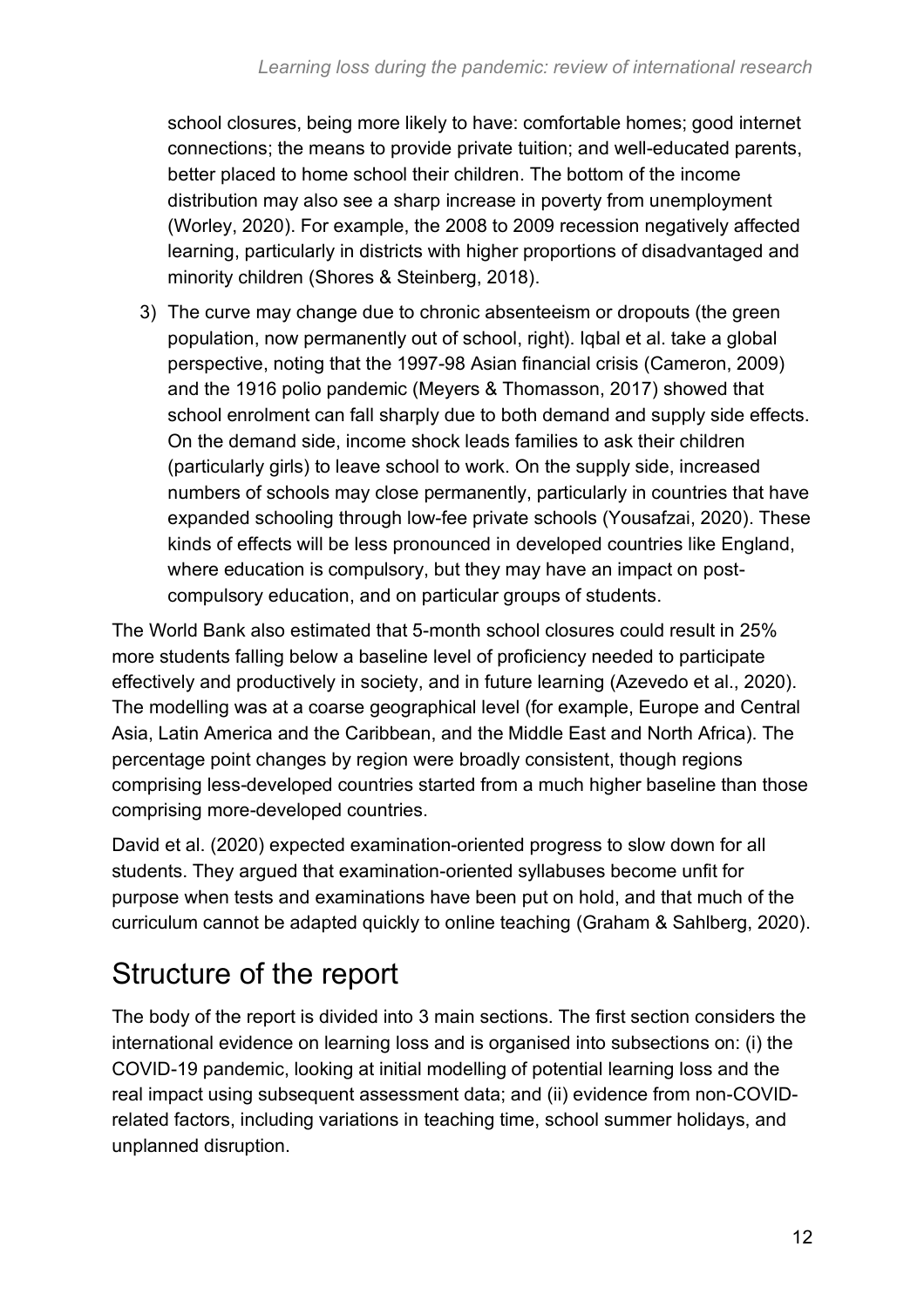The second section considers the use of remote learning and is organised into subsections on: (i) evidence regarding the efficacy of online learning as an alternative to traditional schooling; and (ii) the evidence on how the efficacy of online learning may be mediated by factors including students' age, gender, ethnicity, SES, prior attainment, and special educational needs and disabilities.

The third section briefly considers the impact of school closures and online learning on: (i) students' non-cognitive abilities – such as learning skills and social and communication skills; and (ii) wellbeing – including their physical and mental health – with particular regard to how these underpin learning.

## <span id="page-12-0"></span>International evidence on learning loss

### <span id="page-12-1"></span>Evidence from largescale testing programmes following COVID-19 school closures

#### <span id="page-12-2"></span>*Evidence summary*

Some of the most pertinent evidence available regarding learning loss comes from testing programmes that have measured student progress before and after school closures. The performance of these students can be compared with the progress of previous cohorts that were unaffected by school closures. Prior to this a number of studies used data from testing programmes to model the likely learning loss based on the known impact of other events, in particular the school summer holidays and absenteeism.

Early modelling of the impact on learning of school closures anticipated average learning losses, with greater losses in mathematics than reading, and an uneven distribution of losses according to socio-economic factors. Studies of pre- and postschool closure assessment data from several countries suggest school shutdowns in the second quarter of 2020 put students typically 2 to 3 months behind the academic milestones their cohorts would be expected to reach.

Losses were frequently greater in mathematics (3 months) than in reading (1½ months), and in most studies disadvantaged populations experienced above average losses. There is some evidence that younger students were adversely affected more than older ones, though this appears less consistent across studies than the other effects. There is little evidence available on gender effects.

#### <span id="page-12-3"></span>*Modelling*

Kuhfeld, Soland, et al. (2020) produced a series of projections of COVID-19-related learning loss based on estimates from the absenteeism literature and analyses of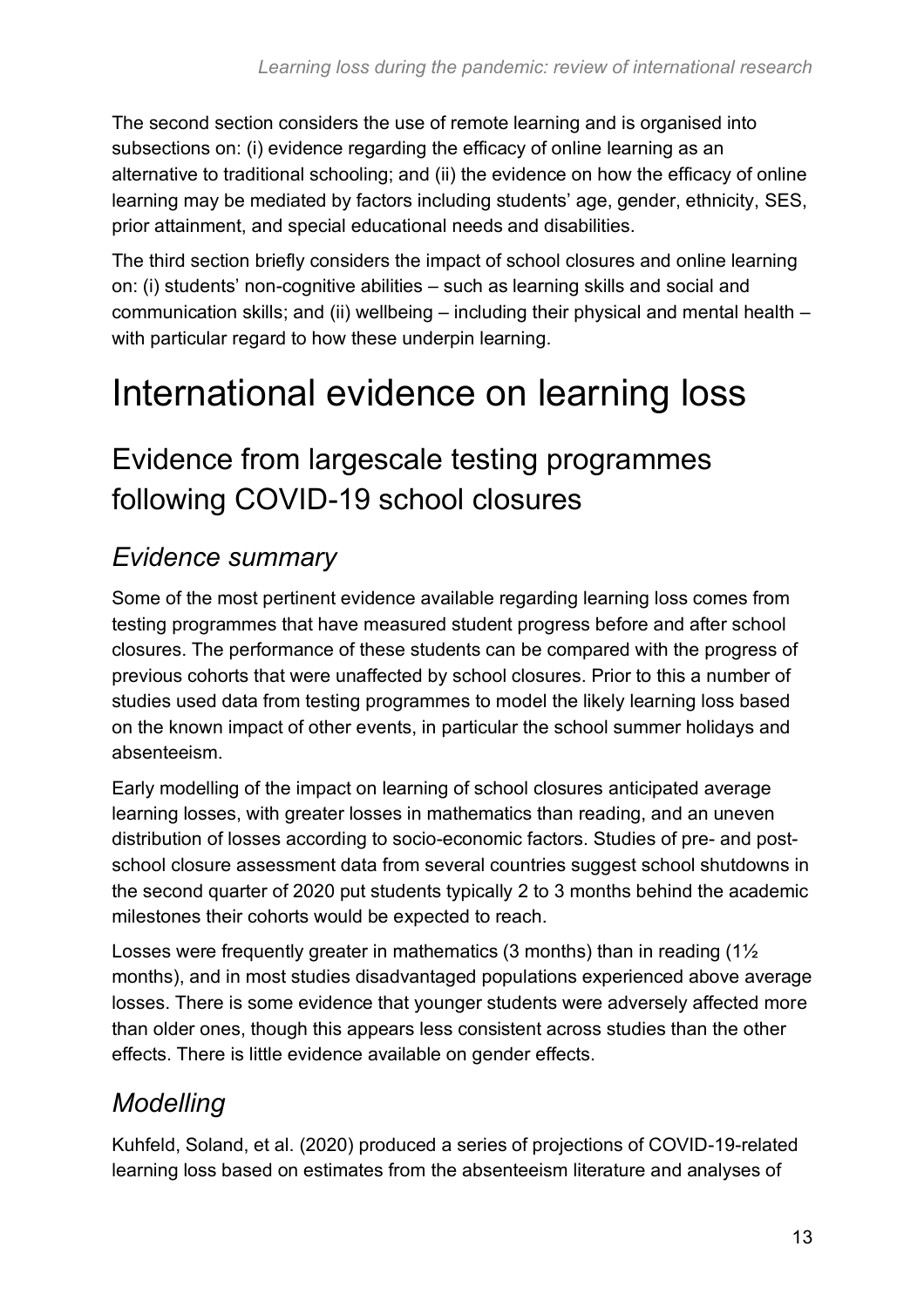summer learning patterns of 5 million U.S. students in grades 3-8 (ages 8 to 14) who took MAP® Growth™ assessments in the 2017-18 and 2018-19 school years. Based on school closures prior to the summer holidays, they expected students to begin the autumn term with approximately 63% to 68% of the learning gains in reading and 37% to 50% of the learning gains in mathematics relative to a typical school year.

Learning loss was not expected to be universal, however, with the top third of students potentially making gains in reading. Unlike mathematics, for which the standard deviation[s1](#page-4-1) of expected scores were like a typical year, for reading, not only was average attainment expected to fall, but the standard deviation of expected scores increased by up to 20%.

Some consolation was to be found in the prediction that students who would lose the most while out of school should gain the most the following year. However, these models are based on typical summer loss conditions, and it is uncertain how factors such as financial uncertainty, health issues related to the virus, and psychological stresses may affect subsequent academic growth.

The authors acknowledge that their analyses could not address the impact on ethnic groups but suggest it may be disproportionately great. For example, African Americans have experienced higher than average rates of COVID-19 infections and deaths (Bouie, 2020), and the economic downturn in the United States has been particularly damaging for Black and Hispanic parents, who are typically less able than other ethnic groups to work from home (Cerullo, 2020; Krogstad et al., 2019).

Modelling the relationship between schools' student attendance rates and student proficiency levels, EmpowerK12 (2020a) estimated that metro Atlanta<sup>7</sup> students losing 9 weeks of regular teaching (due to the COVID-mandated move to distance learning in mid-March) would result in the percentage of students demonstrating proficiency to drop 3.6 points in English language arts and 4.9 points in mathematics compared with the previous year. Economically disadvantaged students and students of colour, who were already behind their peers, were expected to fall further behind, reversing recent gains.

Kaffenberger (2020) used a calibrated model with a "pedagogical production function" (Kaffenberger & Pritchett, 2020) to estimate the potential long-term losses to children's learning from the temporary shock of school closures. The model showed that without mitigation, students could lose more than a year's worth of learning from a 3-month school closure, as short-term losses continue to compound after schools reopen.

<sup>&</sup>lt;sup>7</sup> In the United States, a metropolitan statistical area (MSA) is a geographical region with a relatively high population density at its core (typically a single large city) and close economic ties throughout the area.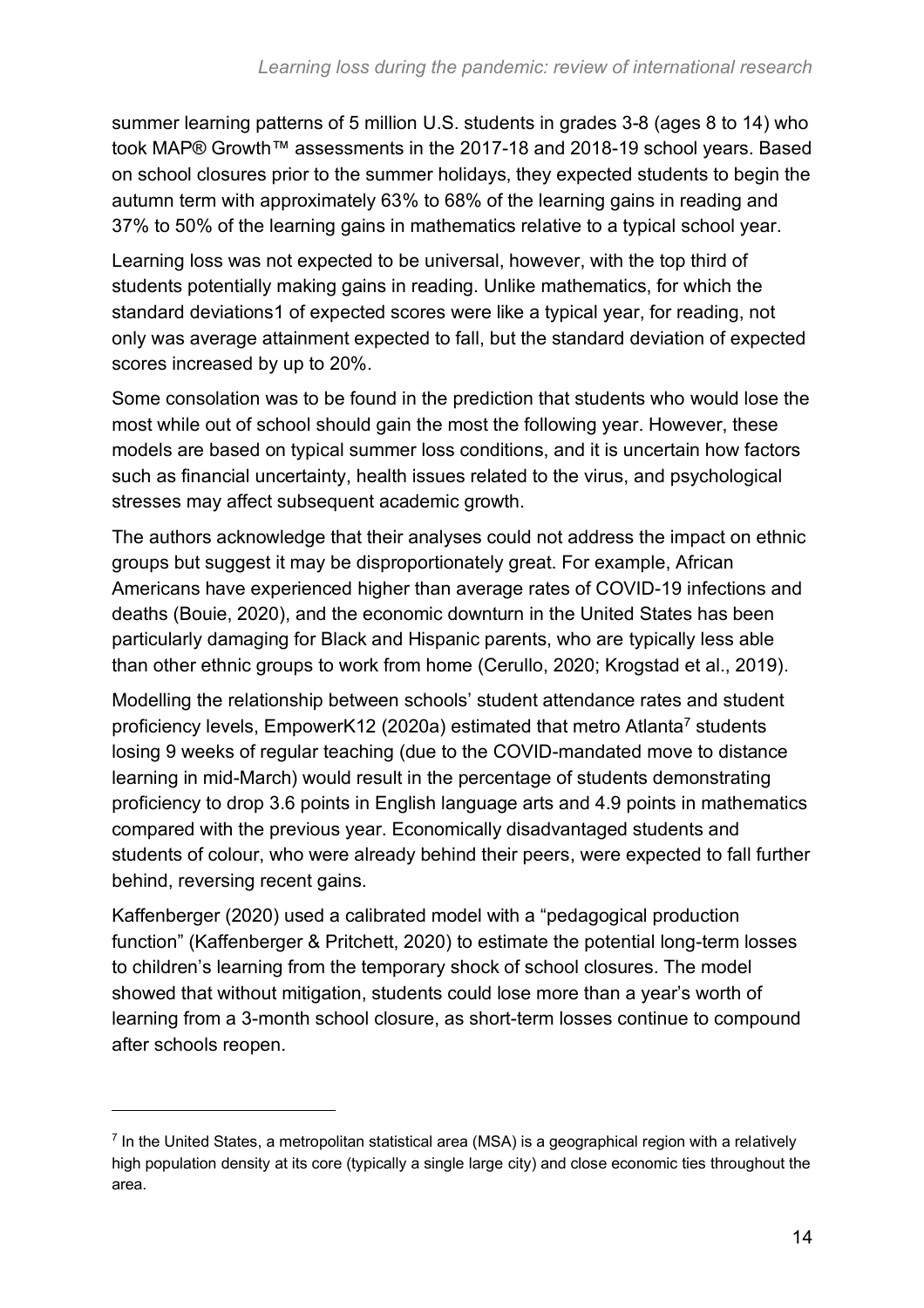#### <span id="page-14-0"></span>*Real data*

The authors of several of the following studies acknowledge possible issues with the validity and/or representativeness of the data collected in 2020. In some instances, tests were taken online at home instead of in school, which resulted in some students performing better than anticipated. Curriculum Associates (2020a), for example, excluded data from tests taken at home. Another effect of home test taking and/or limited school opening was that the samples tended to be incomplete, with the missing students typically being from backgrounds most likely to be adversely affected by the school closures (for example Kuhfeld, Tarasawa, et al., 2020).

The result of the validity and sampling issues is that the effects may be under- or overestimated. The impact of school closures may be underestimated where students have received help or used prohibited resources during the test, or where the students most affected by the pandemic have not been assessed. Conversely, there may be students who have taken tests at home in suboptimal conditions (for example with noise, distractions, poor IT equipment) who would have performed better in schools. The learning lost by these candidates – both absolute and relative to their more advantaged peers – may be overestimated. For these reasons, it is probably best to treat the findings as an indication of what we might expect to see in England rather than a precise estimate.

Following up on their projections for learning loss, Kuhfeld, Tarasawa, et al. (2020) analysed data from MAP® Growth™ assessments taken by students in the autumn of 2020. They found students in grades 3 through 8 (ages 8 to 14) performed similarly in reading compared with same-grade students in autumn 2019, but about 5 to 10 percentile points lower in mathematics.

In nearly all grades, most students made learning gains in both reading and mathematics since the beginning of the COVID-19 pandemic. Nevertheless, gains in mathematics were lower on average than in previous years. Students scored better than projected in reading, while mathematics scores were in line with projections for grades 4 through 6 (ages 9 to 12), but slightly above projections in grades 7 and 8 (ages 12 to 14). There was some indication in the data that differences may be emerging along lines of race, and that student groups especially vulnerable to the impacts of the pandemic were most likely to be missing from the data.

A study published by McKinsey & Company (Dorn et al., 2020a) analysed assessment data from the Curriculum Associates i-Ready platform and reported that K-5 (ages 5 to 11) students in their sample learned only 67% of the mathematics and 87% of the reading that grade-level peers would typically have learned by the autumn. This translates into an average student losing the equivalent of 3 months of learning in mathematics and one-and-a-half months in reading. In schools with mainly students of colour, scores were 59% of the historical average in mathematics and 77% in reading.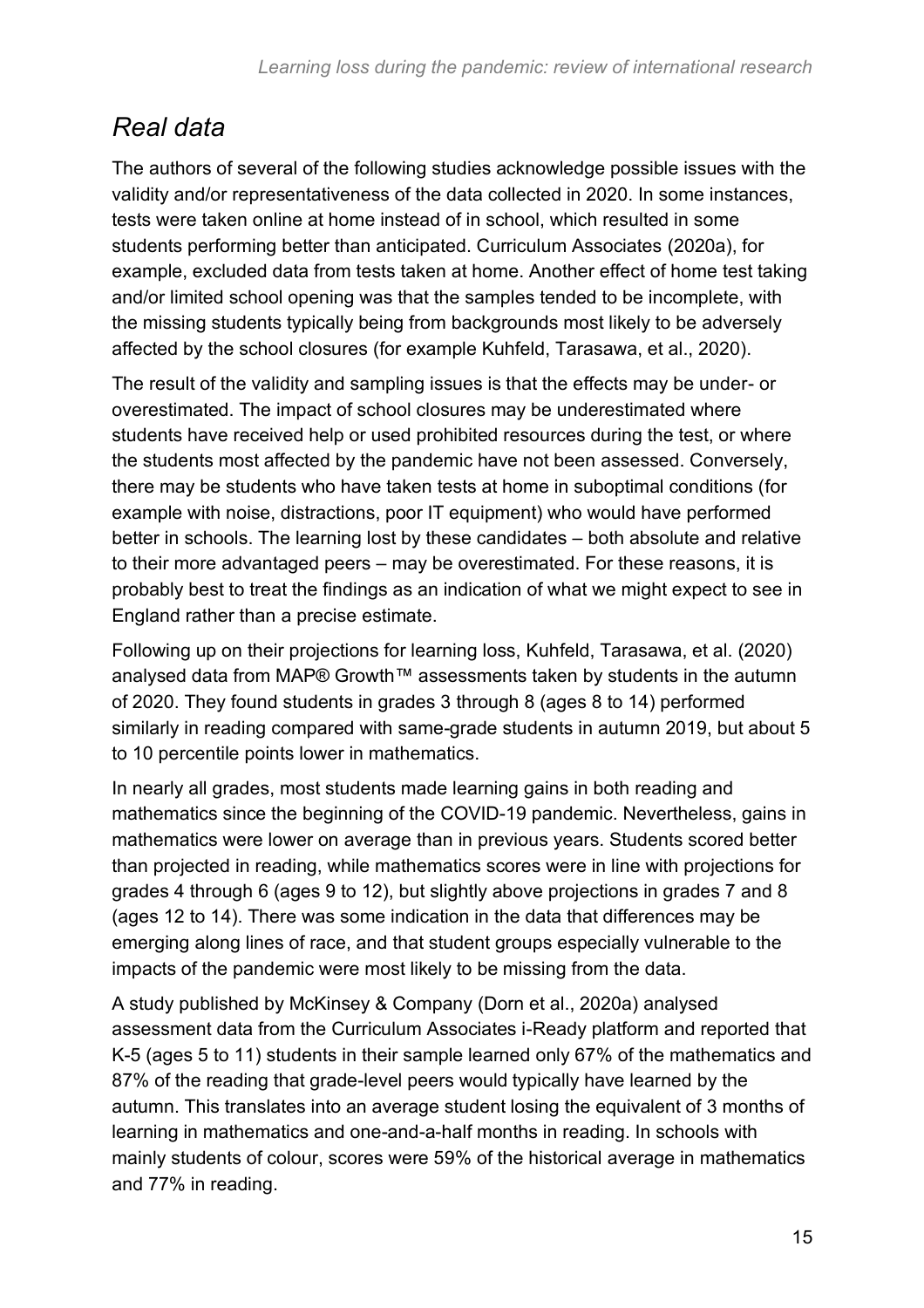Renaissance Learning (2020) analysed the results of over 5 million grade 1 to 8 students (ages 6 to 14) from across the United States who had taken Star Early Literacy, Star Reading, or Star Math assessments in both autumn 2019 and autumn 2020. They compared the progress of these students – who experienced school closures in 2020 – with historical norms based on the progress of previous, unaffected cohorts. They reported a small negative effect on reading achievement and growth, and a moderate negative effect on mathematics achievement and growth, with the impacts varying by grade.

In reading, students in many grades were performing close to expectations but in others they were as far as 7 weeks behind (such as 4 to 7 weeks behind for students in grades 4 through 7). For mathematics, students in all grades were performing behind expectations, with some grades 12 or more weeks behind (such as 8 to more than 12 weeks for students in grades 4 through 8).

A follow up study by Renaissance Learning (2021) reported that student growth during the first half of the 2020 to 2021 school year was approaching normal levels in both reading and mathematics, with the impact of COVID-19 on achievement beginning to shrink in many grades. Despite the encouraging headline figures, autumn-to-winter growth results varied by subgroup. Black, Hispanic, American Indian, English language learner (ELL) students, and students with disabilities grew less than the overall sample. Similarly, students attending urban or [Title 1 Schools](https://www2.ed.gov/programs/titleiparta/index.html#:~:text=Schools%20in%20which%20children%20from,of%20the%20lowest%2Dachieving%20students) were more likely to experience below-typical rates of growth.

Engzell et al. (2020b, 2020a, 2021) estimated the learning loss that occurred when Dutch schools closed for 8 weeks by comparing data from national primary school examinations that took place just before and after schools closed with similar data from previous years. Students lost on average 3 percentile points or 0.08 standard deviations: a fifth of a year's worth of learning – that is roughly the length of the school closures – with losses up to 60% greater among students from disadvantaged homes.<sup>8</sup> Interestingly, learning loss did not vary according to past levels of student achievement (although see Grewenig et al., 2020).

Engzell et al. note that the Netherlands underwent only an 8-week lockdown, has an equitable system of school funding, and enjoys the world's highest rate of broadband access. They argue that, in many respects, it represents a best-case scenario. However, Engzell et al. acknowledge that the circumstances were not necessarily ideal – the short duration of school closures allowed little time to adapt teaching and learning – and that these results may represent a temporary setback. It is also possible that some of what is lost in post-school closure assessments is examination

<sup>&</sup>lt;sup>8</sup> For reference, Wößmann (2016) suggested that, as a rule of thumb, learning gains during one year on most national and international tests are equal to between one-quarter and one-third of a standard deviation.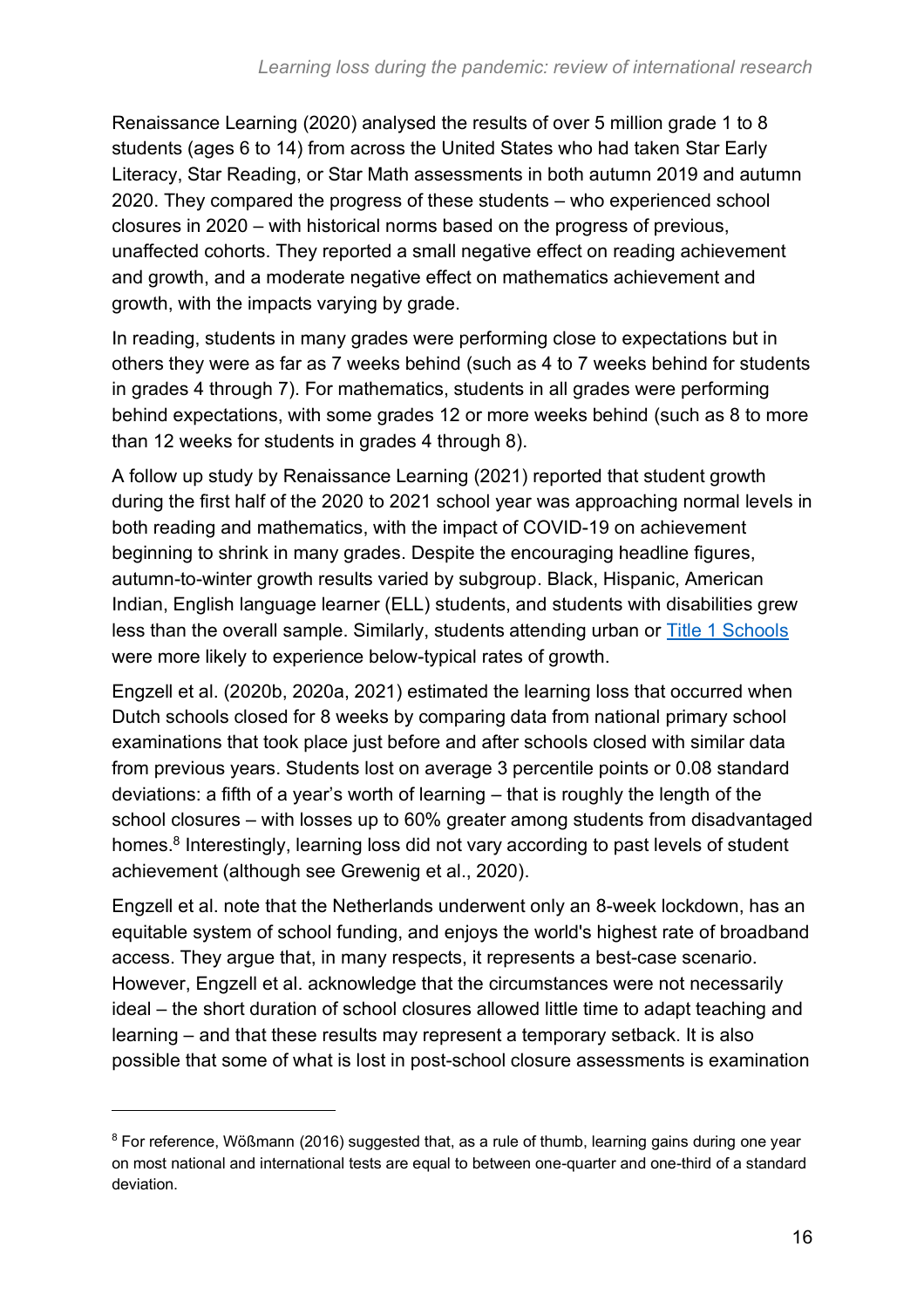technique and/or practice rather than knowledge, skills, or understanding in the domain being tested.

EmpowerK12 (2020b) studied the impact of school closures on students in the District of Columbia in the United States. Predictions of learning loss from the spring (EmpowerK12, 2020a), estimated in half to full numbers of years, did not come true. Students gained knowledge, though their gains were significantly less than during inperson schooling. Students lost 4 months of learning in mathematics and 1month of learning in reading, though students most at risk of academic failure<sup>9</sup> lost more learning: 5 months in mathematics and 4 months in reading. It seems likely that one of the original assumptions of their model – that distance learning initiatives would have limited effect on average – was somewhat conservative.

There was evidence of small differential impact by student subgroup, with Black, Hispanic, and American Indian students experiencing slightly more negative impacts than the overall averages. Students attending schools serving low-income families were also more negatively impacted, as were students attending schools that were public as opposed to private, and schools in rural or town areas as opposed to urban or suburban areas.

Using data from i‑Ready Diagnostic for Reading and for Mathematics, Curriculum Associates (Curriculum Associates, 2020b; Huff, 2020) looked at the proportion of students performing below grade level overall by subject in autumn 2020 compared with prior academic school years. Although they found evidence of a "COVID slide", they noted that it was not as severe as many observers had feared. The analysis showed that: (i) the proportion of students ready for grade-level teaching in autumn 2020 was smaller than the historical average; and (ii) the proportion of students performing below grade level was greater in mathematics than in reading.10,11

An age breakdown of the data showed that, in reading, a higher proportion of elementary school students performed below grade level than students in middle school. The picture for Mathematics was less straightforward, with grades 2, 3, and 4 having higher proportions of students performing below grade level than students in grades 1, 5, 6, 7, and 8.

<sup>&</sup>lt;sup>9</sup> Broadly defined as students whose characteristics or circumstances put them in a vulnerable position for having academic and/or social problems in school.

<sup>&</sup>lt;sup>10</sup> The historical comparison sample is based on a rolling average of autumn test scores across 2017, 2018, and 2019, for any student in the same schools analysed in autumn 2020.

<sup>&</sup>lt;sup>11</sup> Historically, 27% of students in Reading placed below grade level on the autumn Diagnostic. In autumn 2020, 28% of students placed below grade level. Historically, 23% of students in Mathematics placed below grade level on the autumn Diagnostic. In autumn 2020, 29% of students placed below grade level.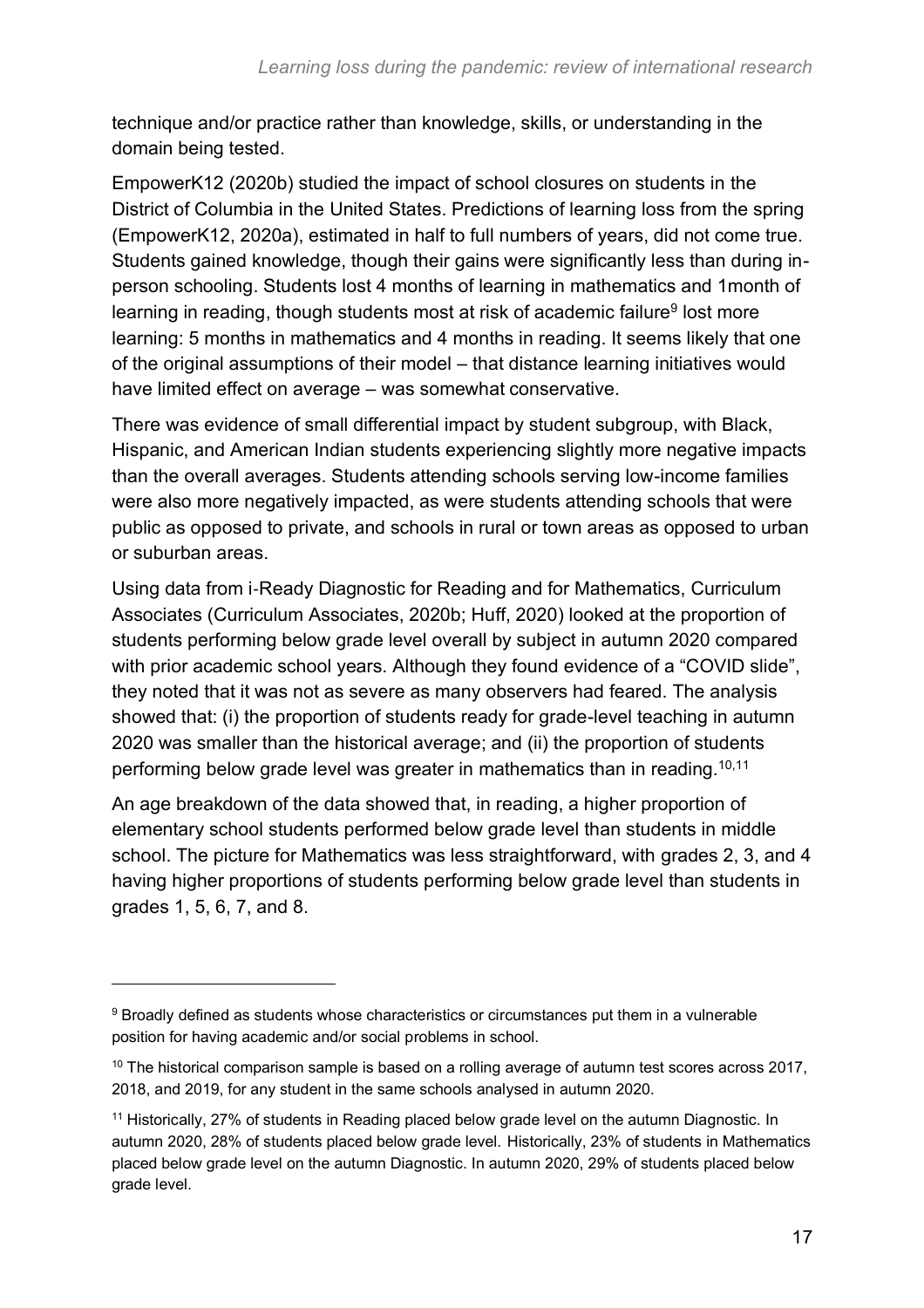The data were also disaggregated by the proportion of Black, Indigenous, and people of colour (BIPOC) attending schools. In both reading and mathematics, schools with a higher proportion of BIPOC students saw their number of students below grade level increase more than schools with fewer BIPOC students. Likewise, when the data was disaggregated by each school's median household income. lower-income schools saw their number of students below grade level increase more than higher-income schools in both reading and mathematics.

A study of schools in Flanders, the Flemish (Dutch)<sup>12</sup> speaking part of Belgium, from 2015 to 2020 found significant learning loss for students in the 2020 cohort (Maldonado & De Witte, 2020). School closures appear to have led to a decrease in school averages of mathematics scores of 0.19 standard deviations and Dutch scores of 0.29 standard deviations compared with the previous cohort.

The Belgian study is unique in that language learning was more affected than mathematics. This may be because Belgium has 3 official languages, Flemish (Dutch), French, and German, which are spoken in different parts of the country. Although students attending schools in Flanders predominantly speak Flemish at home, in some areas closest to the French-speaking region, there may be more crossover in the students' primary language.

These findings may extend to students in England who speak English as an additional language (EAL) (see also Armour et al., 2020). Additionally, variation within schools increased by 17% for mathematics and 20% for Dutch, while inequality between schools increased by 7% for mathematics and 18% for Dutch.

Bielinski et al. (2021) analysed data from FastBridge adaptive reading and mathematics assessments in the United States, comparing students' growth from autumn 2019 to autumn 2020 with rates of growth derived from the 3 prior cohorts. The analysis shows COVID-19-related disruption negatively impacted K-8 (ages 5 to 14) students' learning in mathematics and reading, with the greatest losses – as high as 3 to 4 months' worth – in mathematics and in late elementary and middle school grades. The effects were observed uniformly across school strata (rural, urban, and suburban), school-level poverty rates, and race and/or ethnic composition.

Using data from a computer-based formative feedback system in Switzerland, Tomasik et al. (2020) compared learning gains in mathematics and language of 28,685 students during the 8 weeks of COVID-19-related school closures with learning gains in the 8 weeks prior to the school closures. Secondary school students were largely unaffected by the school closures in terms of learning gains; however, primary school students' learning slowed down at the same time as interindividual variance in learning gains increased. The authors concluded that,

<sup>&</sup>lt;sup>12</sup> The languages learned at school are [officially labelled French and Dutch.](https://www.bbc.co.uk/languages/european_languages/countries/belgium.shtml)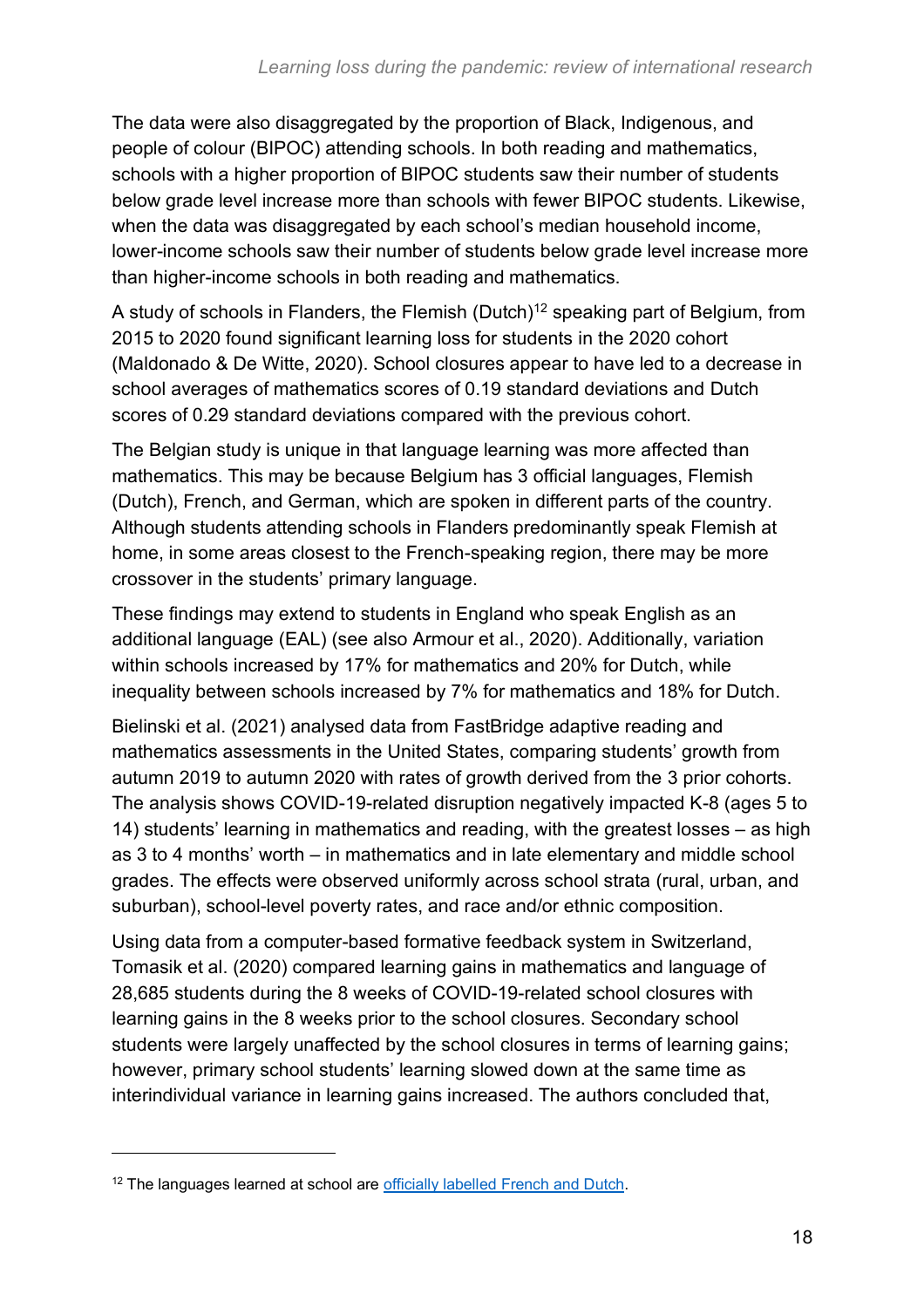although distance learning arrangements seemed an effective means to substitute for in-person learning (at least in an emergency), not all students benefit to the same degree.

In the Dallas Independent School District, Measure of Academic Progress (MAP) tests given to students in September and October 2020 – and compared with their midyear assessments in 2019 – indicated that half of all elementary and middle school students experienced learning loss in mathematics (by up to as much as 30 percentage points) and nearly a third slipped in reading during the COVID-19-related disruption. The slide in mathematics was attributed to students being unlikely to use mathematics concepts outside of school.

There were disparities between Black and Latino students – who make up more than 90% of the district's student population – and the rest of the district, for example in mathematics, the percentages of Black students reaching the "meets grade level" projections ranged from 7.5% (in fourth grade) to 17.9% (in eighth grade) compared with a range of 41.8% to 61.2% for White students in the district (Carter, 2020; Dallas Independent School District, 2020; Smith, 2020). It is unclear though how these disparities compare with those in previous years, that is whether they are the same or greater.

A study published by Amplify (2021) analysed the effects of COVID-19 disruptions on literacy skills by comparing DIBELS 8<sup>th</sup> Edition (a battery of one minute fluency measures) benchmark data from the middle of the school year 2019-20 and 2020- 21. The findings suggested that in 2019-2020, 28% of U.S. kindergarten students (age 5/6) were in the lowest category of early literacy skills; in 2020-21 it was 47%.

Learning losses due to COVID-19 disruptions were disproportionately concentrated among Black and Hispanic students – particularly the youngest ones (kindergarten and grade 1). In 2019-20, 27% of Black kindergarten students were in the lowest category of early literacy skills, compared with 54% in 2020-21. Similarly, 34% of Hispanic students were in this category in 2019-20 compared with 59% in 2020 to 2021.

Domingue et al. (2021) used data from an oral reading fluency (ORF) assessment administered in over 100 U.S. school districts to assess the effects of the pandemic on reading development. The findings suggested that in spring 2020 students showed limited or no growth in ORF gains relative to previous years; however, it is worth noting that, due to the impact of COVID-19, only a fraction (roughly 30%) of students were assessed in the spring.

In autumn 2020, there was a far more representative sample of students; in this case ORF growth approached levels observed in previous years, although autumn gains were insufficient to recoup spring losses. At this time, around 5% to 10% of students were missing from the sample: possibly those experiencing the most substantial impact to their learning. The biggest impact on ORF growth was observed for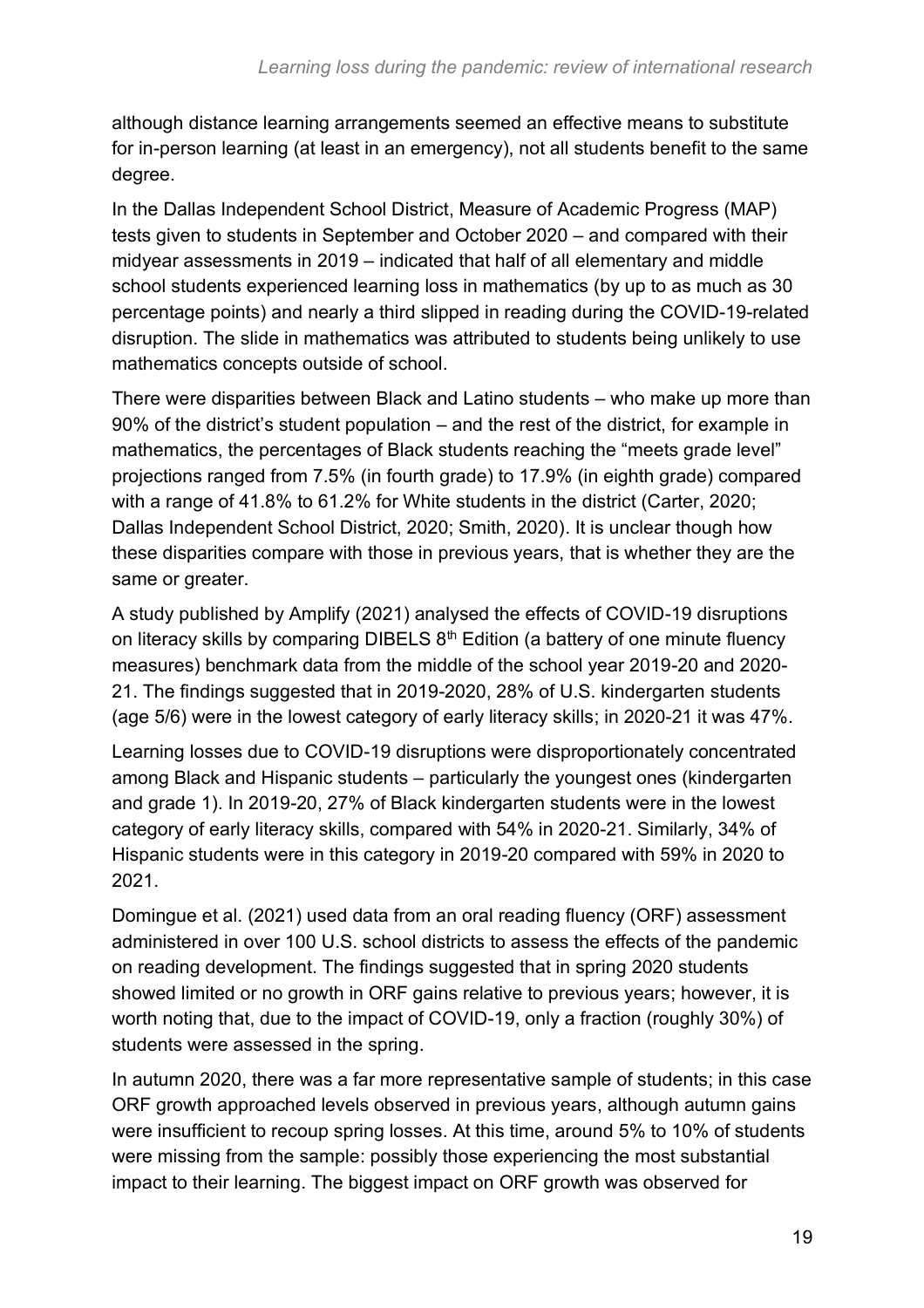students in grades 2-3, as well as students in lower achieving districts. These students seemed to be falling further behind and, as gains appeared to be unequal across schools and districts, the effects of COVID-19 on oral reading fluency may be introducing new skills gaps across students.

Pier et al. (2021) studied 6 districts in California that administered the MAP assessment and 12 that administered the STAR assessment by comparing outcomes from autumn 2019 to autumn 2020 with the previous 3 years. The findings of this analysis suggested a significant learning loss in English Language Arts (ELA) and mathematics, with students in earlier grades most affected.

Students from a socio-economically disadvantaged background and English language learners (ELLs) were found to have significantly more learning loss compared with previous years. Again, the findings may exclude the worst-affected students, as only students who were present for assessments were measured.

Kogan and Lavertu (2021) found average achievement on the Ohio Third-Grade English Language Arts (ELA) assessment declined by approximately 0.23 standard deviations between autumn 2019 and autumn 2020. This is roughly equivalent to one-third of a year's worth of learning. It was also found that Black students experienced test score declines that were nearly 50% larger than White students, and students from socio-economically disadvantaged backgrounds were also found to be more affected than those not identified as such.

It seemed the impact on student achievement was, to a large degree, tied to how significantly COVID-19 had affected unemployment in the area; the largest test score declines were in areas with the sharpest job losses. As well as this, districts that began the academic year using remote teaching saw more declines in achievement than those using in-person teaching or a combination of the 2. Most districts experienced declines to some extent, but just over 10% of districts experienced no test score declines during the pandemic, suggesting a decline resulting from COVID-19 disruption is not inevitable.

## <span id="page-19-0"></span>Evidence from other events: the impact of variation in school time on learning

#### <span id="page-19-1"></span>*Evidence summary*

This section aims to estimate the impact that the pandemic might have on learning loss by considering what is known about the impact of changes to teaching time, in other circumstances, on student achievement. Variation in the time spent in school has been studied in several different contexts with consideration of the impact that this has on student skills and achievement. In general, a reduction in the time spent in school is associated with a reduction in student test scores.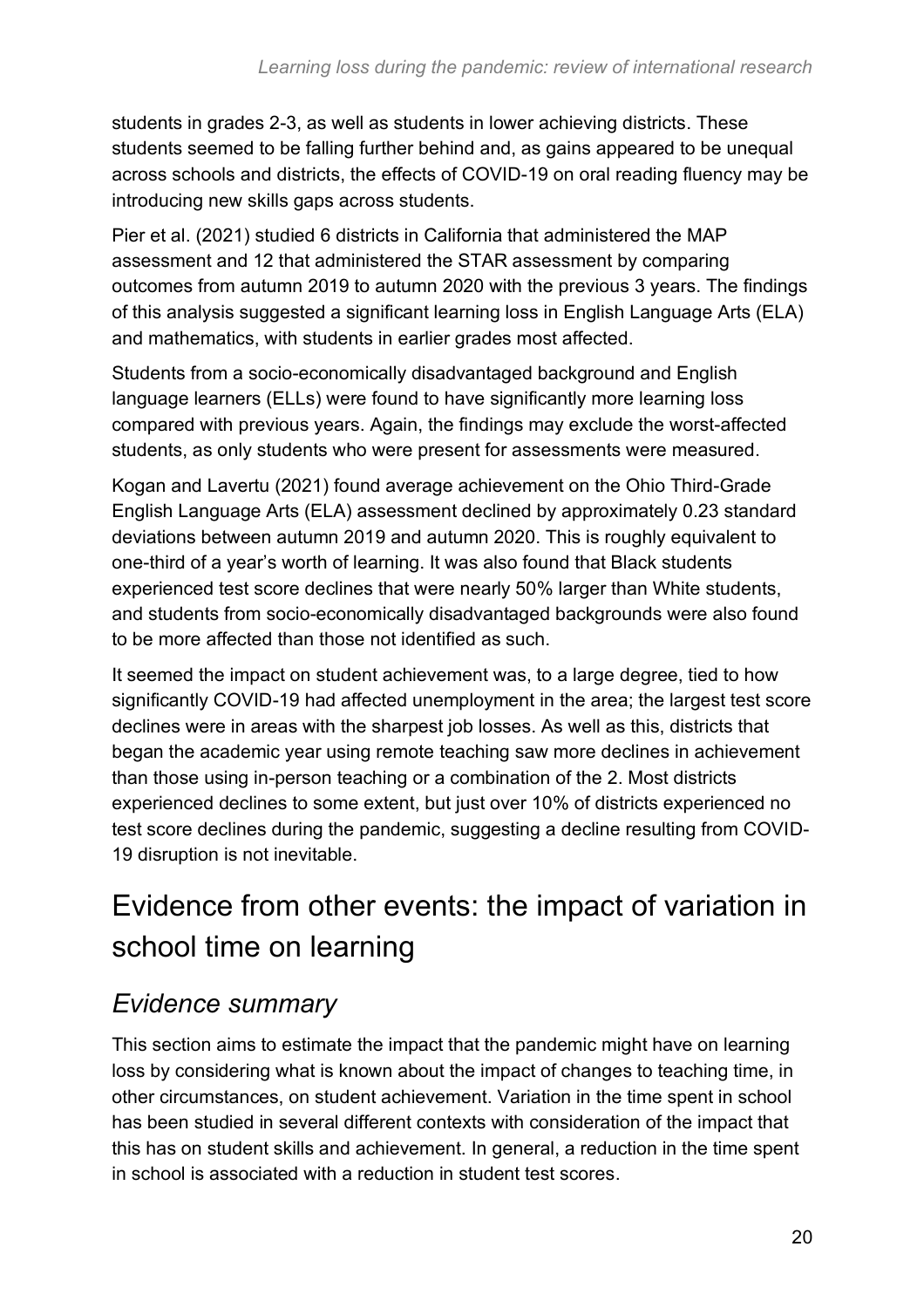Student absences seem to have more of an impact on this than school closures, perhaps because teachers face more challenges helping individual students catch up than the whole class. A consistent finding, demonstrated in each of the various contexts, is that reduced teaching time has more impact on mathematics than literacy, perhaps because students can develop their literacy skills outside of school more easily. Another common finding is that students from lower socio-economic backgrounds are most impacted by changes to teaching time.

#### <span id="page-20-0"></span>*Teaching Time*

The notion of time as a resource for learning, and something required to achieve academically, is often considered to have first been conceptualised by Carroll (1963), whose model of school learning included time and opportunity to learn as a key contributor to the degree of learning achieved. Following this model, the relationship between teaching time and student achievement has been studied at length, most often using data on teaching time and students' test scores. Several international comparisons have generally found a marginal increase in teaching time to have a positive impact on student achievement (Baker et al., 2004; Barro & Lee, 2001; Gromada & Shewbridge, 2016; OECD, 2011; Scheerens et al., 2013; Wößmann, 2003; Yeşil Dağlı, 2019).

Several countries have seen adjustments to the number of classroom hours required each day, or the number of days required in a school year, which have been used to assess how changes to teaching time impact academic achievement. Jensen (2013) studied the effects of a reform in Denmark, which led to changes in classroom hours by 2.2% to 2.3% in literacy and mathematics.

While there were no significant effects on student achievement in literacy, it was found that one additional hour of classroom time for mathematics per year increased test scores by 0.0021 standard deviations. Although this is a relatively small increase, it does suggest mathematics achievement is sensitive to even minor changes to teaching time. Marcotte (2007) suggested the reason mathematics is more affected by changes in teaching time, is that literacy teaching also takes place at home.

Lavy (2012) studied changes to teaching time in Israel, finding increased time spent on mathematics, science, and English positively impacted test scores in these subjects. There was a much smaller effect when increasing teaching time in Hebrew. As Hebrew is most people's first language in Israel, the additional school time would be unlikely to make much difference to learning outcomes because, proportionally, it is very small.

Generally speaking, increased achievement in a given subject was the result of increased time spent on that particular subject alone; there did not seem to be crossover effects whereby increased time in one subject improved test scores in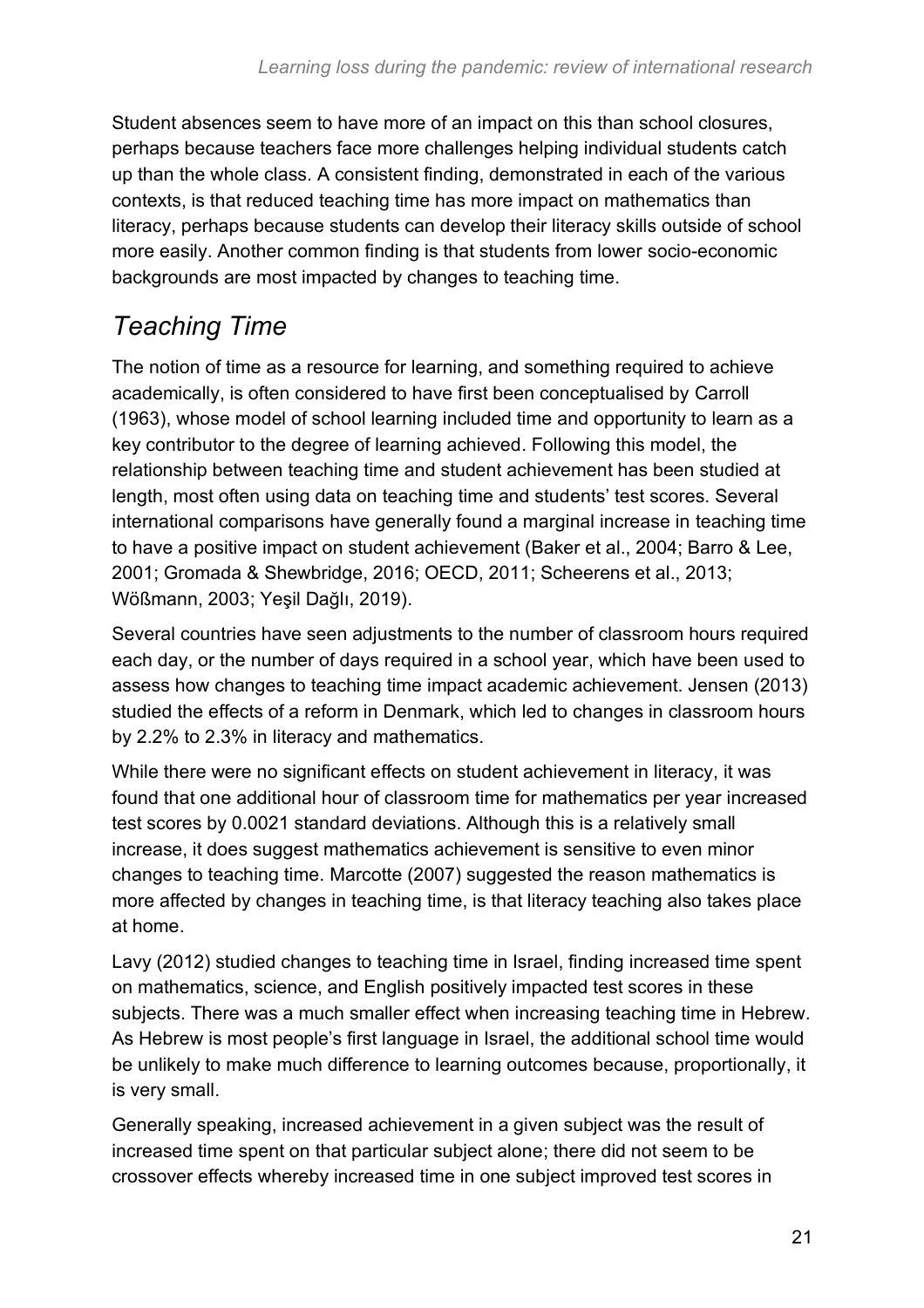others. One exception was that there were modest increases in science scores from increased teaching time in mathematics. It appears that a reduction in mathematics teaching could have the biggest impact on student achievement, in mathematics and possibly other subjects with a mathematical basis.

In Germany, Mandel and Süssmuth (2011) used cross-state variation to study differences in classroom hours and found one additional hour of teaching time per week increased PISA<sup>13</sup> test scores by around 0.12 standard deviations. Again, it was found that the effect was more prominent in mathematics but still sizeable in reading. In addition to this, they suggested that, while it seemed all students benefit from increased teaching time, it was most beneficial for lower-achieving students.

Cattaneo et al. (2016) also found that the effectiveness of teaching time varies substantially between students of different abilities; however, their findings suggested that higher ability students benefitted most from an additional hour of teaching. This study built on the research conducted by Lavy (2015), who analysed the effect of cross-national variation in hours of teaching on test scores, and found an additional hour of teaching time in a subject per week over the school year was associated with a gain in test scores of 0.06 standard deviations; the effects were even larger for children from lower socio-economic backgrounds.

It seems that the socio-economic background of students may be one of the most influential factors in determining the impact of teaching time on achievement. Several countries have introduced programmes of increased teaching time and seen a positive impact on student achievement, especially for students from low socioeconomic backgrounds.

In South America, several countries have lengthened school days, from half-days to full-days, often finding that the effects have the most impact on the poorest students and those in rural areas (Bellei, 2009; Bonilla-Mejia, 2011; Cerdan-Infantes & Vermeersch, 2007; Garcia et al., 2013; Hincapie, 2016). Hincapie (2016) also found the positive effect of full school days was more beneficial for  $9<sup>th</sup>$  grade than for  $5<sup>th</sup>$ grade, suggesting age may also have an effect on the impact of teaching time.

Thompson (2021) studied schools in the United States that have changed from a traditional 5-day school week to a 4-day week with slightly longer hours. This led to a reduction in around 3 and a half hours of teaching time each week. The results suggested a negative impact on student achievement, with declines between 0.044 and 0.053 standard deviations in mathematics and 0.033 and 0.38 in reading.

In addition to this it was again found that low-income students were most affected, but also that boys were more impacted than girls. However, in the case of this study there may be other factors at play contributing to these declines, other than the

<sup>&</sup>lt;sup>13</sup> Programme for International Student Assessment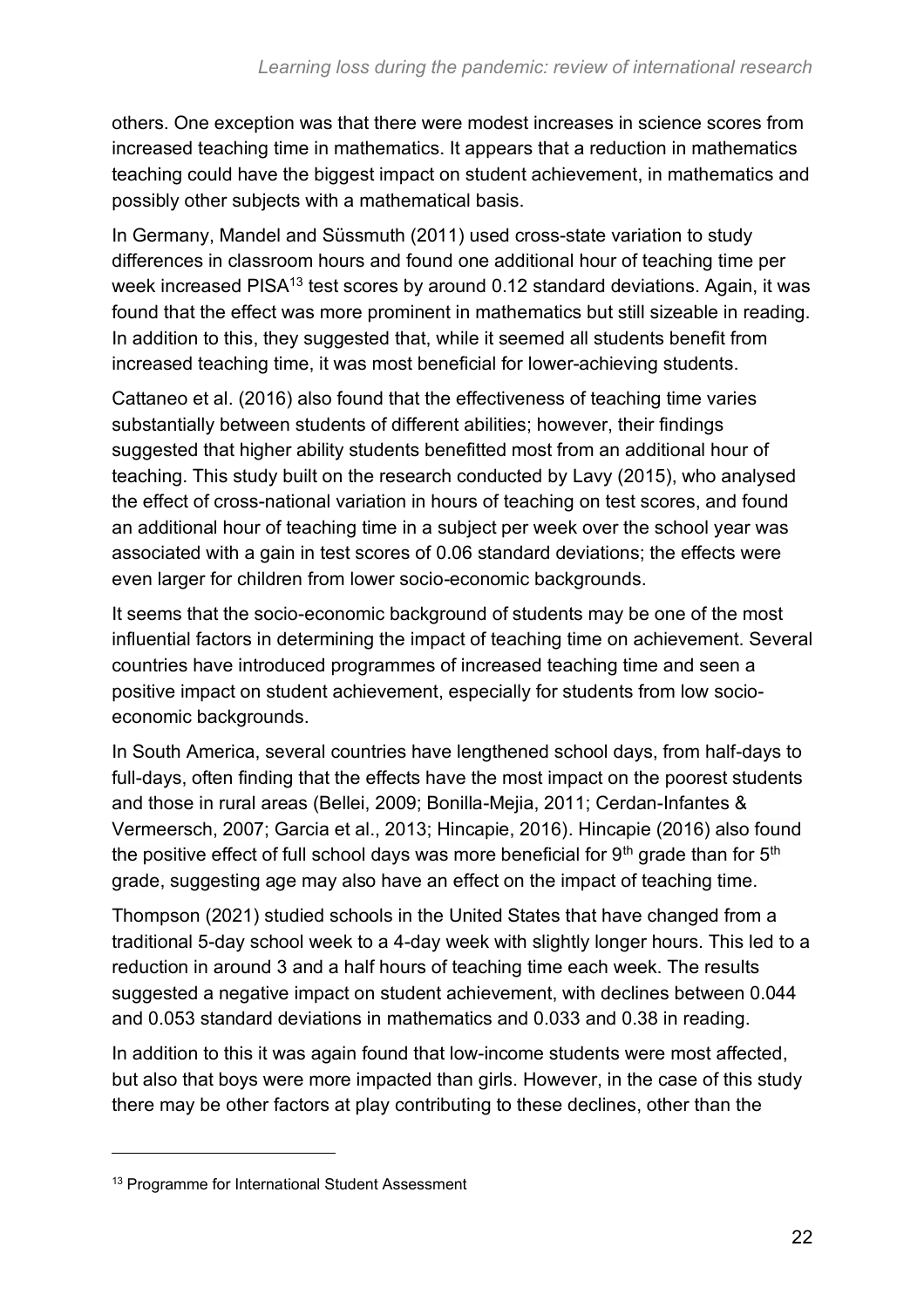reduction in teaching time. Longer days may have had negative effects on students' ability to concentrate or there may have been more impact from how students spent their day off, which may also explain the differences between different groups of students.

Another group of students that may be more impacted by changes to teaching time are those from ethnic minority backgrounds. In the United States, Desimone and Long (2010) found the number of minutes spent on mathematics instruction was associated with achievement for Black students and students from lower socioeconomic backgrounds. They suggested the importance of time was that it gave "opportunity to learn" and increased exposure to academic content.

It was estimated that increasing teaching time in mathematics could narrow, or close, the achievement gaps between Black and White students, as well as between students of different SES. However, Blank (2013) explored teaching time in science, considering family background and income, finding that teaching time alone could not account for achievement gaps.

Perhaps teaching time can reduce these gaps to some extent, not only through increasing test scores but also providing better opportunities for students. Garcia et al. (2013) found lengthening half days in Colombia to full days had a positive effect on rates of early dropout and grade repetition, which may be more likely to affect students from more disadvantaged backgrounds. Perhaps it is not just the time spent in a classroom that influences achievement, but being in the physical environment of the school.

Garcia et al. (2013) suggested increased time in school was beneficial for students, due to increased teaching time, but also due to the effects of adult supervision and socio-emotional support. Farbman and Kaplan (2005) suggested increased teaching time may also benefit achievement through increased interaction and positive relationships between teachers and students. This may imply that increased time in the classroom does not have a positive impact on achievement solely due to increased time learning.

Most studies of teaching time can only include measures of classroom hours, as teaching time is a complex concept to measure accurately due to the many factors influencing the productivity of teaching time. It may be engaged time, or actual learning time, that is the most influential resource on academic achievement (Gromada & Shewbridge, 2016; Scheerens et al., 2013).

Rivkin and Schiman (2015) found that teaching time did raise achievement; however, this varied depending on the quality of the classroom environment. Schools with lowquality classroom environments saw a much smaller benefit from teaching time. It seems engaged time and actual learning time are necessary to improve academic performance (Cotton & Savard, 1981), which may not necessarily be impacted just by increasing the number of teaching hours.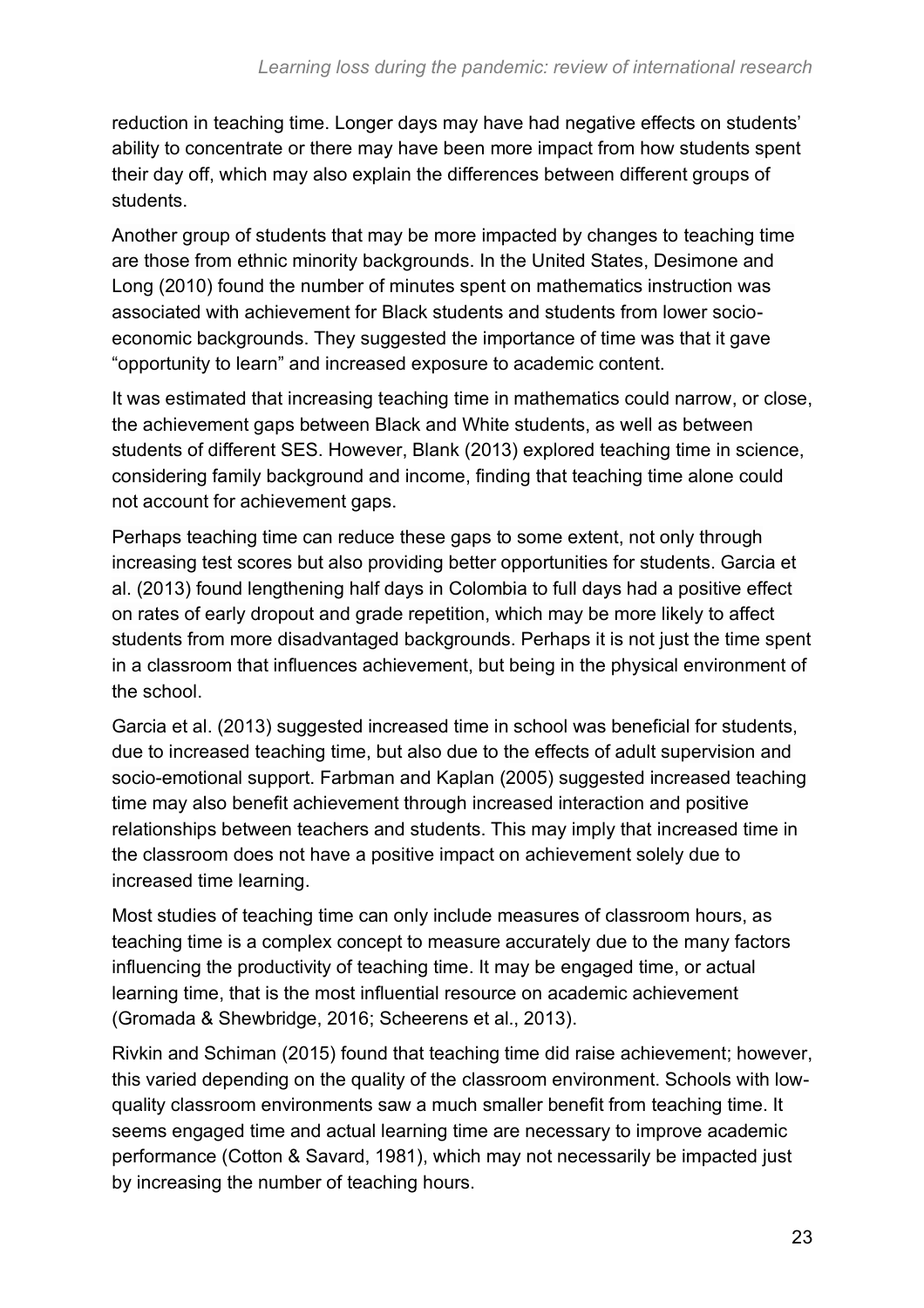The teaching time that has taken place during the pandemic may have differed greatly between schools, classrooms, and individual students. It seems that the quality of teaching that has taken place, or will take place to recoup learning losses, is of great importance and perhaps of greater importance than the number of teaching hours.

#### <span id="page-23-0"></span>*Absences*

The quality of teaching time may be determined mostly by the teacher. In instances of teacher absence, teaching time may be lost or reduced in quality. Clotfelter et al. (2009) found that having a teacher with 10 additional sick days per year was associated with a decline of 0.017 standard deviations in mathematics achievement and 0.009 standard deviations in reading. A far larger effect was found in lowachieving students, where 10 days of teacher absence saw a decline of 0.033 standard deviations, compared with 0.003 for above average achievers.

The impact of teacher absence may be complex, as a teacher being absent frequently may be associated with their lack of effort or skill. In addition to this, the levels of specialist knowledge or teaching experience of substitute teachers – and thereby their effectiveness – may vary.

Miller et al. (2007) suggested teacher absences may affect achievement through: (i) a reduction in teaching time; (ii) disruption of regular routines and procedures or consistent practices across classrooms throughout the school; and (iii) teachers losing out on collaborative time with other teachers, further impacting the achievement of their students, as well as perhaps other students taught by teachers' colleagues.

Student absence is another way in which teaching time is reduced. Studies of student absences report higher estimates of learning loss and reduced academic achievement for a given reduction in teaching time.

Goodman (2014) showed that for every 10 days of student absence in Massachusetts, mathematics scores reduced by 0.05 standard deviations. Aucejo and Romano (2016) found that 10 days of absence due to flu in North Carolina led to a decline in mathematics scores of between 0.05 and 0.10 standard deviations, depending on grade, with the effects persisting to some extent in subsequent grades. Similarly, Cattan et al. (2017) used sibling differences in data from Sweden to isolate the effect of school absence. They found that 10 days of absence over a school year in elementary school led to a reduction in grade point average of 0.033 standard deviations: a moderate and persistent adverse effect, which faded out by mid-adulthood.

The studies using absence data at first seem to suggest that estimating the effect of learning loss from variation in teaching time may provide optimistic estimates.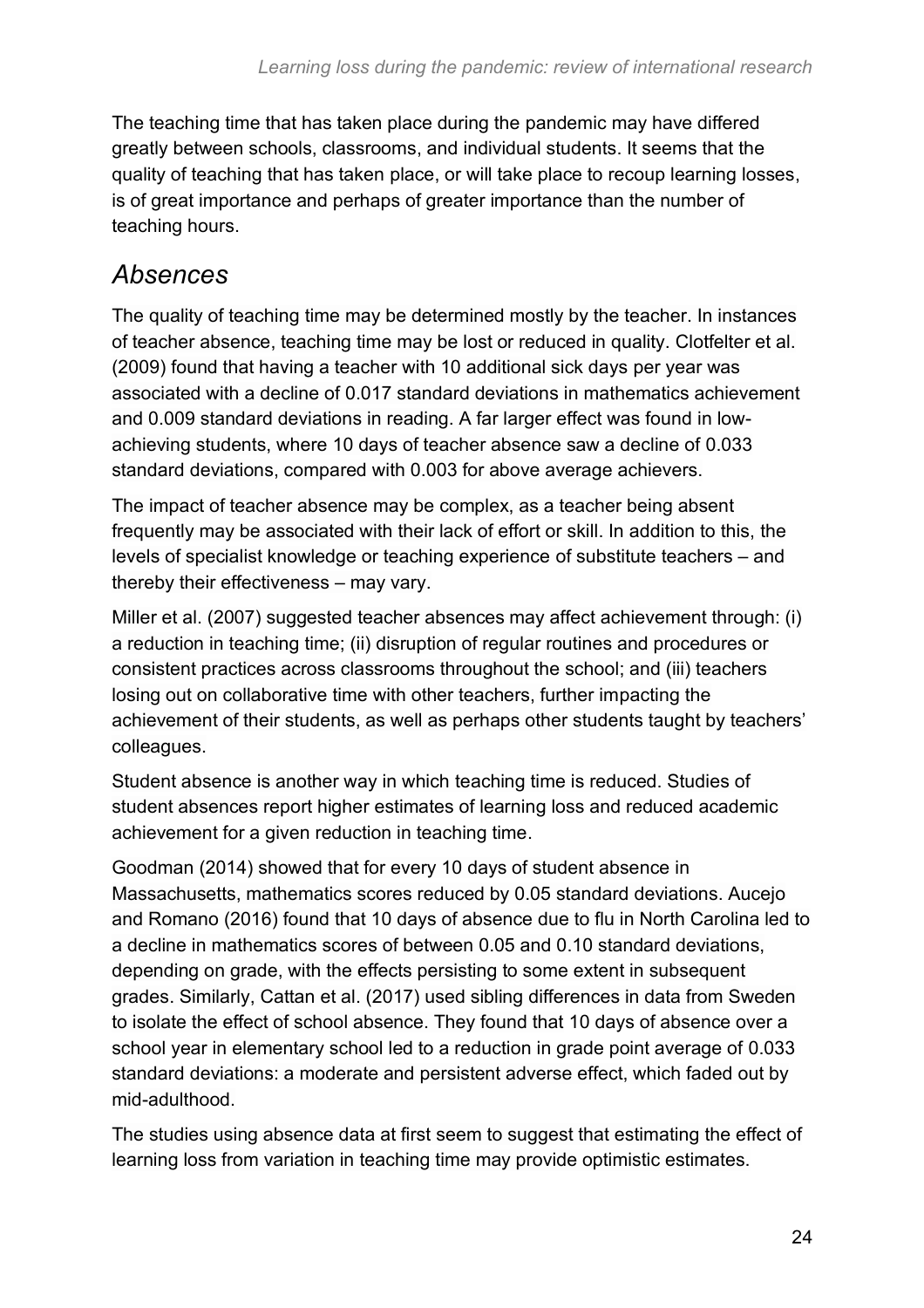However, both Goodman's and Aucejo and Romano's studies shed further light on this.

#### <span id="page-24-0"></span>*Weather-related school closures*

Goodman's study, in addition to demonstrating the impact of student absences, found that school closures – in this case due to heavy snowfall – had no significant impact on test scores (Marcotte, 2007). Aucejo and Romano explicitly compared the effects of: (i) absences; and (ii) variation in the length of the school calendar on test score performance. They found that, while extending the school calendar by 10 days increased mathematics and reading test scores by 0.017 and 0.008 standard deviations, respectively, a similar reduction in absences led to increases of 0.055 standard deviations in mathematics and 0.029 standard deviations in reading.

Presumably, where teaching time varies, content coverage is still broadly complete – albeit it more or less thorough – because the reduced time is planned. Likewise, teachers can work and re-plan around emergency school closures to some degree. Individual absences, on the other hand, leave gaps in coverage. If these gaps are not addressed, they may widen where subsequent learning needs to build on the missing knowledge, skills, or understanding.

Lazear (2001) considers the effect of classroom disruption on student achievement, assuming that one student can reduce the ability of all other students in the class to learn through disruption to teaching. This disruption can take the form of asking questions when other students already know the answer; therefore, a student who has been absent and subsequently requires additional attention from the teacher may reduce the ability of all students to learn.

Presumably, the more students who are absent at one time, the more potential for disruption and the greater the challenge for teachers to coordinate teaching to meet the needs of all students. However, it is possible that instances of school closures where all students are absent at the same time present fewer negative impacts than instances of individual or multiple student absence. This is because all students are learning at the same rate and there is less disruption to teaching while students catch up on the lost teaching time.

There is nonetheless some evidence that unscheduled school closures can still negatively affect student performance. Marcotte and Hemelt (2008) found school closures due to snowfall negatively affected performance on mathematics and reading assessments. They observed the largest effect on students in lower grades, suggesting this was due to the cumulative teaching time that students in higher grades have had, including days that had been added on to the end of the school year to make up for snow days over the course of schooling.

Similarly, Hansen (2011) considered weather-related school closures and the practice of making up these days by adding them to the end of the year, after tests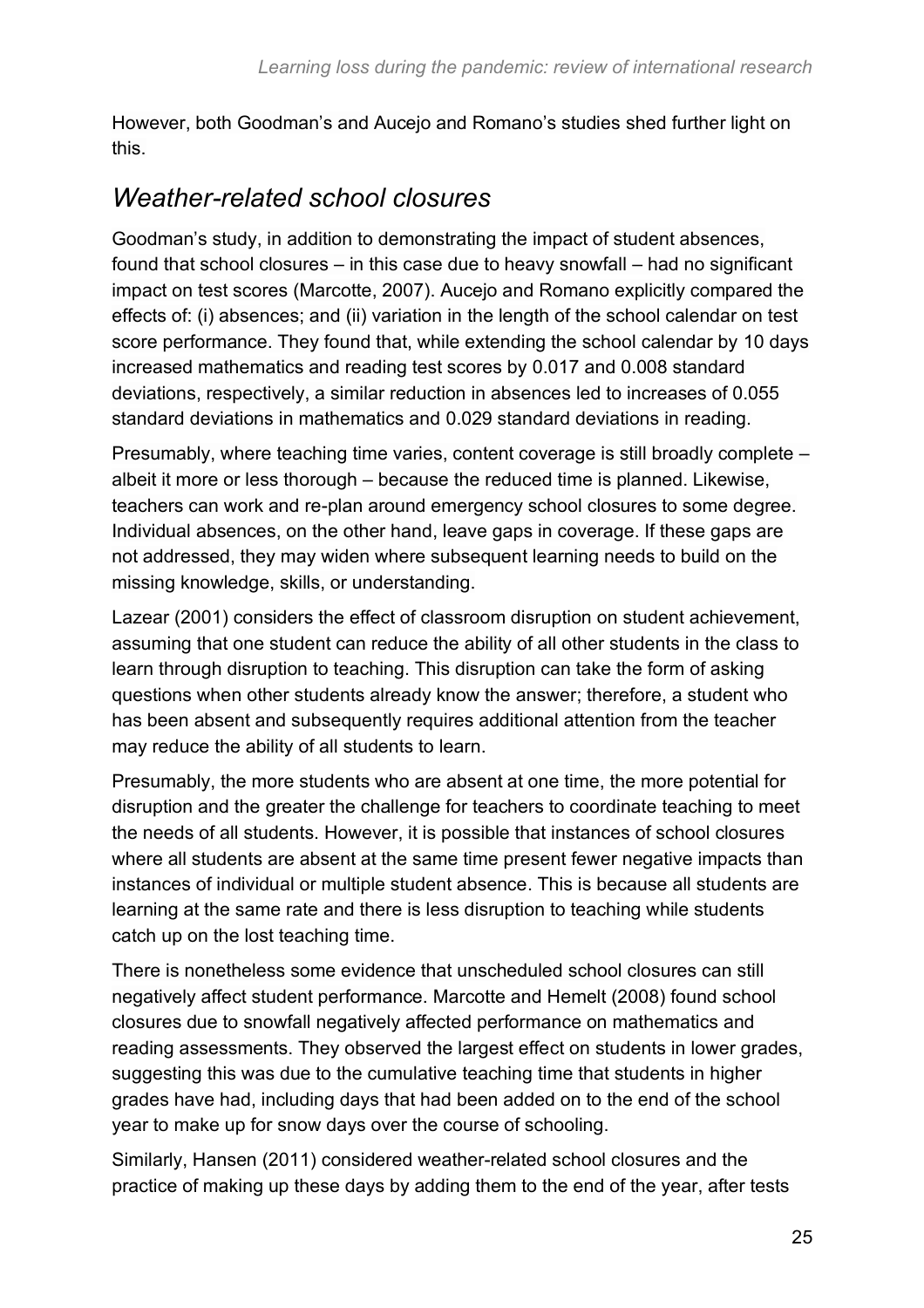have been sat by students. It was found that more teaching time prior to test administration increased student performance.

In support of this, Carlsson et al. (2015) analysed the effect of the test date for a battery of cognitive tests<sup>14</sup> on test scores and found that 10 days of additional learning time increased test scores of knowledge or crystallised intelligence by 0.01 standard deviations. The impact of increasing the number of days of teaching before test administration, rather than after, may explain the impact of weather-related school closures as time is not made up until after the tests have taken place.

Evidence comparing weather-related school closures and student absences suggests that, in the context of the pandemic, it will be challenging to fill the gaps in knowledge for all students, especially those with an increased number of individual absences. There will be great variation between schools, in some cases experiencing whole school closures, the absence of certain classes or year groups, individual absences, and multiple absences of students within the same class. Identifying knowledge gaps for individual students may be an important stage of mitigating lost learning, especially for those who have experienced the highest rates of individual absence.

#### <span id="page-25-0"></span>*Teacher strikes*

A number of studies have addressed the impact on students' learning of prolonged or recurrent school closures due to teacher strikes (Darmody et al., 2020). Teachers in the French community of Belgium were on strike between May and November in 1990. Belot and Webbink (2010) exploited the political division of Belgium – distinct French and Flemish communities, but with similar educational institutions – to estimate the long-term effects of the strikes. They concluded that the strikes reduced educational attainment, increased class repetition, and led to a significant reallocation of students to a lower level of higher education.

Similarly, Jaume & Willén (2019), investigating the effects of teacher strikes in Argentina on students' long-term educational attainment and labour market outcomes, concluded negative labour market effects are driven, at least in part, by a reduction in educational attainment. Furthermore, the children of adults who were exposed to teacher strikes during primary school also experienced adverse educational attainment effects.

Baker (2013) studied 11 strikes taking place between 1989 to 2006 in Ontario and found a significant negative effect on test score growth between grades 3 and 6 of grade 6 teachers being on strike for in excess of 10 teaching days (teacher strikes in grades 2 or 3 had on average a small, negative, and statistically insignificant effect).

<sup>&</sup>lt;sup>14</sup> The tests were taken by almost all 18-year-old men in preparation for military service in Sweden.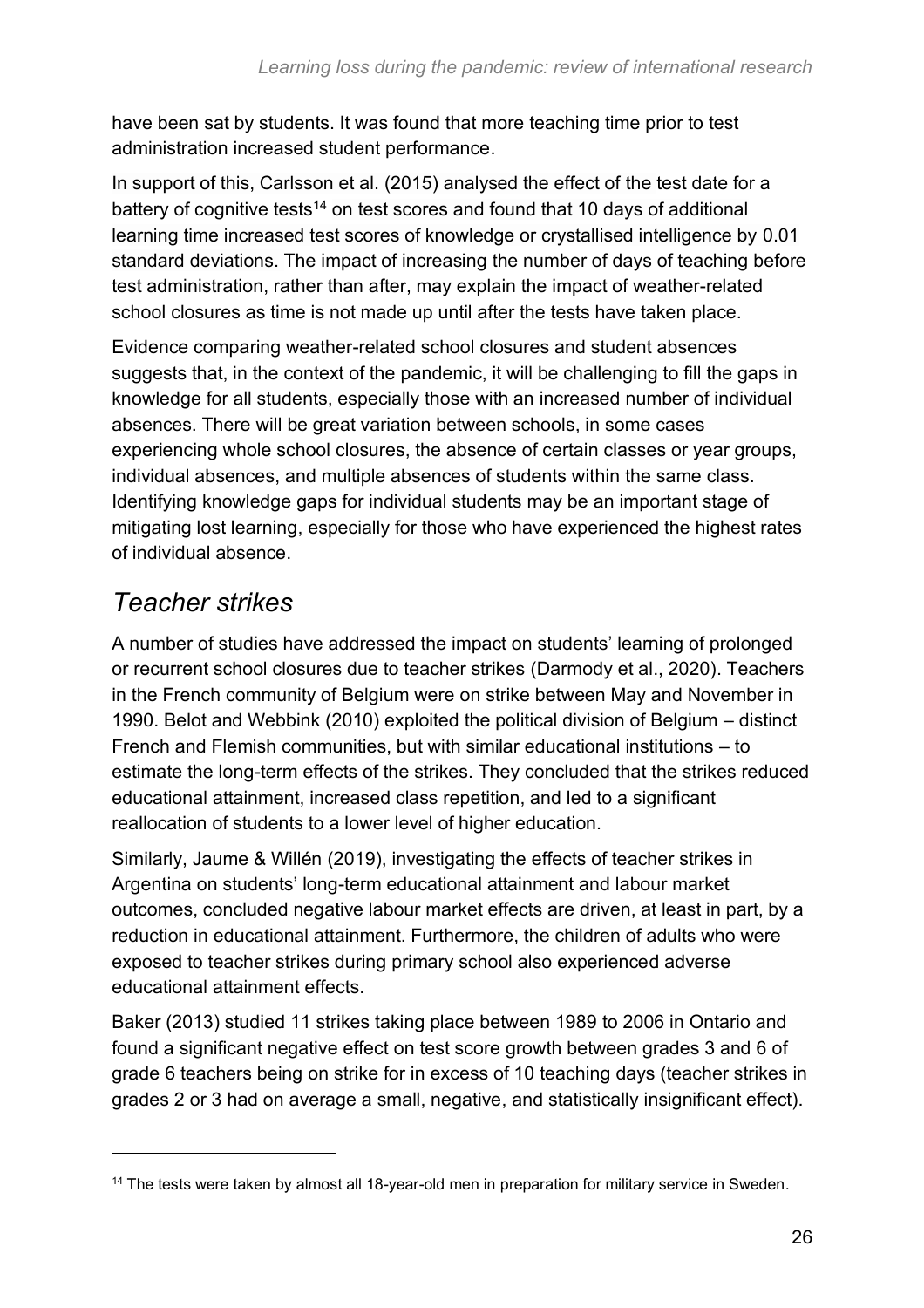The impact of a strike was primarily in the year in which it took place; a year later, there was no impact for most subjects other than mathematics.

Johnson (2009) also considered the teacher strikes in Ontario. He analysed the effect of a 10-day strike and found the proportion of students achieving the provincial standard on standardised tests reduced in mathematics. However, this effect was only observed in sixth grade students; when considering younger students, in third grade, there was no impact.

In Chile, during the 2011 to 2013 student protests, school occupations took place, ranging from a few days to almost 50 days of teaching time lost. The average effect for those missing 10 consecutive weeks – around 50 days – was a decrease of 6.97 percentile points in mathematics tests (0.24 standard deviations) and 2.48 percentile points (0.085 standard deviations) in language tests (Montebruno, 2020). While these may seem relatively high estimates, it is important to note that these protests lasted around 50 days and were demanding changes to the education system in Chile, perhaps indicating a reduction in effective teaching time prior to the school closures.

This study also found that mathematics was more affected than language skills, which may continue to develop without formal training. As well as this, the older cohorts (fourth to tenth grade) were more affected than the younger ones (fourth to eighth grade). In fact, it was shown there may have been no real effect on educational outcomes for younger students. These studies suggest that older students may be more affected by school closures, while younger students may not be affected at all.

Wills (2014) studied the 2007 public service strike in South Africa, finding that for students in more privileged schools, where strike participation was less common and duration of strikes were more limited, there was little to no effect on performance. However, in disadvantaged schools, where participation in strikes was widespread and long in duration, strike activity was detrimental to learning. The evidence suggested that the more marginalised students, in terms of both socio-economic background as well as academic ability, were most negatively affected by strikes.

In the United States, Zwerling (2008) studied strikes in Pennsylvania and found no relationship between teacher strikes with a 12-day average duration and performance on the Pennsylvania System of School Assessment test. It was suggested this may be due to the requirement for lost days to be made up, so that each school reaches the minimum number of teaching days within the academic year. This suggests the impact of school closures may differ between countries depending on their approach to making up for any time lost.

Evidence of the effects of teacher strikes on student learning is very much aligned with those in the summer learning loss and teaching time literature (Busso & Camacho Munoz, 2020; Warren & Wagner, 2020). Long strikes lead to declines in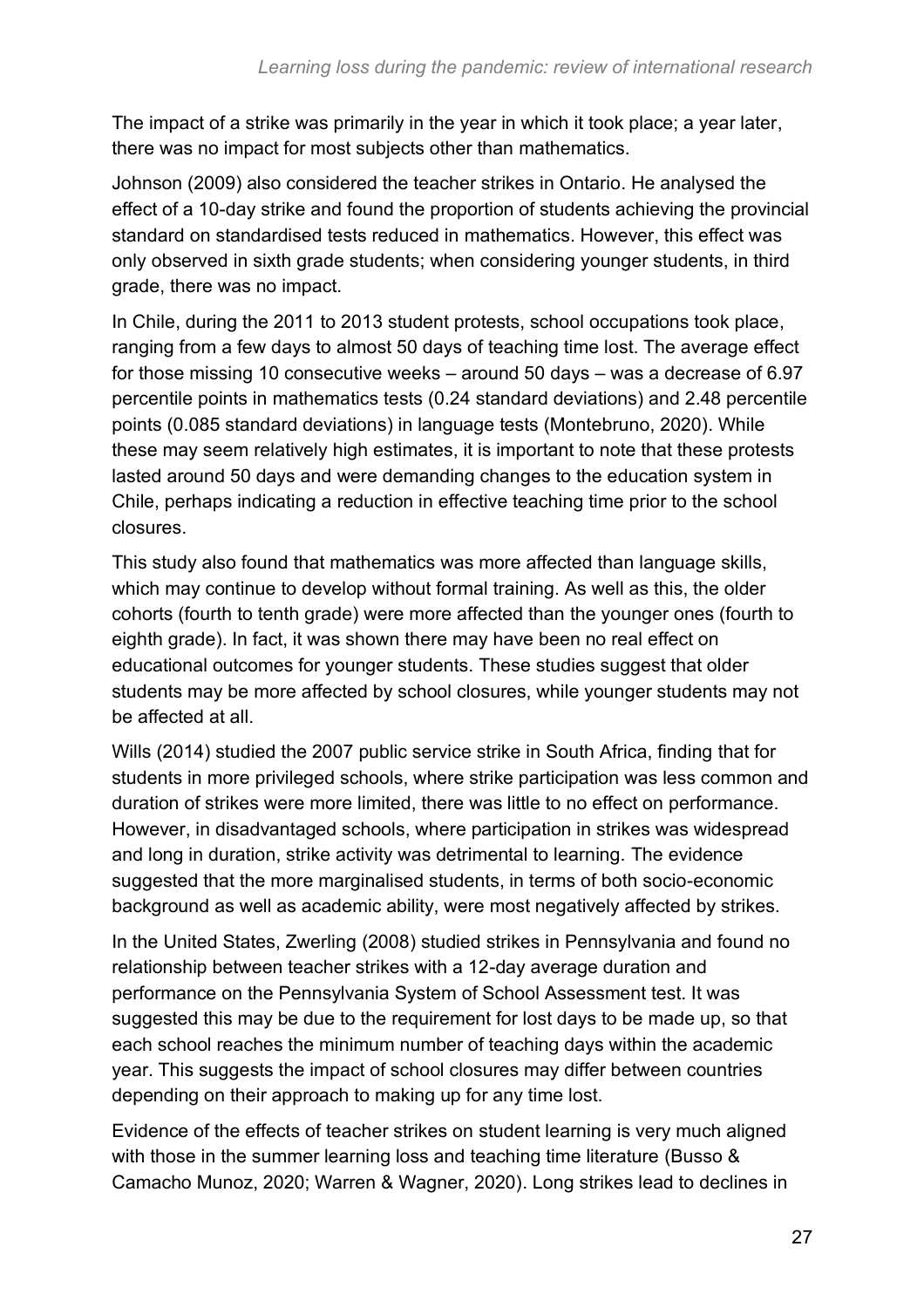students' attainment in mathematics, reading and writing, and have longer-term consequences for progress in education, employment, and earnings. The impact may be higher for older students, especially when schools do not replace the lost lessons.

However, the occurrence of teacher strikes suggests some level of dissatisfaction with the education system before school closures, possibly due to factors that already affect academic achievement. This may be a key factor that is not present in the context of the pandemic; therefore, these estimates may not give a precise picture of the impact on student achievement we should expect to see in the current context.

#### <span id="page-27-0"></span>*Natural disasters*

Natural disasters may shed some light on the impact of absences or school closures that involve some form of catch up or alternative forms of teaching and learning that weather-related closures and school closures resulting from teacher strikes do not. In particular, there may be changes to everyday life and traumas experienced by students and teachers that may be more comparable to those experienced during the pandemic.

Students affected by the earthquake in Christchurch, New Zealand did not suffer much reduction to their end-of-year test scores (Beaglehole et al., 2017). In this instance, education was disrupted rather than schools closing completely, as students in the most affected areas co-located to less-damaged schools for a number of months.

A very different conclusion emerged following the earthquake in Pakistan in 2005; schools in some parts of the country closed for 14 weeks. Andrabi et al. (2020) report that, 4 years after the events in Pakistan, students who were directly affected by the earthquake were 1.5 years behind peers living in unaffected regions. This represents an approximately fourfold expansion of the immediate learning loss from school closures.

The worst losses were incurred by students from the most deprived backgrounds. The students whose mothers had the most education – the 16% of students whose mothers had completed primary school – had caught up with their unaffected peers within 4 years. This demonstrates that lost learning can be restored, that if it is not, students may fall behind further over time, and that the most vulnerable students may require the greatest help.

A study assessing the neurodevelopmental effects on resident children of the Great East Japan Earthquake found that verbal IQ (including information, arithmetic, and vocabulary sub-scores of the Wechsler Intelligence Scale for Children) at 7 years of age was significantly lower in the post-disaster group than in the pre-disaster group. There were no significant differences in performance IQ, full-scale IQ, or autonomic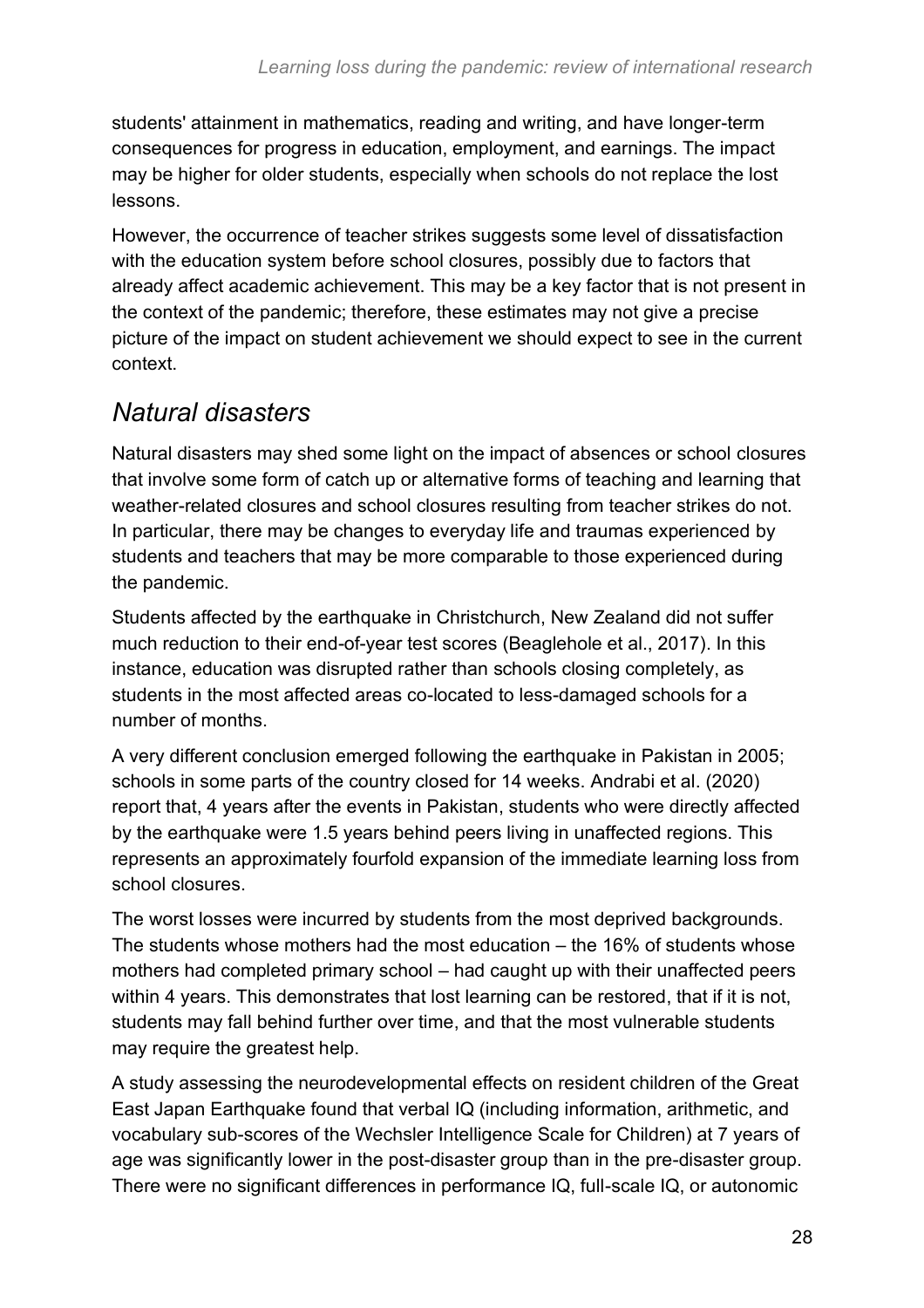nervous indicators (assessed using electrocardiography) between the 2 groups (Tatsuta et al., 2015).

Sacerdote (2012) examined the academic performance of public school students affected by Hurricanes Katrina and Rita in the United States. Students who were forced to switch schools due to the hurricanes experienced sharp declines in test scores in the first year following the hurricane; after a median loss of 5 weeks' schooling, evacuees' scores dropped between 0.07 and 0.20 standard deviations relative to other Louisiana students.

By the second and third years after the disaster, Katrina evacuees displaced from the worst hit areas (which included the worst-performing schools) appeared to benefit from the displacement, experiencing a 0.18 standard deviation improvement in scores. This has been attributed in part to students being relocated to much better schools, which is supported by the finding that evacuees from less-deprived areas did not to make up for the decline in the subsequent 2 years.

Ward et al. (2008) also considered the impact of hurricane Katrina, finding the children affected experienced stress reactions, increased disruptive behaviour, anxiety and adjustment, all of which are a typical response to trauma. These reactions can impact cognitive functioning and can lead to attention deficits that may affect student achievement beyond the initial event.

Similarly, Ward and Shelley (2008) also suggested children affected by disasters experience behavioural problems, which can disrupt the educational environment. This might explain why some students caught up over time, while others did not. If some students are badly affected in a behavioural sense this may lead to reduced achievement some time after the disaster.

De Pietro (2018) examined the effect of the L'Aquila earthquake on the academic achievement of students at the local university. This caused significant disruption to daily life and caused psychological problems for many. In terms of academic achievement, it was found students were less likely to graduate on time and had an increased probability of dropping out during the academic year.

Alban Conto et al. (2020) suggested the impact of natural disasters, or pandemics, may not only affect students through school closures, but also through the accompanying economic disruption. This may lead to further inequalities between students from different socio-economic backgrounds, as those at the lower end are most affected.

The evidence from these natural disasters suggests that, while there may be some more immediate effects on academic achievement, students may be able to catch up on the learning that was lost. Considering these findings in the context of the pandemic, those from lower socio-economic backgrounds and those more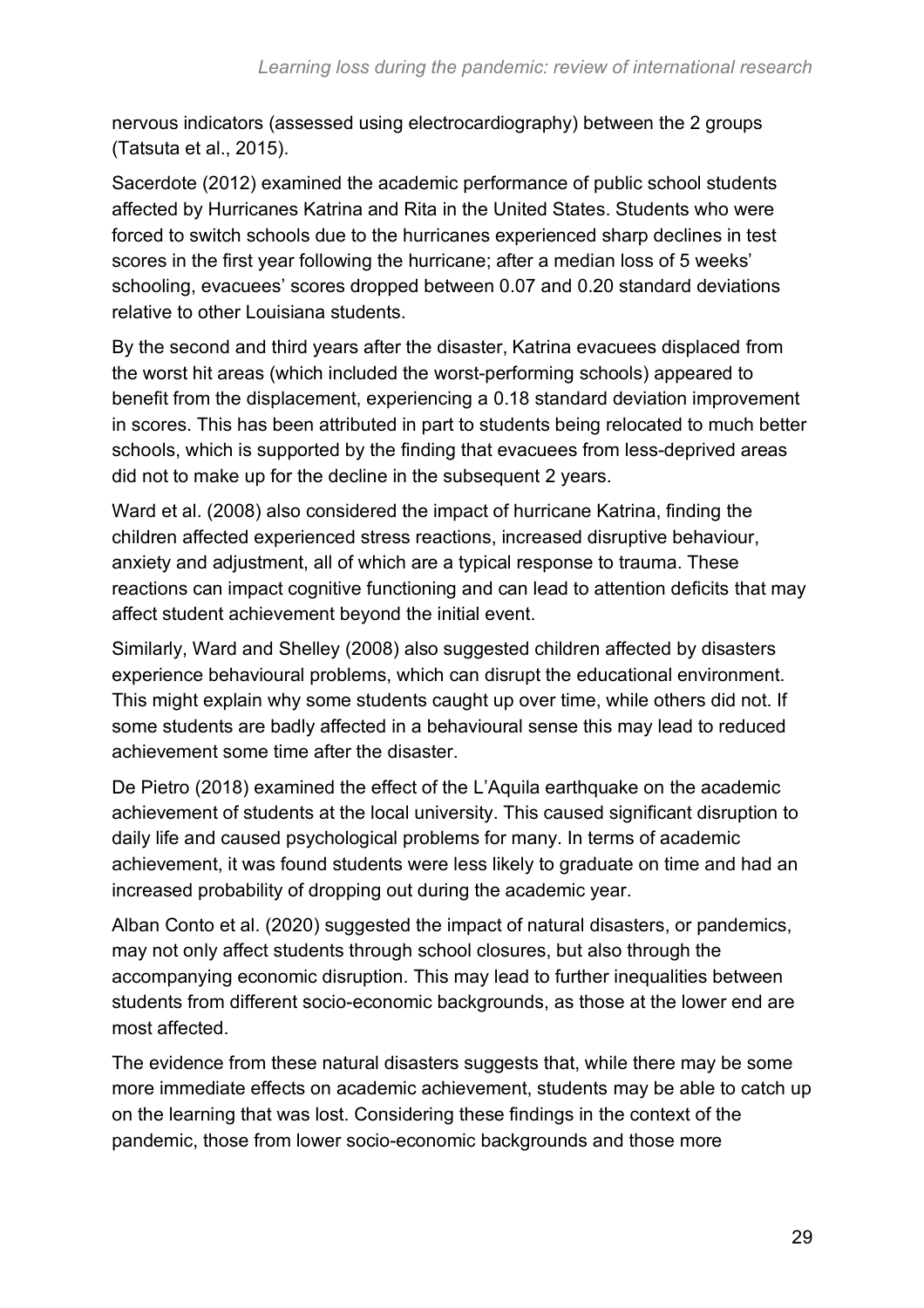psychologically impacted may be the most vulnerable and perhaps experience longer-term consequences for their academic achievement.

#### <span id="page-29-0"></span>*Previous pandemics*

As with natural disasters, previous pandemics may fit more closely students' and teachers' experiences of the current pandemic, particularly regarding changes to everyday life and health emergencies and bereavement. Selbervik, (2020) considered the 2013 to 2014 Ebola outbreak in West Africa, finding many students did not return to school following school closures. This was mainly due to the inability to pay school fees or the need to generate income (Hoogeveen & Pape, 2020).

Similarly, Meyers and Thomasson (2017) studied the 1916 polio pandemic in the United States and found those living in areas harder hit by the outbreak experienced decreases in educational attainment depending on age. Those aged 14 to 17 were found to have fewer years of schooling due to the alternatives to education available to those aged 14 and older. When schools closed, students of working age often chose to not return to education, as they were able to start working instead.

Although it is important to note that these findings are reflective of the context of very different countries or the distant past; in both scenarios, the ability to drop out of education to pursue a career was a viable alternative to schooling. In countries such as England, where there is a legal requirement to attend school until the age of 16 and all students have the option to attend school for free, these findings may not apply to students before the end of compulsory education.

Goulas and Megalokonomou (2016) studied the effects of a policy in Greece during the swine flu pandemic. The policy relaxed rules around student absence, increasing the absence allowance by 30% without penalty and removing the need for students to provide a doctor's note. Interestingly, the ablest students took more absences and subsequently performed better at the end of year examinations. This suggests students who are able to learn outside of the classroom may benefit from relaxed school attendance, and may be negatively affected by strict attendance policies. However, those at the lower end of the ability distribution saw decreases of 0.02 standard deviations when they missed an additional 10 hours of class.

This suggests the amount of teaching time different students need in school may vary. As well as this, it suggests that schools play an important role in equalizing opportunities between students. Time spent in school may pull down some higher achieving students who are able to more effectively learn outside of school, but time spent being taught also brings up students with lower ability, who require this time to achieve academically. This suggests students of lower ability may be the most vulnerable in the current pandemic and that they may require (the most) additional support.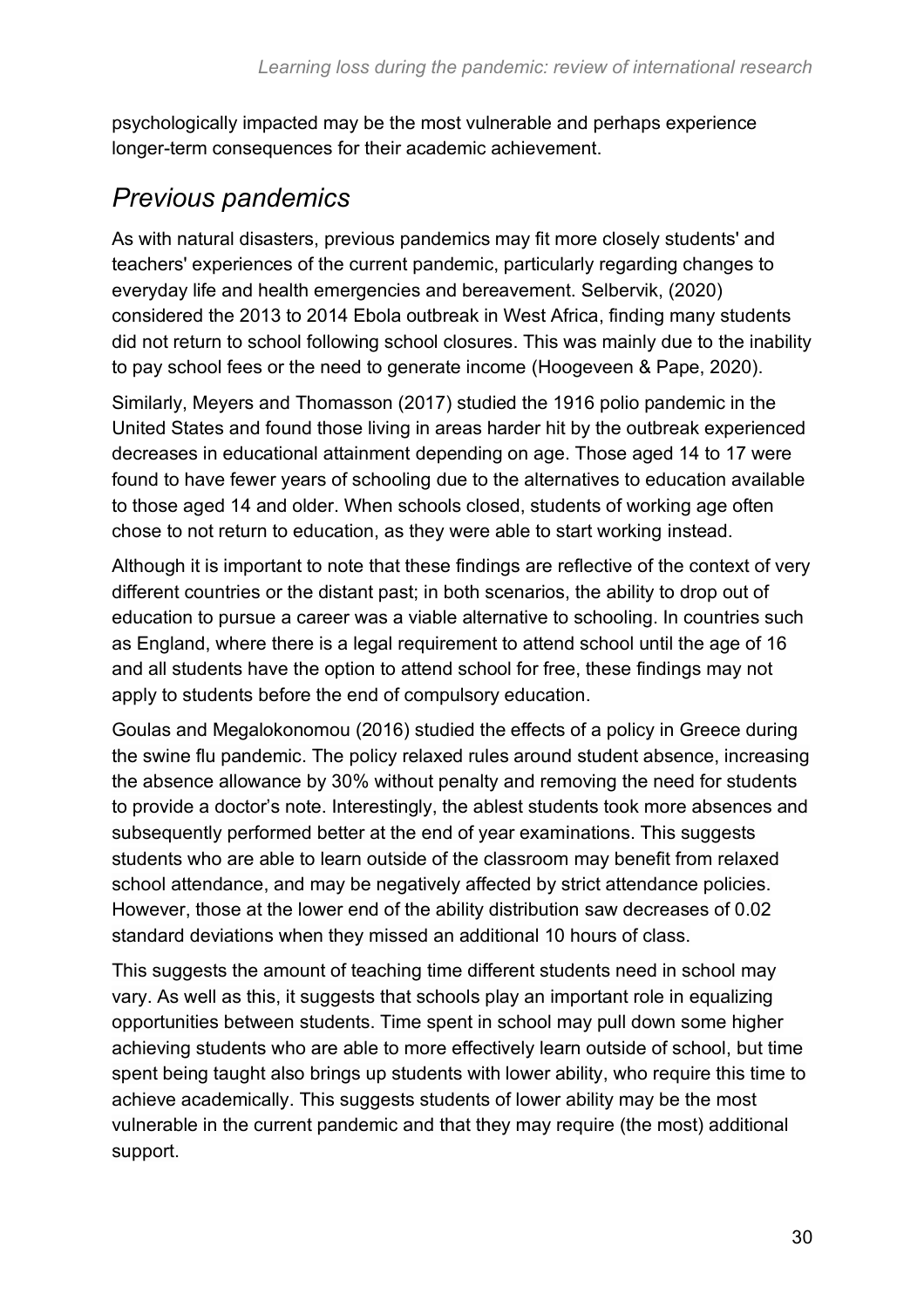García & Weiss (2020) cite further evidence of the relationship between teaching time and student attainment. They highlight the risk to students whose pandemicrelated school closures may lead to chronic absenteeism, which is associated with falling behind in school, achieving lower grades and test scores, exhibiting behavioural issues, and, ultimately, dropping out (Balfanz, 2016; Gottfried & Ehrlich, 2018; U.S. Department of Education, 2016). In the context of the current pandemic, it may be important to focus support on students with the highest rates of absenteeism to avoid these longer-term consequences.

#### <span id="page-30-0"></span>*Summer learning loss*

Teaching time is interrupted every year during the summer, often resulting in what is referred to as 'summer learning loss' or 'summer slide'. Cooper et al. (1996) undertook a comprehensive systematic review of estimates of this. They drew on evidence from 39 studies (mainly from the United States) and reported a metaanalysis of the results from 13 of them. Their findings suggested that the summer holidays led to an average loss of learning equivalent to 1 month – or 0.10 standard deviations relative to spring test scores.

They identified subject differences, with mathematics being more likely to decline than reading, and computation and spelling being particularly affected. They also found that the effects depended on a student's SES, with middle class students likely to gain on reading recognition tests, while lower-class students lost on them.

Similarly, Alexander et al. (2001) found comparable school-year verbal and quantitative achievement gains for upper SES status and lower SES children; however, the summer gains – when children are out of school – showed large disparities. While upper SES children's skills continued to advance during the summer holidays (albeit more slowly than during the school year), lower SES children's average gains were flat. Alexander et al. suggested that the increase in achievement gap across social lines during the primary grades can be attributed mainly to the out-of-school environment, that is influences situated in home and community.

A meta-analysis of studies of learning loss over summer holidays for primary-aged children by the Education Endowment Foundation (2020a) concluded that school closures will widen the attainment gap between disadvantaged children and their peers at an average rate of 0.022 standard deviations per month, likely reversing progress made to narrow the gap since 2011. The median estimate indicates that by September 2020 the gap would widen by 36%, although the range of plausible estimates – 11% to 75% – was large. The study also caveats that the projections might be an overestimate for those students who have returned to school or who will be returning to schools earlier than September, and for those students in schools where remote schooling has worked well.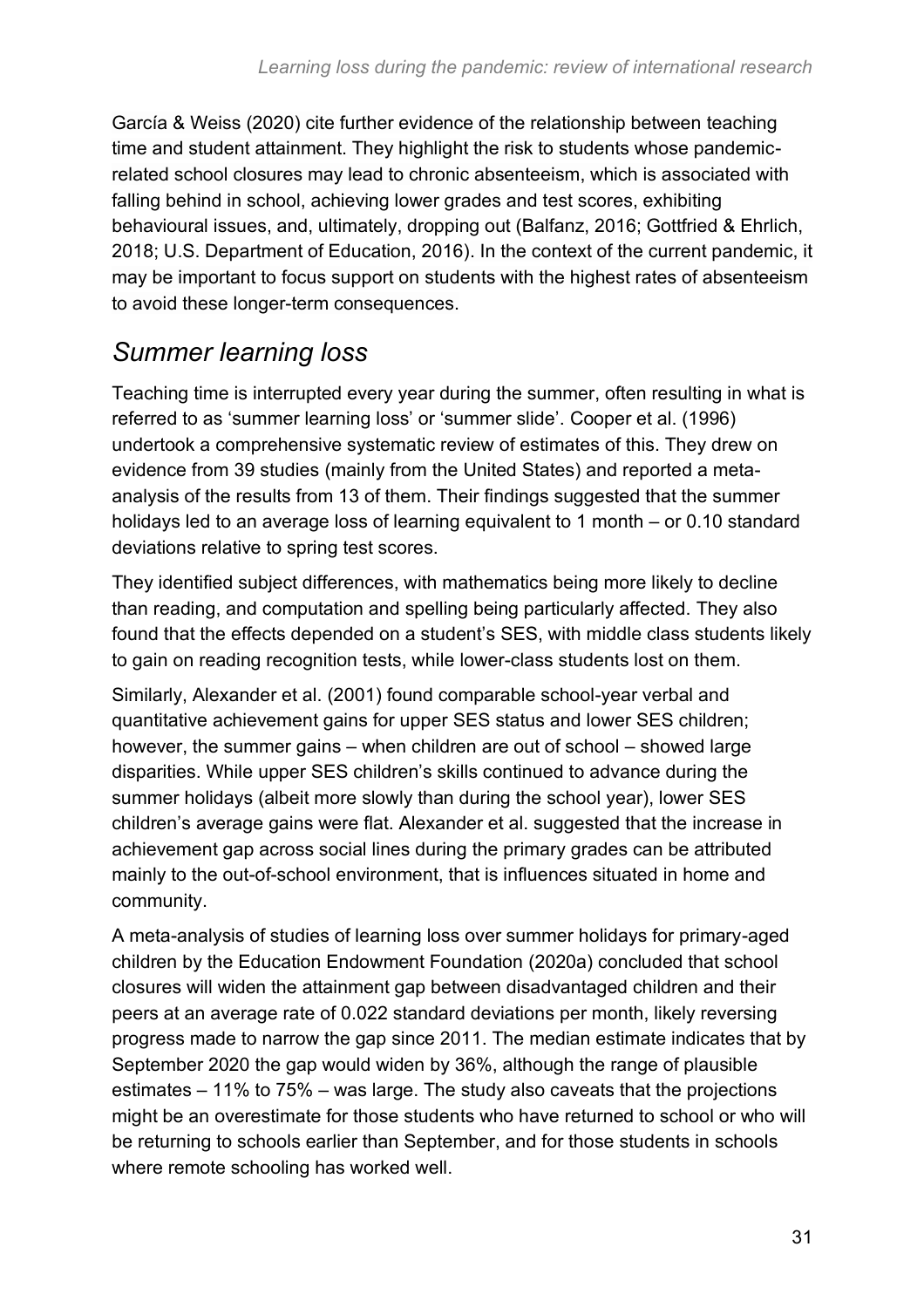Recent criticism of – and debate over – the methodological rigor of the aforementioned studies has raised questions over the evidence for summer learning loss (Alexander, 2020; Education Endowment Foundation, 2020a; von Hippel, 2019a, 2019b; von Hippel & Hamrock, 2019). More recent studies using nationally representative data showed smaller declines (2 weeks of learning) – or even small gains – during the summers following kindergarten and first grade, which has been called 'summer slowdown' (Kuhfeld & Tarasawa, 2020; von Hippel et al., 2018).

Taking account of the measurement issues, Atteberry and McEachin (2020) documented the huge diversity in learning loss, finding that a relatively small group of students tend to account for a lot of the loss. They found that, depending on grade, the average student loses between 17% and 28% of school-year language gains over the summer. In mathematics, the average student loses between 25% and 34%.

Although students vary in how much they learn during the school year, most students do make learning gains during this time. This differs in the summer; while some students maintain their school-year learning rate, others lose nearly all of their school-year progress. It seems these losses accumulate for the same students over time and add up to a sizeable impact on where students end up in the achievement distribution.

Kuhfeld (2019) analysed data from more than 3.4 million students in all 50 states who took NWEA MAP reading and mathematics assessments. The findings suggested 70% to 78% of students lost ground in mathematics during the summer and 62% to 73% lost ground in reading. These findings also indicate 22% to 38% of students show gain during the summer, meaning learning loss is not inevitable.

The most interesting finding of this study was that the main predictor of whether a student would experience summer learning loss was not income – which many previous studies indicate is the most influential factor – but the size of gain the student had made during the previous academic year. It seemed the more students had learned during the school year, the more likely they were to lose ground during the summer. In contrast, ethnicity only explained 1% of summer loss and, while higher-poverty schools showed significantly more loss at certain points, these differences were small.

Kuhfeld and Tarasawa (2020) note that, despite the controversy about the magnitude of summer learning loss, 3 trends are consistent across seasonal learning research findings (Quinn & Polikoff, 2017):

- (i) achievement typically slows or declines over the summer months
- (ii) declines tend to be steeper for mathematics than for reading
- (iii) the extent (proportionally) of loss increases in the upper grades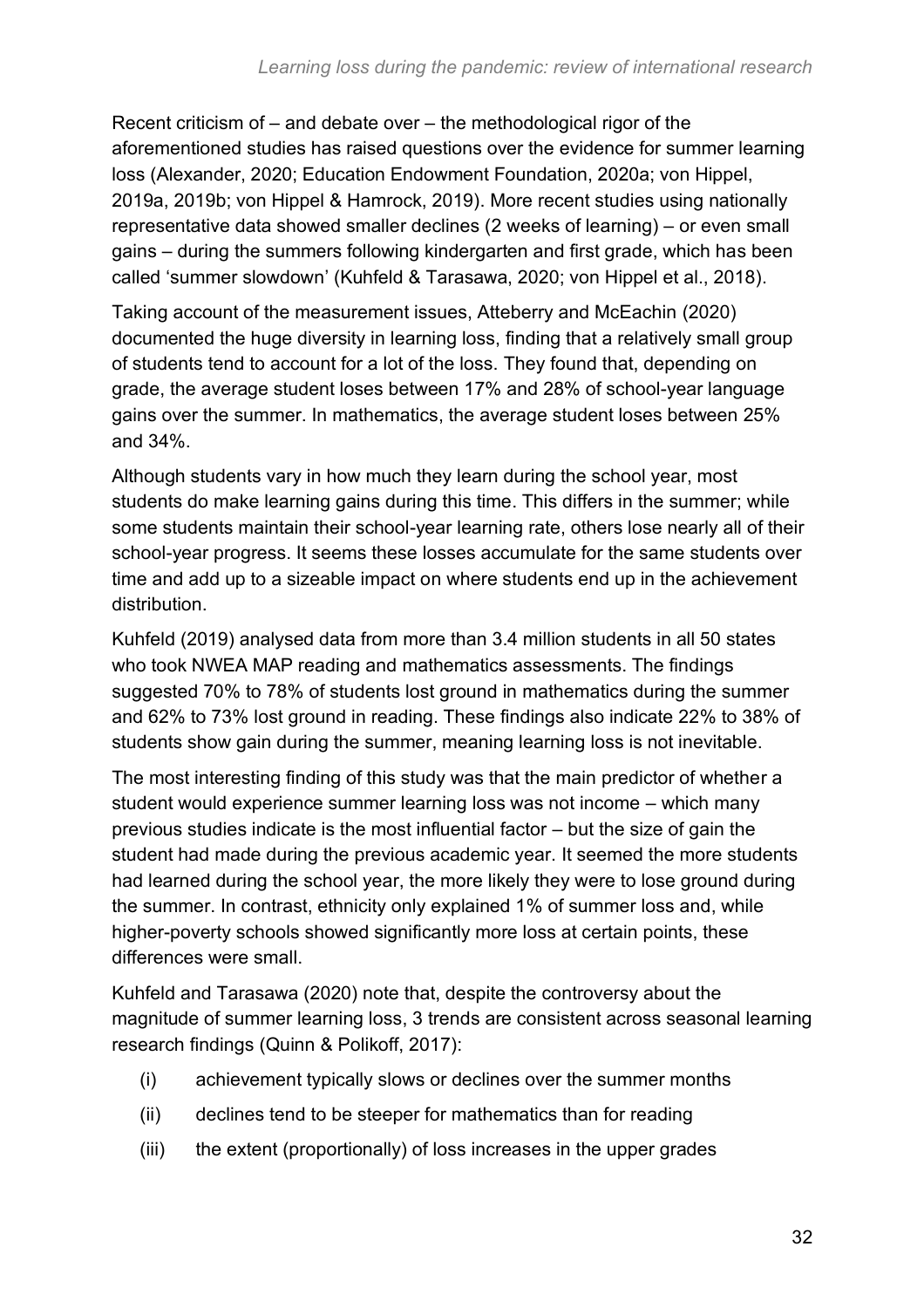Despite these general trends, it seems the degree to which students lose ground during the summer can vary by data source, grade level, and subject (Kuhfeld et al., 2019; von Hippel & Hamrock, 2019).

Another aspect of summer learning loss to consider is the ability of students to regain the losses they may experience over the summer. Several studies have assessed how effective summer programmes and interventions have been in alleviating summer learning loss.

Allington et al. (2010) tested whether providing elementary school students from lowincome families with a supply of books would offset summer reading setback. Outcomes on the state reading assessment showed a significant benefit of providing access to books for summer reading, the largest effects being observed for the most economically disadvantaged students.

McCombs et al. (2011) identified 13 experimental or quasi-experimental studies of 9 summer learning programmes published since 2000. In general, these studies suggested that summer learning programmes can mitigate summer learning losses and even lead to achievement gains.

Longitudinal studies conclude that the effects of summer learning programmes endure for at least 2 years after the student has engaged in the summer programme. This suggests that learning losses can be regained, which is encouraging in the context of the pandemic. However, it is also important to note that not all programmes yield positive results. To be effective, students need to attend regularly, and programmes must be high-quality and aligned with student needs.

It is also important to note, when considering summer learning loss, that the summer holiday is intended for students and teachers to take a break and recharge their batteries. This may explain differences in these findings compared with the effects of school closures, as these contexts are very different (Hattie, 2020). This is important to consider in applying estimates from other contexts to the pandemic. The amount of learning loss and impact on academic achievement is dependent on the expectations of students during school closures.

The early school closures in England may have been most similar to summer learning loss, as the arrangements for remote learning were not well established, and students and teachers may have seen the closures as a short-term interruption. The year groups whose formal summer examinations were cancelled (primarily years 11 and 13) are most likely to have disengaged during this period, as their summer term would normally be dedicated to examination revision.

#### <span id="page-32-0"></span>*Student dips in performance*

Kuhfeld's (2019) study of learning loss identified an additional factor that seemed to have a large impact on summer slide. She found that the summer between fifth and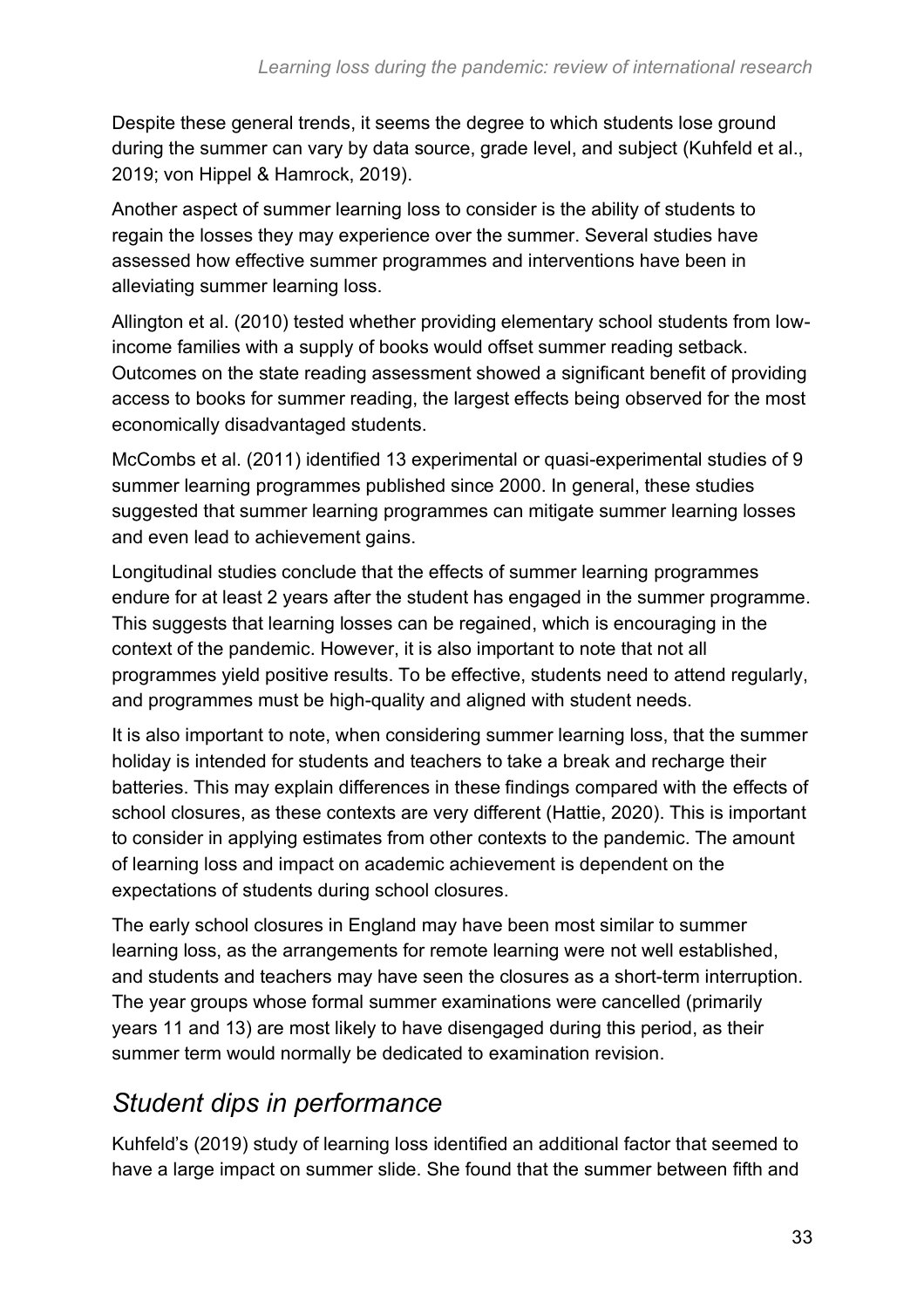sixth grade, which corresponds to the transition between elementary and middle school for many students, represented the largest summer drop in mathematics, with 84% of students demonstrating summer slide.

These dips in attainment due to transition, as well as other factors affecting students that are not directly relevant to teaching time, may shed further light on the groups who would be most affected by learning loss. This may be especially relevant in the pandemic, as students transition from traditional classroom learning in school to remote learning at home.

An international review of attainment dips conducted by Whitby et al. (2006) found many countries reported a dip in student performance the first year after transferring from primary to secondary education, or between upper and lower secondary education, depending on the structure of the education system within the country. In England this is often referred to as a 'key stage 3 dip' (Pepper, 2007). This may be due to the required period of adjustment, which disrupts the learning and achievement of students.

Certain groups may be more impacted by times of transfer. In the United States, studies have found a negative impact on academic performance after transferring schools (Crockett et al., 1989; Rice, 2001; Simmons et al., 1987) with Earl et al. (1996) finding Black and Hispanic students were more impacted by the adjustment to secondary school than students from other ethnic groups.

The international analysis by Whitby et al (2006) also found that some countries suggested students' ethnic and social group was related to potential dips. In addition to these groups, students from lower socio-economic backgrounds, foreign students who had recently arrived in the country, and those who were not native speakers were also found to be vulnerable to dips.

In Australia, Hill and Russell (1999) found evidence for a dip that had a greater and more persistent impact on boys than girls. This was also found in Whitby et al.'s (2006) study, with the majority of countries reporting that boys were more prone to dips in performance than girls. In Germany it was suggested dips were experienced by both boys and girls, but that they took place at different times, with girls being more affected at a slightly older age than boys.

In the review conducted by Whitby et al. (2006) it was also suggested that the more traditional, 'academic' subjects were found to be the most affected by times of transition; some countries also reported that language subjects were affected. However, it is important to note that these academic subjects are the most commonly assessed, with more data on student performance available. Therefore, this may explain why dips in these subjects are easier to identify than other subjects.

Considering more general reasons for attainment dips, Whitby et al (2006) also noted that this stage of early secondary school may affect performance due to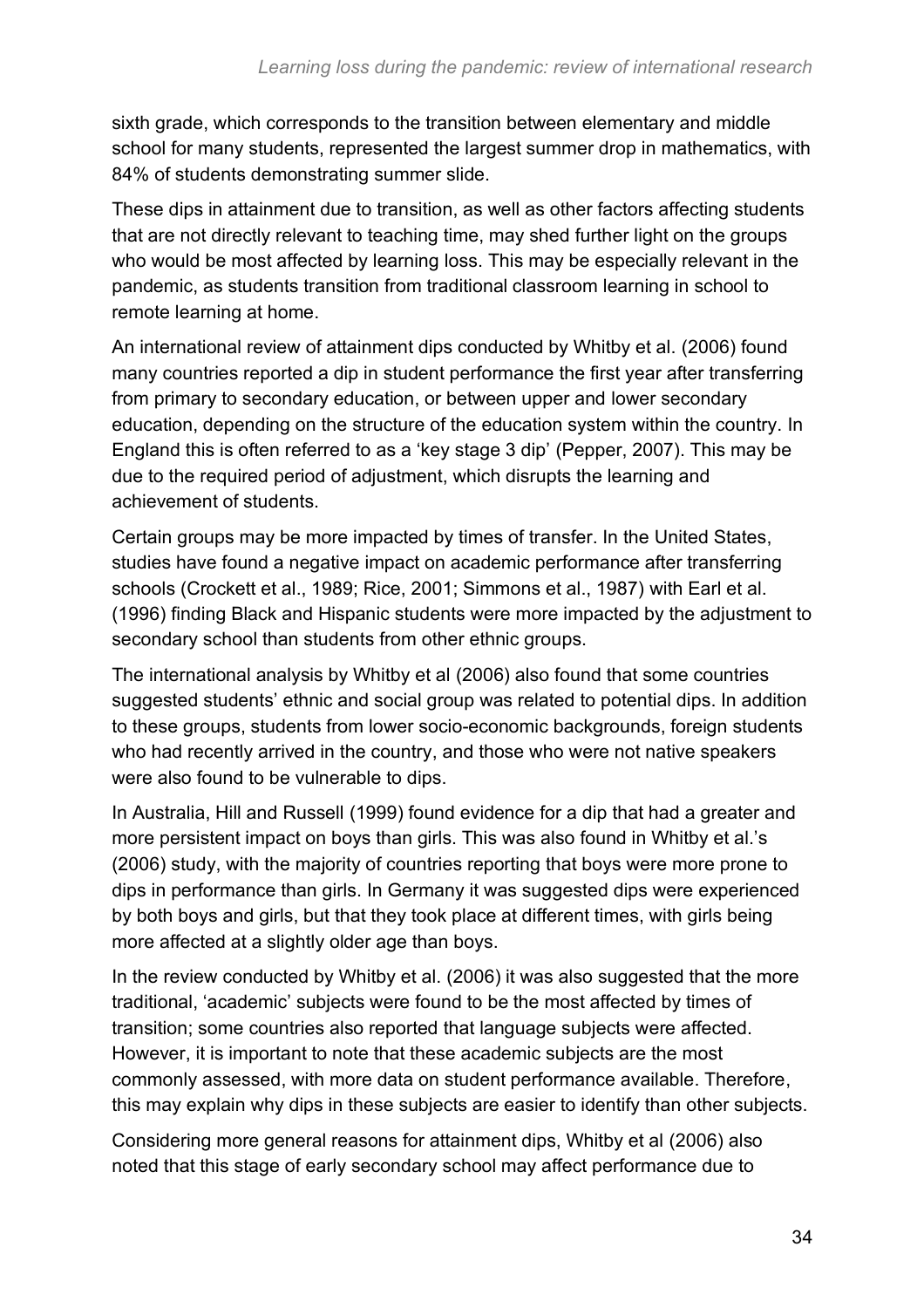changes to teaching and learning, school organisation, teenage maturation issues, other social circumstances, and perceived distance to the leaving examinations.

It is possible that personal characteristics are the most important factor in accounting for difficulties in adjustment following school transfer (West et al, 2008). Nisbet and Entwistle (1969) found a transfer process was particularly disruptive to academic performance for less socially mature students, who were more likely to suffer a setback in academic progress after transfer. This suggests poorer school transition experiences may predict lower attainment. It seems that times of transfer and transition can have disruptive effects on learning; perhaps dips in performance will be especially apparent for students who have found adjusting to changes challenging.

## <span id="page-34-0"></span>Summary of the international evidence on learning loss

The evidence available to date suggests students affected by school closures in the second quarter of 2020 may have lost 2 to 3 months compared with the academic milestones their cohorts would be expected to reach. Losses appear greater in mathematics than in reading, with disadvantaged populations potentially bearing the brunt of losses.

Some of the assessment data were collected straight after school closures or even while students were at home. This raises some issues to keep in mind. Firstly, summer learning loss research suggests that students may (re-) learn at the greatest rate in the autumn term, so earlier testing may have suggested greater learning loss than later testing would.

Secondly, some studies report that assessment data were collected while students were studying from home. This may have led to students cheating, including receiving help from others in the home. On the other hand, it may have reduced the effort that some students put into the assessment, or the suitability of the conditions under which they took the assessment; the same may be true of assessments taken in school under COVID-19 restrictions. A combination of these effects might lead to the progress of some students being overestimated and others underestimated, potentially exaggerating the differences between certain groups of students.

Findings from across a range of non-COVID-19-related contexts suggest that there is a positive relationship between time spent in school and student achievement. In contexts where time in school is reduced, instances of school closures or teacher absence, there appears to be some decline in student achievement.

The greatest decline from lost teaching time was observed in cases of student absence. It has been suggested this is due to these students either not catching up on their return, or disrupting normal teaching when they do catch up. On the other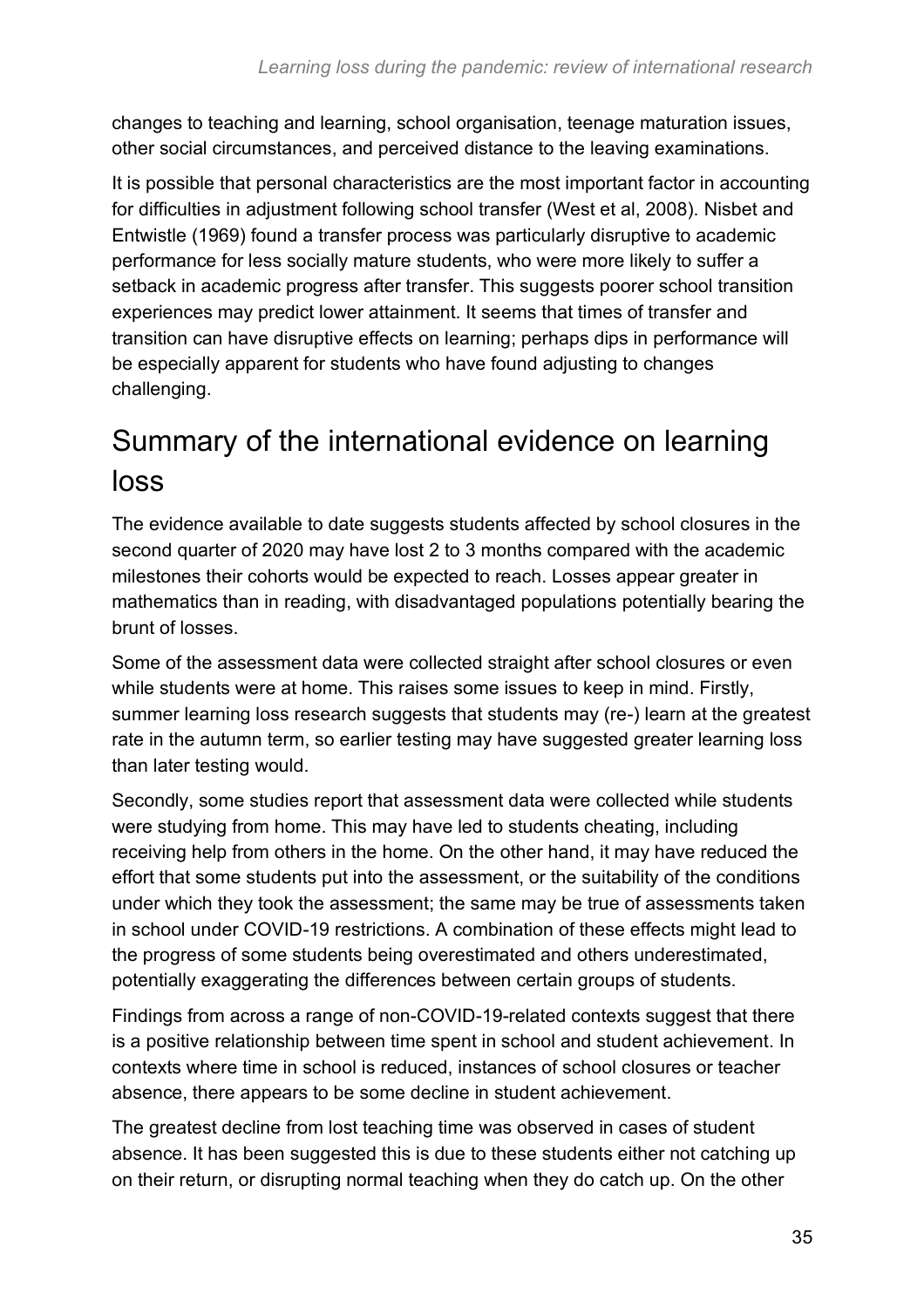hand, the lower levels of achievement of those students absent most often may simply reflect their attitude and effort.

A clearer picture of the subjects most impacted was garnered. It has been found consistently, across all contexts, that the subject most affected by changes to teaching time is mathematics. English, or subjects where skills may develop at home, are less impacted.

In terms of the students most affected by changes to teaching time, it appears those from lower socio-economic backgrounds may be most sensitive. Schools act as an equalizer, giving students from all backgrounds the same opportunities, which may explain why these students are most impacted by changes to the amount of time spent in school. The age at which students are most affected is less clear-cut.

For every 10 days that a student is absent from school there is a decline of around 0.03 to 0.10 standard deviations in mathematics, with smaller declines in English or reading. Evidence from other events did not imply such dramatic estimates of decline.

Hattie (2020) considered several of the types of events mentioned in this section, suggesting that, while there may be effects of losing time spent in school, in general these effects are low and perhaps not something to worry about. He pointed out that countries with the longest school days, such as Australia and the United States, have more time in school, even with an entire term of 10 weeks removed, than many other countries who score better on the PISA test. Hattie (2020) argues that it is not the time in class, but what is done in that time, that matters most.

## <span id="page-35-0"></span>International evidence on learning remotely

In many countries around the world, when schools closed, technological solutions allowed students to continue their education. Depending on the prevalence of different technologies, this ranged from postal services, through radio and television programming, to teacher-led learning online (OECD, 2020f). In this section, we consider evidence from other countries relating to the effectiveness of online learning: the approach most applicable to remote learning in England.

Digital technology – commonly referred to as EdTech in this context – can make an education system more resilient to the kind of disruption caused by the COVID-19 pandemic (Haßler et al., 2020), (where available) enabling students to continue learning during school closures (David et al., 2020). We now focus on evidence of how the effectiveness of online learning may vary between groups of students according to characteristics such as age, race, socio-economic background, and special educational needs and disabilities.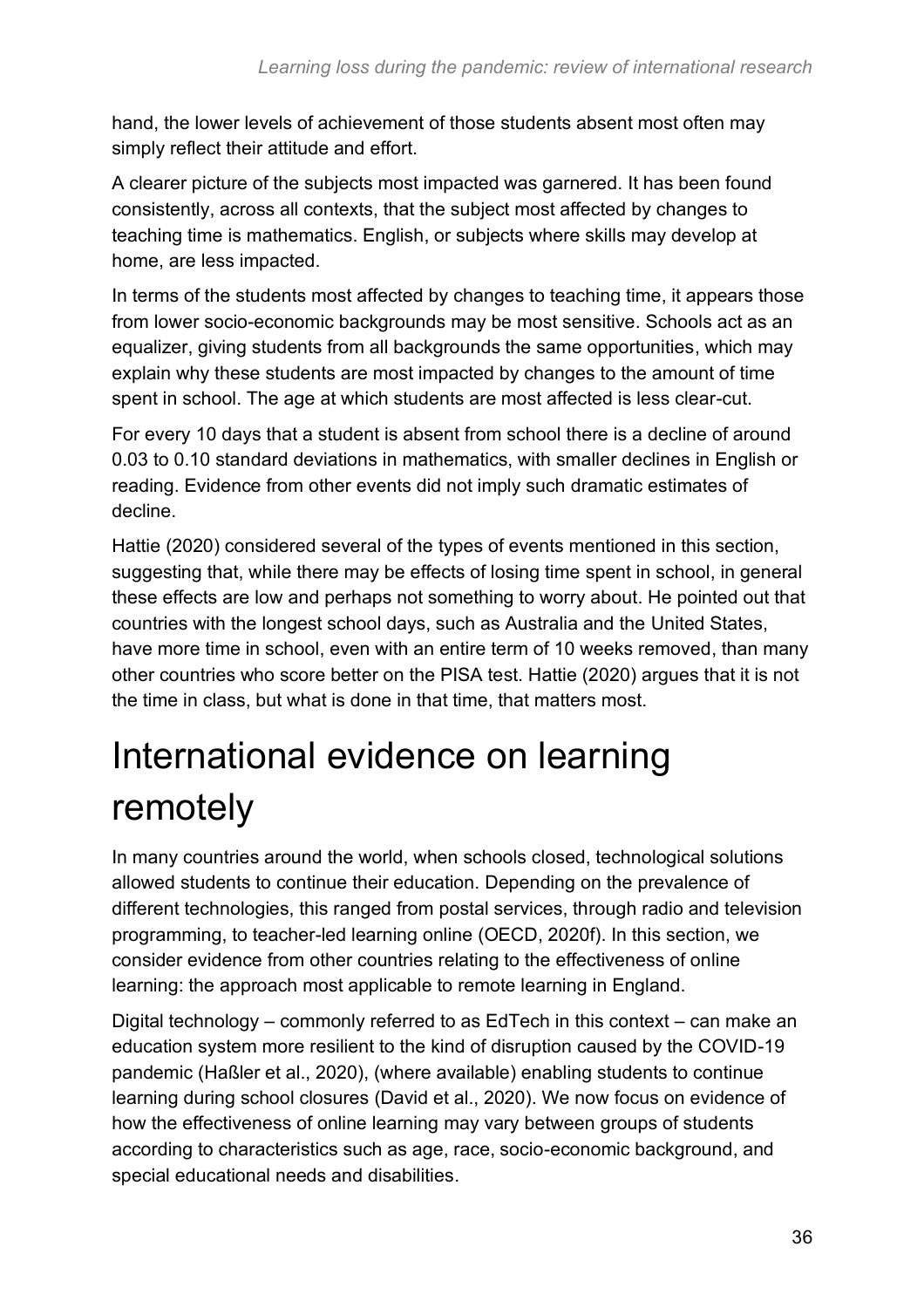## Efficacy of online learning

#### *Evidence summary*

Online learning has generally been associated with poorer outcomes than traditional classroom teaching, although its effectiveness varies depending on implementation. Teaching quality, rather than the medium of delivery, is fundamental to successful learning, and some of the shortcomings of online learning are likely to be the result of hurried implementation on an unprecedented scale. The medium is currently – if not inherently – more or less suitable for certain tasks and types of content. Limited interactions with peers and teachers may affect motivation and learning, particularly during the pandemic where this extends to life beyond school.

#### *Evidence regarding the efficacy of online learning*

Recognising the potentially severe consequences of prolonged school closures, governments across the world put in place measures to enable the education of children and young people to continue, with various degrees of success (Dreesen et al., 2020). The main approach has been to move teacher-led learning online (Darmody et al., 2020). While, in general, online learning has been associated with poorer outcomes compared with traditional teaching (Shank, 2019), during the current school closures, it has provided a means of ensuring some continuity of learning (Galvis & McLean, 2020).

Little is known about the effectiveness of learning at home for the entire student population, although there are indications that teaching and learning for many students in the spring 2020 lockdowns was poor to non-existent (Hanushek & Wößmann, 2020). Hanushek & Wößmann cite the example of early tracking data from an online mathematics application used in some U.S. school districts prior to COVID-19, which suggest that the learning progress of students has suffered a strong decline during the crisis, especially in schools in low-income areas (Chetty et al., 2020).

More positively, Bubb and Jones (2020) reported the findings of a survey of students', parents and/or carers', and teachers' views of remote learning in one Norwegian municipality, gathered in April 2020 (the peak of the first COVID-19 lockdown). Adaptation happened very quickly, and remote learning was well received by students and parents, with more creative learning, better progress, more useful feedback, and greater student independence. School leaders wanted to implement changes based on the experience of remote learning.

It is worth noting that Norway has one of the world's highest incomes per capita and relatively low wealth inequality; the apparent ease of implementation may not generalise well to many countries. Furthermore, no hard performance measures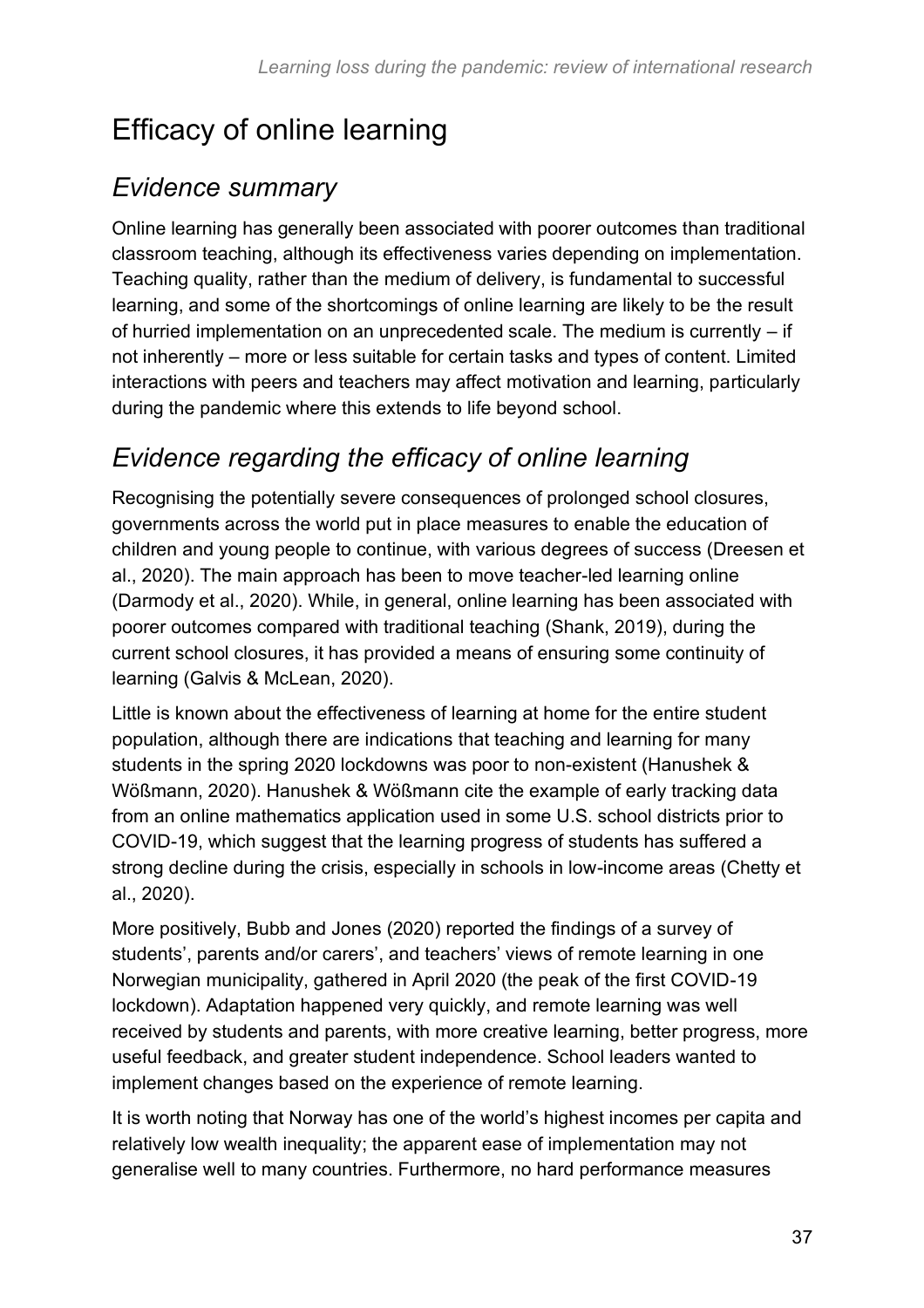were reported in the study, meaning there is no objective evidence that online learning was as successful as respondents subjectively felt it to be.

A national study from Stanford University's Center for Research on Education Outcomes (CREDO) found that students in online<sup>15</sup> charter schools learned significantly less on average than their peers taught in a classroom; however, the effectiveness of online tuition varied by state. Students who attended online charter schools in the 3 top-performing states learned as much as students in traditional classrooms; students who attended online charter schools in the lowest-performing half of states ended up further behind than when they had started the year (Woodworth et al., 2015). Online tuition is neither inherently effective nor ineffective; rather, it depends on implementation.

Since the initial school closures, internationally, numerous reviews of the existing evidence regarding the effectiveness of online learning have been published. The main findings of some key reports follow.

The OECD (2020d) summarise what is known about the impact of digital learning on students' performance. Simply providing access to, or even using, digital technologies does not necessarily lead to better academic results (Escueta et al., 2017). Several studies of the impact of introducing technology for learning have reported disappointing effects, ranging from negative (Angrist & Lavy, 2002; Leuven et al., 2007), through neutral (Fairlie & Robinson, 2013), to negligible (Checchi et al., 2019).

Unsuccessful implementation has been associated with substituting technology for more effective traditional teaching (Bulman & Fairlie, 2016; Falck et al., 2018), whereas success has been associated with using technology to complement traditional teaching, for example extending study time and enhancing student motivation (Fleischer, 2012; Peterson et al., 2018). Co-operative and collaborative forms of learning are somewhat restricted, and this is especially true for hands-on learning in practical and performance-oriented subjects (Petrie et al., 2020).

A technical report by the Joint Research Centre (JRC), the European Commission's science and knowledge service, concludes that distance learning is key to continuing education during school closures, but students are, on average, likely to experience learning loss during the lockdown. They identify 3 main causes:

• students learning remotely tend to spend less time learning than when schools are open

<sup>&</sup>lt;sup>15</sup> An online school is a school which provides the majority of classes (everything except PE, band, or a similar elective) to full-time students through a computer via the internet (Woodworth et al., 2015).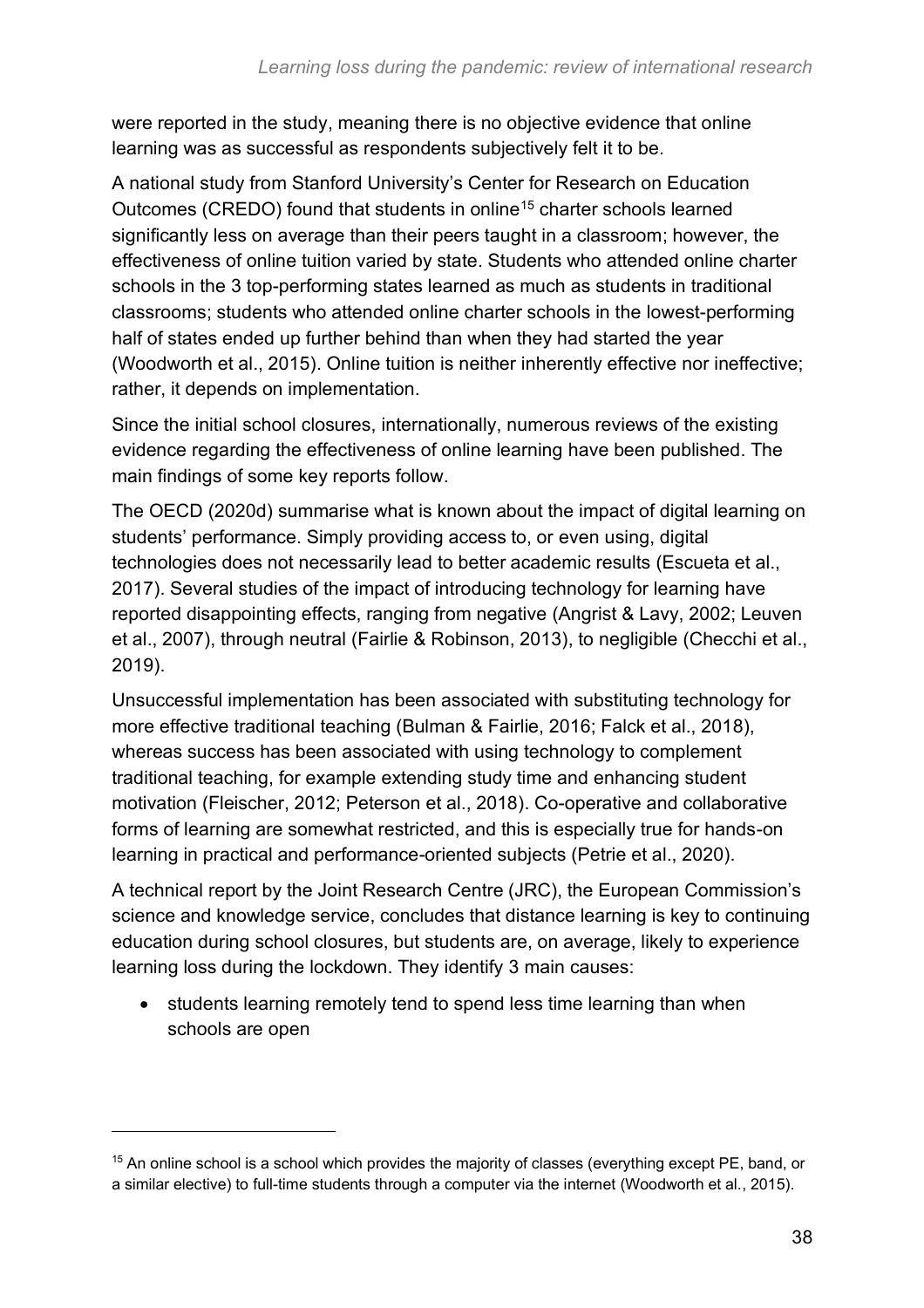- many students confined to their home may feel stressed and anxious, negatively affecting their ability to concentrate on schoolwork
- physical school closure and the lack of in-person contact may make students less externally motivated to engage in learning

They estimate for France, Italy, and Germany that students will lose between 0.0082 and 0.023 standard deviations in test scores each week schools are closed (Di Pietro et al., 2020).

The Education Endowment Foundation's rapid evidence assessment on remote learning (Education Endowment Foundation, 2020b) concluded that:

- teaching quality is more important than how lessons are delivered
- ensuring access to technology is key, particularly for disadvantaged students
- peer interactions can provide motivation and improve learning outcomes
- supporting students to work independently can improve learning outcomes
- different approaches to remote learning suit different tasks and types of content

A rapid research report by the Academy of the Social Sciences in Australia (Armour et al., 2020) concluded that remote learning arrangements had the potential to result in poorer educational outcomes for almost half of Australian primary and secondary students, if continued for an extended period (Brown et al., 2020). Students particularly at risk of poorer learning outcomes included those: from low socioeconomic backgrounds; with English as an additional language; with special educational needs and disabilities; living in rural and remote areas (Fitzpatrick et al., 2020; Lamb et al., 2020; Reich & Ito, 2017; Watterston & O'Connell, 2019).

The factors that moderate the effectiveness of remote learning were identified as:

- access to digital technology and the internet (Australian Bureau of Statistics, 2018; Haßler et al., 2016; Rennie et al., 2018; Thomas et al., 2019)
- home learning environment and family support (Clinton, 2020; Cullinane & Montacute, 2020; El Asam & Katz, 2018; Hattie, 2020; Thomson, 2020)
- teacher and student readiness and capability (Fraillon et al., 2018; L. Jensen et al., 2020; Kirschner & De Bruyckere, 2017; Palloff & Pratt, 2013; Philipsen et al., 2019; Rodrigues et al., 2019; Wilson et al., 2020)

The high expectations of EdTech as a cure-all for the learning crisis have not yet materialised (Haßler et al., 2016; McBurnie & Haßler, 2020; Selwyn, 2016). As Petrie et al. (2020) argue, teachers have been forced, unprepared, into teaching using online systems; consequently, the scramble for emergency online home schooling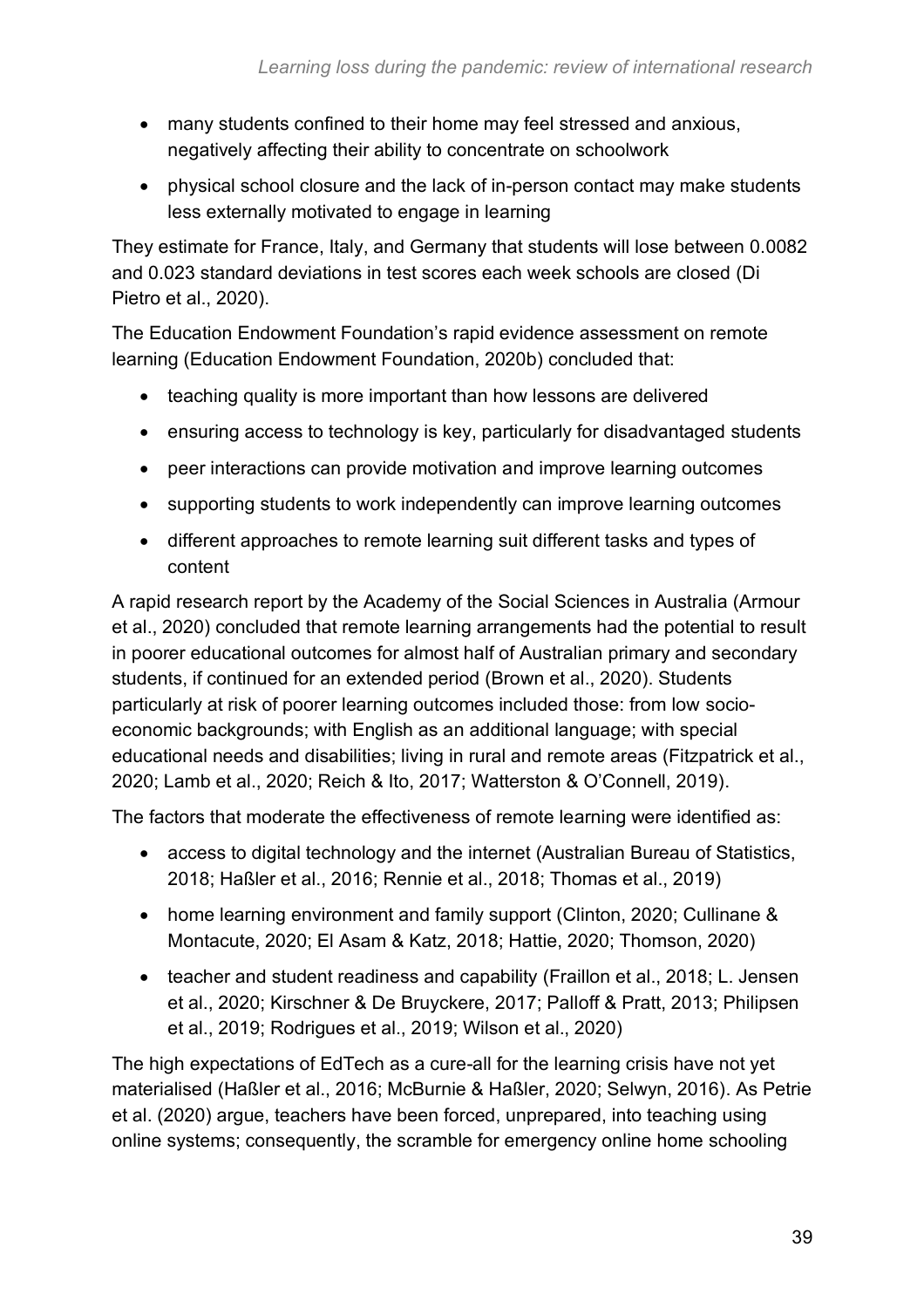finds many teachers far from using best practices for online learning (Guzdial, 2020; Lehmann, 2020; Milligan, 2020).

#### Differential impacts on students

#### *Evidence summary*

The effectiveness of online learning will vary according to students' characteristics and circumstances. It is expected that younger students may adapt less easily than older students. Evidence suggests boys and girls may be affected in different ways, for example with boys losing more learning time, but girls being at greater risk of developing mathematics anxiety.

Access to the necessary equipment for remote learning, a home environment conducive to learning, and parental support are all key to successful online and home-based learning. These factors are all heterogeneous across student populations and variation in them can lead to substantial variations in learning outcomes.

#### *Introduction*

England used 3 main distance learning solutions during the school closures: online platforms; take-home packages; and television. Online platforms were used for at least one level of education (primary, lower secondary, or upper secondary) by all (32) countries surveyed by the OECD. Take-home packages and television programming were used by 84% of countries for at least 1 level of education.

England was among the one-third of countries<sup>16</sup> that implemented 3 or fewer modes of delivery, the other main modes including mobile phones and radio (OECD, 2021). England's main channels for delivering teaching are therefore comparable to those of many other countries, so findings relating to their experiences should generalise to our context.

Disruption to learning is likely to have long-term consequences for all students and their families; however, it may have a disproportionate impact on disadvantaged children (Burgess & Sievertsen, 2020), children in alternative care arrangements, care-leavers, children considered at risk due to their family situation, children experiencing poverty, children with disabilities, and migrant, asylum-seeking and refugee children (Larkins et al., 2020), who may find the alternative learning arrangements most challenging due to their more limited resources and support (Darmody et al., 2020).

<sup>&</sup>lt;sup>16</sup> These included the Czech Republic, Denmark, Estonia, Hungary, Italy, Lithuania, the Netherlands, Norway, the Slovak republic, and Sweden.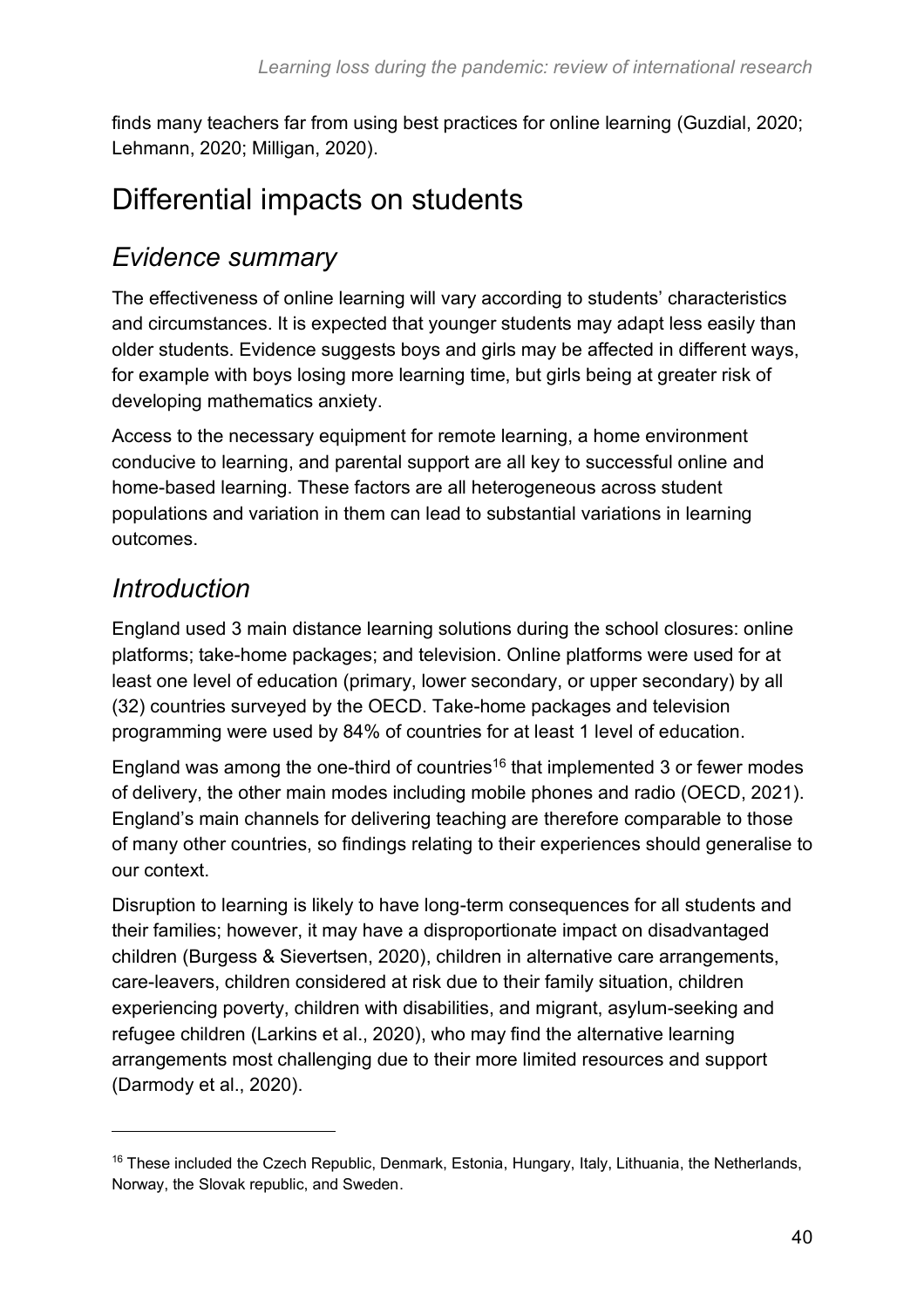Reporting on the responses to an OECD survey of countries' contingency arrangements during COVID-19-related disruption to education, Reimers and Schleicher said there is a consensus that not all students have been able to engage consistently with their education under the contingency arrangements. Although most of the 59 countries responding to the survey were able to put alternative learning opportunities in place, respondents estimated that around half of the students were able to access all or most of the curriculum (Reimers & Schleicher, 2020b).

The evidence is clear that students from disadvantaged socio-economic backgrounds are the ones likely to suffer the most. Likewise, certain groups of students, such as those from particular ethnic groups or with special educational needs and disabilities, who are already marginalised will be highly impacted, which could be even worse if they are also from a low socio-economic background (Goldstein, 2020; OECD, 2020f).

Carretero et al. (2021) interviewed around 150 key stakeholders (students, parents, teachers & school leaders) from across 5 European Union Member States (Belgium, Estonia, Greece, Italy, and Poland ) that represented different degrees of readiness to use digital technologies in education. Participants were asked about their experiences and perceptions of online learning, including issues such as: unequal access to education; learning tools and availability of content; digital and social and emotional competences; the assessment and certification of students' learning progress; and students' psychological well-being.

Their findings suggest, with the current state of infrastructure and accessibility of equipment, full-time remote learning would exacerbate existing inequalities, especially for some groups of students who were prevented from attending online classes. Parents played key roles as motivators and facilitators of their children's learning during remote schooling, particularly for students in primary education or those with special educational needs and disabilities, who required more parental support. However, respondents did not always perceive parents' preparedness for supporting their children and the support received from schools as satisfactory.

Using survey data collected in April and early May 2020 in France and Italy, Champeaux et al. (2020) examined how lockdown and online tuition affected children's emotional wellbeing and home learning processes. The negative impact of lockdown was stronger for boys, kindergarten students (in Italy) or secondary school students (in France), and for children whose parents had a lower education level.

Interactive distance learning – much more common in Italy than in France – significantly attenuated the negative impact of lockdown on learning. Champeaux et al. also report that increased screen time (YouTube, social media, etc.) is associated with worsening learning outcomes and emotional status, while the opposite is true for time spent reading books.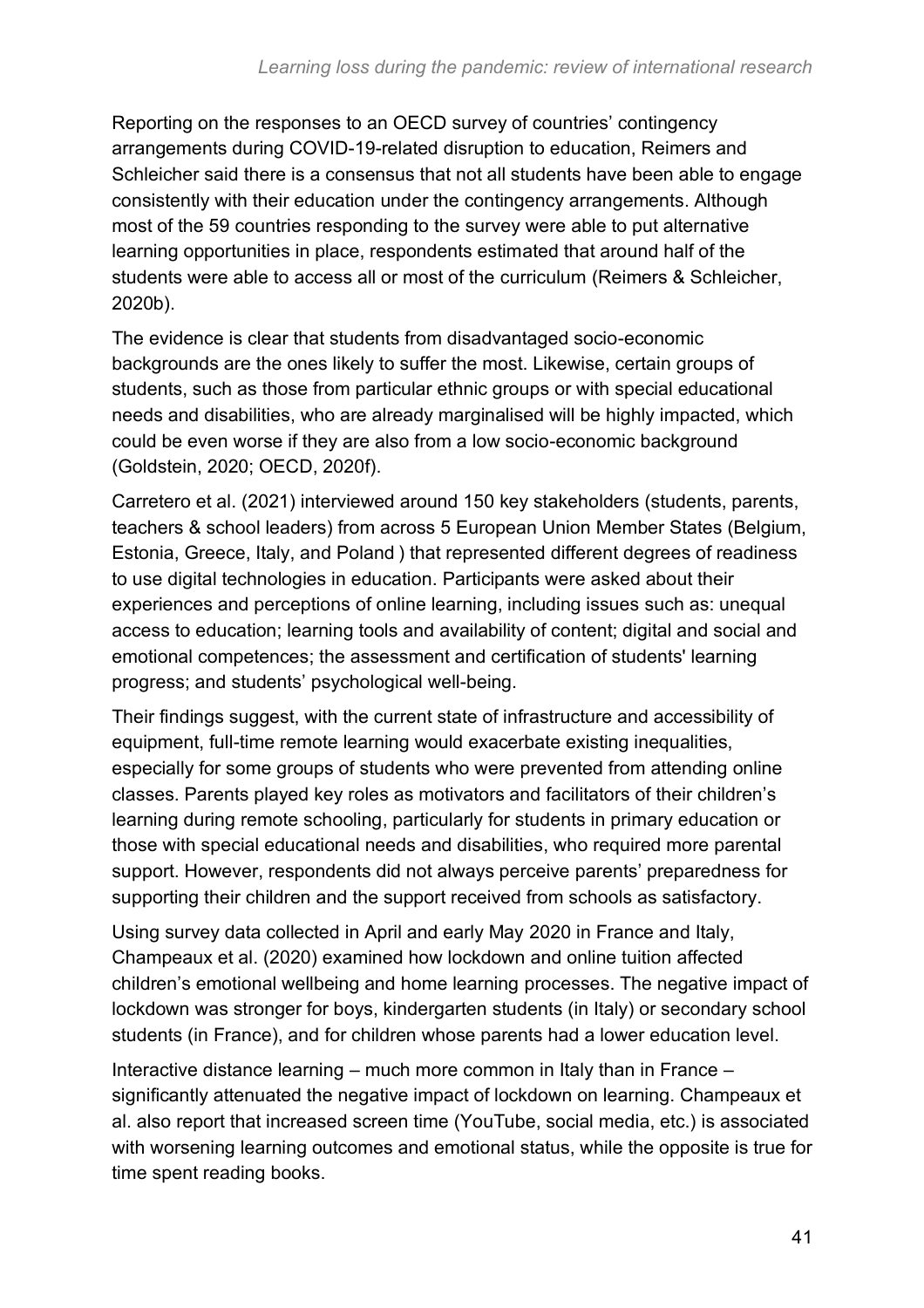#### *Age or grade*

The impact of learning loss – through a combination of school closures and the move to online schooling – is likely to be greater for younger children, in the foundational years of education (DELVE Initiative, 2020; United Nations, 2020). Evidence suggests that investments in children's learning tend to accumulate over time; investing in development in the early years makes it easier to learn more in the later years for a given level of investment (Cunha & Heckman, 2008).

Simulations on developing countries participating in PISA suggest that, without remediation, a loss of learning by one-third (equivalent to a 3-month school closure) during grade 3 might result in 72% of students falling so far behind that, by grade 10, they will have dropped out or will not be able to learn anything in school (Kaffenberger, 2020). The JRC report (Di Pietro et al., 2020) concludes that moving to online learning is likely to have a negative impact on primary and lower secondary students who experience difficulty adapting to new learning environments.

Grätz & Lipps (2021) used nationally representative, longitudinal data on 14 to 25 year-old Swiss students to analyse the effects of COVID-19 school closures on studying time. On average, students reduced their studying time from 35 to 23 hours per week. Secondary school students reduced their study hours more than students older than 18.

Gonzalez et al. (2020) analysed the effects of COVID-19 confinement on the performance of students in higher education. They compared assessment outcomes for students whose face-to-face study was interrupted by the pandemic (the 2019 to 2020 academic year) with students in previous cohorts whose studies were unaffected (2017 to 2018 and 2018 to 2019). They found a significant positive effect of the COVID-19 confinement on students' performance.

An analysis of students' learning strategies before confinement showed that students did not study on a continuous basis. Gonzalez et al. conclude that COVID-19 confinement changed students' learning strategies to a more continuous habit, improving their efficiency.

### *Gender*

There is likely to be a gender dimension to the impact of the pandemic on learning (UNESCO, 2020a), though it is unlikely to be straightforward. School closures and remote learning may affect girls and boys in different ways. For example, girls that are staying at home from school may be more commonly asked than boys to take care of household duties instead of learning; however, parents reportedly felt much more capable of supporting their daughters than their sons during school closures (Bol, 2020), and, on average, boys read for pleasure less than girls and score lower in reading in PISA. There is concern, and emerging evidence, that this reading gap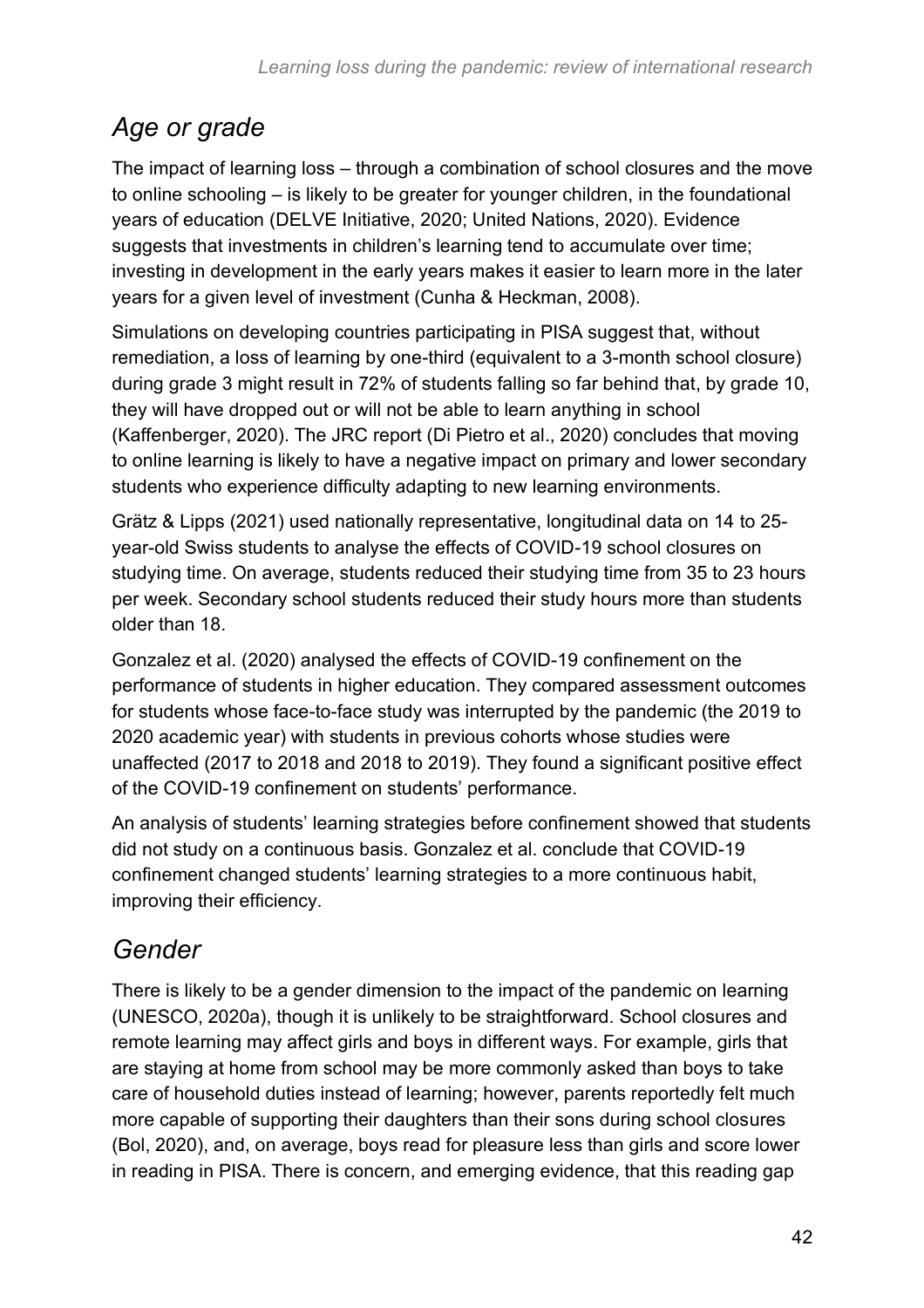may widen during school closures (OECD, 2020f) (see also Champeaux et al., 2020 above).

There are conflicting accounts of the impact of school closures and/or online learning on boys and girls. Grewenig et al. (2020) report that, prior to school closures, there was no gender gap, but during school closures boys spent on average half an hour less time learning each day than girls (3.4 versus 3.9 hours). Grätz & Lipps (2021) on the other hand report no variation between male and female students. The first study surveyed the parents of school-aged children (in Germany), whereas the second study includes older students (14 to 25, in Switzerland), so it may be that age and gender interact, particularly beyond the age of compulsory schooling.

The OECD (2020d) highlights the concern that gender differences in mathematics attitudes and achievements might be worsened during home schooling, when many children are supported in their schoolwork mainly by their mothers (Del Boca et al., 2020; Farré & González, 2020; Sevilla & Smith, 2020). Many women have high levels of mathematics anxiety and research suggests girls may be particularly sensitive to internalising mathematics anxiety when exposed to it from women (Beilock et al., 2010).

In terms of access to online learning, most OECD countries have a digital gender divide (OECD, 2018a), which may prevent girls engaging as fully as boys. Women worldwide have lower rates of access to the internet, including a gender gap of 5% in Europe (Iglesias, 2020). Gender may also interact with other characteristics, including SES, so it is important that learning loss analyses disaggregate the data accordingly.

#### *Ethnicity & socio-economic factors*

#### *Evidence summary*

Research on summer learning loss suggests that non-school factors are a principal source of inequalities in educational outcomes. Although COVID-19 related school closures differ from summer holidays insofar as learning is expected to continue online, the closures are likely to widen the learning gap between students from lower-income and higher-income families, because students from low-income households live in conditions that make home schooling difficult.

Evidence from the United States suggests Black and Hispanic students have been disproportionately affected by the pandemic, the school closures, and the move to online learning. It is not entirely clear what effect race has on students' learning in addition to the effect of SES. Multivariate analyses will be important for understanding such effects.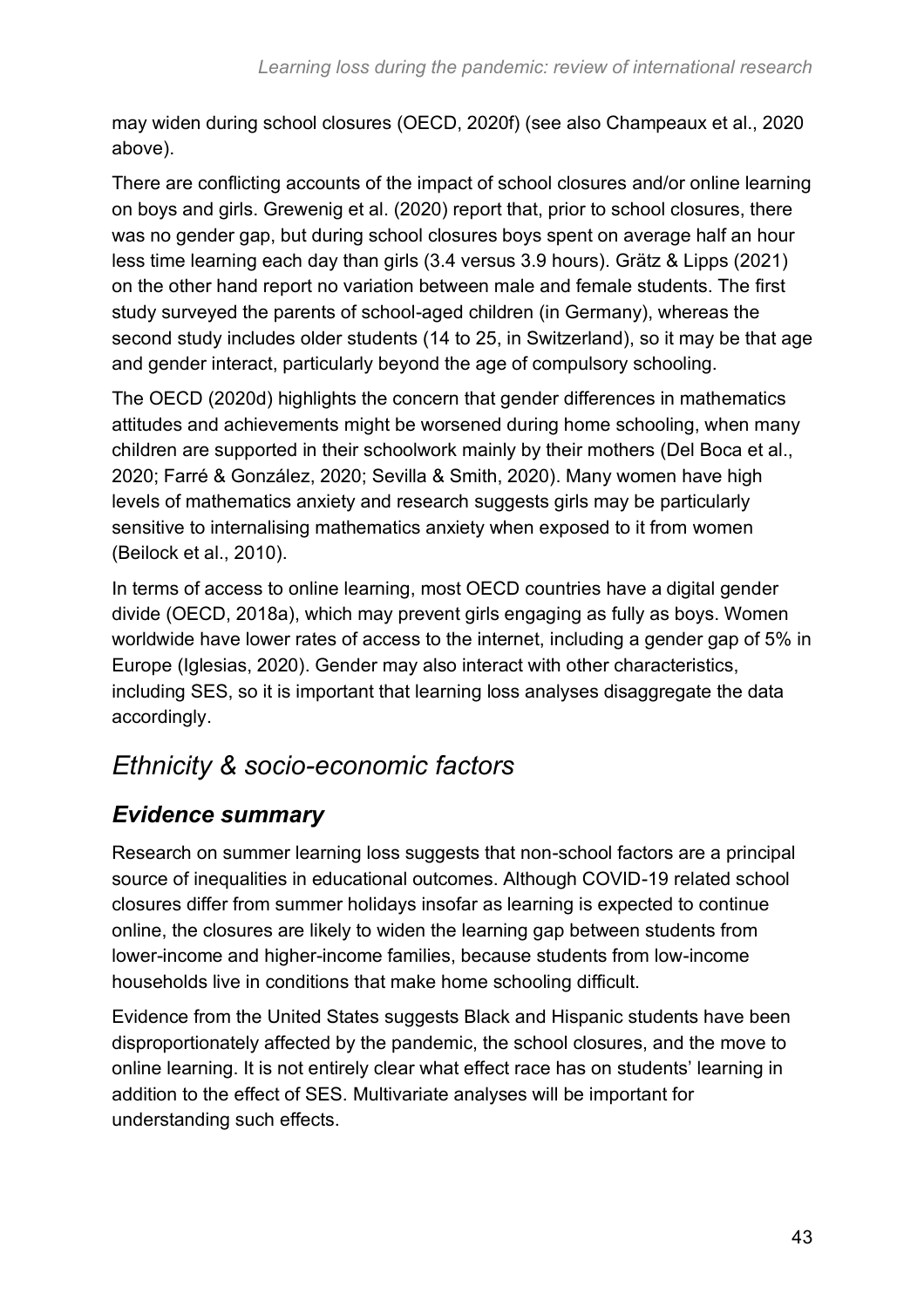#### *Socio-economic status*

Though online learning is recognised as being less effective than in-school learning, the growth of both cognitive and non-cognitive skills depends on more than schools alone. Peer interactions are vital, particularly for older children, and school closures and lockdown measures during the pandemic have affected children's social interactions and peer environment.

Parents also play an important role, through their choice of parenting style, complementing education in school, and, during school closures, replacing some of the inputs usually provided by teachers. Parents' ability to do these things interacts with their own exposure to the crisis, for example whether they lost their job or could work from home during lockdowns (Agostinelli et al., 2020).

Agostinelli et al. (2020) examined the interaction of these factors using a structural model of skill formation. They found that school closures have a large, persistent, and highly unequal effect on educational outcomes. High school students (grades 9 to 12) from poor neighbourhoods suffered a learning loss of 0.4 standard deviations, while children from wealthy neighbourhoods were unaffected. The channels operating through schools, peers, and parents all contributed to growing educational inequality during the pandemic.

Education in the home is affected by factors including having: a safe home environment; sensitive or responsive parenting (understood as family interactions in which parents are aware of their children's emotional and physical needs and respond appropriately and consistently); and food security (Conti, 2020).

UNESCO et al. (2020) report that recent studies have found school closures from COVID-19 can lead to learning loss and widen the achievement gap even in highincome countries (Dorn et al., 2020b; Maldonado & De Witte, 2020). Researchers in Canada estimate that the socio-economic skills gap could increase by more than 30% due to the pandemic (Haeck & Lefebvre, 2020).

Darmody et al. (2020) cite the example of Ireland, where principals and teachers in [DEIS schools](https://www.education.ie/en/schools-colleges/services/deis-delivering-equality-of-opportunity-in-schools-/)<sup>17</sup> have reported much lower levels of student engagement with remote learning than in non-DEIS schools during the school closures (Devitt et al., 2020; Mohan et al., 2020). They anticipate that the unprecedented scale of the COVID-19 related disruption will worsen existing educational inequalities in society.

Remote learning widened Australia's achievement gaps at triple the pace of inperson learning, according to the Grattan Institute, with disadvantaged students set back one month during a 2-month lockdown (Sonnemann & Goss, 2020).

<sup>&</sup>lt;sup>17</sup> Delivering Equality of Opportunity in Schools (DEIS) Plan 2017 is the Department of Education and Skills' policy instrument to address educational disadvantage.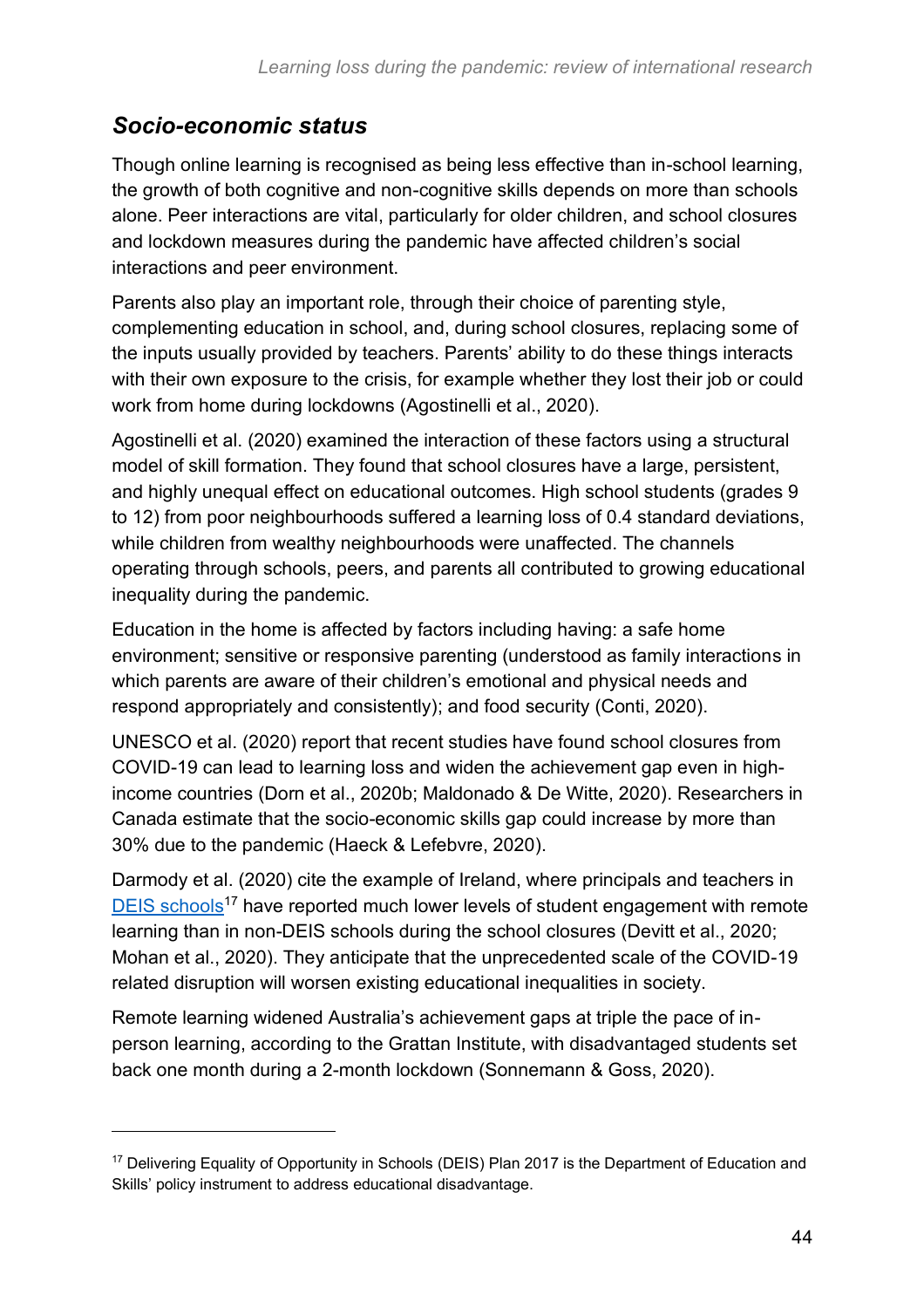Finally, analysis from U.S. mathematics software provider Zearn suggests that student participation in mathematics coursework dropped by 16% for low-income students in autumn 2020, but just 2% for high-income students (Chetty et al., 2020). 18

#### *Digital divide*

The situation caused by COVID-19 has exposed the uneven distribution – across and within countries – of the technology that facilitates remote learning over a prolonged period (Dreesen et al., 2020). Consequently, the transition to online learning is expected to contribute to widening socio-economic gaps in student performance, as it disadvantages students with limited access to ICT at home, low exposure to ICT via their teachers, or whose teachers have limited proficiency with technology (OECD, 2020e, 2020c). The sudden move to online learning exposed digital inequities, including differences in familiarity with technology and teacher professional development, which are important enablers for the effective integration and use of technology in the classroom (Hennessy & London, 2013; OECD, 2010).

In almost all countries, students from low socio-economic backgrounds used digital technologies less frequently compared with their peers from high socio-economic backgrounds before the pandemic in 2018. Similar disparities were observed between students from public and private schools, with the latter making more frequent use of digital technologies for schoolwork (OECD, n.d. forthcoming).

In Scotland, a survey of students found that 48.2% of primary school-aged students suggested that, at times, they had to share a digital device with someone else at home, compared with 21.9% of secondary school-aged students. This suggests there may be an interaction between socio-economic background and age, perhaps with older siblings being given priority access to devices within households (Education Scotland, 2021a).

In the United States, a report showed that, prior to the pandemic, between 15 and 16 million out of a total 50 million K-12 students lived in households that lacked either internet access, a digital device, or both (Chandra et al., 2020; Lieberman, 2020). Of these students, 55 to 60% lacked both an internet connection and a digital device. The technology divide applies not only to students. Between 300,000 and 400,000 public school teachers (a little under 10% nationwide) lacked adequate access to the internet or computing devices at home.

The proportion of households with at least one K-12 student with inadequate access to IT varied according to race and location. Geographically, the proportions of students with inadequate access were: urban, 21%; suburban, 25%; rural, 37%. By

<sup>&</sup>lt;sup>18</sup> For updated charts, see the [Opportunity Insights Economic Tracker.](https://tracktherecovery.org/) Data accessed November 15, 2020.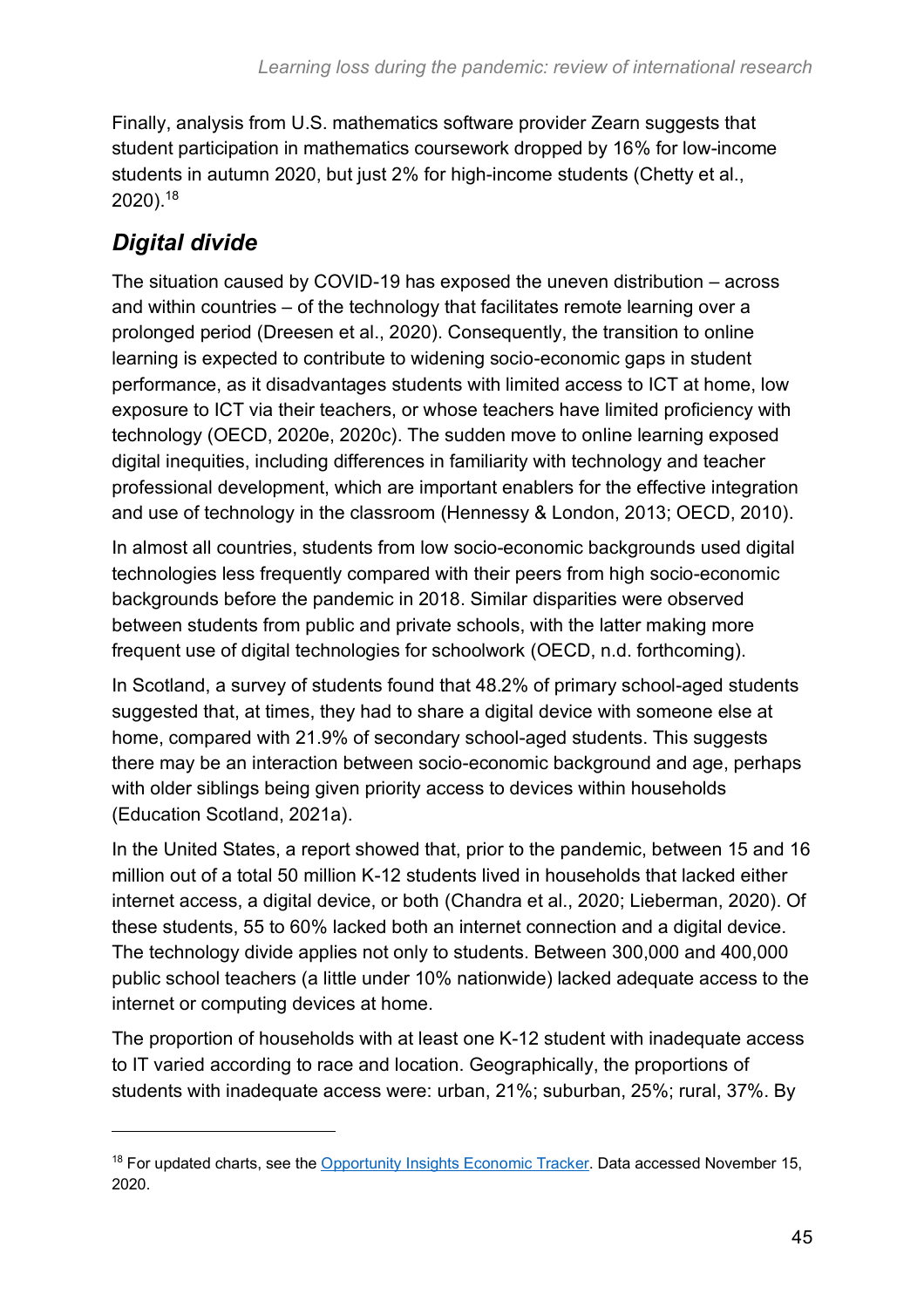race and/or ethnicity: White, 18%; Latin, 26%; Black, 30%; and Native American 35%. (Chandra et al., 2020; Lorente et al., 2020).

Stelitano et al. (2020) examined the relationship between teachers' reports of their students' internet access and their interaction with students and families during COVID-19-related school closures. Their data suggest that existing inequities for students in rural and high-poverty schools might be exacerbated by students' limited access to the internet and communication with teachers where online teaching is in place. For example, teachers were more likely to report that their students were completing assignments and that they had contact with students' families if their students had access to the internet at home.

The JRC report (Di Pietro et al., 2020) concludes that moving to online learning is likely to worsen existing educational inequalities because students from less advantaged backgrounds:

- are less likely to have access to the necessary resources, such as computers and broadband internet
- are less likely to have a suitable home learning environment, including a quiet space or their own desk
- may not receive as much (direct or indirect) support from their parents as more advantaged students do
- parents are less likely to be able to work from home and are less able to afford private online tuition
- schools may have less developed ICT-based infrastructure and teachers with lower levels of digital skills than the schools attended by more advantaged students

Most, if not all, of these factors could reasonably be expected to apply to the context in England.

#### *Race*

In the United States, the communities that were typically the hardest hit by the COVID-19 pandemic (Artiga et al., 2020; Centers for Disease Control and Prevention, 2020) are those that are historically underserved by the U.S. education system: where students live in poverty, and are affected by systemic racism. School closures were not only expected to cause an unprecedented slide in student learning (Chetty et al., 2020; Hobbs, 2020), but also increase the disparities in student access to high-quality teaching pervasive in the United States, further disadvantaging students living in poverty, who tend to be Black and Latinx (Dorn et al., 2020b; Mandery, 2020; Sternberg, 2020) (Curriculum Associates, 2020a). In the first weeks of the lockdown, over one-third of students in the United States were completely excluded from online learning, particularly in schools with large shares of low-income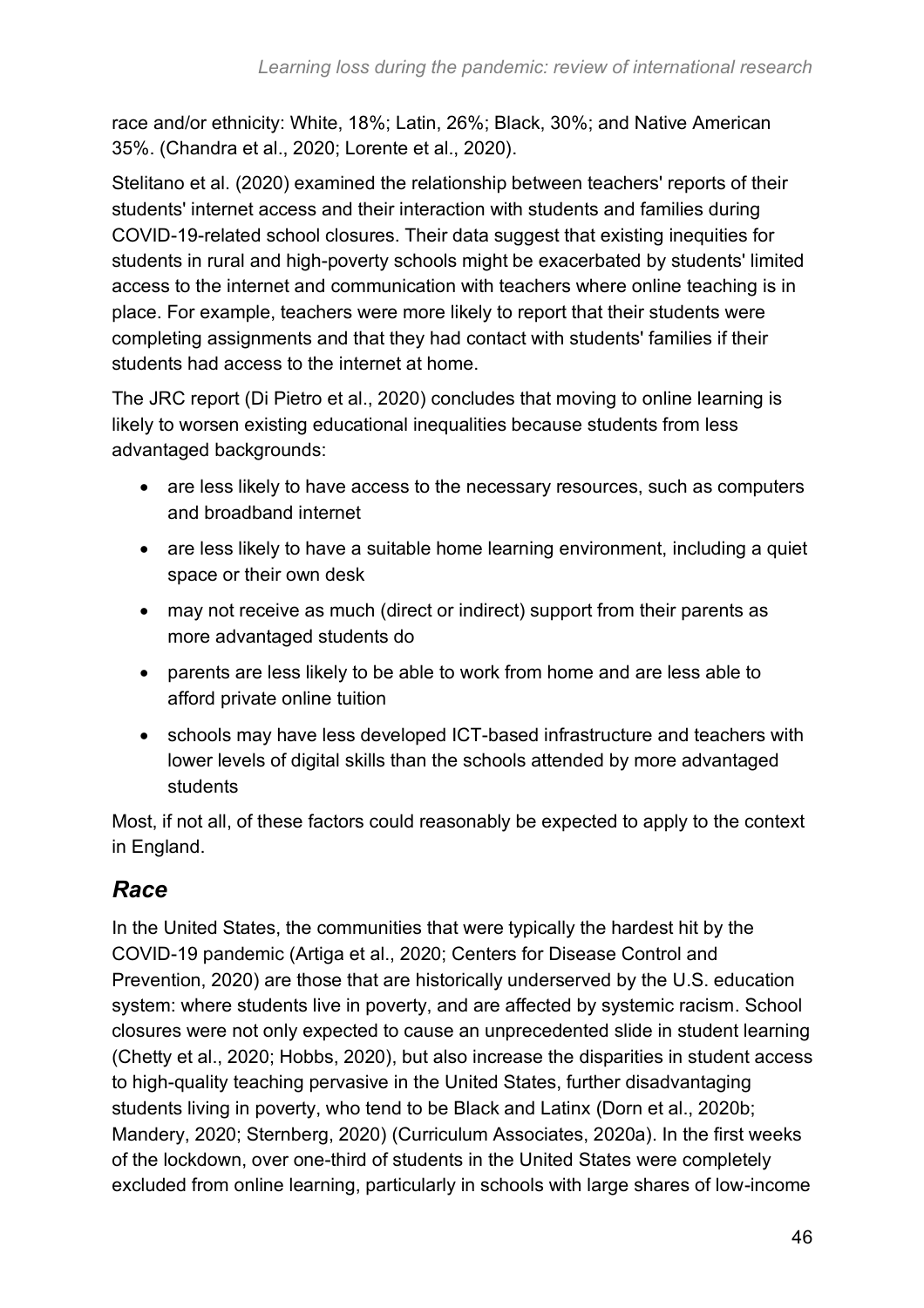students, while elite private schools experienced almost full attendance (Khazan, 2020; The Economist, 2020).

Dorn et al. (2020a) report a 20 percentage-point difference between the proportion of Black or Hispanic and White students learning remotely. Among households with K-12 students (ages 5 to 18), 91% had regular access to devices and the internet; however, Black and Hispanic households were 3 to 4 percentage points less likely to have access than White households. Black (15%) and Hispanic (16%) students were also twice as likely as White students (8%) to have no real-time access to teachers in autumn 2020.

The students most likely to be learning remotely were those least likely to have suitable access to learning technology and teachers. Dorn et al. estimate that, while on average students could lose 5 to 9 months of learning by the end of June 2021, the distribution of this loss could be such that students of colour lose 6 to 12 months of learning compared with 4 to 8 months for White students.

#### *Family support*

Irrespective of socio-economic background, children develop better when their parents read to them almost every day (in the case of the younger ones), ensure there are many children's books or e-books in the home, and have back-and-forth conversations with them (OECD, 2020g). That said, there are family-level factors that will affect students' progress during school closures and online tuition.

It is possible that lower SES children may be more adversely affected by COVID-19 compared with their higher SES peers, particularly if their schools provide fewer resources and/or their parents engage in less active home schooling. Higher SES children may actually benefit from home schooling if their parents have higher levels of education and more motivation to invest in their child compared with teachers. A study by McDonnell and Doyle (2019) examining the relationship between maternal employment and childhood obesity, found that children from higher SES backgrounds were more adversely affected by maternal employment than lower SES families, possibly as the quality of alternative care is lower than parental care (Doyle, 2020).

Using high frequency internet search data, Bacher-Hicks et al. (2020) studied how U.S. households searched for online learning resources as schools closed due to the COVID-19 pandemic. By April 2020, nationwide search intensity for both school- and parent-centred online learning resources had approximately doubled relative to baseline. Areas of the United States with higher income, better internet access, and fewer rural schools saw substantially larger increases in search intensity. Bacher-Hicks et al. argue that the pandemic will probably widen achievement gaps along these dimensions due to schools' and parents' differing engagement with online resources.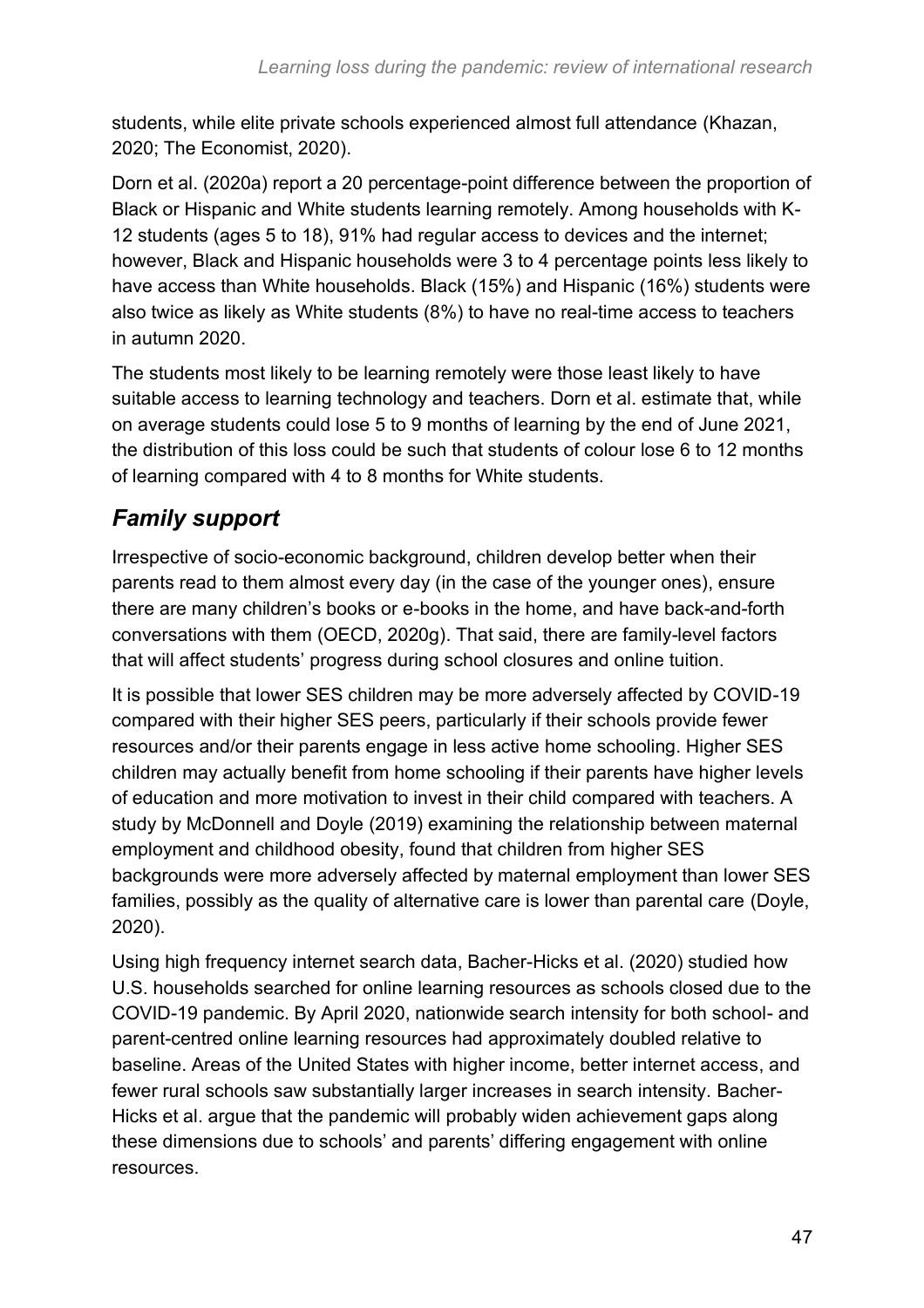Similarly, Bol (2020) reports findings from a survey of how parents school their children in primary and secondary education in the Netherlands. The results, gathered in April 2020, showed that, while all parents considered it important their children keep up with the schoolwork, children from advantaged backgrounds received much more parental support and had more resources (for example their own computer) to study from home.

The differences in parental support were driven by the ability to help, with more highly educated parents feeling more capable of helping their children with schoolwork than less-educated parents. Parents also reported that students in the academic track in secondary education received more extensive distance schooling than students in the pre-vocational track.

Bonal & González (2020) assessed the impact of COVID-19 school closures in Catalonia on the learning gap between students from different social backgrounds. An online survey of families with children aged between 3 and 18 was administered between 26 and 30 March 2020 and received 35,419 responses. The authors' analysis showed learning opportunities varied significantly, with middle-class families able to maintain higher standards of education quality, while children from socially disadvantaged families had few learning opportunities both in terms of time and learning experiences.

They found results differed according to whether students attended public or private schools, the family's economic, social and cultural capital, and living conditions. Given that the survey was online, it is possible that some of the worst-affected families were unable to respond to it.

Again, Grätz & Lipps (2021) study of 14- to 25-year-old students in Switzerland is somewhat at odds with the bulk of evidence. Their survey suggested that, in relative terms, reductions in students' studying time did not vary by parental education and that, in fact, students from families with highly educated parents reduced their studying time more in absolute terms than students from families with low-educated parents. It is plausible that the older students they surveyed are more self-motivated or resilient than the average student at a younger age with a similar background, although Grewenig et al. (2020) similarly found no relationship between reduction in learning time and parents' level of education across a wider range of student ages.

#### *Prior attainment*

Grewenig et al. (2020) argued that low-achieving students may be particularly affected by the lack of teacher support during school closures (although see Engzell et al., 2020b, 2020a, 2021). They surveyed 1,099 parents of students in Germany about the students' time-use before and during the school closures. Students on average reduced their daily learning time of 7.4 hours by about half, but the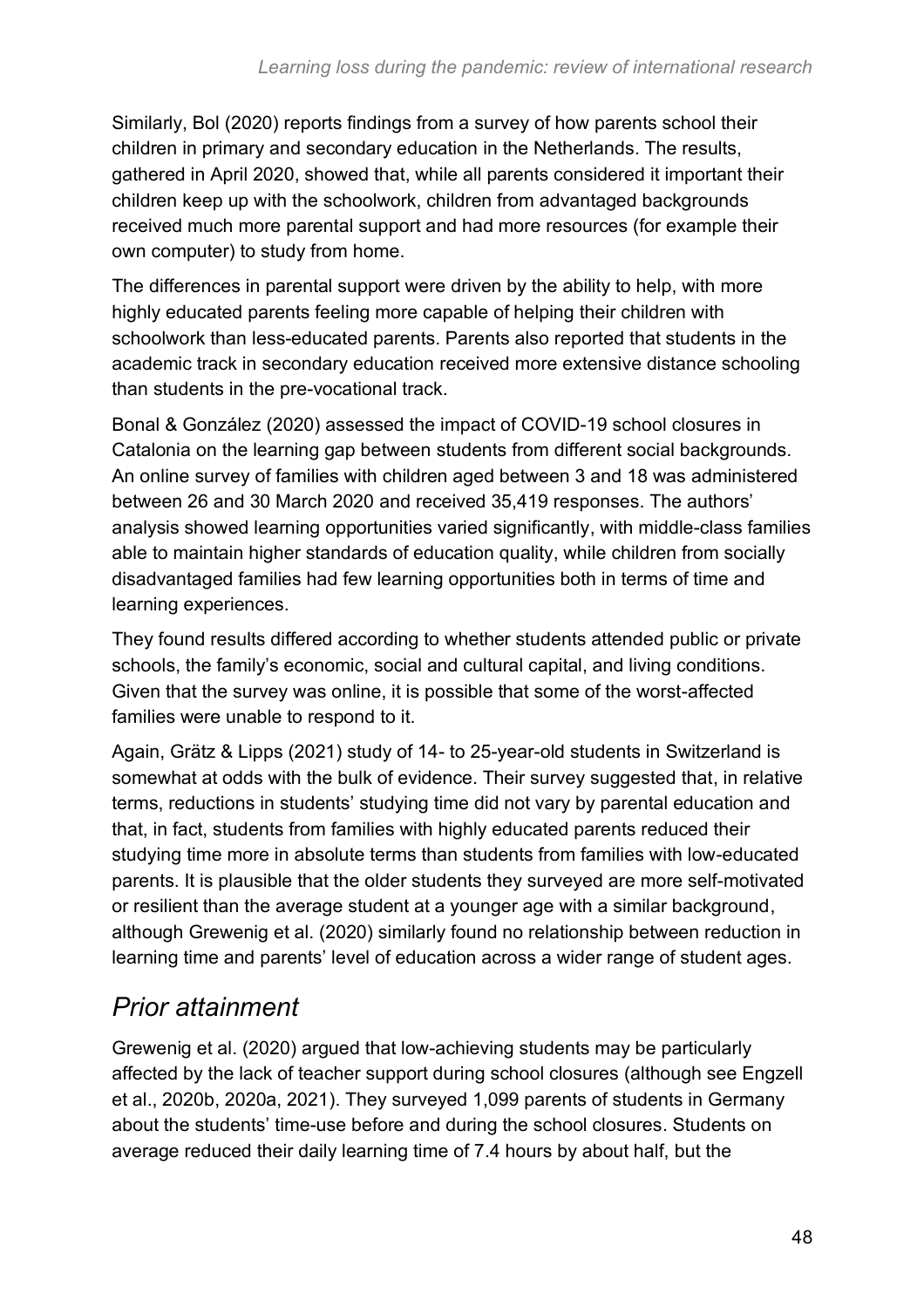reduction was significantly larger for low-achievers (4.1 hours) than for highachievers (3.7 hours).

The low achievers disproportionately replaced learning time with activities such as TV, computer games, or consuming social media, instead of activities more conducive to learning, such as reading, playing music, creative work, or physical exercise. Parents and schools provided less support for low-achieving students.

#### *Special educational needs and disabilities*

School closures may disproportionately impact children with special educational needs and disabilities. Some are likely to be disadvantaged from the switch to online learning unless assistive technologies are promptly put in place and adapted to the online learning environment (Di Pietro et al., 2020). The suitability of remote learning can depend on children's individual needs and their schools' ability to provide tailored tuition.

Teachers may also find it more challenging to track progress and provide effective feedback to students with additional support needs, as this would usually be carried out through direct observation (Education Scotland, 2021b). Furthermore, evidence suggests that learning loss during scheduled school breaks can be higher for children with disabilities (Kerry & Davies, 1998). The presence of a sibling with a disability in the home may also affect parents' abilities to meet the new demands of home schooling for other children and to manage family stress (OECD, 2020a).

#### *Non-cognitive abilities and wellbeing*

Reimers and Schleicher (2020b) argue that the continuity of academic learning has received more attention than the socio-emotional development of students. The knowledge, skills, and understanding learned in school are not only academic in nature. Students develop non-cognitive skills – including the ability to learn itself – that support learning and are important in their own right.

Mental health and wellbeing are similarly vital and underpin successful learning. Although evidence has emerged of the effect of COVID-19 on adult mental health, few studies around the world cover children (DEPRESSD Project, 2020); however, recent research from McKinsey's Center for Societal Benefit through Healthcare, and elsewhere, points to a decline in students' mental health and physical fitness (Chen et al., 2021).

Darmody et al. (2020) note that school closures could affect the health and wellbeing of young children, as schools provide food security in addition to learning. School lunches are associated with improvements in academic performance; food insecurity, including irregular and unhealthy diets, is associated with low educational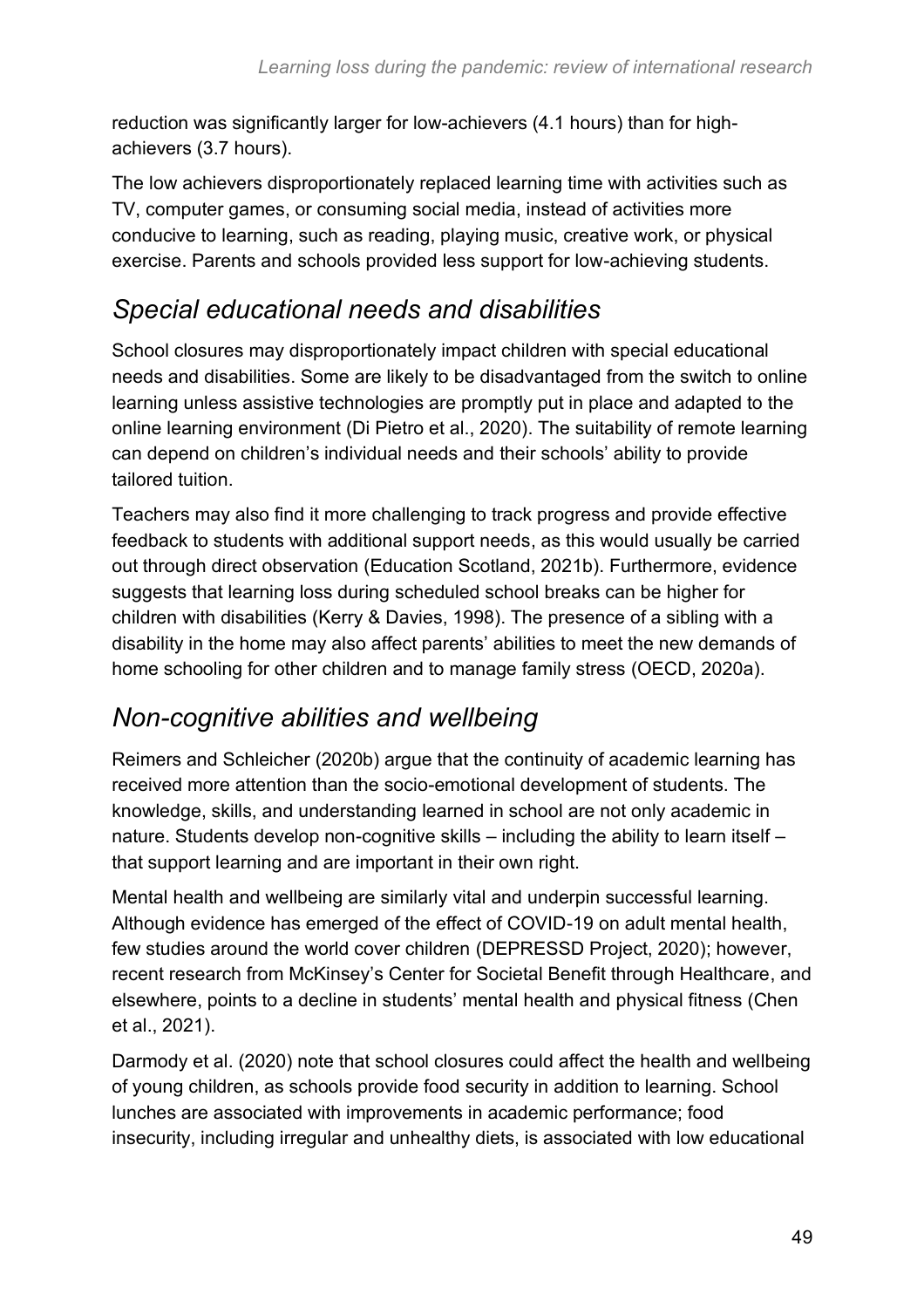attainment and can negatively impact the physical health and mental wellbeing of children (Van Lancker & Parolin, 2020).

School is important as a setting for social learning: the links between students and with teachers are vital for the personal development of each child (Institute of Medicine and National Research Council, 1997). Knowing how to express oneself, how to listen to others, how to respect diversity, and more abstractly how to respect the 'social contract' is not learned from books. Children confined to their homes suddenly find themselves unable to see their friends, teachers, and other members of their classes. Isolation could have a strong impact, especially if prolonged (Loades et al., 2020). In practice, there remains little evidence of school closures leading to delays in social learning, and online platforms, from games to social networks, will likely reduce any impact (Groupe URD, 2020).

Remote teaching and learning may cause greater inequality in students' emotional well-being and motivation, as well as an unequal distribution of behavioural and psychological problems. Students from less advantaged backgrounds are more likely to be exposed to a stressful home environment, for example where they share limited space and digital devices with other family members. Additionally, parents in less affluent households, who are more likely to experience the pressure of financial and job insecurity issues during the COVID-19 pandemic, may not be well placed to support their children (Di Pietro et al., 2020). There is evidence that reduced economic resources and elevated stress affect children's academic achievement and behaviour (Parolin, 2020; Stevens & Schaller, 2011).

Reimers and Schleicher (2020a) caution that, as well as worsening existing stresses and inequalities, extended school closures may raise a number of new issues during the closures and once schools re-open. One such issue is that, for some students, the habit of going to school and concentrating on learning will be broken. Intrinsically motivated students may find they are relatively unaffected in their progress without needing supervision; however, vulnerable groups and those who find themselves struggling to work independently will likely spend time being lost (Petrie et al., 2020). Effort may be required to rebuild students' engagement and avoid increases in school drop-outs (OECD, 2020a).

The emotional well-being of teachers may also have been impacted as a result of the pandemic and the move to remote learning. A study of Scottish primary school teachers found the use of remote learning had negatively impacted teachers and created additional stress in adapting to these practices. Teachers' well-being was also impacted by physical isolation and the psychological effect of feeling responsible for the well-being of their students (Beattie et al., 2021). This may have impacted the efficacy of remote teaching, but also highlights the importance of support for teachers, whose efforts will be key in making up for learning loss.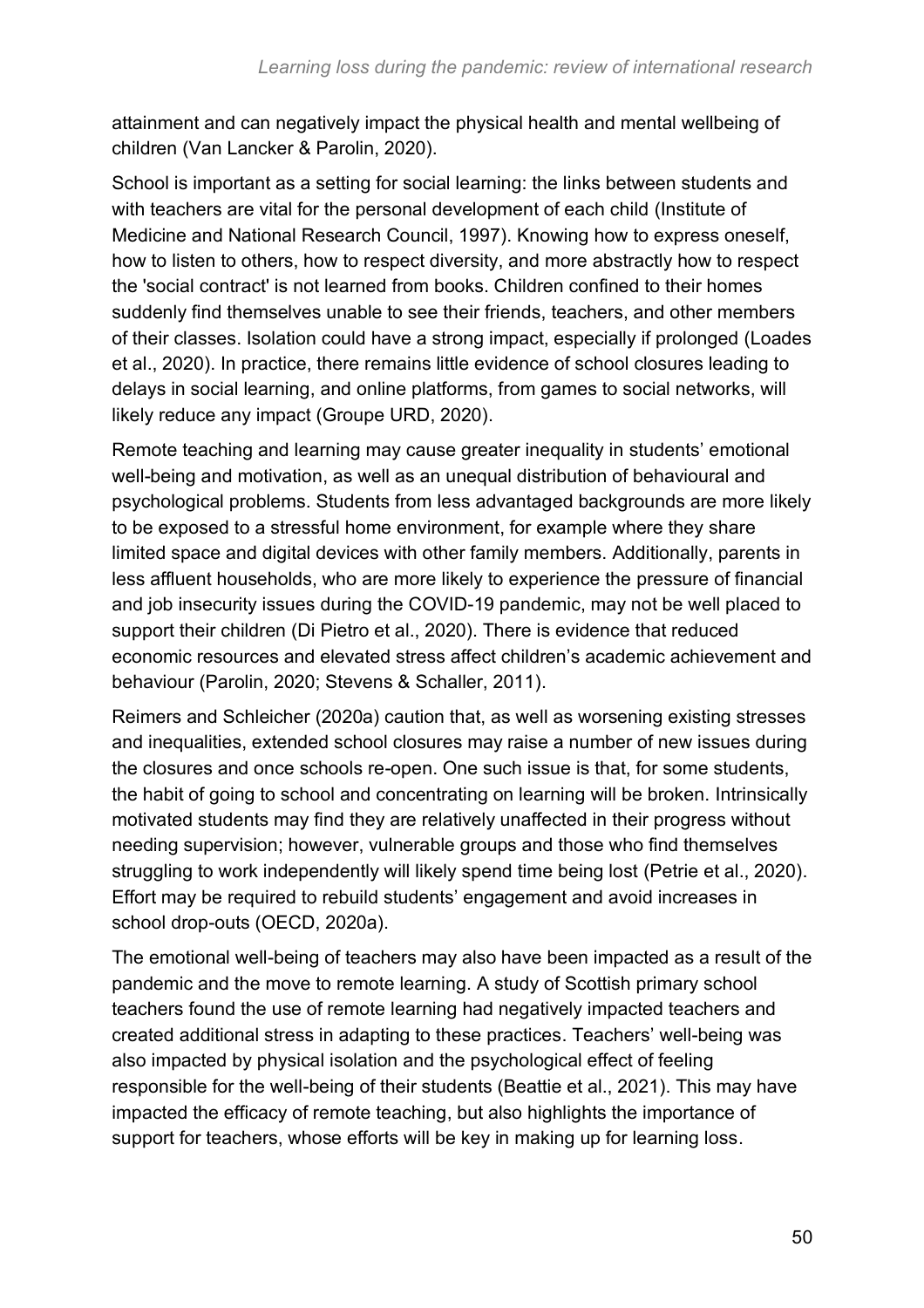## Summary of the international evidence on learning remotely

The literature tells us that online learning is often associated with poorer outcomes than traditional classroom teaching, although the varying degrees of success suggest implementation is critical. Teaching quality is essential to successful learning, and some of the shortcomings of online learning in the current context may stem from hurried implementation, where good practice has not translated into online provision. Existing online platforms are simply unsuitable for certain tasks and types of content, and the limitations on interactions with peers and teachers may affect motivation and learning.

Access to, and the ability to make effective use of, online remote learning will vary according to students' characteristics and circumstances. Younger students may adapt less easily than older students, and boys and girls may be affected in different ways. Learning outcomes depend on students having access to learning technology and being able to engage with it. This includes having a home environment conducive to learning, including adult support generally. More specifically, students with special educational needs and disabilities may find the tailored support they require is not available when learning from home or that the online platforms and devices they use do not accommodate their needs. Independent study is a skill itself and one in which students' proficiency will differ. Variation in these and other factors may widen inequalities in outcomes when students are not learning in school.

# **Conclusion**

The pandemic led to worldwide school closures, which peaked in early April 2020 but continued more sporadically through the year and into 2021. The global scale of the disruption to teaching and learning was unprecedented, as was the level of disruption in England. Around the world, remote schooling was introduced, typically taking the form of online tuition where technology permitted.

This transition alone could be expected to set back learning, and the efficacy of online teaching and learning was uncertain and untested at such scale. The likely learning loss scenarios ranged from: (i) a fall in mean learning outcomes; through (ii) a fall in mean learning outcomes with a greater spread, as students were differentially affected; to (iii) a fall in mean learning outcomes with a greater spread, plus a rump of students who stopped learning completely.

The international literature on variations in teaching time and learning loss following events such as school summer holidays, snow closures, natural disasters, teacher strikes, and pandemics including COVID-19, were reviewed for evidence that might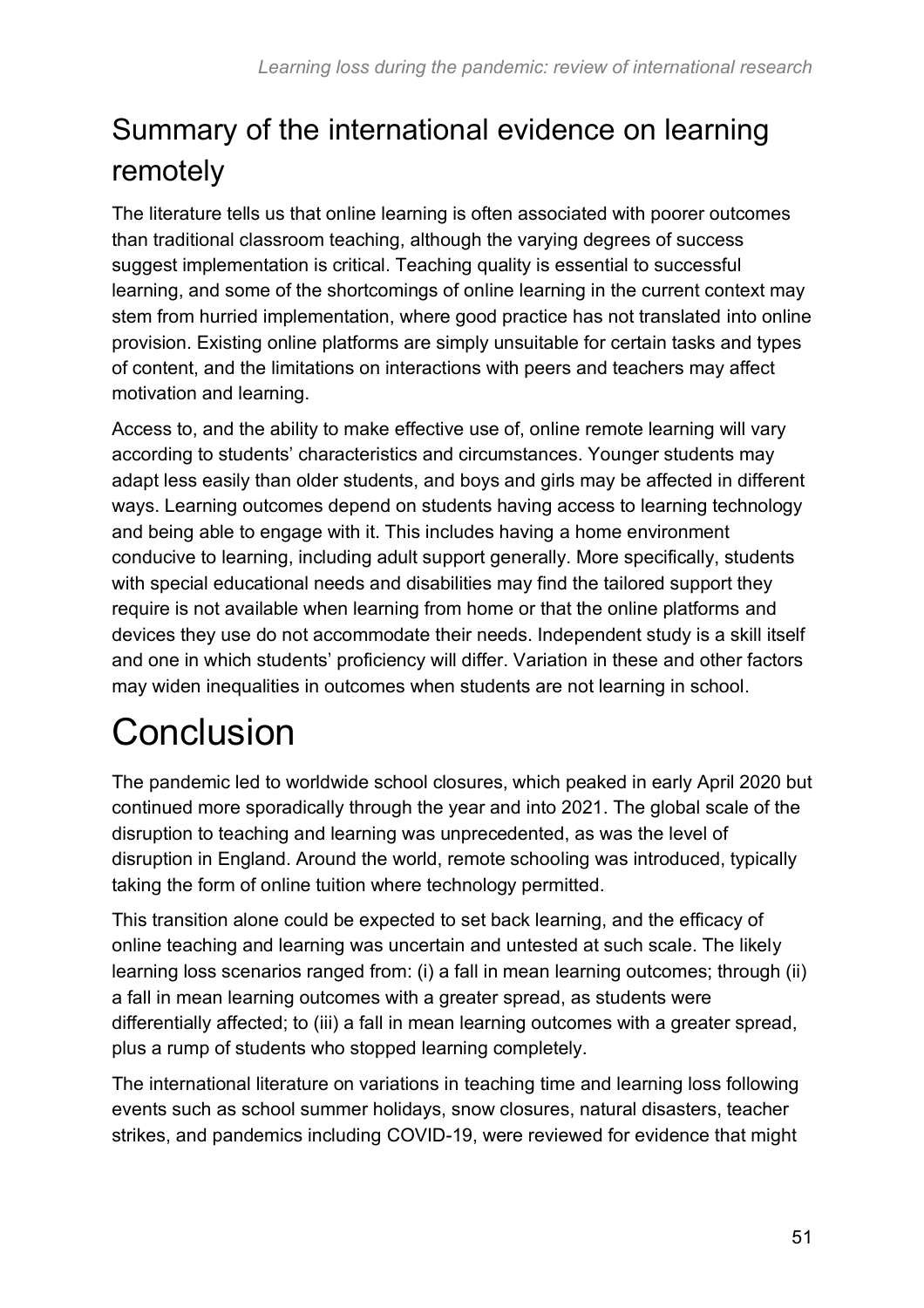inform our understanding of the impact of COVID-19-related school closures in England.

Comparisons of the effects of whole school closures with individual absences suggest the former are typically less disruptive than the latter. School closures are easier for schools to plan around as they affect whole classes or cohorts, whereas individual absences can leave those students behind their peers and are therefore harder to cater for.

Persistent individual absence may also signify an underlying issue in that student's life that is unfavourable for learning, such as chronic illness. Whilst this suggests that learning loss may be mitigated if disruption is managed well, it cautions us that individual students who struggle or fail to learn remotely will return to school out of step with their peers and may not benefit fully from whole-class remedial actions.

Early modelling of COVID-19 learning loss, typically based on historic summer learning loss data, suggested that U.S. students could start the 2020 autumn term with losses in the region of a third of a year for reading and over a half a year for mathematics compared with expected progress. Some reports anticipated the brunt of the learning loss being born by a small proportion of students, as disruption affected students differentially along lines of SES, race, having English as an additional language, and special educational needs and disabilities.

The literature tells us that physical schools are a great leveller. They provide many students with the time, space, peace and quiet, resources, and opportunity to learn that they would struggle to obtain outside of school. For some, school meets basic physical needs that underpin learning, including nourishment and warmth.

Schools cannot entirely offset the relative advantages or disadvantages of the home environment, as is borne out in the literature on summer learning loss, which shows that students from less advantaged backgrounds experience the lowest rates of learning when they are not in school. The closure of schools during the holidays undermines their levelling effects; it follows that the same may be true of the COVID-19 school closures, despite teaching continuing online.

When learning moves online, access to teachers and resources becomes mediated by technology, and access to technology is associated with factors such as geographical location, SES, and gender. Even assuming technical access to teacher-led online lessons, variation in the suitability of the learning environment increases greatly when schools are physically closed. While some students' learning environments may see them make gains during school closures, others' learning environments will prevent them from learning anything at all.

The effectiveness of online teaching depends on using it to implement good teaching practices. Where this happens, its effectiveness – inequalities in accessing it notwithstanding – can compete with face-to-face teaching. Some schools and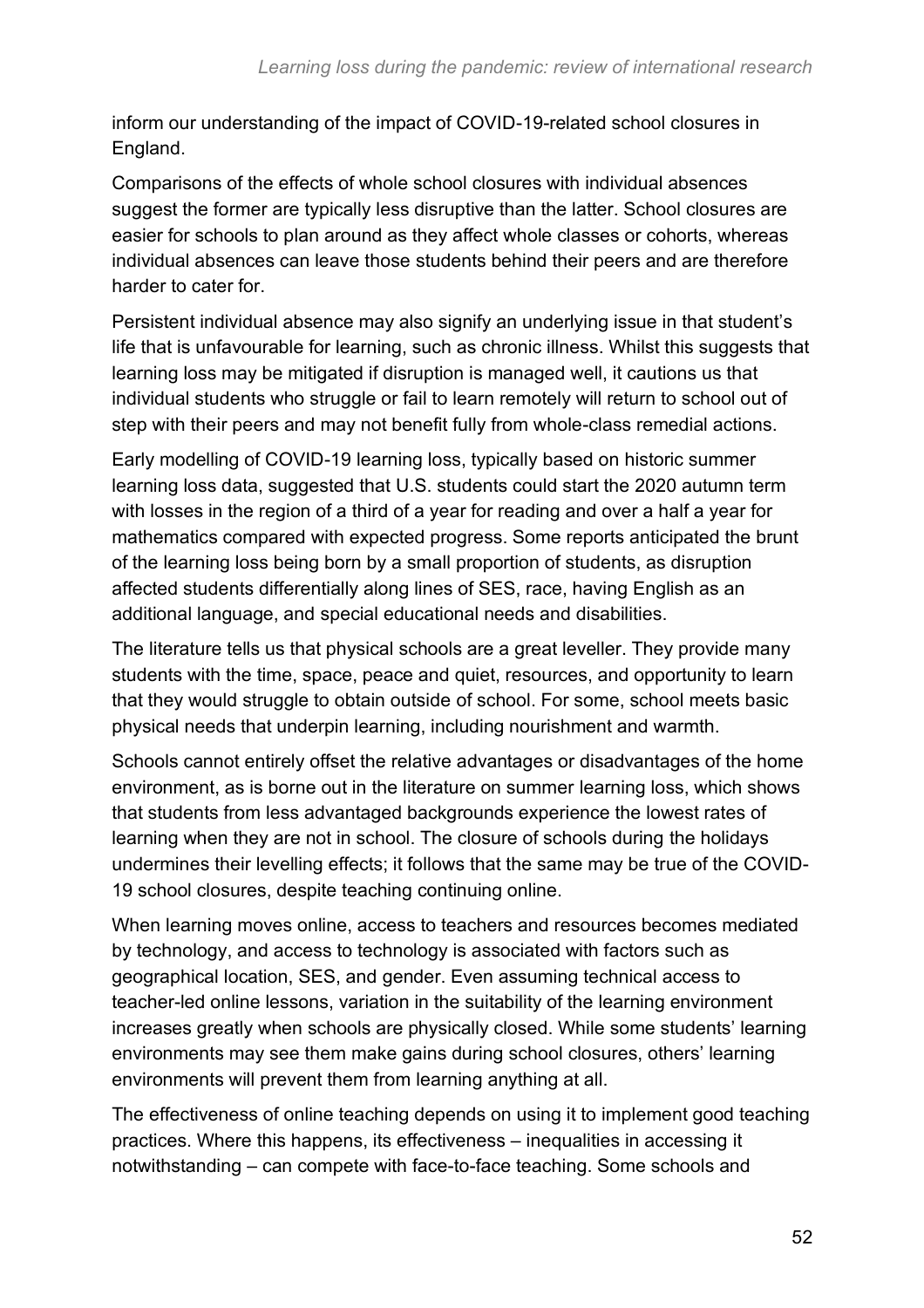teachers will have been more accustomed than others to using EdTech prior to the school closures, and there is evidence of division along lines of SES, including between private and state providers.

It is likely that teachers' online practice has improved during the prolonged periods of remote learning. Combined with efforts to provide more students with the technology to access online learning from home, this may mean that learning losses later into school closures – or where some students are isolating despite the school being open – will be smaller and more evenly distributed than at the beginning.

As analyses of real learning (loss) data became available, it was clear that some of the modelling represented worst case scenarios, and that online learning had been reasonably effective. Reading appeared to be more resilient to disrupted learning than mathematics, probably for the obvious reason that it is used more on a day-today basis, and that more students are able to practise it on their own or with the adults they live with.

Unfortunately, many of the predictions regarding those students who would bear the brunt of learning loss appear to be playing out. More studies than not have reported widening disparities along lines of SES and race, and it is likely that students who speak English as an additional language, and those with special educational needs and disabilities, may be disproportionately affected.

The effect of school closures on students of different ages is somewhat mixed. Studies of the impact of teacher strikes, for example, suggest the youngest students were barely affected, while older students suffered learning loss. Findings from COVID-19 research, on the other hand, suggest that younger students may be more adversely affected than older students (although short term losses for older students nearing the end of Key Stages 4 and 5 have the potential for disproportionate impact on progression).

In the short run, younger students learn less independently than older students and so are more reliant on contact with their teachers and support from adults at home. More importantly perhaps, unrecovered losses have been shown to accumulate, so in the long run the youngest students have most to lose over the course of their school careers. There is some evidence that older students – particularly those in post-compulsory education – can adapt their study habits to learn effectively during periods of disruption.

The evidence regarding the impact of school closures and online tuition on students' non-cognitive abilities and wellbeing, including physical fitness, is more limited, though the evidence available points to declines. The kinds of school closures captured in the learning loss literature are not typically accompanied by restrictions on social interactions outside of school, so how the impact of these factors affects recovery from learning loss as schools reopen fully remains to be seen.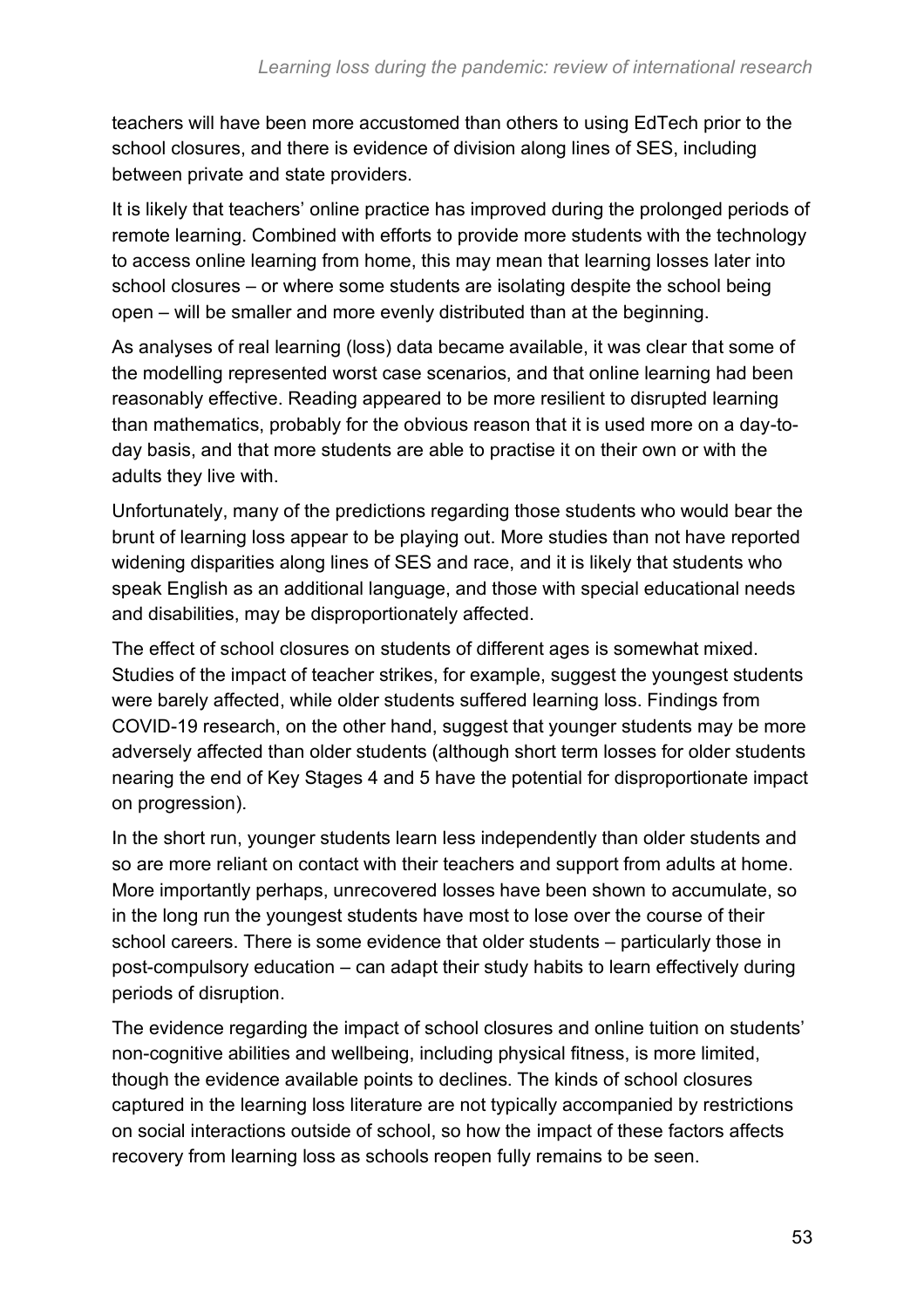[Figure 1](#page-10-0) set out 3 scenarios for learning loss. In the first, mean attainment falls, but the distribution remains the same, implying that losses would be distributed evenly across the student population. Based on the evidence we have reviewed, including the post-school closure assessment data we have seen to date, this scenario can be safely ruled out.

In the second scenario, mean attainment falls, but the distribution of losses is uneven across the student population, causing the standard deviation to increase. Some students may do better than they would have done, some may be relatively unaffected, but many will do worse: some of them quite substantially so. The evidence suggests this is a likely scenario; the observed effect of SES on assessment scores alone might be expected to produce this outcome.

The third scenario is much like the second, except that a significant proportion of students score zero – or very close to it – on their assessments, producing a second peak at the low end of the distribution curve. This represents, at best, no progress and, at worst, regression. Whilst there is evidence to suggest some students will have fallen badly behind during school closures, the medium to longer term outcomes for these students are probably not inevitable, and will depend on reengagement and support with continuing to learn.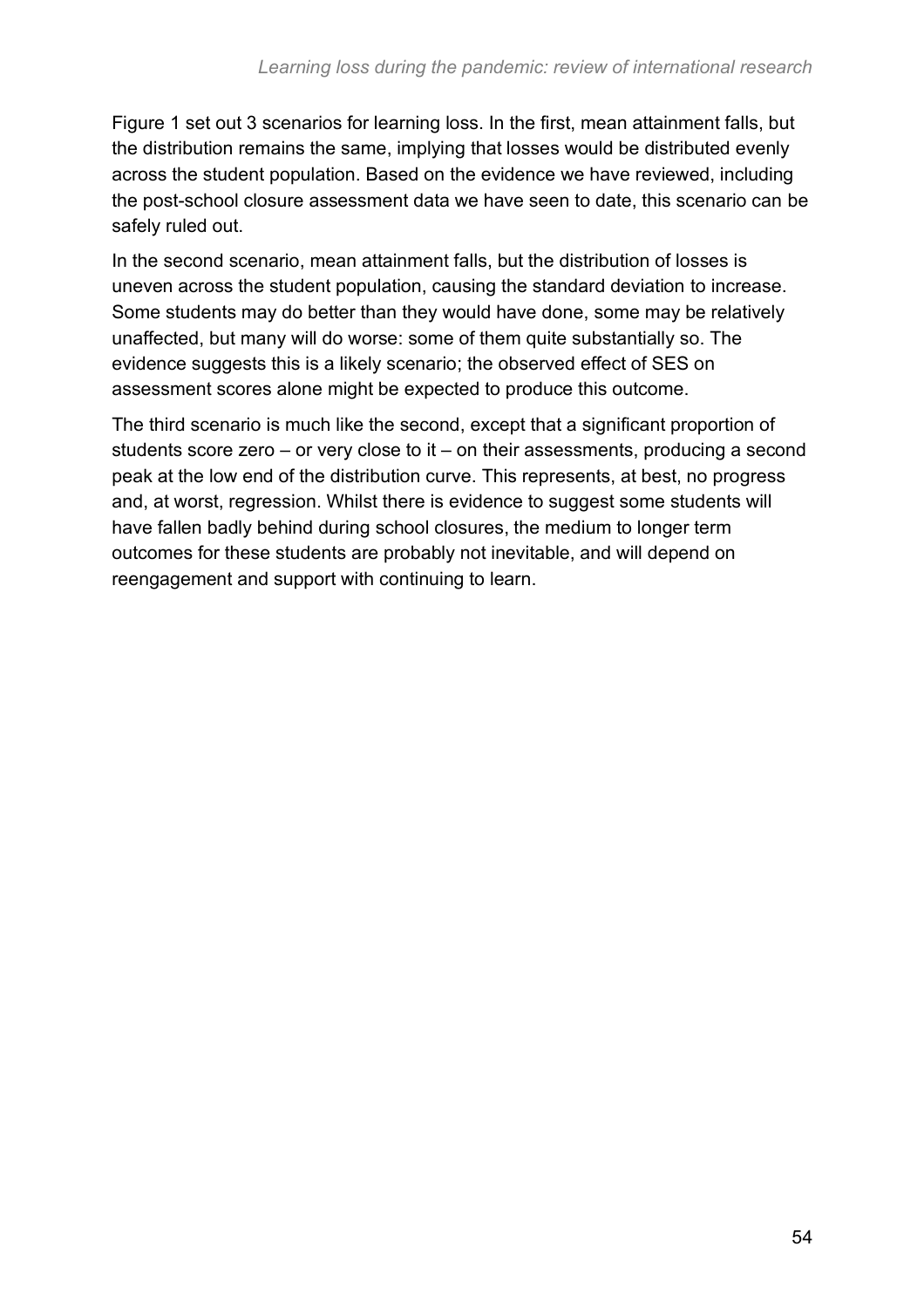## **References**

Agostinelli, F., Doepke, M., Sorrenti, G., & Zilibotti, F. (2020). [When the Great](https://doi.org/10.3386/w28264)  [Equalizer Shuts Down: Schools, Peers, and Parents in Pandemic Times.](https://doi.org/10.3386/w28264)

Alban Conto, C., Akseer, S., Dreesen, T., Kamei, A., Mizunoya, S., & Rigole, A. (2020). COVID-19 : Effects of School Closures on Foundational Skills and Promising Practices for Monitoring and Mitigating Learning Loss. In UNICEF - Innocenti Working Paper: Vol. WP 2020-13 (Issue October).

Alexander, K. L. (2020). [Summer Learning Loss Sure Is Real.](https://www.educationnext.org/summer-learning-loss-sure-is-real-response/) Education Next, 21(1),  $1-4.$ 

Alexander, K. L., Entwisle, D. R., & Olson, L. S. (2001). [Schools, achievement, and](https://doi.org/10.3102/01623737023002171)  [inequality: A seasonal perspective.](https://doi.org/10.3102/01623737023002171) Educational Evaluation and Policy Analysis, 23(2), 171–191.

Allington, R. L., McGill-Franzen, A., Camilli, G., Williams, L., Graff, J., Zeig, J., Zmach, C., & Nowak, R. (2010). [Addressing summer reading setback among](https://doi.org/10.1080/02702711.2010.505165)  [economically disadvantaged elementary students.](https://doi.org/10.1080/02702711.2010.505165) Reading Psychology, 31(5), 411– 427.

Amplify. (2021). [COVID-19 means more students not learning to read](https://go.info.amplify.com/download-whitepaper-fy21_general_moydata_national_readingresearch) (Issue February).

Andrabi, T., Daniels, B., & Das, J. (2020). [Human Capital Accumulation and](https://doi.org/10.35489/BSG-RISE-WP_2020/039)  Disasters [: Evidence from the Pakistan Earthquake of 2005.](https://doi.org/10.35489/BSG-RISE-WP_2020/039) RISE Working Paper, 20(039, May).

Angrist, J., & Lavy, V. (2002). [New evidence on classroom computers and pupil](https://economics.mit.edu/files/22)  [learning.](https://economics.mit.edu/files/22) The Economic Journal, 112(October), 735–765.

Armour, D., Blackmore, H., Brown, N., Clinton, J., Geelan, D., Martin, A., Miller, J., Mulcahy, M., Prestridge, S., Selwyn, N., Taylor-Guy, P., Thomas, J., West, D., & Wilson, R. (2020). [Learning outcomes for online versus in-class education.](https://www.science.org.au/covid19/learning-outcomes-online-vs-inclass-education)

Artiga, S., Corallo, B., & Pham, O. (2020). [Racial Disparities in COVID-19: Key](https://www.kff.org/racial-equity-and-health-policy/issue-brief/racial-disparities-covid-19-key-findings-available-data-analysis/)  [Findings from Available Data and Analysis.](https://www.kff.org/racial-equity-and-health-policy/issue-brief/racial-disparities-covid-19-key-findings-available-data-analysis/) KFF.

Atteberry, A., & McEachin, A. (2020). [School's Out: The Role of Summers in](https://doi.org/10.3102/0002831220937285) [Understanding Achievement Disparities.](https://doi.org/10.3102/0002831220937285) EdWorkingPaper, 19–82.

Aucejo, E. M., & Romano, T. F. (2016). [Assessing the effect of school days and](https://doi.org/10.1016/j.econedurev.2016.08.007)  [absences on test score performance.](https://doi.org/10.1016/j.econedurev.2016.08.007) Economics of Education Review, 55, 70–87.

Australian Bureau of Statistics. (2018). [Household use of information technology,](https://www.abs.gov.au/statistics/industry/technology-and-innovation/household-use-information-technology/latest-release)  [2016-17 financial year.](https://www.abs.gov.au/statistics/industry/technology-and-innovation/household-use-information-technology/latest-release)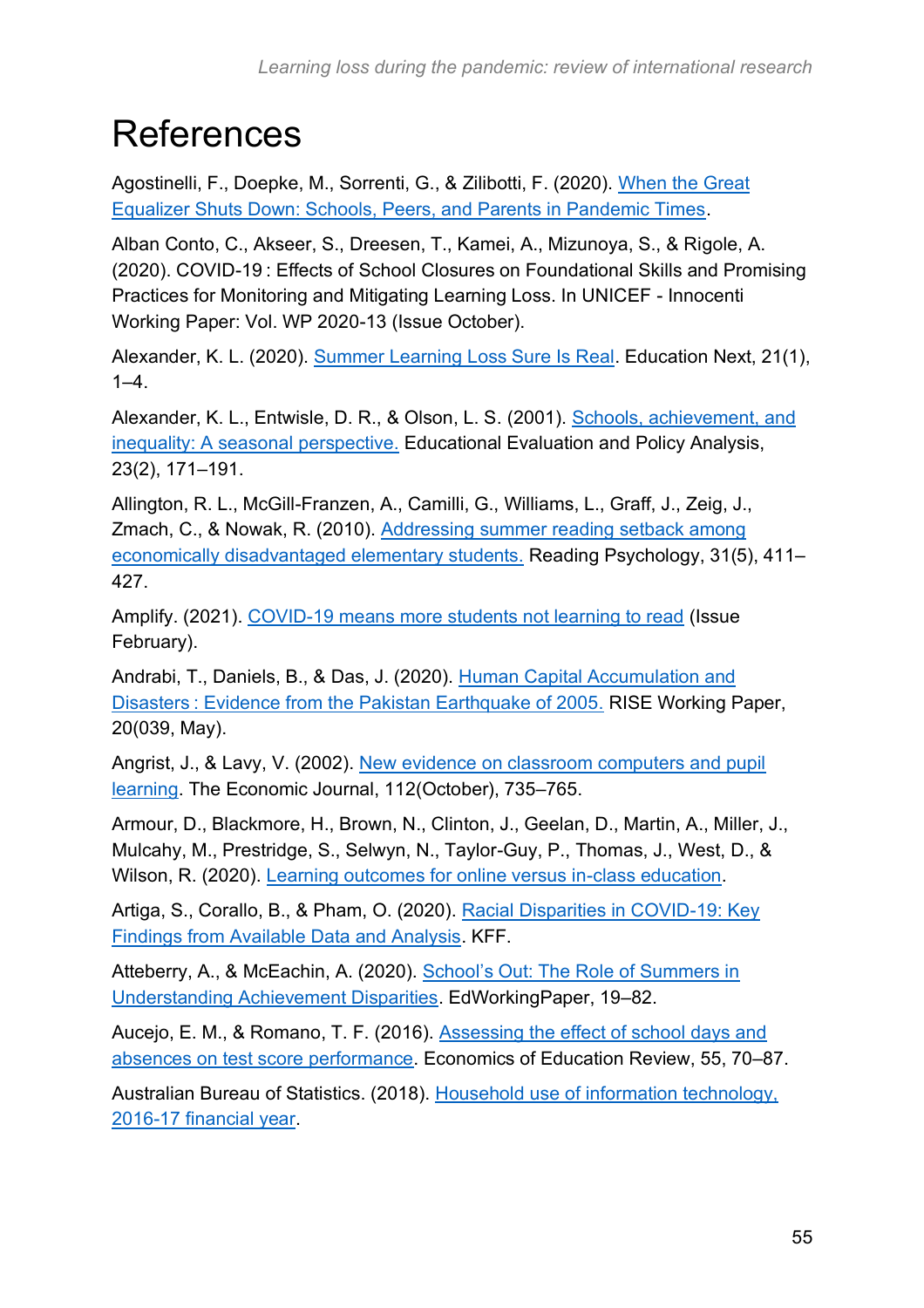Azevedo, J. P., Hasan, A., Goldemberg, D., Iqbal, S. A., & Geven, K. (2020). [Simulating the Potential Impacts of COVID-19 School Closures on Schooling and](https://doi.org/10.1596/1813-9450-9284)  [Learning Outcomes: A Set of](https://doi.org/10.1596/1813-9450-9284) Global Estimates.

Bacher-Hicks, A., Goodman, J., & Mulhern, C. (2020). [Inequality in household](https://www.nber.org/papers/w27555)  [adaptation to schooling shocks: Covid-induced online learning engagement in real](https://www.nber.org/papers/w27555)  [time.](https://www.nber.org/papers/w27555) NBER Working Paper Series, 27555.

Baker, D. P., Fabrega, R., Galindo, C., & Mishook, J. (2004). [Instructional time and](https://doi.org/10.1007/s11125-004-5310-1)  [national achievement: Cross-national evidence.](https://doi.org/10.1007/s11125-004-5310-1) Prospects, 34(3), 311–334.

Baker, M. (2013). [Industrial actions in schools: Strikes and student achievement.](https://doi.org/10.1111/caje.12035) Canadian Journal of Economics, 46(3), 1014–1036.

Balfanz, R. (2016). [Absenteeism matters to schools and students.](https://kappanonline.org/absenteeism-school-matters/) In Phi Delta Kappan.

Barro, R. J., & Lee, J.-W. (2001). Schooling quality. National Bureau of Economic Research.

Beaglehole, B., Bell, C., Frampton, C., & Moor, S. (2017). [The impact of the](https://doi.org/10.1111/1753-6405.12625)  [Canterbury earthquakes on successful school leaving for adolescents.](https://doi.org/10.1111/1753-6405.12625) Australian and New Zealand Journal of Public Health, 41(1), 70–73.

Beattie, M., Wilson, C., & Hendry, G. (2021). [Learning From Lockdown: Examining](https://doi.org/10.1080/00071005.2021.1915958)  [Scottish Primary Teachers' Experiences of Emergency Remote Teaching.](https://doi.org/10.1080/00071005.2021.1915958) British Journal of Educational Studies, 00(00), 1–18.

Beilock, S. L., Gunderson, E. A., Ramirez, G., & Levine, S. C. (2010). [Female](https://doi.org/10.1073/pnas.0910967107)  [teachers' math anxiety affects girls' math achievement.](https://doi.org/10.1073/pnas.0910967107) Proceedings of the National Academy of Sciences of the United States of America, 107(5), 1860–1863.

Bellei, C. (2009). [Does lengthening the school day increase students' academic](https://doi.org/10.1016/j.econedurev.2009.01.008)  [achievement? Results from a natural experiment in Chile.](https://doi.org/10.1016/j.econedurev.2009.01.008) Economics of Education Review, 28(5), 629–640.

Belot, M., & Webbink, D. (2010). [Do teacher strikes harm educational attainment of](https://doi.org/10.1111/j.1467-9914.2010.00494.x)  [students?](https://doi.org/10.1111/j.1467-9914.2010.00494.x) Labour, 24(4), 391–406.

Bielinski, J., Brown, R., & Wagner, K. (2021). [No Longer a Prediction: What New](https://www.illuminateed.com/download/no-longer-a-prediction-what-new-data-tell-us-about-the-effects-of-2020-learning-disruptions/)  [Data Tell Us About the Effects of 2020 Learning Disruptions.](https://www.illuminateed.com/download/no-longer-a-prediction-what-new-data-tell-us-about-the-effects-of-2020-learning-disruptions/)

Blank, R. K. (2013). [Science instructional time is declining in elementary schools:](https://doi.org/10.1002/sce.21078)  [What are the implications for student achievement and closing the gap?](https://doi.org/10.1002/sce.21078) Science Education, 97(6), 830–847.

Bol, T. (2020). [Inequality in homeschooling during the Corona crisis in the](https://doi.org/10.31235/osf.io/hf32q)  [Netherlands.](https://doi.org/10.31235/osf.io/hf32q) First results from the LISS Panel. SocArXiv.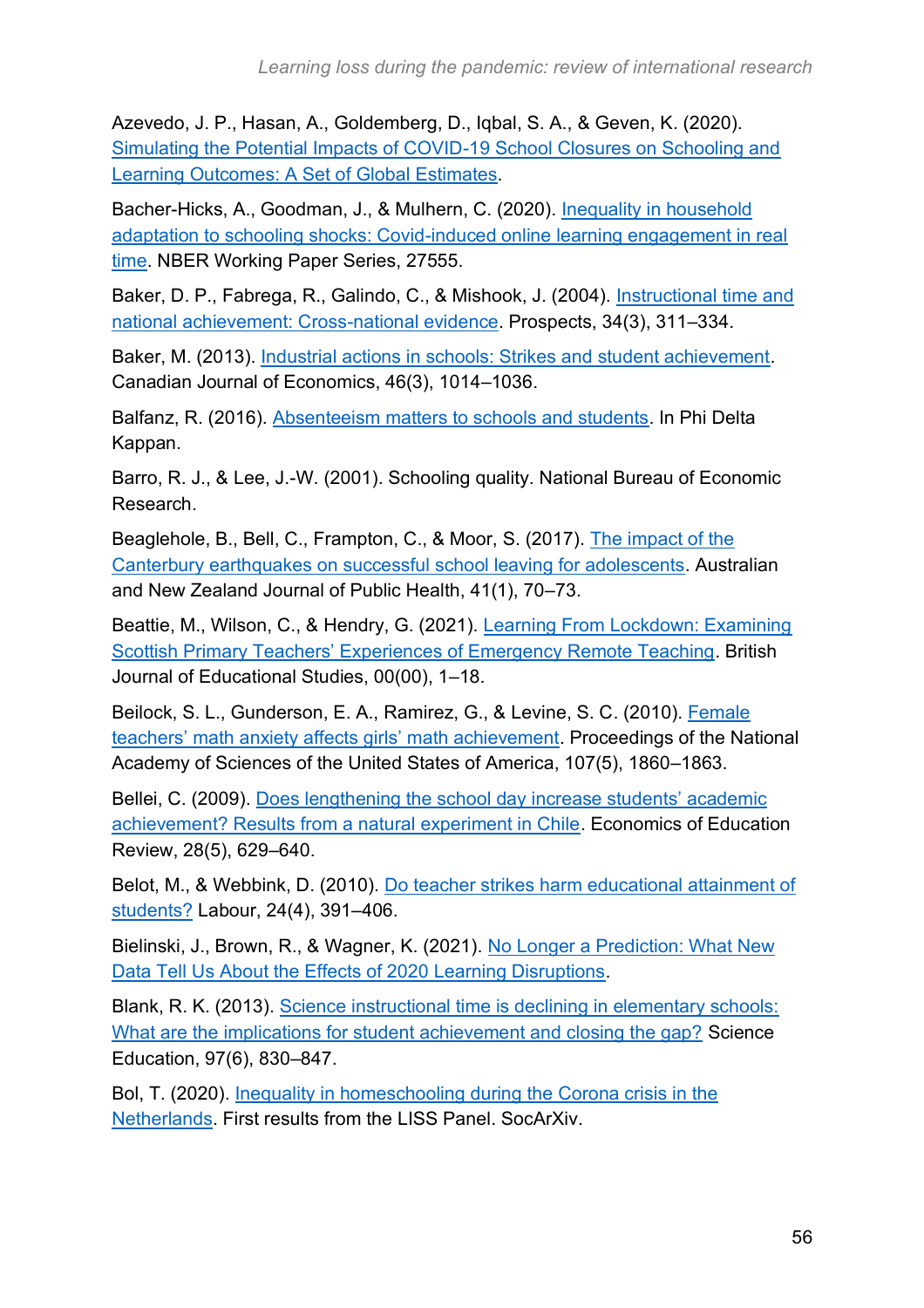Bonal, X., & González, S. (2020). [The impact of lockdown on the learning gap: family](https://doi.org/10.1007/s11159-020-09860-z)  [and school divisions in times of crisis.](https://doi.org/10.1007/s11159-020-09860-z) International Review of Education, 66(5), 635– 655.

Bonilla-Mejia. (2011). Doble jornada escolar y calidad de la educación in Colombia. Documentos de Trabajo Sobre Economía Regional, 143.

Bouie, J. (2020). [Opinion | Why Coronavirus Is Killing African-Americans More Than](https://www.nytimes.com/2020/04/14/opinion/sunday/coronavirus-racism-african-americans.html)  Others - [The New York Times.](https://www.nytimes.com/2020/04/14/opinion/sunday/coronavirus-racism-african-americans.html) New York Times.

Brown, N., te Riele, K., Shelley, B., & Woodroffe, J. (2020). [Learning at home during](http://creativecommons.org/licenses/by/3.0/au/deed.en.Thefulllicencetermsareavailablefromhttp:/creativecommons.org/licenses/by/3.0/au/legalcode.)  [COVID-19: Effects on vulnerable young Australians.](http://creativecommons.org/licenses/by/3.0/au/deed.en.Thefulllicencetermsareavailablefromhttp:/creativecommons.org/licenses/by/3.0/au/legalcode.) Independent Rapid Response Report.

Bubb, S., & Jones, M.-A. (2020). [Learning from the COVID-19 home-schooling](https://doi.org/10.1177/1365480220958797)  [experience: Listening to pupils, parents/carers and teachers.](https://doi.org/10.1177/1365480220958797) Improving Schools, 23(3), 209–222.

Bulman, G., & Fairlie, R. W. (2016). [Technology and Education: Computers,](https://doi.org/10.1016/B978-0-444-63459-7.00005-1)  [Software, and the Internet.](https://doi.org/10.1016/B978-0-444-63459-7.00005-1) Handbook of the Economics of Education (Vol. 5, pp. 239–280). Elsevier.

Burgess, S., & Sievertsen, H. H. (2020). [Schools, skills, and learning: The impact of](https://voxeu.org/article/impact-covid-19-education)  [COVID-19 on education.](https://voxeu.org/article/impact-covid-19-education) Voxeu.Org.

Busso, M., & Camacho Munoz, J. (2020). [Pandemic and Inequality: How Much](https://blogs.iadb.org/ideas-matter/en/pandemic-and-inequality-how-much-human-capital-is-lost-when-schools-close/)  [Human Capital Is Lost When Schools Close?](https://blogs.iadb.org/ideas-matter/en/pandemic-and-inequality-how-much-human-capital-is-lost-when-schools-close/) Ideas Matter.

Cameron, L. (2009). [Can a public scholarship program successfully reduce school](https://doi.org/10.1016/j.econedurev.2007.09.013)  [drop-outs in a time of economic crisis? Evidence from Indonesia.](https://doi.org/10.1016/j.econedurev.2007.09.013) Economics of Education Review, 28(3), 308–317.

Carlsson, M., Dahl, G. B., Öckert, B., & Rooth, D. O. (2015). [The effect of schooling](https://doi.org/10.1162/REST_a_00501)  [on cognitive skills.](https://doi.org/10.1162/REST_a_00501) Review of Economics and Statistics, 97(3), 533–547.

Carretero, S., Napierała, J., Bessios, A., Mägi, E., Pugacewicz, A., Ranieri, M., Triquet, K., Lombaerts, K., Robledo-Bottcher, N., Montanari, M., & Gonzalez-Vazquez, I. (2021). [What did we learn from schooling practices during the COVID-19](https://ec.europa.eu/jrc/en/publication/eur-scientific-and-technical-research-reports/what-did-we-learn-schooling-practices-during-covid-19-lockdown)  [lockdown?](https://ec.europa.eu/jrc/en/publication/eur-scientific-and-technical-research-reports/what-did-we-learn-schooling-practices-during-covid-19-lockdown) EU Science Hub.

Carroll, J. (1963). A Model of School Learning. Teachers College Record, 64(8), 723–723.

Carter, S. (2020, November 9). [Learning Loss is Rampant among Dallas ISD](https://www.dallasobserver.com/news/learning-loss-is-rampant-among-dallas-isd-students-11959897)  [Students.](https://www.dallasobserver.com/news/learning-loss-is-rampant-among-dallas-isd-students-11959897) Dallas Observer.

Cattan, S., Kamhöfer, D., Karlsson, M., & Nilsson, T. (2017). [The Short-](http://ftp.iza.org/dp10995.pdf) and Long-[Term Effects of Student Absence: Evidence from Sweden.](http://ftp.iza.org/dp10995.pdf) IZA Discussion Paper, 10995.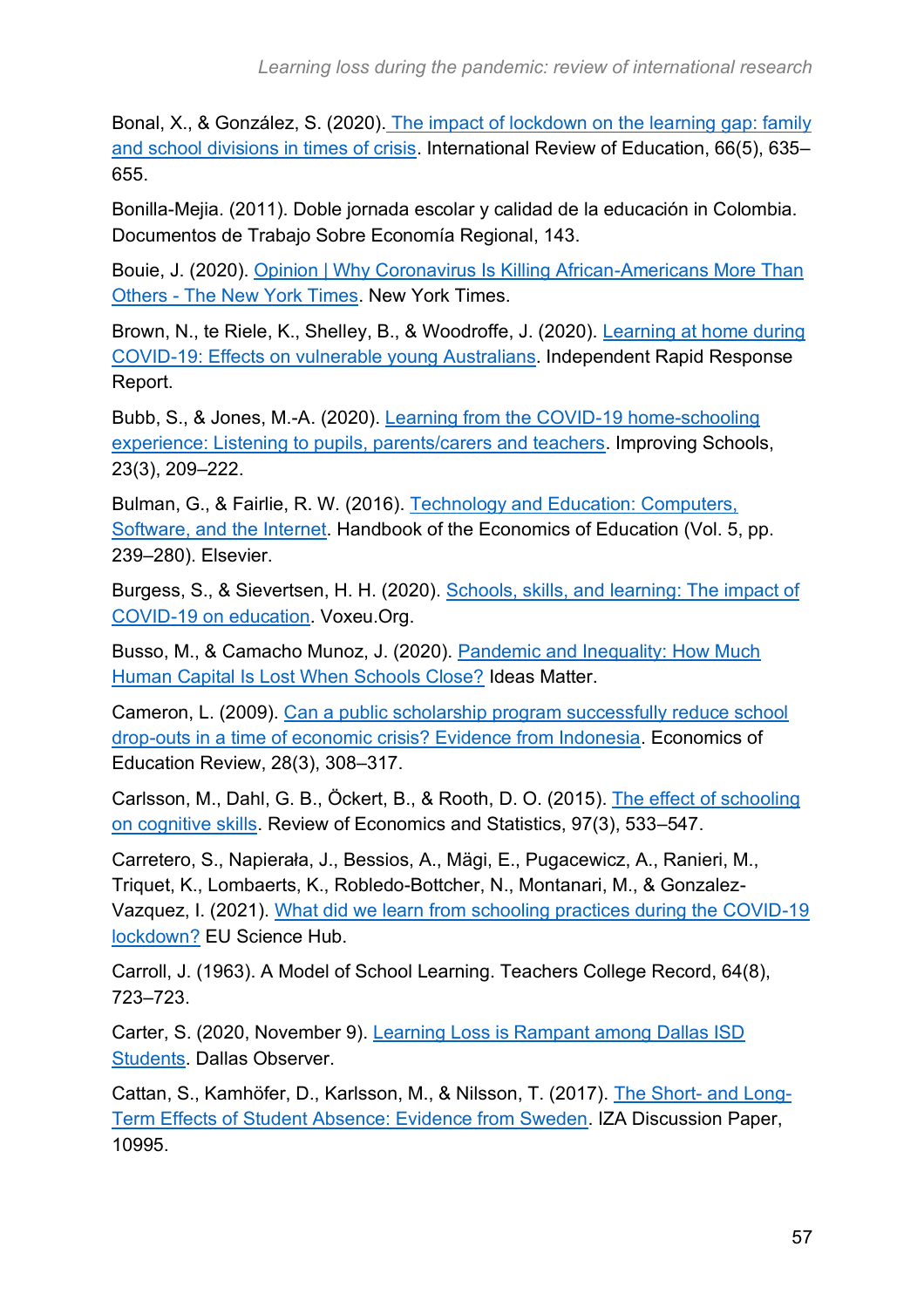Cattaneo, M. A., Oggenfuss, C., & Wolter, S. C. (2016). [The More, the Better? The](http://ftp.iza.org/dp9797.pdf)  [Impact of Instructional Time on Student Performance.](http://ftp.iza.org/dp9797.pdf)

Centers for Disease Control and Prevention. (2020). [Health Equity Considerations](https://www.cdc.gov/coronavirus/2019-ncov/community/health-equity/race-ethnicity.html)  [and Racial and Ethnic Minority Groups.](https://www.cdc.gov/coronavirus/2019-ncov/community/health-equity/race-ethnicity.html) CDC.

Cerdan-Infantes, P., & Vermeersch, C. (2007). More time is better : an evaluation of the full time school program in Uruguay. World Bank - Impact Evaluation Series, 13, 24 p.

Cerullo, M. (2020). [Black and Hispanic workers less able to work from home.](https://www.cbsnews.com/news/work-from-home-black-hispanic-workers/)

Champeaux, H., Mangiavacchi, L., Marchetta, F., & Piccoli, L. (2020). [Learning at](https://covid-19.iza.org/publications/dp13819/)  [Home: Distance Learning Solutions and Child Development during the COVID-19](https://covid-19.iza.org/publications/dp13819/)  [Lockdown](https://covid-19.iza.org/publications/dp13819/) (No. 13819; IZA Discussion Paper).

Chandra, S., Chang, A., Day, L., Fazlullah, A., Liu, J., Mcbride, L., Mudalige, T., & Weiss, D. (2020). [Closing the K-12 Digital Divide in the Age of Distance Learning.](https://www.commonsensemedia.org/sites/default/files/uploads/pdfs/common_sense_media_report_final_7_1_3pm_web.pdf) Boston Consulting Group.

Checchi, D., Rettore, E., & Girardi, S. (2019). [IC technology and learning: an impact](https://doi.org/10.1080/09645292.2018.1549654)  [evaluation of Cl@ssi 2.0.](https://doi.org/10.1080/09645292.2018.1549654) Education Economics, 27(3), 241-264.

Chen, L.-K., Dorn, E., Sarakatsannis, J., & Wiesinger, A. (2021). [Teacher survey:](https://www.mckinsey.com/industries/public-and-social-sector/our-insights/teacher-survey-learning-loss-is-global-and-significant)  [Learning loss is global—and significant.](https://www.mckinsey.com/industries/public-and-social-sector/our-insights/teacher-survey-learning-loss-is-global-and-significant)

Chetty, R., Friedman, J. N., Hendren, N., Stepner, M., Autor, D., Chodorow-Reich, G., Farhi, E., Furman, J., Hamilton, S., Hurst, E., Jaravel, X., Katz, L., Saez, E., Straub, L., Yagan, D., Nichols, M., Sifain, S., Derek Doel, W., Thorpe, R., … Zhang, R. (2020). [The Economic Impacts of COVID-19: Evidence from a New Public](https://opportunityinsights.org/wp-content/uploads/2020/05/tracker_paper.pdf)  [Database Built Using Private Sector Data.](https://opportunityinsights.org/wp-content/uploads/2020/05/tracker_paper.pdf)

Clinton, J. (2020). [Supporting Vulnerable Children in the Face of a Pandemic: A](https://apo.org.au/sites/default/files/resource-files/apo-nid303563.pdf)  [paper prepared for the Australian Government Department of Education, Skills and](https://apo.org.au/sites/default/files/resource-files/apo-nid303563.pdf)  [Employment.](https://apo.org.au/sites/default/files/resource-files/apo-nid303563.pdf)

Clotfelter, C. T., Ladd, H. F., & Vigdor, J. L. (2009). [Are Teacher Absences Worth](https://doi.org/10.1162/edfp.2009.4.2.115)  [Worrying About in the United States?](https://doi.org/10.1162/edfp.2009.4.2.115) Education Finance and Policy, 4(2), 115–149.

Conti, G. (2020). [Supporting parents and children in the early years during \(and](https://voxeu.org/article/supporting-parents-and-children-early-years-during-and-after-covid-19-crisis)  [after\) the COVID-19 crisis.](https://voxeu.org/article/supporting-parents-and-children-early-years-during-and-after-covid-19-crisis) VoxEU CEPR Policy Portal.

Cooper, H., Nye, B., Charlton, K., Lindsay, J., & Greathouse, S. (1996). [The Effects](https://doi.org/10.3102/00346543066003227)  [of Summer Vacation on Achievement Test Scores: A Narrative and Meta-Analytic](https://doi.org/10.3102/00346543066003227)  [Review.](https://doi.org/10.3102/00346543066003227) Review of Educational Research, 66(3), 227–268.

Cotton, K., & Savard, W. (1981). Time Factors in Learning. Research on School Effectiveness Project: Topic Summary Report. Alaska Department of Education Office of Planning And Research.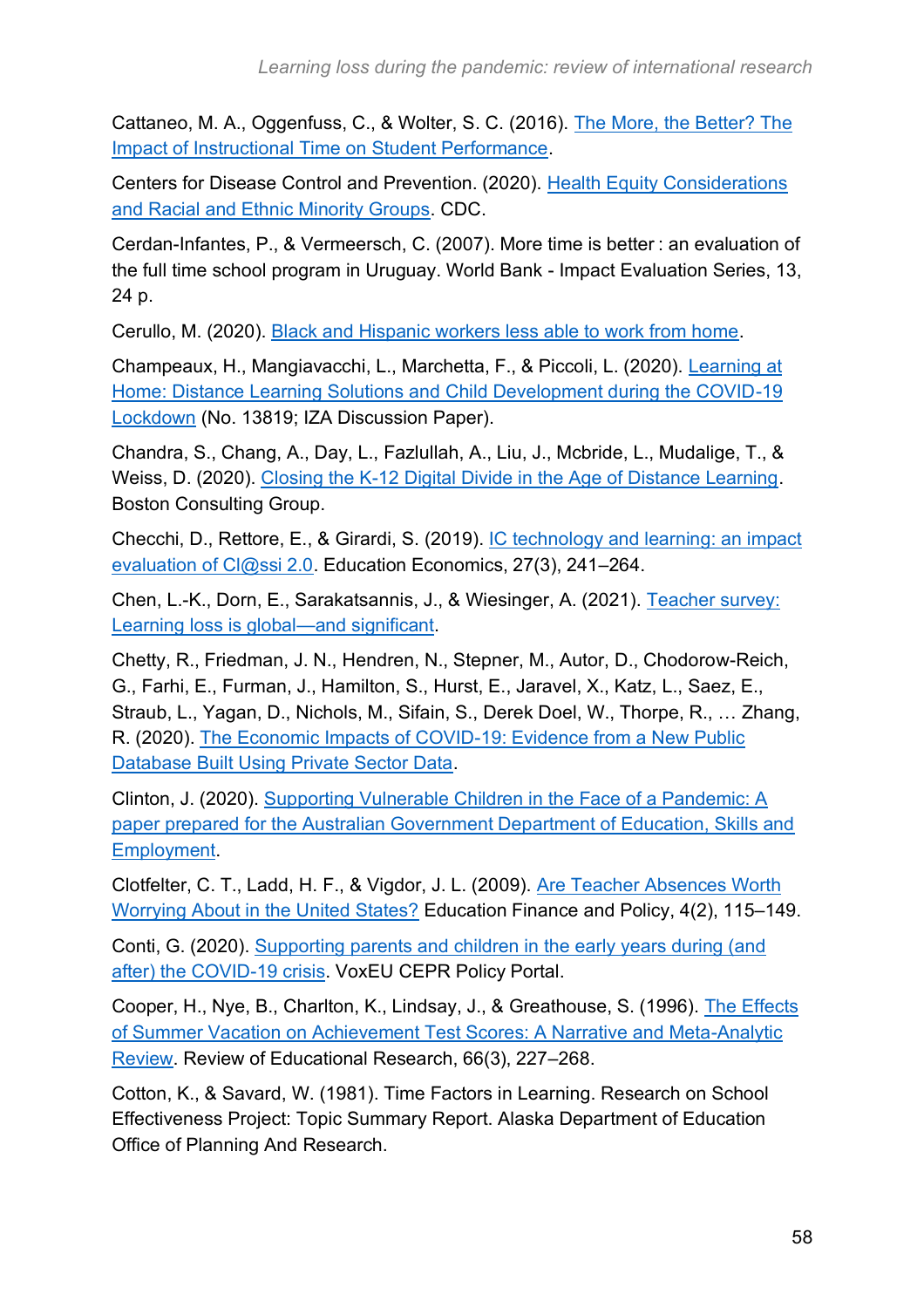Crockett, L. J., Petersen, A. C., Graber, J. A., Schulenberg, J. E., & Ebata, A. (1989). [School Transitions and Adjustment During Early Adolescence.](https://doi.org/10.1177/0272431689093002) The Journal of Early Adolescence, 9(3), 181–210.

Cullinane, C., & Montacute, R. (2020). COVID-19 and Social Mobility Impact Brief #1: School Closures.

Cunha, F., & Heckman, J. J. (2008). [Formulating, identifying and estimating the](https://doi.org/10.3368/jhr.43.4.738)  [technology of cognitive and noncognitive skill formation.](https://doi.org/10.3368/jhr.43.4.738) Journal of Human Resources, 43(4), 738–782.

Curriculum Associates. (2020a). [Overcoming the Digital Divide: Distance-learning](https://www.curriculumassociates.com/products/i-ready/overcoming-the-digital-divide)  [successes during the pandemic.](https://www.curriculumassociates.com/products/i-ready/overcoming-the-digital-divide) Curriculum Associates (No. 2020–46; Curriculum Associates Research Report).

Curriculum Associates. (2020b). [Understanding Student Needs](https://www.curriculumassociates.com/-/media/mainsite/files/i-ready/iready-diagnostic-results-understanding-student-needs-paper-2020.pdf) (October 2020; Curriculum Associates Research Brief).

Dallas Independent School District. (2020). [Student Outcome Goals Update: Board](https://go.boarddocs.com/tx/disd/Board.nsf/files/BV2KW653AF42/$file/2020-11%20Student%20Outcome%20Goals%20Update%20vF.pdf)  [Briefing.](https://go.boarddocs.com/tx/disd/Board.nsf/files/BV2KW653AF42/$file/2020-11%20Student%20Outcome%20Goals%20Update%20vF.pdf)

Darmody, M., Smyth, E., & Russell, H. (2020). [The implications of the COVID-19](https://doi.org/10.26504/sustat94)  [pandemic for policy in relation to children and young people: a research review.](https://doi.org/10.26504/sustat94)

David, R., Pellini, A., Jordan, K., & Philips, T. (2020). [Education during the COVID-](https://www.bsg.ox.ac.uk/sites/default/files/2020-04/Education-during-covid-19-crisis.pdf)[19 crisis: opportunities and constraints of using EdTech in low-income countries.](https://www.bsg.ox.ac.uk/sites/default/files/2020-04/Education-during-covid-19-crisis.pdf)

Del Boca, D., Oggero, N., Profeta, P., & Rossi, M. C. (2020). [Women's Work,](https://www.iza.org/publications/dp/13409/womens-work-housework-and-childcare-before-and-during-covid-19)  [Housework and Childcare, before and during COVID-19.](https://www.iza.org/publications/dp/13409/womens-work-housework-and-childcare-before-and-during-covid-19) IZA - Institute of Labor Economics (No. 13409; IZA Discussion Paper Series).

DELVE Initiative. (2020). [Balancing the Risks of Pupils Returning to Schools.](https://rs-delve.github.io/reports/2020/07/24/balancing-the-risk-of-pupils-returning-to-schools.html) DELVE Report No. 4, 1–47.

DEPRESSD Project. (2020). [COVID-19 Mental Health.](https://www.depressd.ca/covid-19-mental-health) DEPRESSD Project.

Desimone, L. M., & Long, D. (2010). Teacher effects and the achievement gap: Do teacher and teaching quality influence the achievement gap between black and white and high- and low-SES students in the early grades? Teachers College Record, 112(12), 3024–3073.

Devitt, A., Banks, J., Bray, A., & Ni Chorcora, E. (2020). [Teaching and Learning](http://www.tara.tcd.ie/handle/2262/92883)  [During School Closures: Lessons Learned.](http://www.tara.tcd.ie/handle/2262/92883) Irish Second-Level Teacher Perspectives.

Di Pietro, G. (2018). [The academic impact of natural disasters: evidence from](https://doi.org/10.1080/09645292.2017.1394984)  [L'Aquila earthquake.](https://doi.org/10.1080/09645292.2017.1394984) Education Economics, 26(1), 62–77.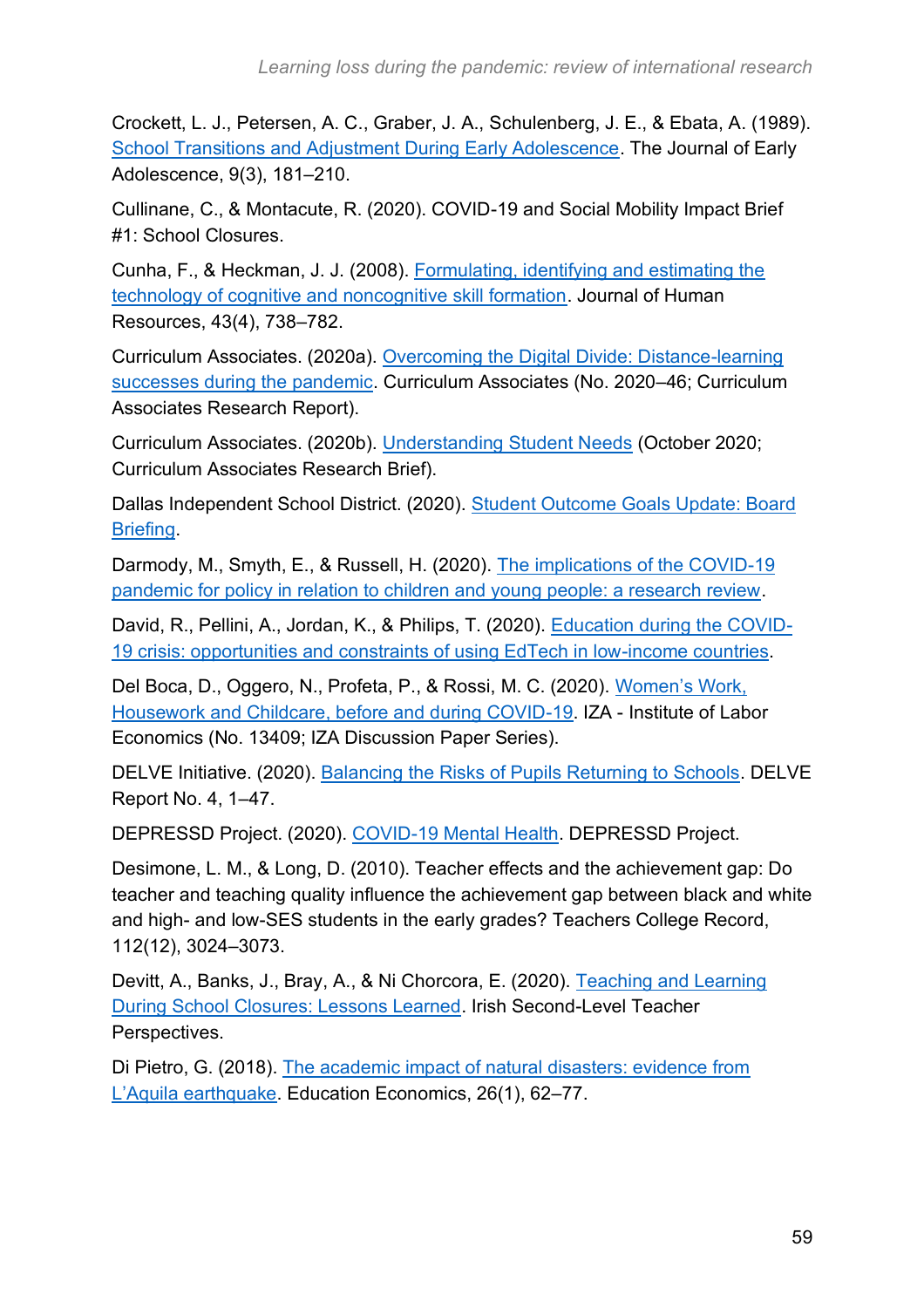Di Pietro, G., Biagi, F., Costa, P., Karpiński, Z., & Mazza, J. (2020). [The Likely](https://doi.org/10.2760/126686)  [Impact of COVID-19 on Education: Reflections based on the Existing Literature and](https://doi.org/10.2760/126686)  [Recent International Datasets.](https://doi.org/10.2760/126686) Publications Office of the European Union, Luxembourg: Vol. EUR 30275 (Issue JRC121071).

Domingue, B. W., Hough, H. J., Lang, D., & Yeatman, J. (2021). Changing Patterns of Growth in Oral Reading Fluency During the COVID-19 Pandemic.

Dorn, E., Hancock, B., Sarakatsannis, J., & Viruleg, E. (2020a). [COVID-19 and](https://www.mckinsey.com/industries/public-and-social-sector/our-insights/covid-19-and-learning-loss-disparities-grow-and-students-need-help)  [learning loss—disparities grow and students need help.](https://www.mckinsey.com/industries/public-and-social-sector/our-insights/covid-19-and-learning-loss-disparities-grow-and-students-need-help)

Dorn, E., Hancock, B., Sarakatsannis, J., & Viruleg, E. (2020b). [COVID-19 and](https://www.mckinsey.com/industries/public-and-social-sector/our-insights/covid-19-and-student-learning-in-the-united-states-the-hurt-could-last-a-lifetime)  [student learning in the United States: The hurt could last a lifetime](https://www.mckinsey.com/industries/public-and-social-sector/our-insights/covid-19-and-student-learning-in-the-united-states-the-hurt-could-last-a-lifetime) (Issue June).

Doyle, O. (2020). [COVID-19: Exacerbating Educational Inequalities?](https://publicpolicy.ie/papers/covid-19-exacerbating-educational-inequalities/)

Dreesen, T., Akseer, S., Brossard, M., Dewan, P., Giraldo, J.-P., Kamei, A., Mizunoya, S., & Santiago Ortiz, J. (2020). [Promising practices for equitable remote](https://doi.org/10.1787/9789264280700-3-en)  [learning: Emerging lessons from COVID-19 education responses in 127 countries.](https://doi.org/10.1787/9789264280700-3-en)

Earl, L., Hargreaves, A., & Ryan, J. (1996). Schooling for change: Reinventing education for early adolescents.

Education Endowment Foundation. (2020a). [Impact of school closures on the](https://educationendowmentfoundation.org.uk/covid-19-resources/best-evidence-on-impact-of-school-closures-on-the-attainment-gap)  [attainment gap: Rapid Evidence Assessment.](https://educationendowmentfoundation.org.uk/covid-19-resources/best-evidence-on-impact-of-school-closures-on-the-attainment-gap)

Education Endowment Foundation. (2020b). Remote Learning: Rapid Evidence Assessment. www.educationendowmentfoundation.org.uk

Education Scotland. (2021a). National overview of practice in remote learning. Parents, carers and learners. 0–24.

Education Scotland. (2021b). National overview of practice in remote learning. Schools: a focus on meeting learning needs, including those with additional support needs.

El Asam, A., & Katz, A. (2018). [Vulnerable Young People and Their Experience of](https://doi.org/10.1080/07370024.2018.1437544)  [Online Risks.](https://doi.org/10.1080/07370024.2018.1437544) Human-Computer Interaction, 33(4), 281–304.

EmpowerK12. (2020a). [Quantifying the Impact of COVID-19 School Closures on](https://l4lmetroatlanta.org/wp-content/uploads/2020/06/COVID-19-Impact-on-Atlanta-Student-Achievement_FINAL.pdf)  [Metro Atlanta Student Proficiency Introduction.](https://l4lmetroatlanta.org/wp-content/uploads/2020/06/COVID-19-Impact-on-Atlanta-Student-Achievement_FINAL.pdf)

EmpowerK12. (2020b). [COVID-19's impact on student achievement and academic](https://static1.squarespace.com/static/5f9857f027d55d2170cd92ac/t/5fdb6d5dc70d2641e55ff244/1608215913800/COVID-19%27s+Impact+on+DC+Student+Achievement+-+EmpowerK12+Initial+Findings+Dec+2020.pdf)  [growth in DC.](https://static1.squarespace.com/static/5f9857f027d55d2170cd92ac/t/5fdb6d5dc70d2641e55ff244/1608215913800/COVID-19%27s+Impact+on+DC+Student+Achievement+-+EmpowerK12+Initial+Findings+Dec+2020.pdf)

Engzell, P., Frey, A., & Verhagen, M. (2020a). [The collateral damage to children's](https://voxeu.org/article/collateral-damage-children-s-education-during-lockdown)  [education during lockdown.](https://voxeu.org/article/collateral-damage-children-s-education-during-lockdown) VoxEU CEPR Policy Portal.

Engzell, P., Frey, A., & Verhagen, M. D. (2020b). [Learning Inequality During the](https://doi.org/10.31235/OSF.IO/VE4Z7)  [Covid-19 Pandemic.](https://doi.org/10.31235/OSF.IO/VE4Z7)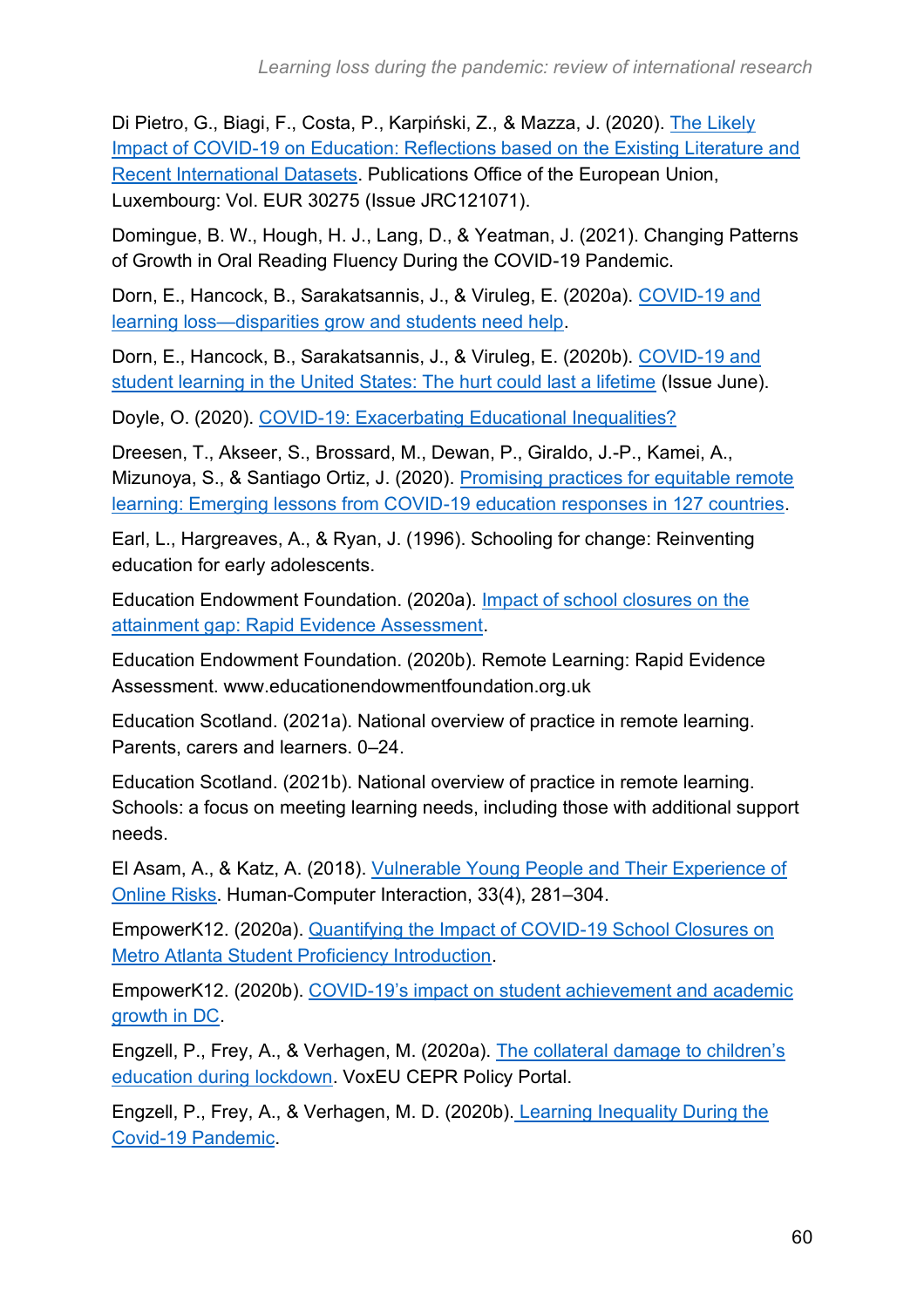Engzell, P., Frey, A., & Verhagen, M. D. (2021). [Learning Loss Due to School](https://doi.org/10.31235/OSF.IO/VE4Z7)  [Closures During the COVID-19 Pandemic.](https://doi.org/10.31235/OSF.IO/VE4Z7)

Escueta, M., Quan, V., Nickow, A. J., Oreopoulos, P., Anzelone, C., Balu, R., Bergman, P., Bernatek, B., Castleman, B., Crowley, L., Duckworth, A., Guryan, J., Haslam, A., Ho, A., Jones, B., Kraft, M., Kroft, K., Laibson, D., Loeb, S., … Sweeten-Lopez, O. (2017). [We are extremely grateful to Education Technology: An Evidence-](http://www.nber.org/papers/w23744)[Based Review](http://www.nber.org/papers/w23744) (No. 23744; NBER Working Paper Series).

Fairlie, R. W., & Robinson, J. (2013). [Experimental Evidence on the Effects of Home](http://files.eric.ed.gov/fulltext/ED539512.pdf)  [Computers on Academic Achievement among Schoolchildren.](http://files.eric.ed.gov/fulltext/ED539512.pdf) National Poverty Center Working Paper Series (No. 13–02; National Poverty Center Working Paper Series). National Poverty Center, University of Michigan.

Falck, O., Mang, C., & Wößmann, L. (2018). [Virtually No Effect? Different Uses of](https://doi.org/10.1111/obes.12192)  [Classroom Computers and their Effect on Student Achievement.](https://doi.org/10.1111/obes.12192) Oxford Bulletin of Economics and Statistics, 80(1), 1–38.

Farbman, D., & Kaplan, C. (2005). Time for a change. Massachusetts Education Opportunity, 23(11).

Farré, L., & González, L. (2020). ¿Quién se encarga de las tareas domésticas [durante el confinamiento? Covid-19, mercado de trabajo y uso del tiempo en el](https://nadaesgratis.es/admin/quien-se-encarga-de-las-tareas-domesticas)  [hogar.](https://nadaesgratis.es/admin/quien-se-encarga-de-las-tareas-domesticas) Nada Es Gratis.

Fitzpatrick, B. R., Berends, M., Ferrare, J. J., & Waddington, R. J. (2020). [Virtual](https://doi.org/10.3102/0013189X20909814)  [Illusion: Comparing Student Achievement and Teacher and Classroom](https://doi.org/10.3102/0013189X20909814)  [Characteristics in Online and Brick-and-Mortar Charter Schools.](https://doi.org/10.3102/0013189X20909814) Educational Researcher, 49(3), 161–175.

Fleischer, H. (2012). [What is our current understanding of one-to-one computer](https://doi.org/10.1016/j.edurev.2011.11.004)  [projects: A systematic narrative research review.](https://doi.org/10.1016/j.edurev.2011.11.004) Educational Research Review (Vol. 7, Issue 2, pp. 107–122). Elsevier.

Fraillon, J., Gebhardt, E., Friedman, T., Duckworth, D., O'Malley, K., & Vernon, K. (2018). [NAP Sample Assessment ICT Literacy: Years 6 and 10 \(2017\).](https://www.nap.edu.au/docs/default-source/default-document-library/2017napictlreport_final.pdf?sfvrsn=b5696d5e_2)

Galvis, M., & McLean, D. (2020). [How prepared were primary teachers and](https://www.nfer.ac.uk/how-prepared-were-primary-teachers-and-pupils-in-england-for-the-shift-to-online-learning-insights-from-timss-2019/) pupils in [England for the shift to online learning? Insights from TIMSS 2019 -](https://www.nfer.ac.uk/how-prepared-were-primary-teachers-and-pupils-in-england-for-the-shift-to-online-learning-insights-from-timss-2019/) NFER.

García, E., & Weiss, E. (2020). [COVID-19 and student performance, equity, and](https://www.epi.org/publication/the-consequences-of-the-covid-19-pandemic-for-education-performance-and-equity-in-the-united-states-what-can-we-learn-from-pre-pandemic-research-to-inform-relief-recovery-and-rebuilding/)  [U.S. education policy: Lessons from pre-pandemic research to inform relief,](https://www.epi.org/publication/the-consequences-of-the-covid-19-pandemic-for-education-performance-and-equity-in-the-united-states-what-can-we-learn-from-pre-pandemic-research-to-inform-relief-recovery-and-rebuilding/)  [recovery, and rebuilding.](https://www.epi.org/publication/the-consequences-of-the-covid-19-pandemic-for-education-performance-and-equity-in-the-united-states-what-can-we-learn-from-pre-pandemic-research-to-inform-relief-recovery-and-rebuilding/)

Garcia, S., Fernandez, C., & Weiss, C. C. (2013). [Does Lengthening the School Day](https://doi.org/10.2139/ssrn.2926193)  [Reduce the Likelihood of Early School Dropout and Grade Repetition: Evidence from](https://doi.org/10.2139/ssrn.2926193)  [Colombia.](https://doi.org/10.2139/ssrn.2926193) SSRN Electronic Journal.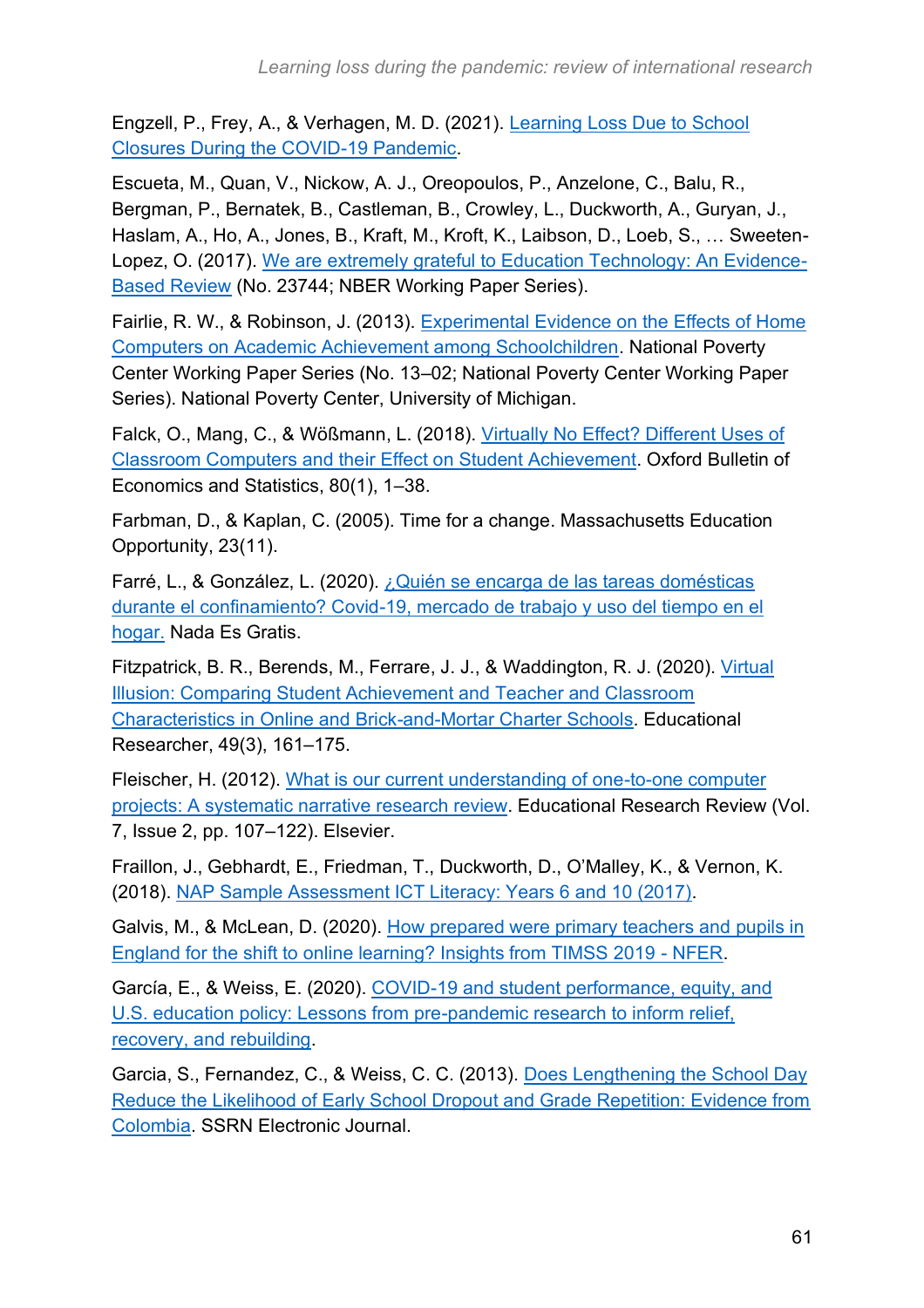Goldstein, D. (2020, June 5). [Research Shows Students Falling Months Behind](https://www.nytimes.com/2020/06/05/us/coronavirus-education-lost-learning.html?action=click&module=Top%20Stories&pgtype=Homepage)  [During Virus Disruptions.](https://www.nytimes.com/2020/06/05/us/coronavirus-education-lost-learning.html?action=click&module=Top%20Stories&pgtype=Homepage) The New York Times.

Goldstein, D., Popescu, A., & Hannah-Jones, N. (2020, April 6). [As School Moves](https://www.nytimes.com/2020/04/06/us/coronavirus-schools-attendance-absent.html)  [Online, Many Students Stay Logged Out.](https://www.nytimes.com/2020/04/06/us/coronavirus-schools-attendance-absent.html) The New York Times.

Gonzalez, T., de la Rubia, M. A., Hincz, K. P., Comas-Lopez, M., Subirats, L., Fort, S., & Sacha, G. M. (2020). [Influence of COVID-19 confinement on students'](https://doi.org/10.1371/journal.pone.0239490)  [performance in higher education.](https://doi.org/10.1371/journal.pone.0239490) PLoS ONE, 15(10), e0239490.

Goodman, J. S. (2014). [Flaking out: Student absences and snow days as disruptions](https://doi.org/10.3386/w20221)  [of instruction time.](https://doi.org/10.3386/w20221) NBER Working Paper Series, 20221, National Bureau of Economic Research.

Gottfried, M., & Ehrlich, S. B. (2018). [Introduction to the Special Issue: Combating](https://doi.org/10.1080/10824669.2018.1439753)  [Chronic Absence.](https://doi.org/10.1080/10824669.2018.1439753) Journal of Education for Students Placed at Risk (Vol. 23, Issues 1–2, pp. 1–4). Routledge.

Gouëdard, P., Pont, B., & Viennet, R. (2020). [Education responses to COVID-19:](https://www.oecd-ilibrary.org/education/education-responses-to-covid-19-implementing-a-way-forward_8e95f977-en)  [Implementing a way forward.](https://www.oecd-ilibrary.org/education/education-responses-to-covid-19-implementing-a-way-forward_8e95f977-en) (No. 224; OECD Education Working Papers). OECD iLibrary.

Goulas, S., & Megalokonomou, R. (2016). Swine Flu and The Effect of Compulsory Class Attendance on Academic Performance.

Graham, A., & Sahlberg, P. (2020, March 26). [Schools are moving online, but not all](https://theconversation.com/schools-are-moving-online-but-not-all-children-start-out-digitally-equal-134650)  [children start out digitally equal.](https://theconversation.com/schools-are-moving-online-but-not-all-children-start-out-digitally-equal-134650) The Conversation.

Grätz, M., & Lipps, O. (2021). [Large loss in studying time during the closure of](https://doi.org/10.1016/j.rssm.2020.100554)  [schools in Switzerland in 2020.](https://doi.org/10.1016/j.rssm.2020.100554) Research in Social Stratification and Mobility, 71, 100554.

Grewenig, E., Lergetporer, P., Werner, K., Wößmann, L., & Zierow, L. (2020). [Covid-](https://www.cesifo.org/en/publikationen/2020/working-paper/covid-19-and-educational-inequality-how-school-closures-affect-low)[19 and Educational Inequality: How School Closures Affect Low-](https://www.cesifo.org/en/publikationen/2020/working-paper/covid-19-and-educational-inequality-how-school-closures-affect-low) and High-Achieving [Students.](https://www.cesifo.org/en/publikationen/2020/working-paper/covid-19-and-educational-inequality-how-school-closures-affect-low) Publication. CESifo.

Gromada, A., & Shewbridge, C. (2016). [Student Learning Time: A Literature Review.](http://linkinghub.elsevier.com/retrieve/pii/B9780080982854000042) OECD Education Working Papers, No. 127, 127, 63–73.

Groupe URD. (2020). [Covid-19: Youth and education: Impacts and options](https://reliefweb.int/report/world/covid-19-youth-and-education-impacts-and-options-briefing-note-n-12) (No. 12; Briefing Note).

Guzdial, M. (2020). [So much to learn about emergency remote teaching, but so little](https://computinged.wordpress.com/2020/03/30/so-much-to-learn-about-emergency-remote-teaching-but-so-little-to-claim-about-online-learning/)  [to claim about online learning.](https://computinged.wordpress.com/2020/03/30/so-much-to-learn-about-emergency-remote-teaching-but-so-little-to-claim-about-online-learning/) Computing Education Research Blog.

Haeck, C., & Lefebvre, P. (2020). [Pandemic School Closures May Increase](https://grch.esg.uqam.ca/en/working-papers-series/)  [Inequality in Test Scores.](https://grch.esg.uqam.ca/en/working-papers-series/)

Hansen, B. (2011). [School Year Length and Student Performance: Quasi-](https://doi.org/10.2139/ssrn.2269846)[Experimental](https://doi.org/10.2139/ssrn.2269846) Evidence. SSRN Electronic Journal.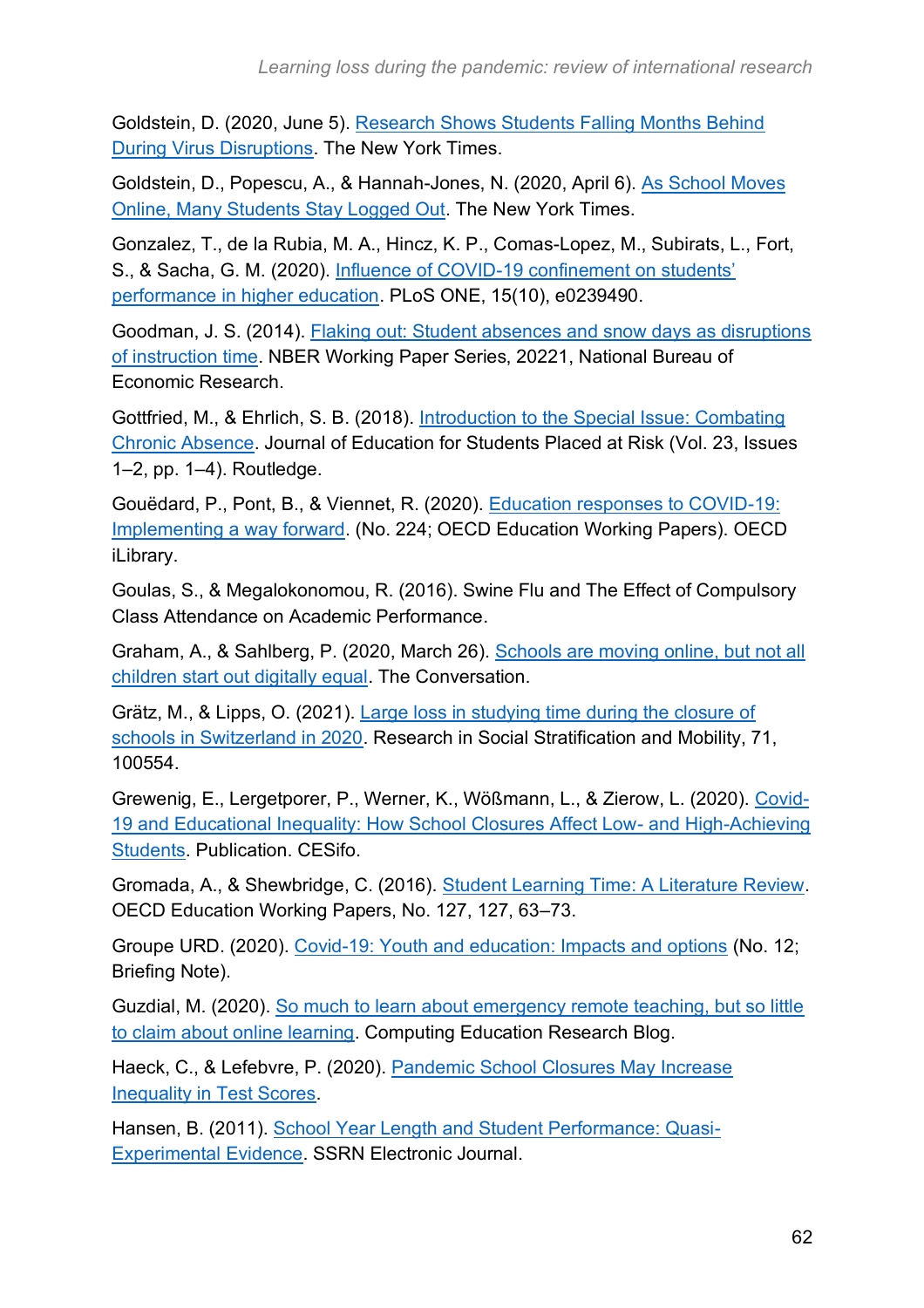Hanushek, E. A., & Wößmann, L. (2020). [The Economic Impacts of Learning](https://www.oecd.org/education/The-economic-impacts-of-coronavirus-covid-19-learning-losses.pdf)  [Losses.](https://www.oecd.org/education/The-economic-impacts-of-coronavirus-covid-19-learning-losses.pdf)

Haßler, B., Major, L., & Hennessy, S. (2016). [Tablet use in schools: a critical review](https://doi.org/10.1111/jcal.12123)  [of the evidence for learning outcomes.](https://doi.org/10.1111/jcal.12123) Journal of Computer Assisted Learning, 32(2), 139–156.

Haßler, B., Nicolai, S., McBurnie, C., Jordan, K., Wilson, S., & Kreimeia, A. (2020). [EdTech and COVID-19 response.](https://docs.edtechhub.org/lib/SXDQAPB6) EdTech Hub Report.

Hattie, J. (2020). [Visible Learning Effect Sizes When Schools Are Closed: What](https://opsoa.org/application/files/2215/8689/0389/Infuences-during-Corona-JH-article.pdf)  [Matters and What Does Not.](https://opsoa.org/application/files/2215/8689/0389/Infuences-during-Corona-JH-article.pdf)

Hennessy, S., & London, L. (2013). [Learning from International Experiences with](https://www.oecd-ilibrary.org/education/learning-from-international-experiences-with-interactive-whiteboards_5k49chbsnmls-en)  [Interactive Whiteboards: The Role of Professional Development in Integrating the](https://www.oecd-ilibrary.org/education/learning-from-international-experiences-with-interactive-whiteboards_5k49chbsnmls-en)  [Technology](https://www.oecd-ilibrary.org/education/learning-from-international-experiences-with-interactive-whiteboards_5k49chbsnmls-en) (No. 89; OECD Education Working Papers).

Hill, P. W., & Russell, V. J. (1999). Systemic, Whole-School Reform of the Middle [Years of Schooling.](https://doi.org/10.1007/978-94-011-4253-3_8) Enhancing Educational Excellence, Equity and Efficiency (pp. 167–196). Springer Netherlands.

Hincapie, D. (2016). Do Longer School Days Improve Student Achievement? Evidence from Colombia. Inter- American Development Bank (IDB).

Hobbs, T. D. (2020, July 15). ['Are They Setting My Children Up for Failure?' Remote](https://www.wsj.com/articles/remote-learning-pushes-americas-most-vulnerable-students-further-behind-11594826905)  [Learning Widens Education Gap.](https://www.wsj.com/articles/remote-learning-pushes-americas-most-vulnerable-students-further-behind-11594826905) The Wall Street Journal.

Hoogeveen, J., & Pape, U. (2020). [Data collection in fragile states: Innovations from](https://doi.org/10.1007/978-3-030-25120-8)  [Africa and beyond.](https://doi.org/10.1007/978-3-030-25120-8) Data Collection in Fragile States: Innovations from Africa and Beyond. Springer International Publishing.

Huff, K. (2020). [National Data Quantifies Impact of COVID Learning Loss; Raises](https://www.curriculumassociates.com/-/media/mainsite/files/i-ready/ca-impact-of-covid-learning-loss-fall-2020.pdf)  [Questions About At-Home Testing.](https://www.curriculumassociates.com/-/media/mainsite/files/i-ready/ca-impact-of-covid-learning-loss-fall-2020.pdf)

Iglesias, C. (2020, March 10). [The gender gap in internet access: using a women](https://webfoundation.org/2020/03/the-gender-gap-in-internet-access-using-a-women-centred-method/)[centred method.](https://webfoundation.org/2020/03/the-gender-gap-in-internet-access-using-a-women-centred-method/)

Institute of Medicine and National Research Council. (1997). [Improving Schooling for](https://doi.org/10.17226/5286)  [Language-Minority Children: A Research Agenda](https://doi.org/10.17226/5286) (D. August & K. Hakuta (eds.)). National Academies Press.

Iqbal, S. A., Azevedo, J. P., Geven, K., Hasan, A., & Patrinos, H. A. (2020). [We](https://blogs.worldbank.org/education/we-should-avoid-flattening-curve-education-possible-scenarios-learning-loss-during-school)  [Should Avoid Flattening the Curve in Education -](https://blogs.worldbank.org/education/we-should-avoid-flattening-curve-education-possible-scenarios-learning-loss-during-school) Possible Scenarios for Learning [Loss during the School Lockdowns.](https://blogs.worldbank.org/education/we-should-avoid-flattening-curve-education-possible-scenarios-learning-loss-during-school) World Bank Blog.

Jaume, D., & Willén, A. (2019). [The long-run effects of teacher strikes: Evidence](https://doi.org/10.1086/703134)  [from Argentina.](https://doi.org/10.1086/703134) Journal of Labor Economics, 37(4), 1097–1139.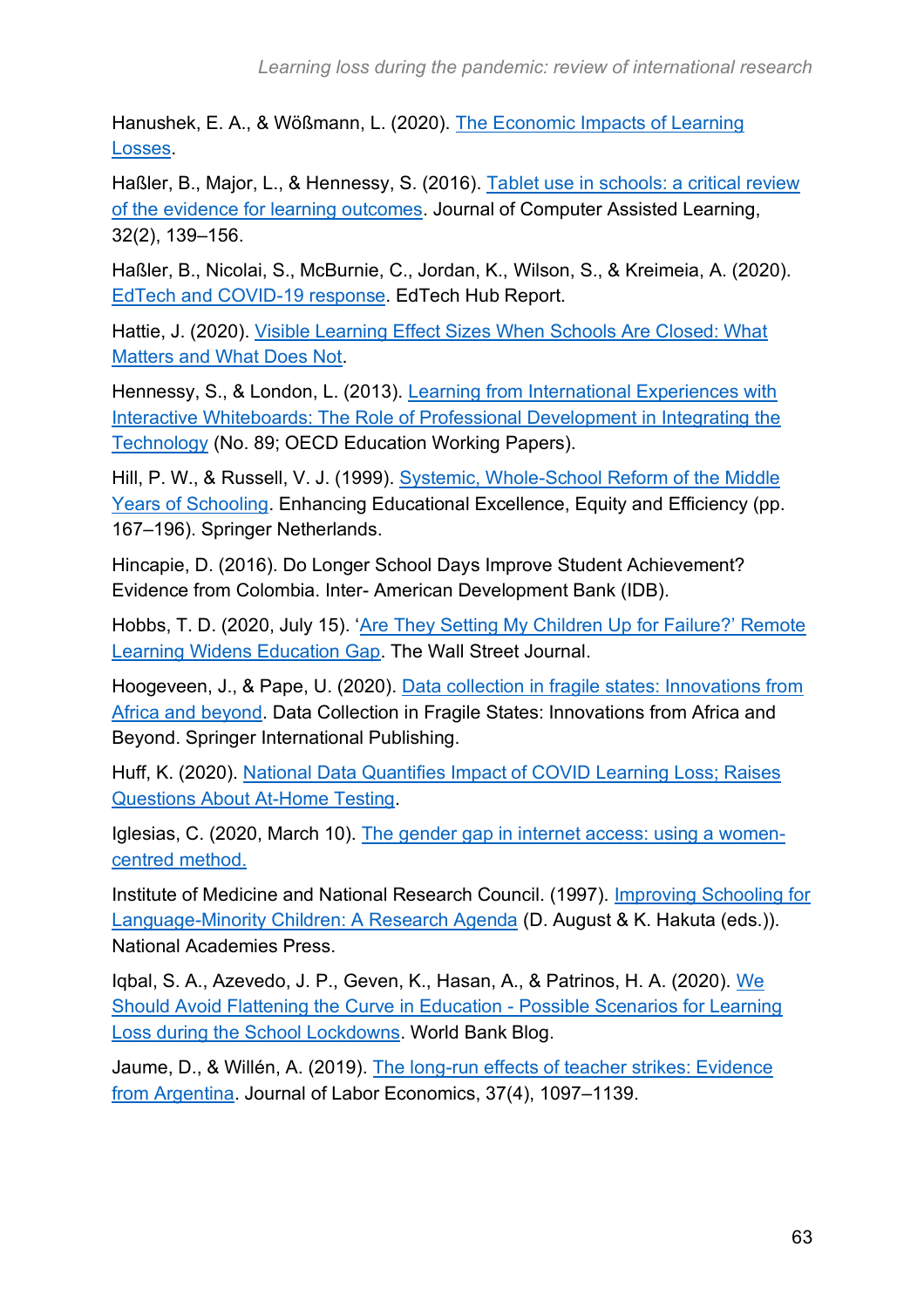Jensen, L., Price, L., & Roxå, T. (2020). [Seeing through the eyes of a teacher:](https://doi.org/10.1080/03075079.2019.1688280)  [differences in perceptions of HE teaching in face-to-face and digital contexts.](https://doi.org/10.1080/03075079.2019.1688280) Studies in Higher Education, 45(6), 1149–1159.

Jensen, V. M. (2013). [Working longer makes students stronger? The effects of ninth](https://doi.org/10.1080/00131881.2013.801244)  [grade classroom hours on ninth grade student performance.](https://doi.org/10.1080/00131881.2013.801244) Educational Research, 55(2), 180–194.

Johnson, D. (2009). How do Work Stoppages and Work-to-Rule Campaigns Change Elementary School Assessment Results? Manuscript, Wilfred Laurier University.

Kaffenberger, M. (2020). [Modeling the long-run learning impact of the Covid-19](https://doi.org/10.1016/j.ijedudev.2020.102326)  [learning shock: Actions to \(more than\) mitigate loss.](https://doi.org/10.1016/j.ijedudev.2020.102326) RISE Insights.

Kaffenberger, M., & Pritchett, L. (2020). [Failing to Plan? Estimating the Impact of](https://doi.org/10.35489/BSG-RISE-WP_2020/038)  [Achieving Schooling Goals on Cohort Learning.](https://doi.org/10.35489/BSG-RISE-WP_2020/038)

Kerry, T., & Davies, B. (1998). [Summer Learning Loss: The Evidence and a Possible](https://doi.org/10.1111/1467-9604.00072)  [Solution.](https://doi.org/10.1111/1467-9604.00072) Support for Learning, 13(3), 118–122.

Khazan, O. (2020, August 17). [Online School Is Harder Thanks to Unequal Internet](https://www.theatlantic.com/technology/archive/2020/08/virtual-learning-when-you-dont-have-internet/615322/)  [Access.](https://www.theatlantic.com/technology/archive/2020/08/virtual-learning-when-you-dont-have-internet/615322/) The Atlantic.

Kirschner, P. A., & De Bruyckere, P. (2017). [The myths of the digital native and the](https://doi.org/10.1016/j.tate.2017.06.001)  [multitasker.](https://doi.org/10.1016/j.tate.2017.06.001) Teaching and Teacher Education (Vol. 67, pp. 135–142). Elsevier Ltd.

Kogan, V., & Lavertu, S. (2021). [The COVID-19 Pandemic and Student Achievement](http://glenn.osu.edu/educational-governance/reports/)  [on Ohio's Third-Grade English Language Arts Assessment.](http://glenn.osu.edu/educational-governance/reports/) Ohio Department of Education, 3–11.

Krogstad, J. M., Gonzalez-Barrera, A., & Noe-Bustamante, L. (2019). [COVID-19 pay](https://www.pewresearch.org/fact-tank/2020/04/03/u-s-latinos-among-hardest-hit-by-pay-cuts-job-losses-due-to-coronavirus/)  [cuts, job losses hit Hispanics more than Americans overall.](https://www.pewresearch.org/fact-tank/2020/04/03/u-s-latinos-among-hardest-hit-by-pay-cuts-job-losses-due-to-coronavirus/) Pew Research Center.

Kuhfeld, M. (2019). [Surprising new evidence on summer learning loss.](https://doi.org/10.1177/0031721719871560) Phi Delta Kappan, 101(1), 25–29.

Kuhfeld, M., Condron, D., & Downey, D. (2019). [When Does Inequality Grow? A](https://www.nwea.org/resource-library/research/when-does-inequality-grow-3)  [seasonal analysis of racial/ethnic disparities in learning in kindergarten through](https://www.nwea.org/resource-library/research/when-does-inequality-grow-3)  [eighth](https://www.nwea.org/resource-library/research/when-does-inequality-grow-3) grade (The Collaborative for Student Growth at NWEA Working Paper).

Kuhfeld, M., & Soland, J. (2020). [The learning curve: Revisiting the assumption of](https://www.edworkingpapers.com/ai20-214)  [linear growth across the school year.](https://www.edworkingpapers.com/ai20-214) EdWorkingPaper, 20–214.

Kuhfeld, M., Soland, J., Tarasawa, B., Johnson, A., Ruzek, E., & Liu, J. (2020). [Projecting the Potential Impact of COVID-19 School Closures on Academic](https://doi.org/10.3102/0013189X20965918)  [Achievement.](https://doi.org/10.3102/0013189X20965918) Educational Researcher, 49(8), 549–565.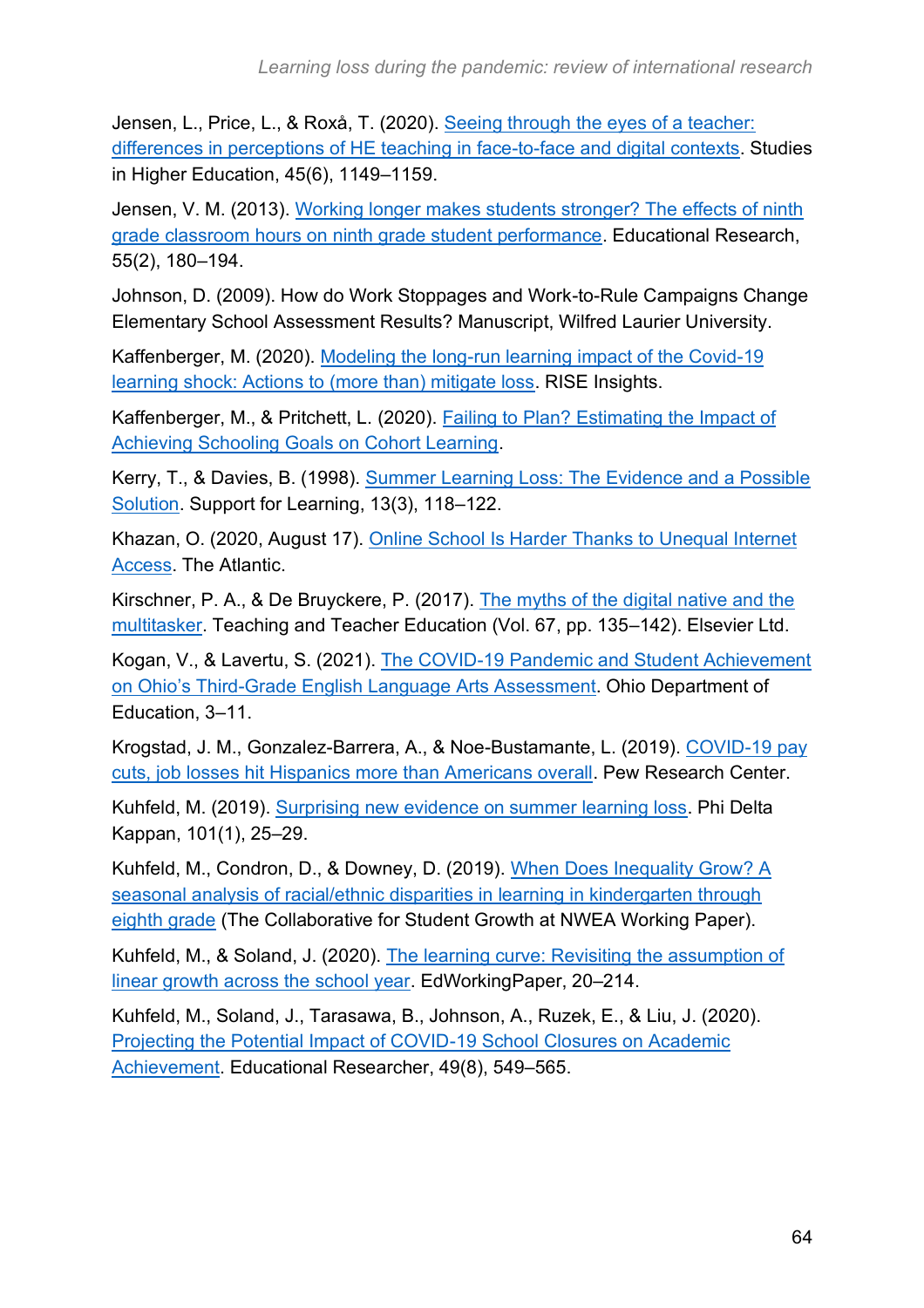Kuhfeld, M., & Tarasawa, B. (2020). [The COVID-19 slide: What summer learning](https://www.nwea.org/research/publication/the-covid-19-slide-what-summer-learning-loss-can-tell-us-about-the-potential-impact-of-school-closures-on-student-academic-achievement/)  [loss can tell us about the potential impact of school closures on student academic](https://www.nwea.org/research/publication/the-covid-19-slide-what-summer-learning-loss-can-tell-us-about-the-potential-impact-of-school-closures-on-student-academic-achievement/)  [achievement.](https://www.nwea.org/research/publication/the-covid-19-slide-what-summer-learning-loss-can-tell-us-about-the-potential-impact-of-school-closures-on-student-academic-achievement/)

Kuhfeld, M., Tarasawa, B., Johnson, A., Ruzek, E., & Lewis, K. (2020). [Learning](https://www.nwea.org/research/publication/learning-during-covid-19-initial-findings-on-students-reading-and-math-achievement-and-growth/)  [during COVID-19: Initial findings on students' reading and math achievement and](https://www.nwea.org/research/publication/learning-during-covid-19-initial-findings-on-students-reading-and-math-achievement-and-growth/)  [growth.](https://www.nwea.org/research/publication/learning-during-covid-19-initial-findings-on-students-reading-and-math-achievement-and-growth/)

Lamb, S., Maire, Q., Doecke, E., Noble, K., Pilcher, S., & Macklin, S. (2020). [Impact](https://www.vu.edu.au/mitchell-institute/schooling/impact-of-learning-from-home-for-disadvantaged-children)  [of learning from home on educational outcomes for disadvantaged children: Brief](https://www.vu.edu.au/mitchell-institute/schooling/impact-of-learning-from-home-for-disadvantaged-children)  [assessment to the Australian Government, Department of Education, Skills and](https://www.vu.edu.au/mitchell-institute/schooling/impact-of-learning-from-home-for-disadvantaged-children)  [Employment.](https://www.vu.edu.au/mitchell-institute/schooling/impact-of-learning-from-home-for-disadvantaged-children)

Larkins, C., Stoecklin, D., Milkova, R., Del Moral-Espin, L., Crowley, A., Mort, M., Easthope, L., Schuurman, M., Crook, D., & Fernandes, N. (2020). [Building on](https://www.uclan.ac.uk/cypp)  [Rainbows: Supporting Children's Participation in Shaping Responses to COVID-19.](https://www.uclan.ac.uk/cypp)

Lavy, V. (2012). Expanding School Resources and Increasing Time on Task: Effects of a Policy Experiment in Israel on Student Academic Achievement and Behavior. NBER Working Paper No. 18369. National Bureau of Economic Research, Volume 201(Number 95).

Lavy, V. (2015). [Do Differences in Schools' Instruction Time Explain International](https://doi.org/10.1111/ecoj.12233)  Achievement Gaps? Evidence from [Developed and Developing Countries.](https://doi.org/10.1111/ecoj.12233) The Economic Journal, 125(588), F397–F424.

Lazear, E. (2001). Educational Production. National Bureau of Economic Research.

Lehmann, C. (2020). ["Doing School" In The Time of Coronavirus –](http://practicaltheory.org/blog/2020/03/26/doing-school-in-the-time-of-coronavirus/) Practical Theory. Practical Theory.

Les Echos. (2020, March 31). Coronavirus : « [Entre 5 et 8 % des élève](https://www.lesechos.fr/politique-societe/societe/coronavirus-5-et-8-des-eleves-sans-continuite-pedagogique-depuis-la-fermeture-des-ecoles-1190583)s » sans [continuité pédagogique depuis la fermeture des écoles.](https://www.lesechos.fr/politique-societe/societe/coronavirus-5-et-8-des-eleves-sans-continuite-pedagogique-depuis-la-fermeture-des-ecoles-1190583) Les Echos. Les Echos.

Leuven, E., Lindahl, M., Oosterbeek, H., & Webbink, D. (2007). [The Effect of Extra](https://www.mitpressjournals.org/doi/pdf/10.1162/rest.89.4.721)  [Funding for Disadvantaged Pupils on Achievement.](https://www.mitpressjournals.org/doi/pdf/10.1162/rest.89.4.721) The Review of Economics and Statistics, 89(4), 721–736.

Lieberman, M. (2020, June 29). [A Third of K-12 Students Aren't Adequately](https://www.edweek.org/technology/a-third-of-k-12-students-arent-adequately-connected-for-remote-learning-report-says/2020/06)  [Connected for Remote Learning, Report Says.](https://www.edweek.org/technology/a-third-of-k-12-students-arent-adequately-connected-for-remote-learning-report-says/2020/06) Education Week.

Loades, M. E., Chatburn, E., Higson-Sweeney, N., Reynolds, S., Shafran, R., Brigden, A., Linney, C., McManus, M. N., Borwick, C., & Crawley, E. (2020). [Rapid](https://doi.org/10.1016/j.jaac.2020.05.009)  [Systematic Review: The Impact of Social Isolation and Loneliness on the Mental](https://doi.org/10.1016/j.jaac.2020.05.009)  Health of Children [and Adolescents in the Context of COVID-19.](https://doi.org/10.1016/j.jaac.2020.05.009) Journal of the American Academy of Child and Adolescent Psychiatry, 59(11), 1218-1239.e3.

Lorente, L. M. L., Arrabal, A. A., & Pulido-Montes, C. (2020). [The Right to Education](https://doi.org/10.3390/su12219091)  [and ICT during COVID-19: An International Perspective.](https://doi.org/10.3390/su12219091) Sustainability, 12(21), 9091.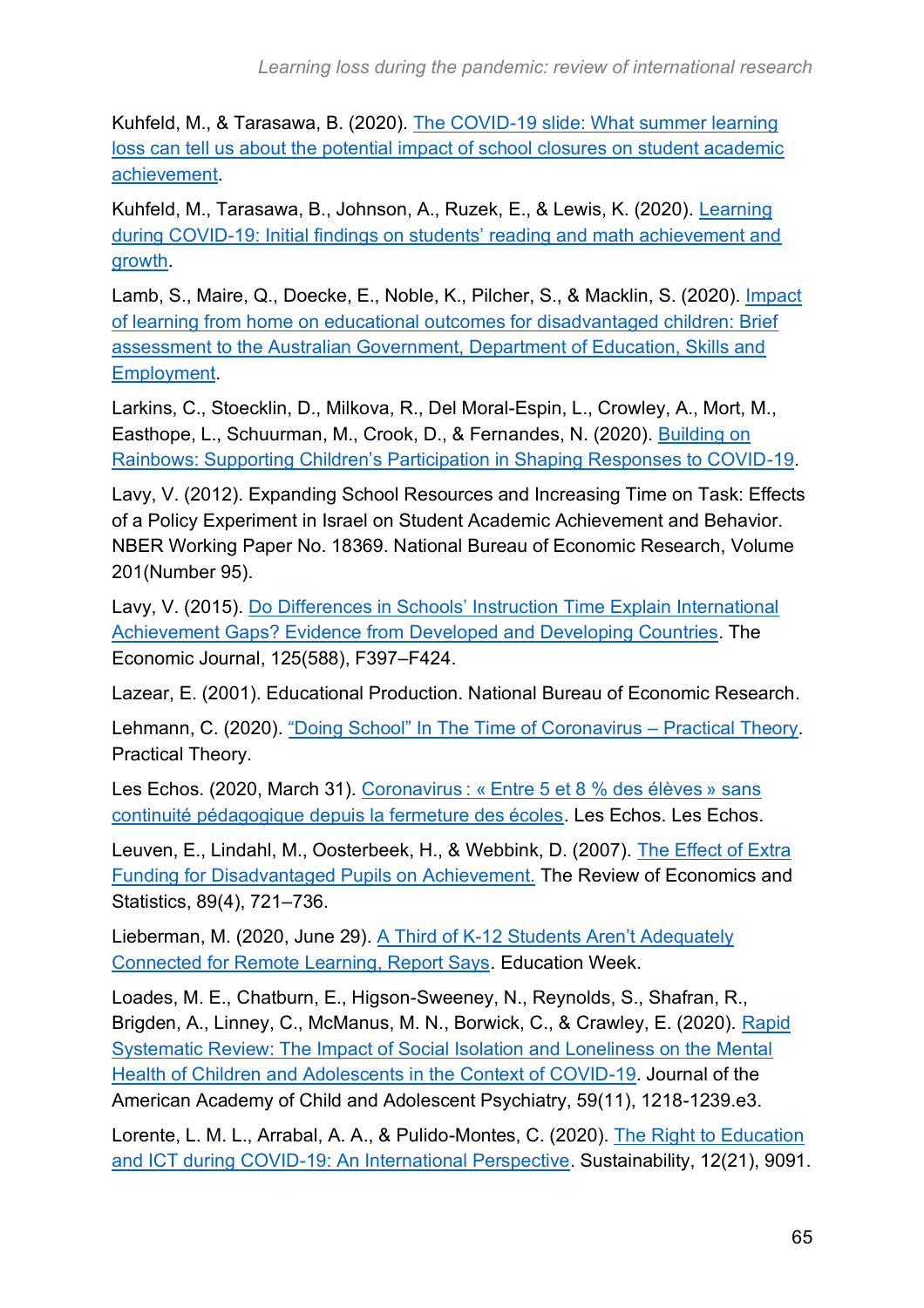Maldonado, J. E., & De Witte, K. (2020). [The effect of school closures on](https://limo.libis.be/primo-explore/fulldisplay?docid=LIRIAS3189074&context=L&vid=Lirias&search_scope=Lirias&tab=default_tab&lang=en_US&fromSitemap=1)  [standardised student test outcomes.](https://limo.libis.be/primo-explore/fulldisplay?docid=LIRIAS3189074&context=L&vid=Lirias&search_scope=Lirias&tab=default_tab&lang=en_US&fromSitemap=1) FEB Research Report Department of Economics (Issue September).

Mandel, P., & Süssmuth, B. (2011). Total instructional time exposure and student achievement: An extreme bounds analysis based on German state-level variation. Center for Economic Studies and Ifo Institute.

Mandery, E. (2020, May). [We're About to Have the Longest Summer Vacation Ever.](https://www.politico.com/news/magazine/2020/05/17/long-summer-students-coronavirus-259201?utm_source)  [That's Going to Be a Problem.](https://www.politico.com/news/magazine/2020/05/17/long-summer-students-coronavirus-259201?utm_source) - POLITICO. Politico.

Marcotte, D. E. (2007). [Schooling and test scores: A mother-natural experiment.](https://doi.org/10.1016/j.econedurev.2006.08.001) Economics of Education Review, 26(5), 629–640.

Marcotte, D. E., & Hemelt, S. W. (2008). [Unscheduled School Closings and Student](https://doi.org/10.1162/edfp.2008.3.3.316)  [Performance.](https://doi.org/10.1162/edfp.2008.3.3.316) Education Finance and Policy, 3(3), 316–338.

McBurnie, C., & Haßler, B. (2020). [Is there learning continuity during the COVID-19](https://www.cambridge.org/partnership/insights/there-learning-continuity-during-covid-19-pandemic-six-lessons/)  [pandemic? Six lessons.](https://www.cambridge.org/partnership/insights/there-learning-continuity-during-covid-19-pandemic-six-lessons/) Cambridge University Press. Cambridge University Press.

McCombs, J., Augustine, C., Schwartz, H., Bodilly, S., McInnis, B., Lichter, D., & Cross, A. (2011). [Making Summer Count.](http://www.rand.org/content/dam/rand/pubs/monographs/2011/RAND_MG996.pdf)

McDonnell, T., & Doyle, O. (2019). [Maternal employment and childcare during](https://doi.org/10.1016/j.socscimed.2019.112639)  [infancy and childhood overweight.](https://doi.org/10.1016/j.socscimed.2019.112639) Social Science and Medicine, 243, 112639.

Meyers, K., & Thomasson, M. A. (2017). Paralyzed by Panic: Measuring the Effect of School Closures during the 1916 Polio Pandemic on Educational Attainment.

Miller, R. T., Murnane, R. J., & Willett, J. B. (2007). [Do teacher absences impact](https://doi.org/10.3102/0162373708318019)  [student achievement? Longitudinal evidence from one urban school district.](https://doi.org/10.3102/0162373708318019) Educational Evaluation and Policy Analysis, 30(2), 181–200.

Milligan, I. (2020). [Emergency Remote Teaching: A Post Secondary Reality Check –](http://activehistory.ca/2020/03/emergency-remote-teaching-a-post-secondary-reality-check/) [Active History.](http://activehistory.ca/2020/03/emergency-remote-teaching-a-post-secondary-reality-check/) ActiveHistory.Ca.

Mohan, G., McCoy, S., Carroll, E., Mihut, G., Lyons, S., & Mac Domhnaill, C. (2020). [Learning for all? Second-level education in Ireland during COVID-19.](https://doi.org/10.26504/sustat92.pdf)

Montebruno, P. (2020). CEP Discussion Paper No 1696 May 2020 Disrupted Schooling : Impacts on Achievement from the Chilean School Occupations Piero Montebruno. Centre for Economic Performance, 1696.

Nisbet, J. D., & Entwistle, N. J. (1969). The transition to secondary education. London: University of London, 59.

OECD. (n.d.). Skills Outlook 2021. OECD Publishing.

OECD. (2010). [Inspired by Technology, Driven by Pedagogy: A Systemic Approach](https://doi.org/10.1787/9789264094437-en)  [to Technology-Based School Innovations.](https://doi.org/10.1787/9789264094437-en) OECD Publishing.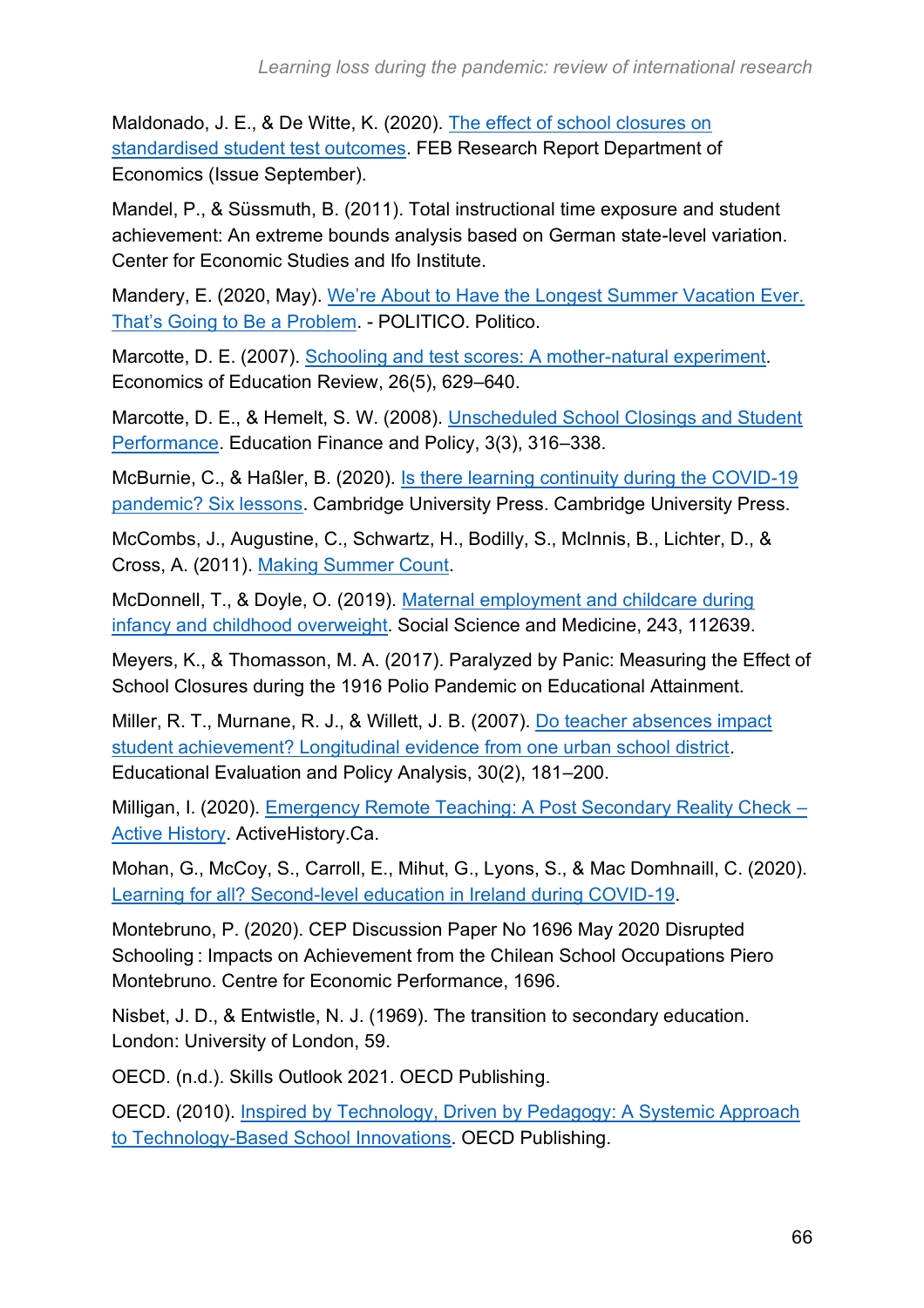OECD. (2011). PISA - Quality Time for Students: Learning in and out of School. Organization of Economic Cooperation and Development.

OECD. (2018a). [Bridging the digital gender divide: include, upskill, innovate.](http://www.oecd.org/digital/bridging-the-digital-gender-divide.pdf)

OECD. (2018b). [The Future of Education and Skills: Education 2030.](http://www.oecd.org/education/2030/E2030%20Position%20Paper%20(05.04.2018).pdf)

OECD. (2019). [PISA 2018 Results \(Volume II\): Where All Students Can Succeed.](https://doi.org/10.1787/b5fd1b8f-en) OECD.

OECD. (2020a). [Combatting COVID-19's effect on children \(OECD Policy](http://www.oecd.org/coronavirus/policy-responses/combatting-covid-19-s-effect-on-children-2e1f3b2f/)  [Responses to Coronavirus \(COVID-19\)\).](http://www.oecd.org/coronavirus/policy-responses/combatting-covid-19-s-effect-on-children-2e1f3b2f/)

OECD. (2020b). [Education and COVID-19: Focusing on the long-term impact of](https://www.oecd.org/coronavirus/policy-responses/education-and-covid-19-focusing-on-the-long-term-impact-of-school-closures-2cea926e/)  [school closures.](https://www.oecd.org/coronavirus/policy-responses/education-and-covid-19-focusing-on-the-long-term-impact-of-school-closures-2cea926e/)

OECD. (2020c). [Learning remotely when schools close: How well are students and](http://www.oecd.org/coronavirus/policy-responses/learning-remotely-when-schools-close-how-well-are-students-and-schools-prepared-insights-from-pisa-3bfda1f7/)  [schools prepared? Insights from PISA.](http://www.oecd.org/coronavirus/policy-responses/learning-remotely-when-schools-close-how-well-are-students-and-schools-prepared-insights-from-pisa-3bfda1f7/)

OECD. (2020d). [Strengthening online learning when schools are closed: The role of](http://www.oecd.org/coronavirus/policy-responses/strengthening-online-learning-when-schools-are-closed-the-role-of-families-and-teachers-in-supporting-students-during-the-covid-19-crisis-c4ecba6c/)  [families and teachers in supporting students during the COVID-19 crisis.](http://www.oecd.org/coronavirus/policy-responses/strengthening-online-learning-when-schools-are-closed-the-role-of-families-and-teachers-in-supporting-students-during-the-covid-19-crisis-c4ecba6c/)

OECD. (2020e). [Teachers' training and use of information and communications](https://doi.org/10.1787/696e0661-en)  [technology in the face of the COVID-19 crisis](https://doi.org/10.1787/696e0661-en) (No. 35; Teaching in Focus).

OECD. (2020f). [The impact of COVID-19 on student equity and inclusion: Supporting](http://www.oecd.org/coronavirus/policy-responses/the-impact-of-covid-19-on-student-equity-and-inclusion-supporting-vulnerable-students-during-school-closures-and-school-re-openings-d593b5c8/)  [vulnerable students during school closures and school re-openings.](http://www.oecd.org/coronavirus/policy-responses/the-impact-of-covid-19-on-student-equity-and-inclusion-supporting-vulnerable-students-during-school-closures-and-school-re-openings-d593b5c8/)

OECD. (2020g). [Early Learning and Child Well-being: A Study of](https://doi.org/10.1787/3990407f-en) Five-year-Olds in [England, Estonia, and the United States.](https://doi.org/10.1787/3990407f-en) OECD Publishing.

OECD. (2021). [The State of School Education: One Year into the COVID Pandemic.](https://doi.org/10.1787/201dde84-en)

Palloff, R. M., & Pratt, K. (2013). [Lessons from the Virtual Classroom: The Realities](https://www.wiley.com/en-gb/Lessons+from+the+Virtual+Classroom%3A+The+Realities+of+Online+Teaching%2C+2nd+Edition-p-9781118123737)  [of Online Teaching](https://www.wiley.com/en-gb/Lessons+from+the+Virtual+Classroom%3A+The+Realities+of+Online+Teaching%2C+2nd+Edition-p-9781118123737) (2nd ed.). Jossey-Bass.

Parolin, Z. (2020). [Unemployment and child health during COVID-19 in the USA.](https://doi.org/10.1016/S2468-2667(20)30207-3) The Lancet Public Health, 5(10), e521–e522.

Pepper, D. (2007). The Key Stage 3 dip : myth or reality ? (Issue August).

Peterson, A., Dumont, H., Lafuente, M., & Law, N. (2018). [Understanding innovative](https://www.oecd-ilibrary.org/education/understanding-innovative-pedagogies_9f843a6e-en)  [pedagogies: Key themes to analyse new approaches to teaching and learning](https://www.oecd-ilibrary.org/education/understanding-innovative-pedagogies_9f843a6e-en) (No. 172; OECD Education Working Papers).

Petrie, C., Aladin, K., Ranjan, P., Javangwe, R., Gilliland, D., Tuominen, S., & Lasse, L. (2020). [Spotlight: Quality Education for all during Covid-19.](https://hundred.org/en/collections/quality-education-for-all-during-coronavirus)

Philipsen, B., Tondeur, J., Pareja Roblin, N., Vanslambrouck, S., & Zhu, C. (2019). [Improving teacher professional development for online and blended learning: a](https://doi.org/10.1007/s11423-019-09645-8)  [systematic meta-aggregative review.](https://doi.org/10.1007/s11423-019-09645-8) Educational Technology Research and Development, 67(5), 1145–1174.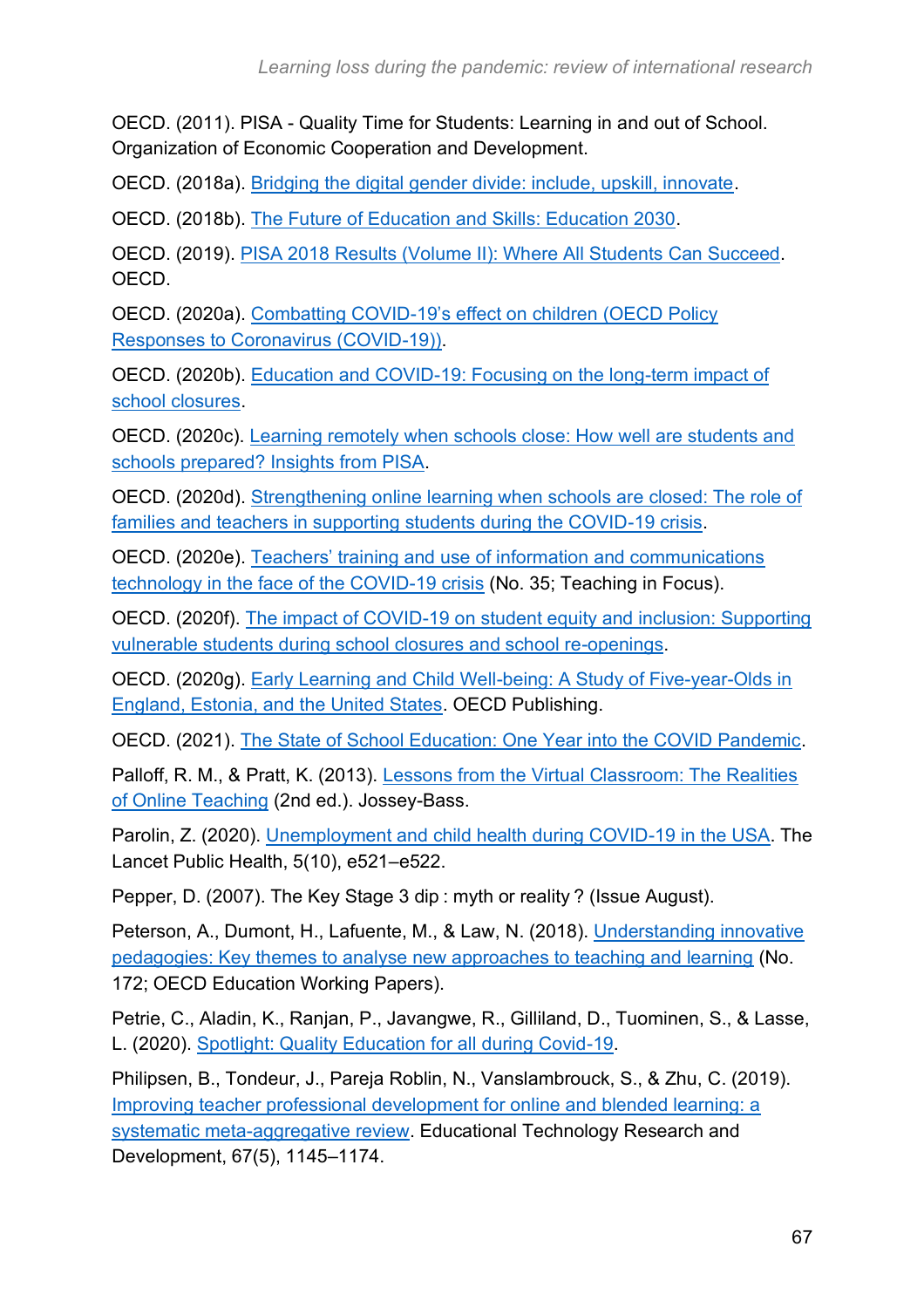Pier, L., Hough, H. J., Christian, M., Bookman, N., Wilkenfeld, B., & Miller, R. (2021). [COVID-19 and the Educational Equity Crisis.](https://edpolicyinca.org/newsroom/covid-19-and-educational-equity-crisis) Policy Analysis for California Education.

Quinn, D. M., & Polikoff, M. (2017). [Summer learning loss: What is it, and what can](https://www.brookings.edu/research/summer-learning-loss-what-is-it-and-what-can-we-do-about-it/)  [we do about it?](https://www.brookings.edu/research/summer-learning-loss-what-is-it-and-what-can-we-do-about-it/)

Reich, J., & Ito, M. (2017). [From Good Intentions to Real Outcomes: Equity by](https://clalliance.org/wp-content/uploads/2017/10/GIROreport_v3_complete.pdf)  [Design in Learning Technologies.](https://clalliance.org/wp-content/uploads/2017/10/GIROreport_v3_complete.pdf)

Reimers, F. M., & Schleicher, A. (2020a). [A framework to guide an education](https://read.oecd-ilibrary.org/view/?ref=126_126988-t63lxosohs&title=A-framework-to-guide-an-education-response-to-the-Covid-19-Pandemic-of-2020)  [response to the COVID-19 Pandemic of 2020.](https://read.oecd-ilibrary.org/view/?ref=126_126988-t63lxosohs&title=A-framework-to-guide-an-education-response-to-the-Covid-19-Pandemic-of-2020)

Reimers, F. M., & Schleicher, A. (2020b). [Schooling disrupted schooling rethought](https://read.oecd-ilibrary.org/view/?ref=133_133390-1rtuknc0hi&title=Schooling-disrupted-schooling-rethought-How-the-Covid-19-pandemic-is-changing-education)  [How the Covid-19 pandemic is changing education.](https://read.oecd-ilibrary.org/view/?ref=133_133390-1rtuknc0hi&title=Schooling-disrupted-schooling-rethought-How-the-Covid-19-pandemic-is-changing-education)

Renaissance Learning. (2020). [How Kids Are Performing.](https://www.renaissance.com/how-kids-are-performing/)

Renaissance Learning. (2021). [How Kids Are Performing: Tracking the Midyear](https://www.renaissance.com/how-kids-are-performing/)  [Impact of COVID-19 on Reading and Mathematics Achievement](https://www.renaissance.com/how-kids-are-performing/) (Winter 2020–2021 Edition; Special Report Series).

Rennie, E., Yunkaporta, T., & Holcombe-James, I. (2018). Privacy Versus [Relatedness: Managing Device Use in Australia's](https://ijoc.org/index.php/ijoc/article/view/7051/2299) Remote Aboriginal Communities. International Journal of Communication, 12.

Rice, J. K. (2001). [Explaining the Negative Impact of the Transition from Middle to](https://doi.org/10.1177/00131610121969352)  [High School on Student Performance in Mathematics and Science.](https://doi.org/10.1177/00131610121969352) Educational Administration Quarterly, 37(3), 372–400.

Rivkin, S. G., & Schiman, J. C. (2015). [Instruction Time, Classroom Quality, and](https://doi.org/10.1111/ecoj.12315)  [Academic Achievement.](https://doi.org/10.1111/ecoj.12315) Economic Journal, 125(588), F425–F448.

Rodrigues, H., Almeida, F., Figueiredo, V., & Lopes, S. L. (2019). [Tracking e](https://doi.org/10.1016/j.compedu.2019.03.007)[learning through published papers: A systematic review.](https://doi.org/10.1016/j.compedu.2019.03.007) Computers and Education, 136, 87–98.

Saavedra, J. (2020, March 30). Educational challenges and opportunities of the Coronavirus (COVID-19) pandemic. World Bank Blogs.

Sacerdote, B. (2012). [When the saints go marching out: Long-term outcomes for](https://doi.org/10.1257/app.4.1.109)  [student evacuees from hurricanes Katrina and Rita.](https://doi.org/10.1257/app.4.1.109) American Economic Journal: Applied Economics, 4(1), 109–135.

Scheerens, J., Luyten, H., & Glas, C. (2013). Productive Time in Education.

Selbervik, H. (2020). [Impacts of school closures on children in developing countries:](https://open.cmi.no/cmi-xmlui/handle/11250/2653654)  [Can we learn something from the past?](https://open.cmi.no/cmi-xmlui/handle/11250/2653654)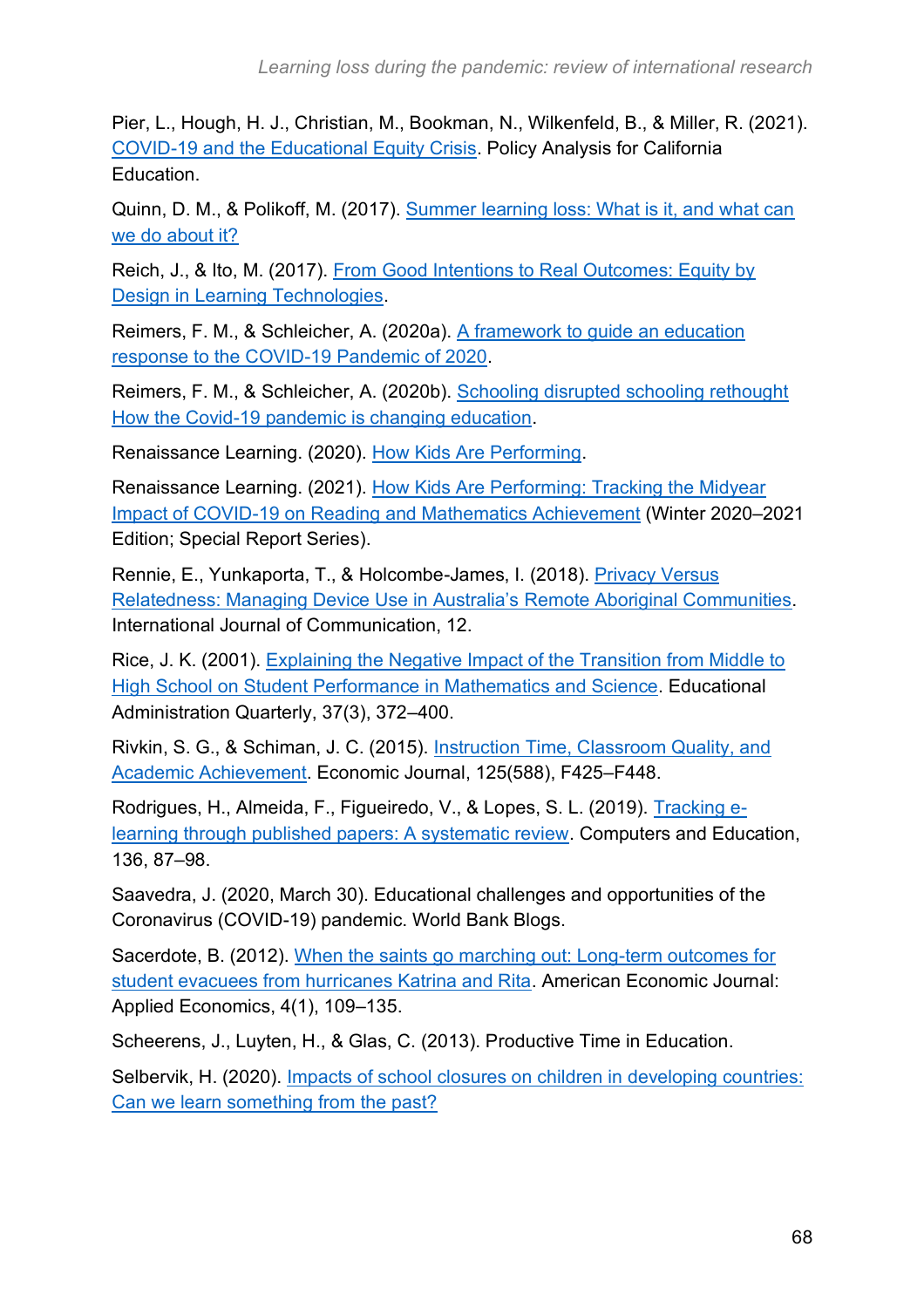Selwyn, N. (2016). [Minding our language: why education and technology is full of](https://doi.org/10.1080/17439884.2015.1012523)  bullshit ... and what might be done about it. Learning, Media and Technology (Vol. 41, Issue 3, pp. 437–443). Routledge.

Sevilla, A., & Smith, S. (2020). [Baby Steps: The Gender Division of Childcare during](https://www.iza.org/publications/dp/13302/baby-steps-the-gender-division-of-childcare-during-the-covid-19-pandemic)  [the COVID-19 Pandemic](https://www.iza.org/publications/dp/13302/baby-steps-the-gender-division-of-childcare-during-the-covid-19-pandemic) (No. 13302; IZA Discussion Paper Series).

Shank, S. (2019). [Will technology transform education for the better?](https://learningportal.iiep.unesco.org/en/library/will-technology-transform-education-for-the-better)

Shores, K., & Steinberg, M. (2018). [The Impact of the Great Recession on Student](https://doi.org/10.2139/ssrn.3026151)  [Achievement: Evidence from](https://doi.org/10.2139/ssrn.3026151) Population Data. SSRN Electronic Journal.

Simmons, R. G., Burgeson, R., Carlton-Ford, S., & Blyth, D. A. (1987). [The Impact of](https://doi.org/10.2307/1130616)  [Cumulative Change in Early Adolescence.](https://doi.org/10.2307/1130616) Child Development, 58(5), 1220.

Smith, C. (2020, November 5). [Dallas students suffered 'horrifying' learning loss](https://www.dallasnews.com/news/education/2020/11/05/dallas-students-suffered-horrifying-learning-loss-during-pandemic-new-tests-suggests/)  [during pandemic, new data suggests.](https://www.dallasnews.com/news/education/2020/11/05/dallas-students-suffered-horrifying-learning-loss-during-pandemic-new-tests-suggests/) The Dallas Morning News.

Sonnemann, J., & Goss, P. (2020). [COVID catch-up: helping disadvantaged](https://grattan.edu.au/report/covid-catch-up/)  [students close the equity gap.](https://grattan.edu.au/report/covid-catch-up/)

Stelitano, L., Doan, S., Woo, A., Diliberti, M., Kaufman, J., & Henry, D. (2020). [The](https://doi.org/10.7249/rra134-3)  [Digital Divide and COVID-19: Teachers' Perceptions of Inequities in Students'](https://doi.org/10.7249/rra134-3)  [Internet Access and Participation in Remote Learning.](https://doi.org/10.7249/rra134-3)

Sternberg, M. (2020). [Closing the Digital Divide.](https://www.waltonfamilyfoundation.org/stories/k-12-education/closing-the-digital-divide)

Stevens, A. H., & Schaller, J. (2011). [Short-run effects of parental job loss on](https://doi.org/10.1016/j.econedurev.2010.10.002)  [children's academic achievement.](https://doi.org/10.1016/j.econedurev.2010.10.002) Economics of Education Review, 30(2), 289–299.

Tatsuta, N., Nakai, K., Satoh, H., & Murata, K. (2015). [Impact of the Great East](https://doi.org/10.1016/j.jpeds.2015.06.033)  [Japan Earthquake on Child's IQ.](https://doi.org/10.1016/j.jpeds.2015.06.033) Journal of Pediatrics, 167(3), 745–751.

Thamtanajit, K. (2020). [The Impacts Of Natural Disaster On Student Achievement:](https://doi.org/10.1353/jda.2020.0042)  [Evidence From Severe Floods in Thailand.](https://doi.org/10.1353/jda.2020.0042) The Journal of Developing Areas, 54(4).

The Economist. (2020, April 30). [No more pencils, no more books: Closing schools](https://www.economist.com/international/2020/04/30/closing-schools-for-covid-19-does-lifelong-harm-and-widens-inequality)  [for covid-19 does lifelong harm and widens inequality.](https://www.economist.com/international/2020/04/30/closing-schools-for-covid-19-does-lifelong-harm-and-widens-inequality) The Economist.

Thomas, J., Barraket, J., Wilson, C. K., Rennie, E., Cook, K., Louie, Y. M., Holcombe-James, I., Ewing, S., & MacDonald, T. (2019). [Measuring Australia's](https://doi.org/10.25916/5b594e4475a00)  [digital divide: The Australian digital inclusion index 2018.](https://doi.org/10.25916/5b594e4475a00)

Thompson, P. N. (2021). [Effects of Four-Day School Weeks on School Finance and](https://doi.org/10.3102/0013189X20948023)  [Achievement: Evidence From Oklahoma.](https://doi.org/10.3102/0013189X20948023) Educational Researcher, 50(1), 30–40.

Thomson, S. (2020, April 20). [What PISA tells us about our preparedness for remote](https://www.teachermagazine.com/au_en/articles/what-pisa-tells-us-about-our-preparedness-for-remote-learning)  [learning.](https://www.teachermagazine.com/au_en/articles/what-pisa-tells-us-about-our-preparedness-for-remote-learning) Teacher.

Tomasik, M. J., Helbling, L. A., & Moser, U. (2020). [Educational gains of in-person](https://doi.org/10.1002/ijop.12728)  [vs. distance learning in primary and secondary schools: A natural experiment during](https://doi.org/10.1002/ijop.12728)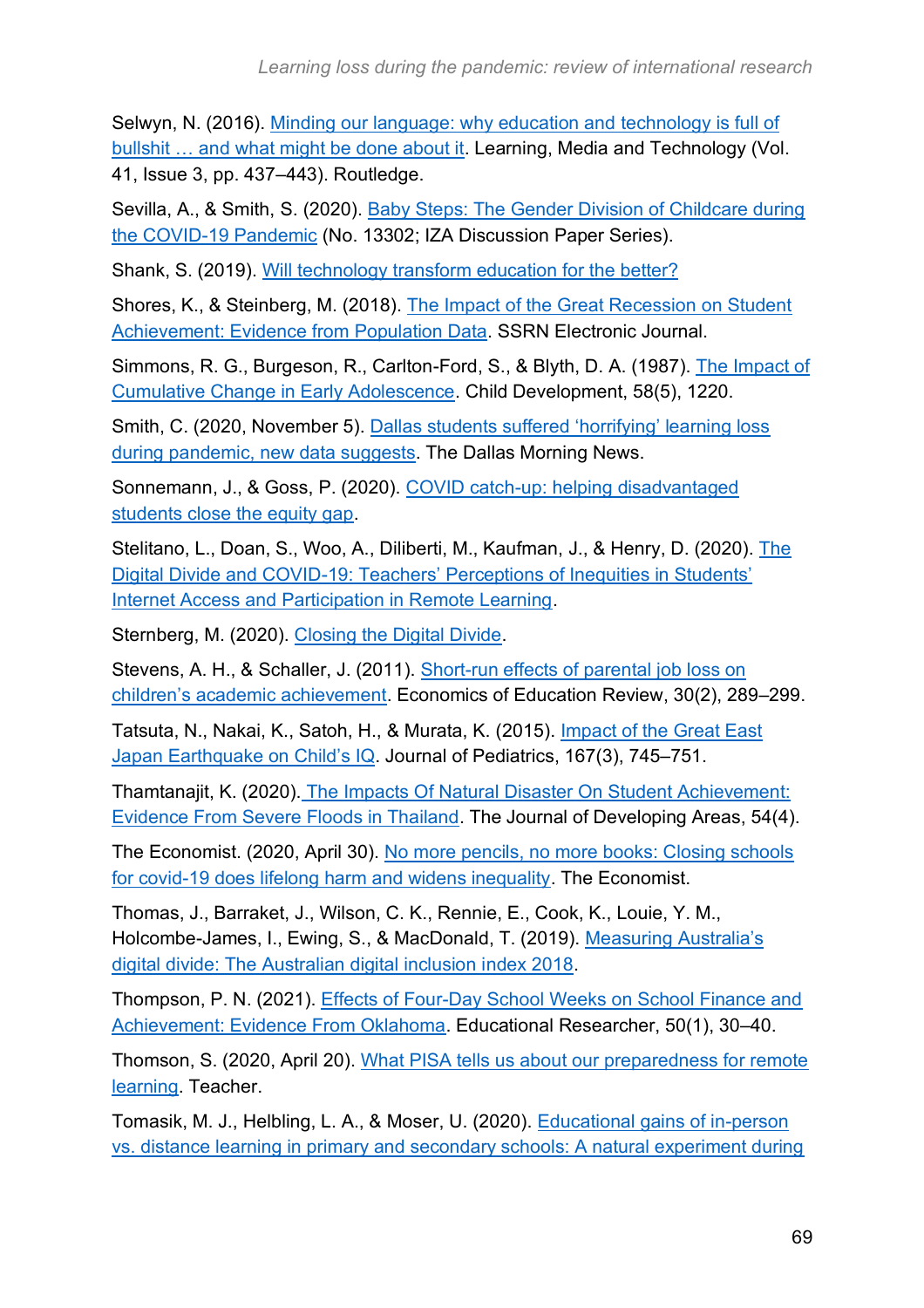[the COVID-19 pandemic school closures in Switzerland.](https://doi.org/10.1002/ijop.12728) International Journal of Psychology.

U.S. Department of Education. (2016). [Chronic Absenteeism in the Nation's Schools:](https://www2.ed.gov/datastory/chronicabsenteeism.html)  [An Unprecedented Look at a Hidden Educational Crisis.](https://www2.ed.gov/datastory/chronicabsenteeism.html)

UNESCO. (2020a). [COVID-19 school closures: Why girls are more at risk.](http://www.iiep.unesco.org/en/covid-19-school-closures-why-girls-are-more-risk-13406)

UNESCO. (2020b). [School closures caused by Coronavirus](https://en.unesco.org/covid19/educationresponse) (Covid-19).

UNESCO, UNICEF, & The World Bank. (2020). [What have we learnt? Overview of](http://www.unesco.org/open-access/terms-use-ccbysa-en)  [findings from a survey of ministries of education on national responses to COVID-19.](http://www.unesco.org/open-access/terms-use-ccbysa-en) UNESCO, UNICEF, World Bank.

UNICEF. (2020). Averting a lost COVID generation A six-point plan to respond, recover and reimagine a post-pandemic world for every child.

United Nations. (2020). [Policy Brief: Education during COVID-19 and beyond.](https://unsdg.un.org/resources/policy-brief-education-during-covid-19-and-beyond)

Van Lancker, W., & Parolin, Z. (2020). [COVID-19, school closures, and child](https://doi.org/10.1016/S2468-2667(20)30084-0)  [poverty: a social crisis in the making.](https://doi.org/10.1016/S2468-2667(20)30084-0) The Lancet Public Health (Vol. 5, Issue 5, pp. e243–e244). Elsevier Ltd.

von Hippel, P. T. (2019a). [Is summer learning loss real?](https://www.educationnext.org/is-summer-learning-loss-real-how-i-lost-faith-education-research-results/) Educationnext Org, 19(4).

von Hippel, P. T. (2019b). [Summer Learning: Key Findings Fail to Replicate, but](https://www.educationnext.org/summer-learning-key-findings-fail-replicate-but-programs-still-promise/)  [Programs Still Have Promise.](https://www.educationnext.org/summer-learning-key-findings-fail-replicate-but-programs-still-promise/) Education Next.

von Hippel, P. T., & Hamrock, C. (2019). [Do test score gaps grow before, during, or](https://doi.org/10.15195/V6.A3)  [between the school years? Measurement artifacts and what we can know in spite of](https://doi.org/10.15195/V6.A3)  [them.](https://doi.org/10.15195/V6.A3) Sociological Science, 6, 43–80.

von Hippel, P. T., Workman, J., & Downey, D. B. (2018). [Inequality in Reading and](https://doi.org/10.1177/0038040718801760)  [Math Skills Forms Mainly before Kindergarten: A Replication, and Partial Correction,](https://doi.org/10.1177/0038040718801760)  [of "Are Schools the Great Equalizer?".](https://doi.org/10.1177/0038040718801760) Sociology of Education, 91(4), 323–357.

Ward, M. E., & Shelley, K. (2008). [Hurricane Katrina's Impact on Students and Staff](https://doi.org/10.1080/10824660802350474)  [Members in the Schools of Mississippi.](https://doi.org/10.1080/10824660802350474) Journal of Education for Students Placed at Risk (JESPAR), 13(2–3), 335–353.

Ward, M. E., Shelley, K., Kaase, K., & Pane, J. F. (2008). [Hurricane Katrina: A](https://doi.org/10.1080/10824660802350391)  [Longitudinal Study of the Achievement and Behavior of Displaced Students.](https://doi.org/10.1080/10824660802350391) Journal of Education for Students Placed at Risk (JESPAR), 13(2–3), 297–317.

Warren, H., & Wagner, E. (2020). [Save Our Education: Protect every child's right to](https://resourcecentre.savethechildren.net/node/17871/pdf/save_our_education_0.pdf)  [learn in the COVID-19 response and recovery.](https://resourcecentre.savethechildren.net/node/17871/pdf/save_our_education_0.pdf) Save the Children International.

Watterston, J., & O'Connell, M. (2019). [Those Who Disappear: The Australian](https://education.unimelb.edu.au/mgse-industry-reports/report-1-those-who-disappear)  [education problem nobody wants to talk about.](https://education.unimelb.edu.au/mgse-industry-reports/report-1-those-who-disappear)

Whitby, K., Lord, P., O'Donnell, S., Grayson, H., & NFER. (2006). Dips in performance and motivation: a purely English perception? Thematic Probe.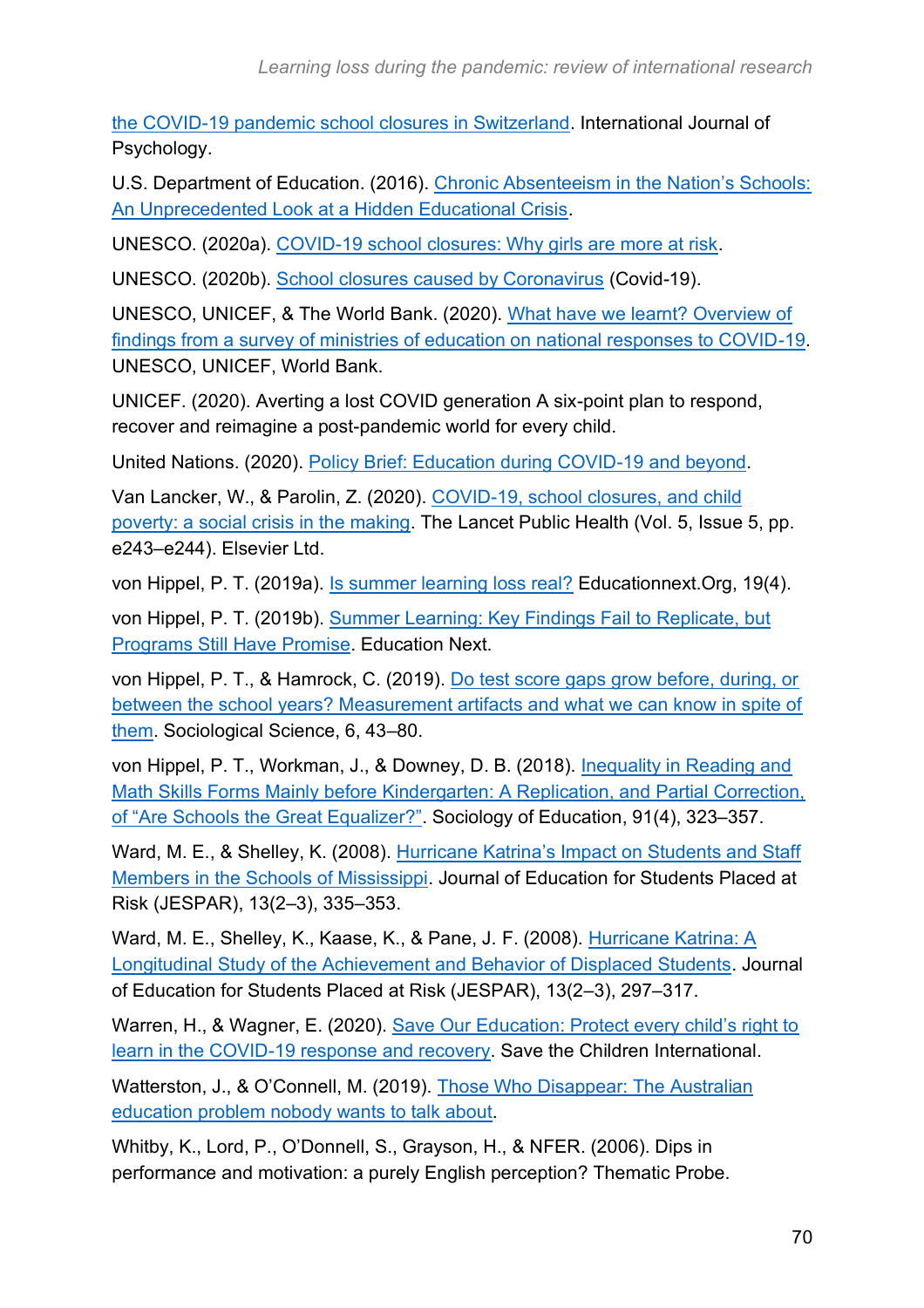International Review of Curriculum and Assessment Frameworks Internet Archive, September, 1–55.

Wills, G. (2014). [The Effects of Teacher Strike Activity on Student Learning in South](https://www.econrsa.org/publications/working-papers/effects-teacher-strike-activity-student-learning-south-african-primary)  [African Primary Schools](https://www.econrsa.org/publications/working-papers/effects-teacher-strike-activity-student-learning-south-african-primary) (No. 402; ERSA Working Paper).

Wilson, R., McGrath-Champ, S., & Mude, W. (2020). Preliminary results from a survey of remote learning arrangements during COVID-19.

Woodworth, J. L., Raymond, M. E., Chirbas, K., Gonzalez, M., Negassi, Y., Snow, W., & Van Donge, C. (2015). [Online Charter School Study.](https://charterschoolcenter.ed.gov/sites/default/files/files/field_publication_attachment/Online%20Charter%20Study%20Final.pdf)

Worley, W. (2020, April 9). [COVID-19 threatens decades of progress on global](https://www.devex.com/news/covid-19-threatens-decades-of-progress-on-global-poverty-report-says-96965)  [poverty, report says.](https://www.devex.com/news/covid-19-threatens-decades-of-progress-on-global-poverty-report-says-96965) Devex.

Wößmann, L. (2003). [Schooling resources, educational institutions and student](https://doi.org/10.1111/1468-0084.00045)  [performance: The international evidence.](https://doi.org/10.1111/1468-0084.00045) In Oxford Bulletin of Economics and Statistics (Vol. 65, Issue 2, pp. 117–170). John Wiley & Sons, Ltd.

Wößmann, L. (2016). [The importance of school systems: Evidence from international](https://doi.org/10.1257/jep.30.3.3)  [differences in student achievement.](https://doi.org/10.1257/jep.30.3.3) Journal of Economic Perspectives, 30(3), 3–31.

Yeşil Dağlı, Ü. (2019). [Effect of increased instructional time on student achievement.](https://doi.org/10.1080/00131911.2018.1441808) Educational Review, 71(4), 501–517.

Yousafzai, A. (2020, April 1). Low-cost private schools may not be able to survive [COVID-19 crisis.](https://www.thenews.com.pk/print/637486-low-cost-private-schools-may-not-be-able-to-survive-covid-19-crisis) The News International.

Zwerling, H. (2008). Pennsylvania teachers' strikes and academic performance. Journal of Collective Negotiations, 32(2), 151–172.